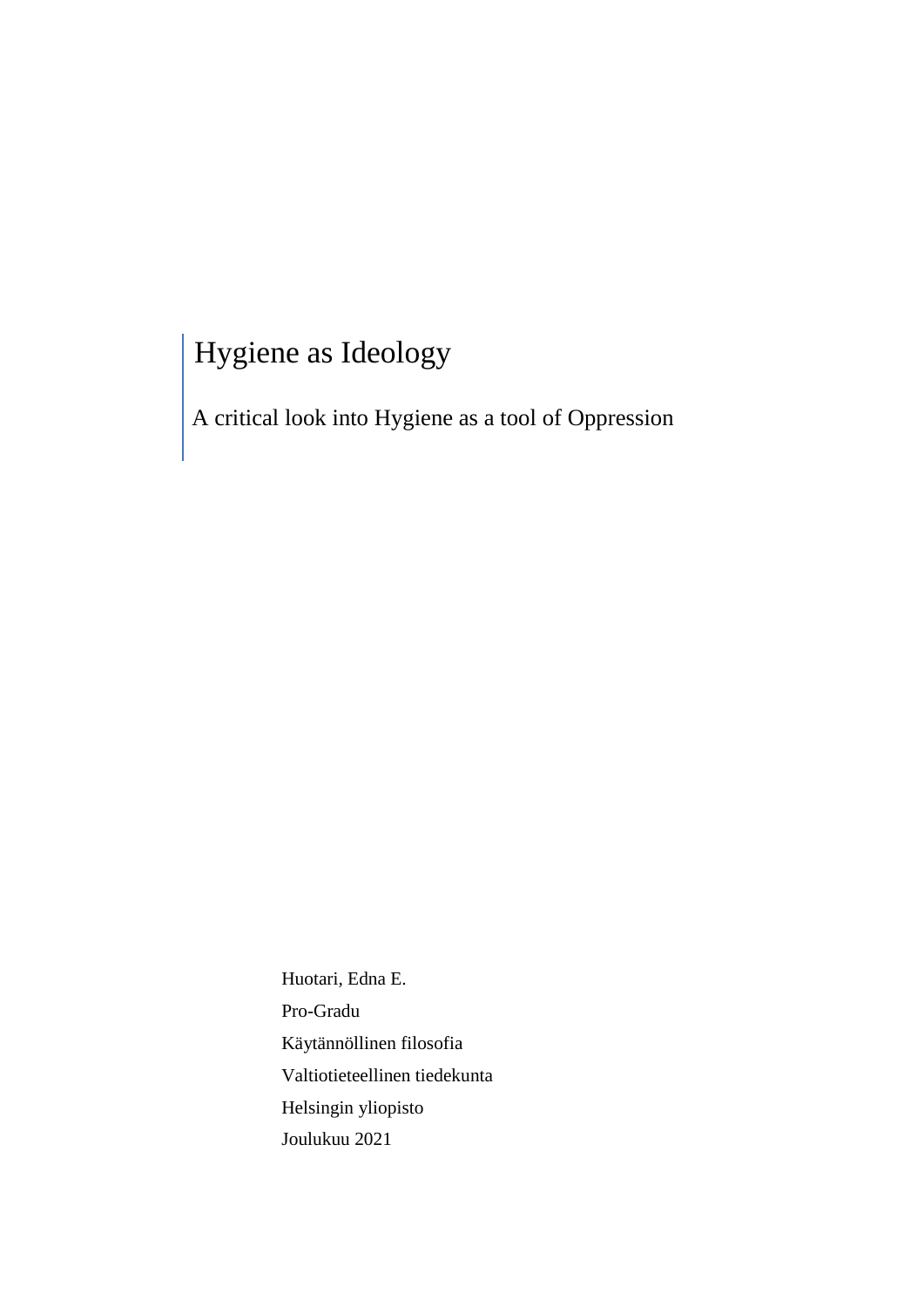## Tiivistelmä

**Tiedekunta**: Valtiotieteellinen tiedekunta

**Koulutusohjelma**: Käytännöllinen filosofia

#### **Opintosuunta**:

**Tekijä**: Edna Huotari

**Työn nimi**: Hygiene as Ideology – A critical look into Hygiene as a tool of Oppression

**Työn laji**: Maisterintutkielma

**Kuukausi ja vuosi**: Joulukuu, 2021

**Sivumäärä**: 79

**Avainsanat**: Poliittinen filosofia, kriittinen teoria, ideologia, hygienia

**Ohjaaja tai ohjaajat:** Tuomo Tiisala

**Säilytyspaikka**: Helsingin yliopiston kirjasto

#### **Muita tietoja**:

**Tiivistelmä**: Hygiene as a phenomenon is constantly present in our lives but it is rarely questioned. This thesis explores the concept of hygiene as a large-scale, social phenomenon and as a tool of oppression. My approach stems from the tradition of critical theory, and therefore in this thesis I define hygiene as form of ideology and employ ideology critique to criticise it.

I argue that hygiene is a form of abjection meaning that it is a tool to create boundaries between members of a certain group and others. Additionally, hygiene functions as a positive technology of power, since its practice is connected to striving towards the ideal of normalcy and it is enforced by individuals repeating hygienic practices. Hygiene creates hierarchies between different groups of people, because it categorizes some groups as cleaner or healthier than others. These categories have moral and political dimensions and therefore hygiene can create oppressive structures.

To define hygiene as a form of ideology, I explore the discussion concerning the different definitions of ideology. Within my framework of critical theory, ideology is always something pejorative. I divide the main challenges that one faces when defining ideology into two: the normative and the epistemic challenges. The normative challenge asks why we should be concerned with ideology from a normative point of view: How is it harmful for us? The epistemic challenge is concerned with the falsity of ideology and the possibility of gaining knowledge, if ideology is something that can cloud our epistemic judgement.

I argue that a solution to these challenges can be found in the definition of ideology formulated by Theodor W. Adorno. This definition claims that ideology is a form of identity thinking: A system where we falsely think that we are perceiving objects as they are. This is never the case, since our way of thinking is conceptual and therefore we always see things through concepts. Ideology as identity thinking creates concepts affected by our current economic structure. We falsely assume that they are accurately describing the world. This limits our view of what is and what could be. The solution to this is negative dialectics, a system of critique which contrasts the potential of concepts with how they are in the world. Through the negation of our conditions and their ideal concepts, we can see objects as constellations: as things constructed from pieces of history, societal and economic structures etc. From this perspective we can critique our current conditions.

The main conclusion of the thesis is that hygiene can be used as a tool of oppression because it is a form of ideology. Ideology as identity thinking describes hygiene successfully, because hygiene functions through identifying particulars under its concepts. This can be oppressive since some of its concepts, like unhealthy, dirty and so on, are derogatory and therefore create hierarchies between groups of people. Because hygiene is a form of ideology, i.e. a form of identity thinking, negative dialectics should be used to critique and change its oppressive forms.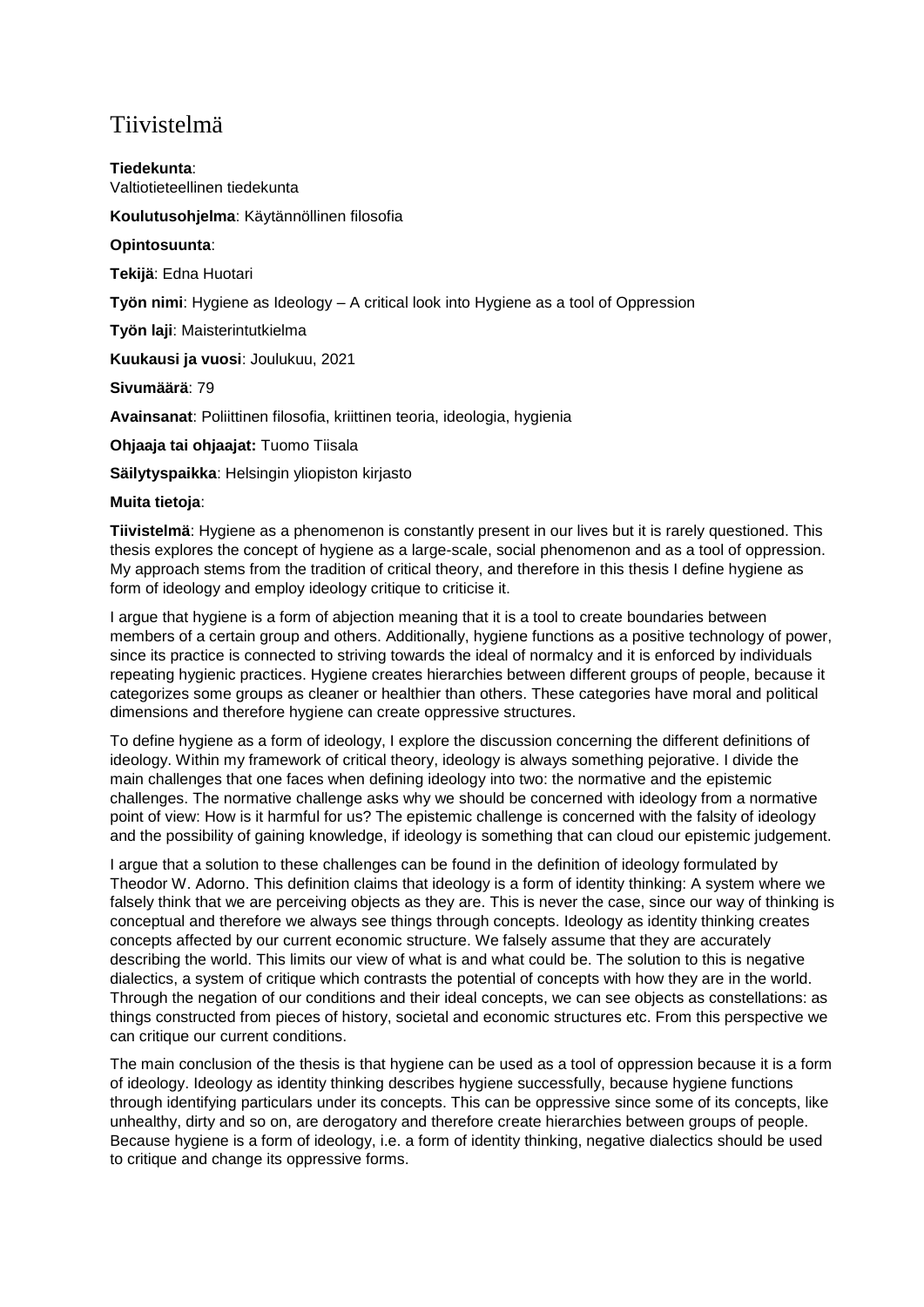#### Contents

| 2.2.2 Application of Kristeva's Theory to Whiteness and Hygiene  10             |  |
|---------------------------------------------------------------------------------|--|
|                                                                                 |  |
|                                                                                 |  |
|                                                                                 |  |
|                                                                                 |  |
|                                                                                 |  |
|                                                                                 |  |
|                                                                                 |  |
|                                                                                 |  |
|                                                                                 |  |
|                                                                                 |  |
|                                                                                 |  |
|                                                                                 |  |
|                                                                                 |  |
|                                                                                 |  |
| 4.4 Identity thinking as Ideology: cognitivist or non-cognitivist? 55           |  |
| 4.5 Ideology as Identity Thinking and the Normative and Epistemic challenges 59 |  |
|                                                                                 |  |
|                                                                                 |  |
|                                                                                 |  |
|                                                                                 |  |
|                                                                                 |  |
|                                                                                 |  |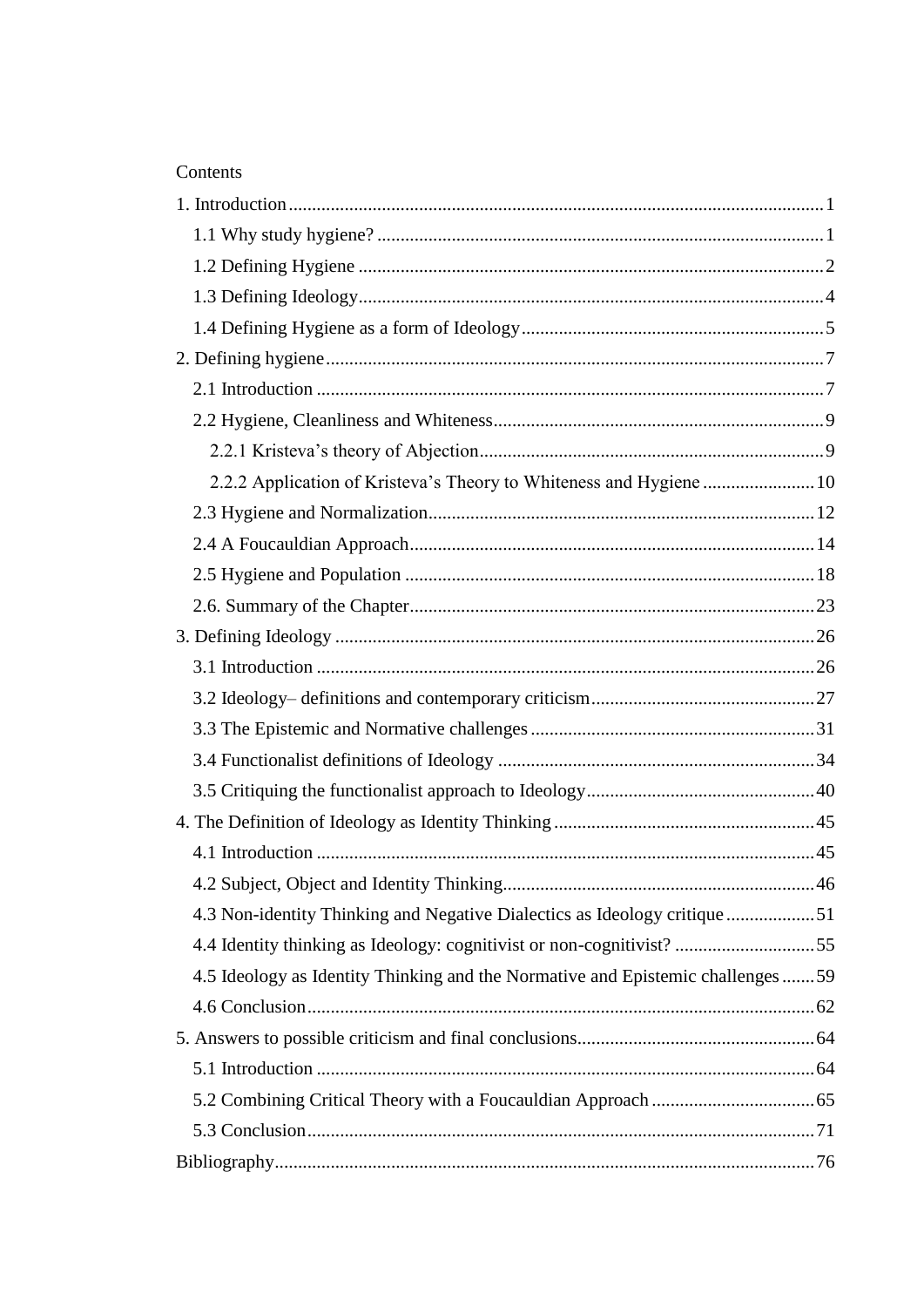#### <span id="page-3-0"></span>1. Introduction

#### <span id="page-3-1"></span>1.1 Why study hygiene?

Hygiene is something that is constantly present in our lives and we rarely question it or its practices. Ideas of purity, cleanliness and dirt are however categories that often carry value judgements. The practice of labelling the foreign, the other not only as something scary but in many cases also as something dirty, filthy and impure is as ancient as time, and still present in many ways. Historically, hygiene in the form of eugenics has been a destructive tool that has been used to implement and justify horrible acts, and, unfortunately, some elements eugenics still remain. For example, in the U.S, as recently as in between 2006 and 2010, approximately 150 women inmates were sterilized, and possibly coerced into said procedure (Saini, 2019, p.84). So, we should not let hygiene get off the hook quite yet.

What is hygiene and what does it mean to practice hygiene on a societal level? And why should we study hygiene instead of capitalism or racism, which have also played big roles in oppressive practices like eugenics? I believe that hygiene in itself has a larger role in these practices than what is thought, and therefore looking into it is particularly important. Actually, the fact that hygiene as phenomenon is able to exist without much criticism or negative connotations is one of the reasons, that characterises it as a form of ideology. Ideology has the capability to seem like the best, most natural and, in many cases, only option, as we will discuss in this thesis.

This brings us to the second focal point of this thesis: ideology. I believe that the best way to analyse and criticise hygiene is through ideology critique, as is the common approach within the tradition of critical theory. Therefore, a major part of this thesis will discuss ideology, its definitions and contemporary approaches. I will argue that the most suitable definition of ideology is by Theodor W. Adorno: ideology as identity thinking. Let us mention here, that since I will be citing the works of Adorno very often, I will be using abbreviations: MM is the abbreviation for *Minima Moralia* (2006), ND for *Negative Dialectics* (2007) and CM for *Critical Models: Interventions and Catchwords* (1998).

I will argue that on the most basic level, hygiene functions as a form of ideology, as identity thinking, and creates implicit values and assumptions of what a population and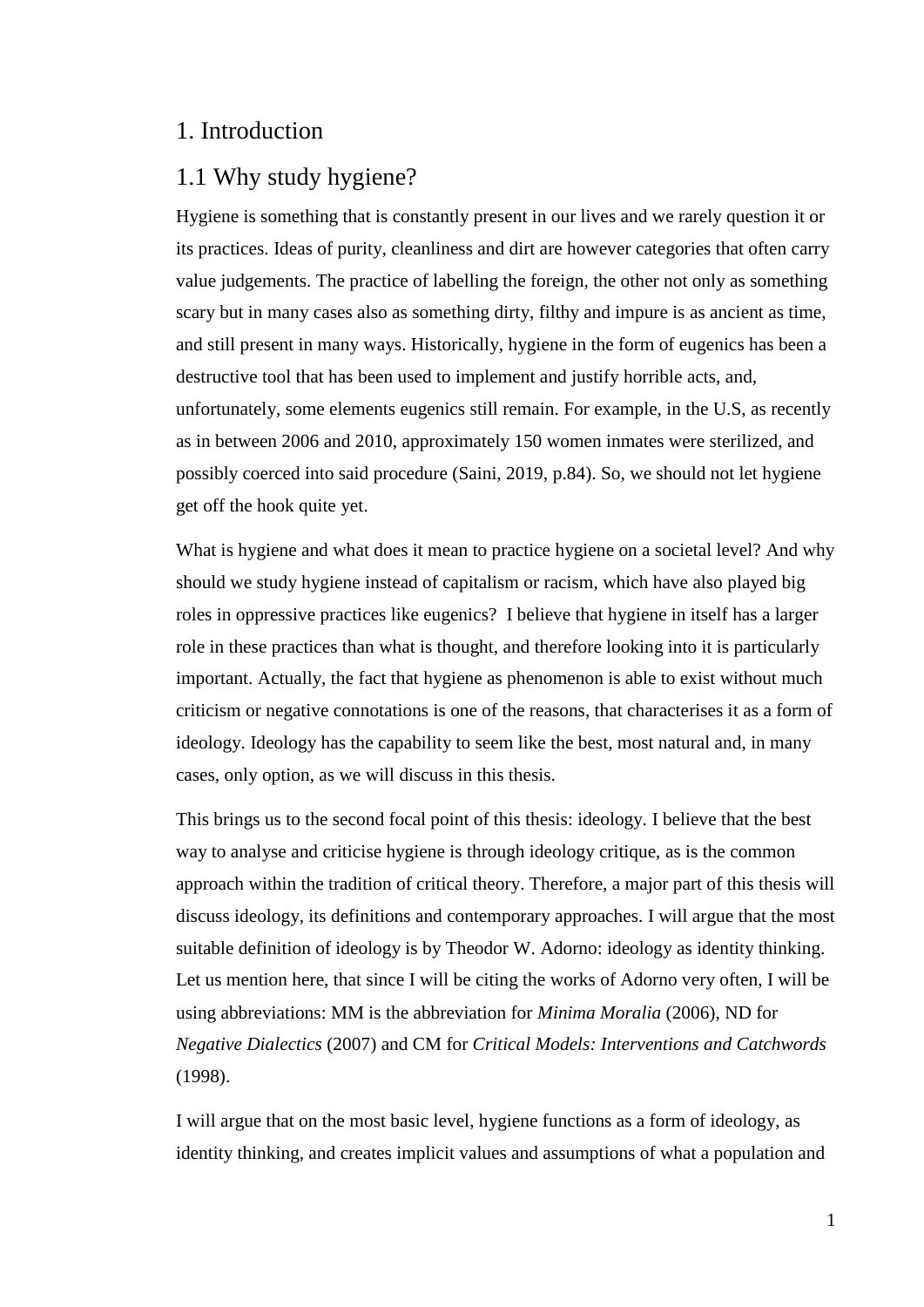its functional and acceptable members should be like, while excluding others from this definition.

Finally, I have a disclaimer regarding this subject matter: this text focuses mainly on the negative sides of hygiene, since I would classify my interest in hygiene as emancipatory. To change the oppressive tendencies that hygiene might have, we need to look at its negative effects. However, not all of hygiene and medicine or statistics connected to it are bad or oppressive. For example, hygiene on a personal level is rarely systematic or oppressive nor does it create hierarchies. So, therefore the individual level is not the focus in this text. All these fields are very useful in many areas, but it does not mean that they cannot be used to support oppressive structures under certain conditions. So, for the sake of the goal of this thesis, I will mainly focus on the negative effects of hygiene as a large-scale project that usually concerns populations.

### <span id="page-4-0"></span>1.2 Defining Hygiene

In the first part of my thesis I define hygiene and attempt to understand its oppressive characteristics. I define hygiene through three different approaches as a positive technology of power, which uses the process of abjection to create hierarchies between people in a possibly oppressive manner. This definition is crucial when moving towards my final goal: claiming that hygiene is a form of ideology. Defining hygiene as a population wide phenomenon is key, so that it can be separated from our day to day ideas and individual actions of hygiene. Since hygiene has not been defined this way to my knowledge, I will make my own definition by connecting hygiene to existing theories and traditions. I have done this through three different approaches: 1. approaching hygiene through Julia Kristeva's (1982) concept of abjection 2. approaching hygiene from a Foucauldian perspective and defining it as a positive technology of power (Foucault 2004, p.48), and 3. connecting hygiene to population control by analysing its definition in the works of Theodor W. Adorno (MM, p.232).

The first approach explains how categories like cleanliness, dirtiness and purity can be linked and used as tools of oppression. Abjection is something that separates us from the rest of the world, like dirt, vomit or other bodily fluids (Kristeva, 1982, p. 3). It is something that is between the subject and object, and therefore cannot really be pinned down (Kristeva, 1982, p.2). Through this border, an identity is being formulated, between ourselves and the world, or on a social level, between us and them. A good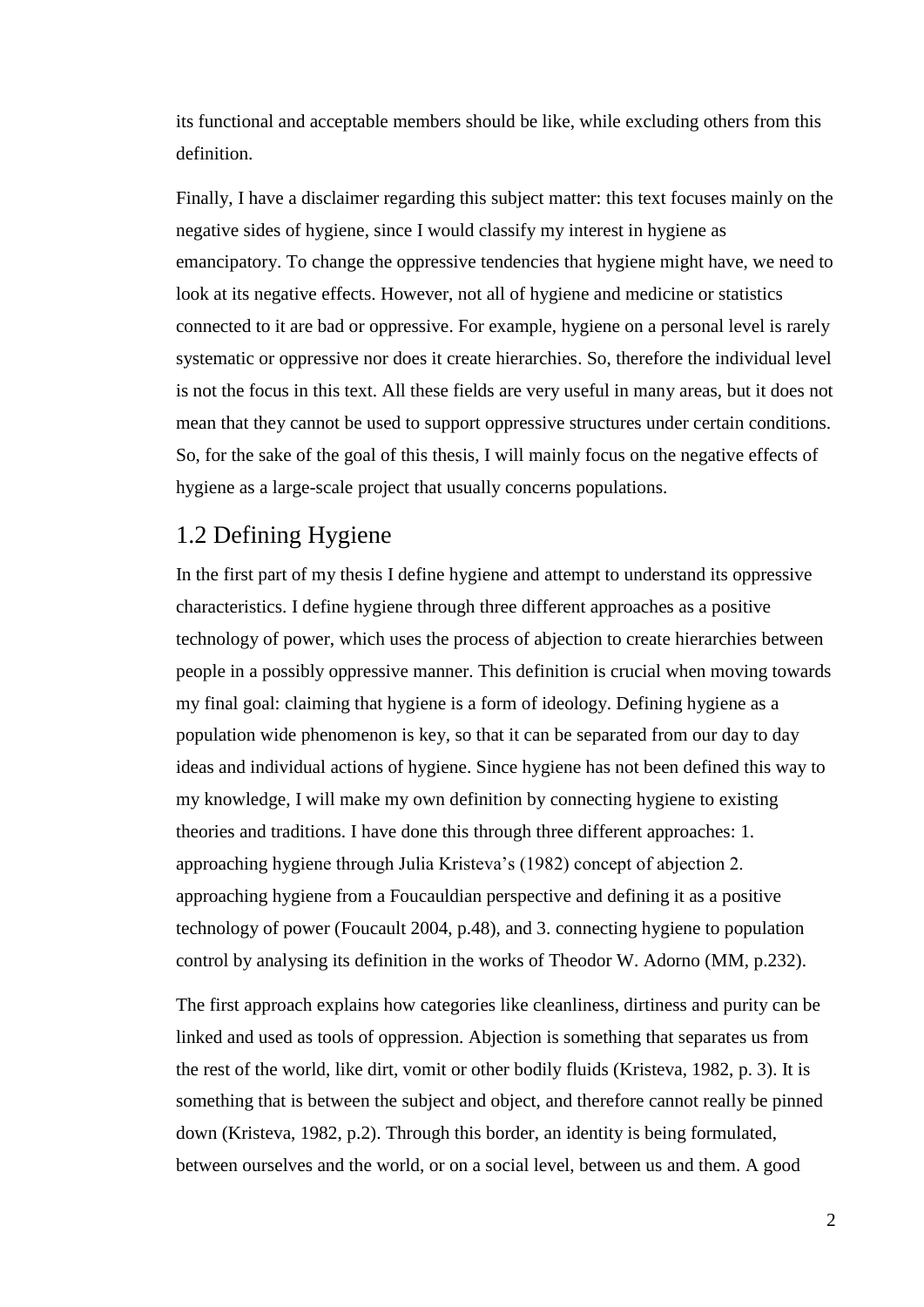example of hygiene being used as a method for oppression and as a tool of identity building is the construction of whiteness (Berthold, 2010). Racist tropes and ideas of blackness as dark, dirty or earthy (Fanon, 2008, p.147) are used as building blocks for a white identity by contrasting whiteness and its "virtues" against these tropes. Here hygiene is used as an oppressive tool, that is as a tool for labelling others with tropes and characteristics which establish unjust hierarchies.

After this I apply the second approach, a Foucauldian notion of hygiene as a positive technology of power combined with the idea of a normalising society. Hygiene does not rely only on ideas of cleanliness, but also on notions of normality, which are connected to the rise of statistics and eugenics in the 19th century. Normality became understood as a statistical average more consistently. Deviations from the normal or the average became the target of hygienic practices. Foucault writes about a normalising society, but also about the "rationalization" of the body, where the body becomes a part of the chain of production (Foucault, 2003, p.242). This illuminates how economic interests start affecting individual bodies and populations. This process of rationalization happens through positive technologies of power (Foucault 2004, p.48), and I argue that hygiene is such a technology. A positive technology of power is a form of power, which instead of excluding uses power through active measures and actions. Defining hygiene as a positive technology of power shows that it is about constant actions and repetition. It also connects hygiene to a capitalist mode of production.

The next section focuses on the connections and use of hygiene within the context of a population. It is hygiene practiced as a form of public health that is the focus of this thesis, and of course, not all of its forms are sinister. However, hygiene is also being used in ways which imply racist assumptions on what certain populations should look like, as my examples of immigration and dependency ratio show.

Adorno writes about the most extreme use of hygiene; the Nazi Germany, where hygiene was used as a tool for genocide (MM, p.232). Understanding how hygiene can be used in such an extreme case is very important since it gives a very strong normative claim that hygiene is, indeed, something pejorative, like ideology. Adorno describes how in a capitalist society, where the interest in individuals is mainly statistical and focused on efficiency, people become "an organic composition of capital" (MM, p.228- 229). In this process, individuals lose their value, and entire groups of people (since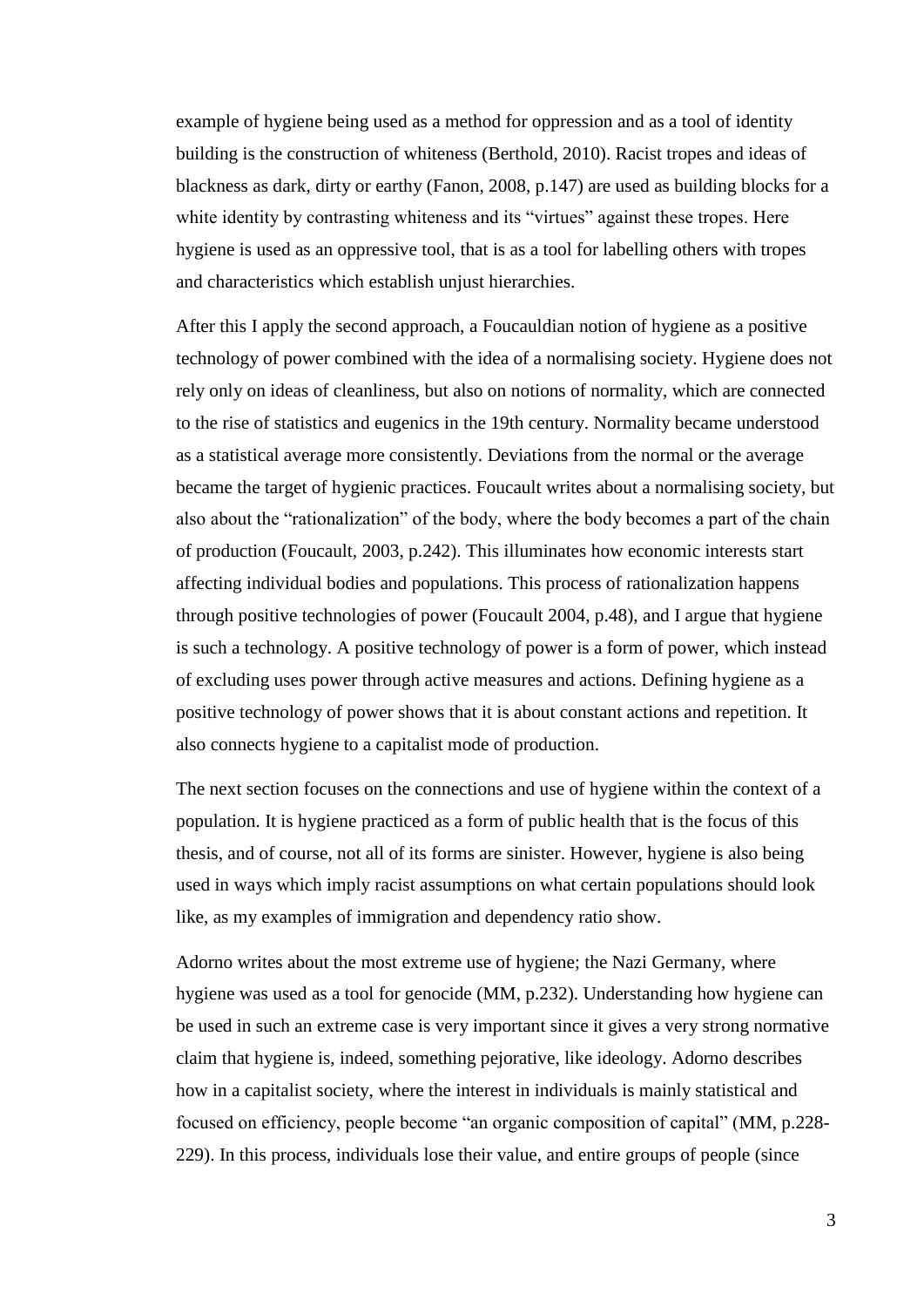people are not individuals, but members of groups) can be wiped out, if they are seen as unwanted. This task of wiping out, or administering death, is turned to hygiene (MM, p.232). In this case, we can see the destructive power that hygiene as a tool of oppression can have in a totalitarian state, when the individuality of its citizens is lost.

Through these three approaches I define hygiene as a positive technology of power that uses abjection as its tool to label and categorize people in a possibly derogatory or oppressive manner. When this system of labelling is used on a large scale, carrying the implicit values on what a population should look like (white, able-bodied and so on) it can be used to justify and implement different forms of oppression. Thus, it is an oppressive structure, not just a benign practice for well-being. This is why I believe that hygiene is a form of ideology and should be critiqued as such. But to be able to make this claim, I will also need to define ideology.

#### <span id="page-6-0"></span>1.3 Defining Ideology

My main goal in this thesis is to argue within the tradition of critical theory that hygiene is a form of ideology, but to do this, we must understand what exactly is meant with ideology and what type of definition of ideology is the most functional. Within this framework, ideology is always pejorative and something that should be critiqued.

When defining ideology, there are issues that systematically rise. I have divided these issues into the normative and epistemic challenges. The epistemic challenge asks whether the definition requires for its recognition some "outsider" knowledge and how it can be acquired without epistemic authoritarianism. Another epistemic issue that the challenge poses is the falseness of ideology: must ideology be false and if yes, how to explain cases where it is not? The normative challenge questions the normative effects of ideology and its critique: why should we be concerned with ideology, if it for example is in some cases true? What are the normative implications of ideology?

The more traditional definitions of ideology run more often into the issue of epistemic authoritarianism, whereas more contemporary renditions have an issue with the normative sphere of ideology critique. As examples of contemporary definitions, I present the definitions by Robin Celikates (2006) and Sally Haslanger (2017). These issues will be presented through the discussion on whether ideology is cognitivist or non-cognitivist, meaning the question of whether ideology consists of more than just individual beliefs or not. I argue that both of these contemporary definitions pass the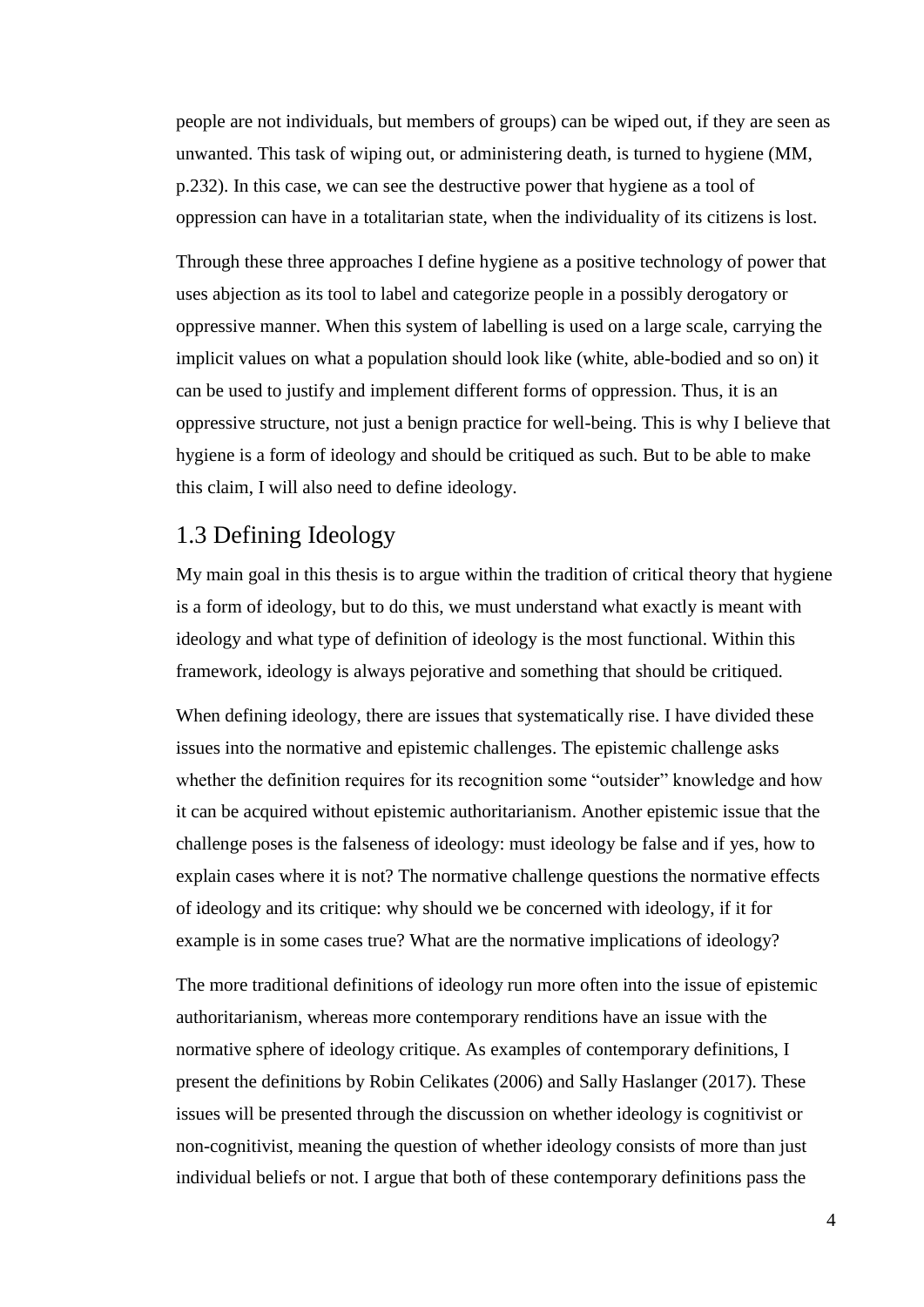epistemic challenge, but fail in a normative sense. This is because their definitions of ideology are too loose: they lose their ability to create a definition of ideology that would be context-transcending.

I argue that Adorno's definition of ideology as identity thinking combines successfully an epistemic and functional form of ideology critique that does not run into the same issues as the definitions mentioned earlier. Identity thinking is the priority of the concept over the particulars while thinking. Identity thinking is not in all cases ideology; it becomes such when it makes us believe that particulars are identical with their concepts. This homogenizes our worldview and creates the false illusion that constructed, arbitrary things are natural and unchangeable. This definition dodges the epistemic challenge by denying the existence of completely objective knowledge. It stays context-transcending since the approach of seeing things as constellations, as clusters of historically and socially constructed meanings and traces, can be applied in different situations. This definition both fits and explains hygiene as a phenomenon, where it can be useful on an individual level and detrimental on a larger scale.

#### <span id="page-7-0"></span>1.4 Defining Hygiene as a form of Ideology

In the last chapter I answer to possible criticisms that might rise when combining critical theory and the works of Foucault. I argue that the differences between the Foucauldian tradition and ideology critique are not as wide as one might expect, because the Foucauldian critique often only applies to cognitivist definitions of ideology. Actually, Foucauldian genealogy and identity thinking have the same target: the picture perspective which creates concepts and our ideas of truth and falseness. Therefore, claiming that hygiene is both a positive technology of power and a form of ideology is not a conflict. Both Adorno and Foucault are concerned on the effects that our current economic system dominated by exchange value, has on bodies and capabilities.

I conclude this thesis by claiming that hygiene creates implicit values and ideals of what members of a population should be like and be able to do. Striving towards normalcy and efficiency are parts of hygiene, but to understand it on a larger scale, we must approach it as an ideology. Hygiene is usually able to escape criticism by seeming benign or even useful, but its ability to create necessary but false beliefs of what, for example, a "normal" Finnish citizen is like, supports the status quo. Hygiene as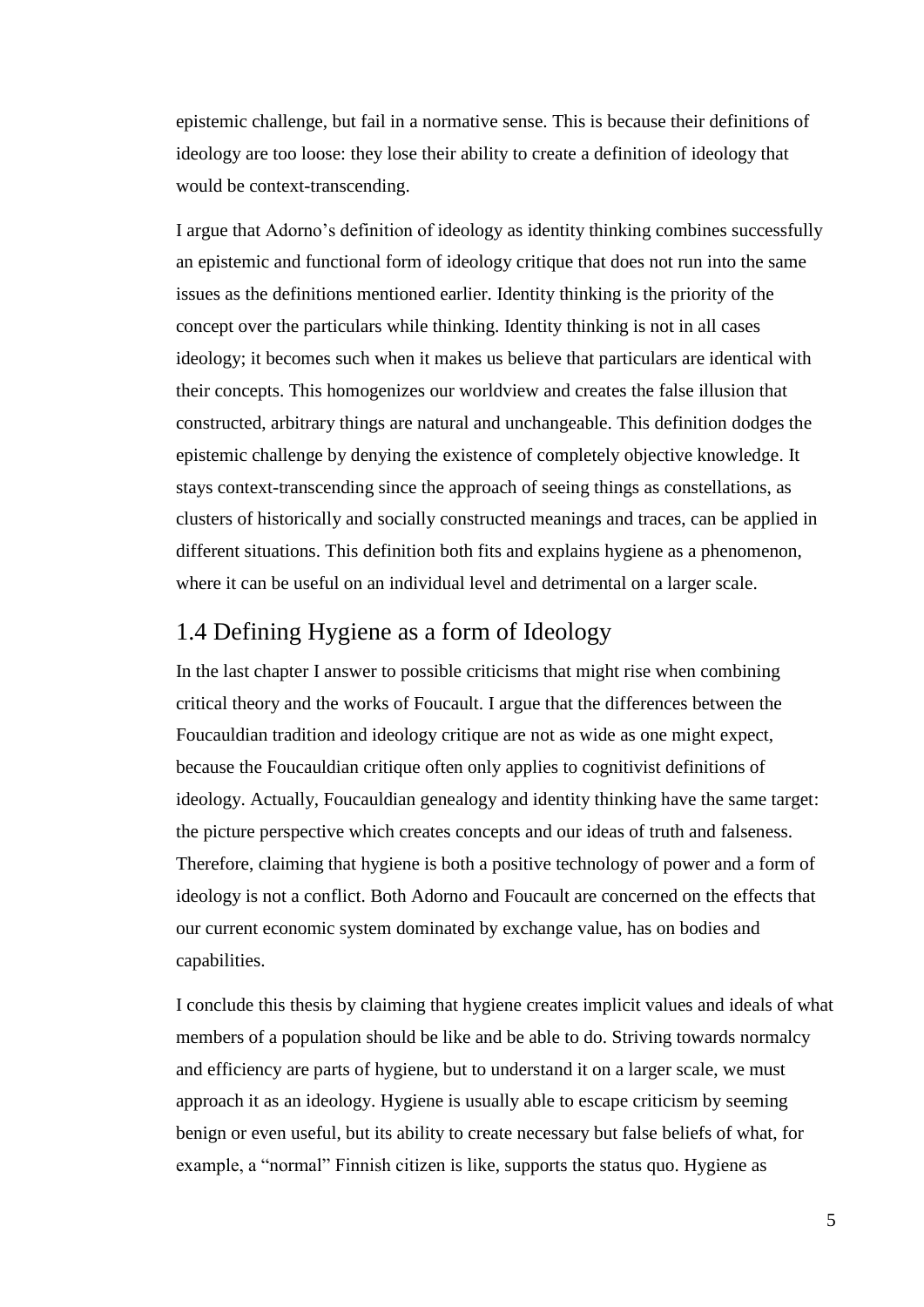ideology makes us unable to see that these beliefs are not only false, but create prejudicial and exclusionary.

The key to criticizing hygiene is negative dialectics. Identifying hygiene as ideology, as identity thinking, is already practising negative dialectics, since this being aware of the concept of hygiene is not equal with its particulars makes it possible to see how hygiene fails and how it can also be changed. The goal to understanding hygiene is to see it as a constellation: a socially structured entity, that carries within it historical baggage, implicit values, different practices and concepts that we usually take as given. Seeing hygiene as a constellation makes us able to critique it and, hopefully, also change some of its harmful forms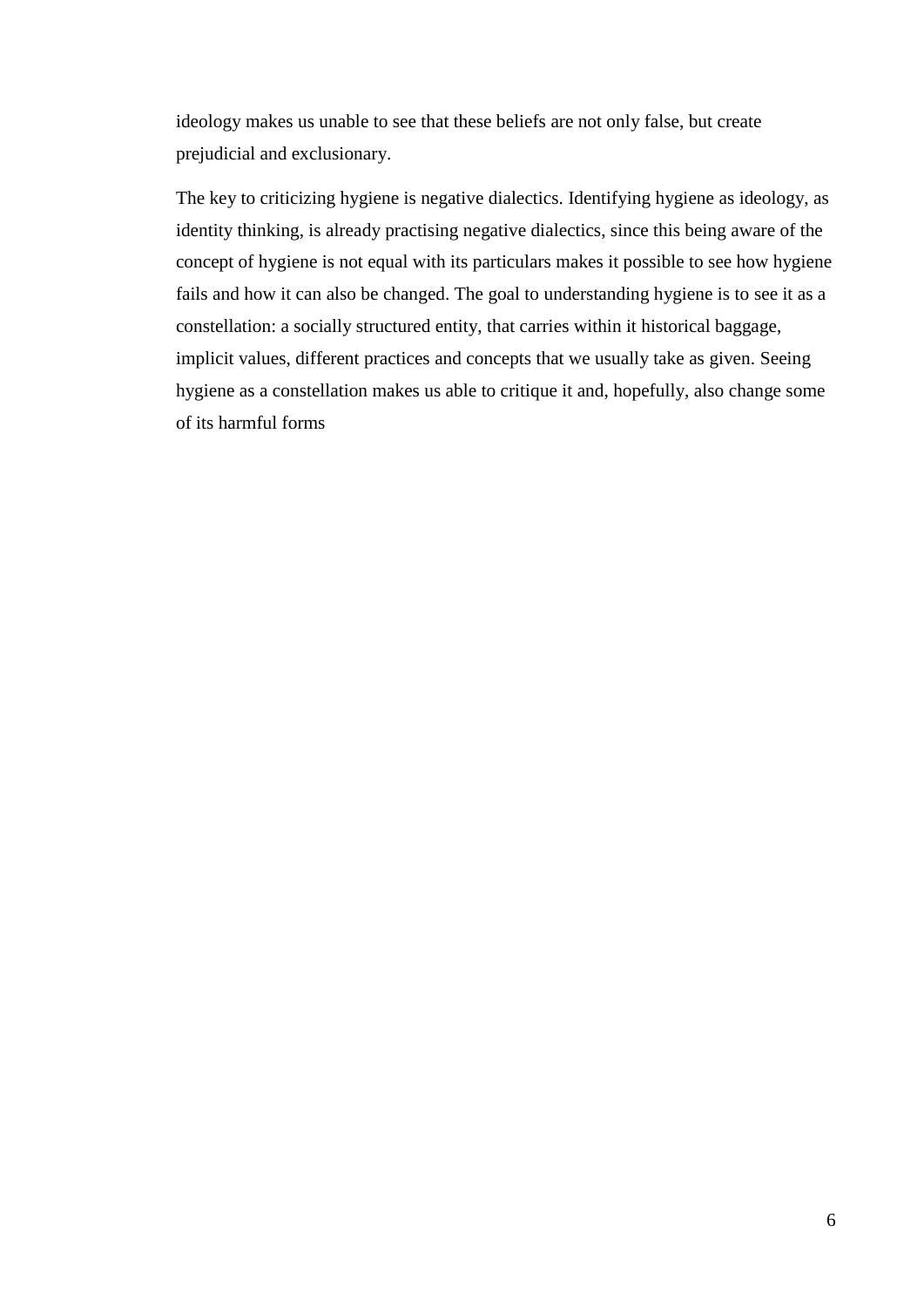# <span id="page-9-0"></span>2. Defining hygiene

#### <span id="page-9-1"></span>2.1 Introduction

Hygiene at a first glance seems benign and rather easy to define, whether it be in a scientific or everyday setting. It is something that is constantly present in our lives, but we rarely stop to think about what it actually means. We all wash our hands, wear masks and so forth, we all have an intuitive idea what hygiene is. Many medical or biological definitions have been offered as well: it is often argued that the need for hygiene is evolutionary and that we have been coded to feel disgust towards dirt and germs as a way of survival (for example, see Curtis, 2007). To some extent this is surely true. However, when we step back and examine hygiene as a systematic practice, implemented on a large, for example state level scale, through social policy and practice, its definition and purpose become increasingly more difficult to define. The history of hygiene does not make it any easier: hygiene is connected to a great number of both oppressive and non-oppressive structures. It is clear that on some level hygiene is useful and a key element of a healthy life, but some forms of hygiene can be used as a justification or as a tool to oppressive structures. The complex nature of hygiene being used as a tool of oppression is even more interesting and hard to pin down, when we look at all the different instances where ideas of cleanliness, dirt, purity and so on are used as a way to exclude or discriminate. Hygiene intersects with different forms of oppression; it is in some form present in racist, sexist and ableist structures, for example.

Hygiene is also a theme that recurs in many philosophical texts about eugenics, totalitarianism, medicalisation and normalization. However, it is never the focus of these texts, but rather a side note or a technical issue. Why is it then that hygiene is a common denominator with all these different issues? How can hygiene be defined, and does it contribute to the oppressive systems that are linked with movements like eugenics or totalitarianism?

While the historical connections with eugenics and hygiene are undeniable, it is not enough to point out that hygiene has its origins in something as terrifying as eugenics, since this would result in the genetic fallacy; A lot of things that have had very dubious starts are now institutions or phenomena that arguably have a mainly positive impact on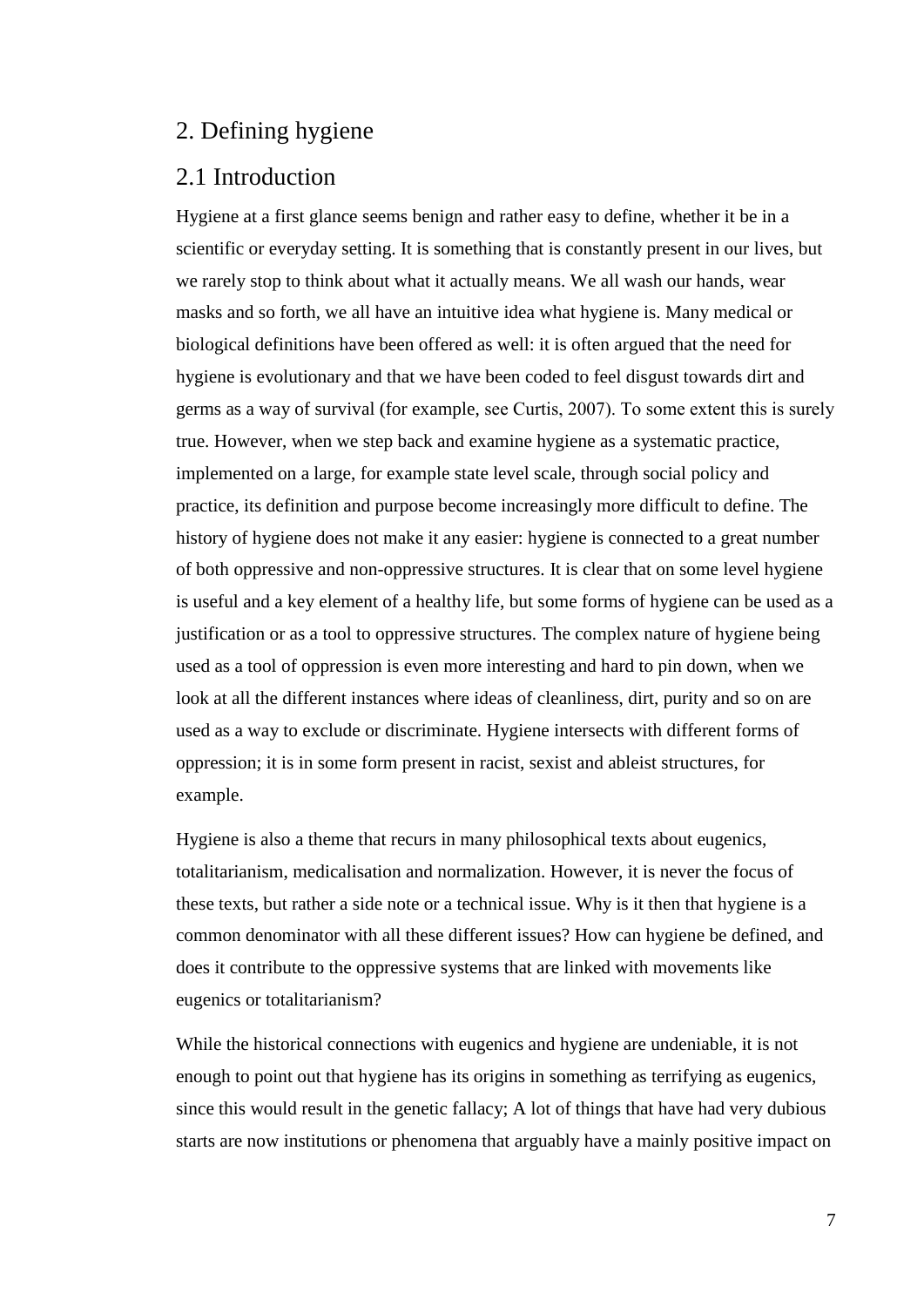the society<sup>1</sup>. My goal in this chapter is to define hygiene and identify what it is in hygiene that makes it so easy to use it as a justification to oppressive hierarchies. Understanding these characteristics of hygiene is a crucial step in making the main argument of my thesis: claiming that hygiene is a form of ideology.

I will define hygiene as a systematic, public practice or tool that has the power to label groups of individuals as being part of different categories connected to different ideas of cleanliness. These categories can be undesirable and putting individuals under such labels can cause them to be (further) oppressed. The power of hygiene is that it groups individuals together and labels them unfairly as dirty or unwanted, in one way or another, meaning that hygiene can be used as a form of exclusion and therefore as a tool of oppression.

Hygiene is a large concept, applied in many different instances, and not many philosophical texts define it or focus on it specifically (for example, see Foucault, 2003, p. 252). Therefore, I will define hygiene through its connections and similarities to other concepts and theories. Firstly, I will look into Julia Kristeva's theory of abjection and how it can be used to describe hygiene. Through this approach I will connect hygiene as a form of abjection to white supremacy and other racist structures. This will give us a definition of what hygiene is but will not necessarily explain how and when it is used as a tool for oppression. For this I will be using Michel Foucault's definition of a positive technology of power and Theodor W. Adornos writings on hygiene as a tool to control populations and as a justification for genocide. These different approaches to the uses of hygiene offer us an explanation of why and when hygiene can be used to justify and even create different forms of unjust hierarchies by labelling and categorizing groups of individuals. The scope of hygiene does not end on simple questions of physical cleanliness: hygiene has been used to regulate who has the right to reproduce, work and, in some cases, even to live.

 $\overline{a}$ 

<sup>&</sup>lt;sup>1</sup> For example, the founder of the Planned Parenthood organization, Margaret Sanger made in her time some disturbing statements in support of eugenics (Latson, 2016). I think we can still agree, that today Planned Parenthood represents a mainly positive element in the sexual health of the people in the U.S.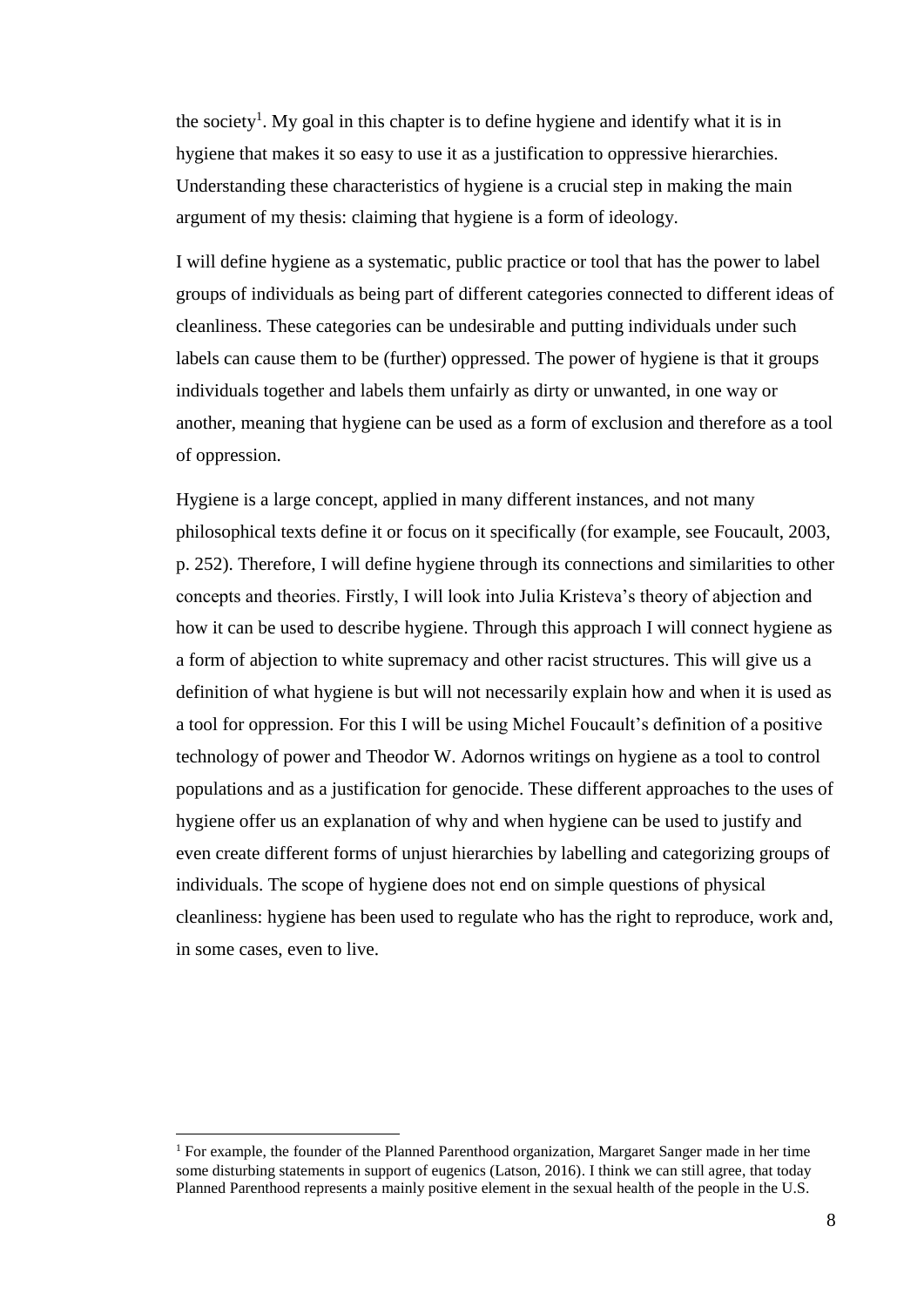#### <span id="page-11-0"></span>2.2 Hygiene, Cleanliness and Whiteness

#### <span id="page-11-1"></span>2.2.1 Kristeva's theory of Abjection

What is hygiene and how can it be defined? Where does the need for hygiene stem from and what is the role of hygiene in creating hierarchies? One way to answer these questions is to look into the characteristics of hygiene, such as cleanliness and purity. In recent decades the connections of hygiene, cleanliness, purity and whiteness have been studied from many different angles, one of them being the theory of abjection by Julia Kristeva (1982). In this section I will present how Dana Berthold connects whiteness and hygiene together (2010), but to understand her point, we need to first understand Kristeva's concept of abjection.

Kristeva's theory of abjection is interesting for the case of hygiene, because Kristeva relates abjection closely to filth, defilement and exclusion. An abject differs from an object in that sense that it cannot be defined, it is simply something non-self (Kristeva, 1982, p. 1). We are opposed to both an object and an abject, but with an abject, it is not possible to put in words what one is opposed to. We cannot define or put a meaning onto an abject (Kristeva, 1982, pp. 1–2).

Abjection is something that is simultaneously horrifying and fascinating (Kristeva, 1982, p. 1). It scares us, because we cannot put it into words, but we are fascinated by it because we need abjection to define ourselves. This is because we define our own borders and identity through abjection (Kristeva, 1982, pp. 2–3). An abject is between the border of oneself and the rest of the world. It is dirt, vomit or other excretion, that is at one-point part of me but what I cast out (Kristeva, 1982, p. 3). For me to understand what I am, the borders of myself, I need to have a sense of an abject. This process of creating an identity for oneself by defining the borders of oneself through an abject is how "I give birth to myself" (Kristeva, 1982, p. 3). The abject helps us to understand where one ends, and the outside world begins.

Kristeva links abjection constantly with different bodily fluids and filths. However, it is important to note that abjection is not caused by just a lack of cleanliness or health, but it is caused by "what disturbs identity, system, order" (Kristeva, 1982, p. 4). Abjection is that ambiguous something that does not respect the rules that we have made. Bodily fluids are still a good example of abjection, because they are something that we cannot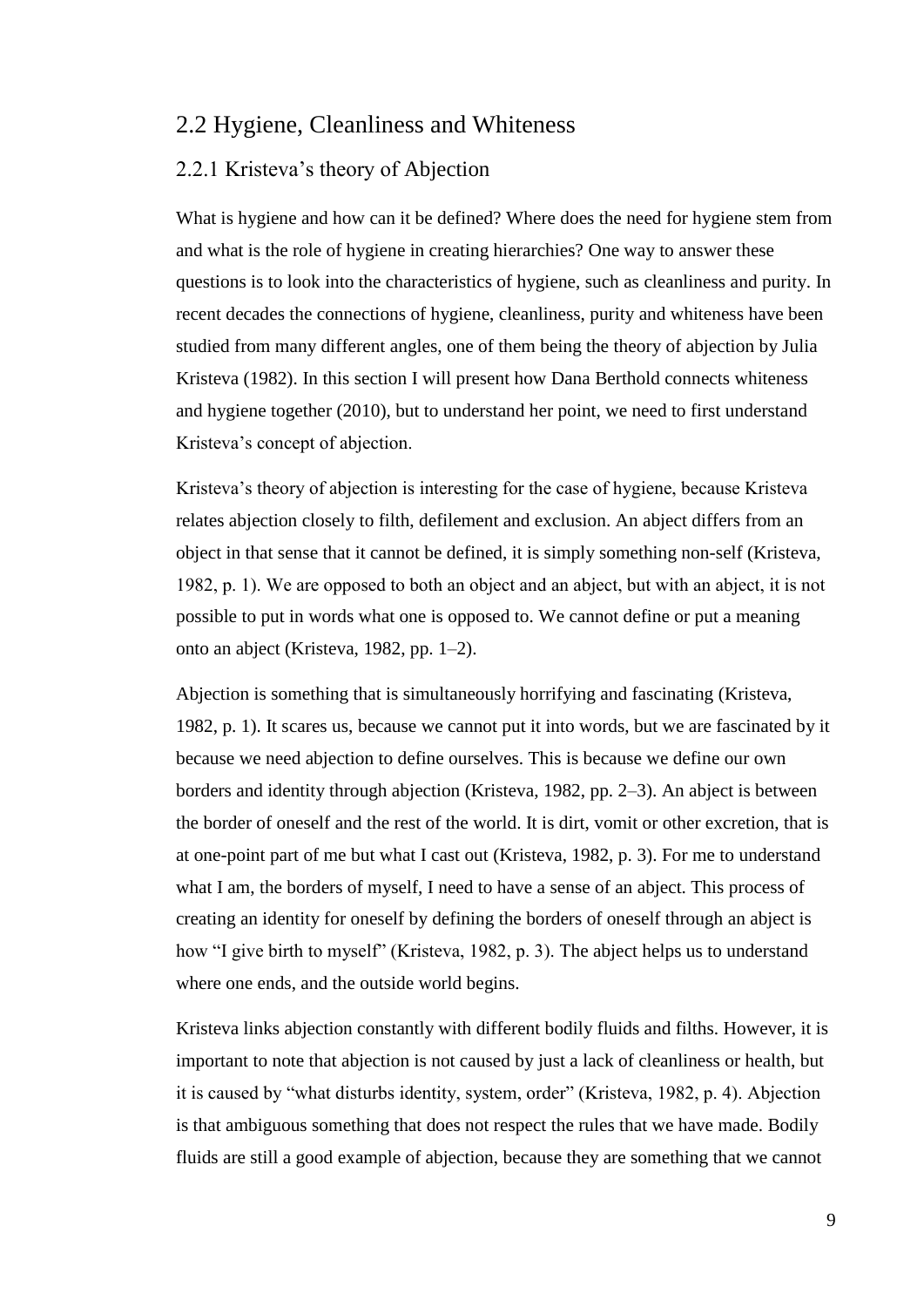completely control, and they are simultaneously a part of us but at the same time something outside of us (Kristeva, 1982, pp. 3–5). Another example that Kristeva gives is spitting out or vomiting (ibid.).

Abjection is very natural for people and identity formation, as is the need to control dirt. Kristeva goes on to write how purification rites serve in many "primitive" cultures as ways to divide the people into categories. This shows us how attempts to exclude filth create classification systems or structures (Kristeva, 1982, p. 65). Considering these structures, we can see how abjection works on a social level. It is not only our personal identity that is defined by abjection, nor are the borders and systems created through abjection. And similarly, we are also as a community disturbed by the things that we see as questioning our orders. It depends on the culture what we see as dirt or as an abject, but the attempt to exclude it is something universal, according to Kristeva (1982, pp. 67–68).

<span id="page-12-0"></span>2.2.2 Application of Kristeva's Theory to Whiteness and Hygiene In her article "Tidy Whiteness: A Genealogy of Race, Purity, and Hygiene" (2010) Dana Berthold combines Kristeva's theory of abjection with the construction of a white identity. Berthold's main argument in her article is that western culture, especially the U.S., is obsessed with what she calls "extreme hygiene". She argues that the current obsession with hygiene is counterproductive, since we largely know that extreme hygiene is unhealthy and a certain amount of exposure to bacteria is good for people's immune systems (Berthold, 2010, p. 2) . Berthold goes on to argue that the obsession with extreme hygiene is connected to racism, because there is no medical reason to practice it. Therefore, the reasoning behind it must be ideological (ibid.) since it cannot be explained as something useful. Thus, it is racist ideology that has driven us to be too hygienic and to practice "extreme hygiene".

Berthold argues that the obsession with "extreme hygiene" is connected to a white identity, that sees whiteness as the ideal and superior way of being, and therefore is clearly racist (Berthold, 2010, p. 22), since it serves no medical or practical purpose. Berthold backs this argument up by connecting the obsession with cleanliness to the superiority of whiteness, explained with purity ideals. She quotes largely the work of María Lugones on these ideals (1994) . According to Lugones, purity ideals are oppressive structures that benefit the dominant groups and help to keep them in power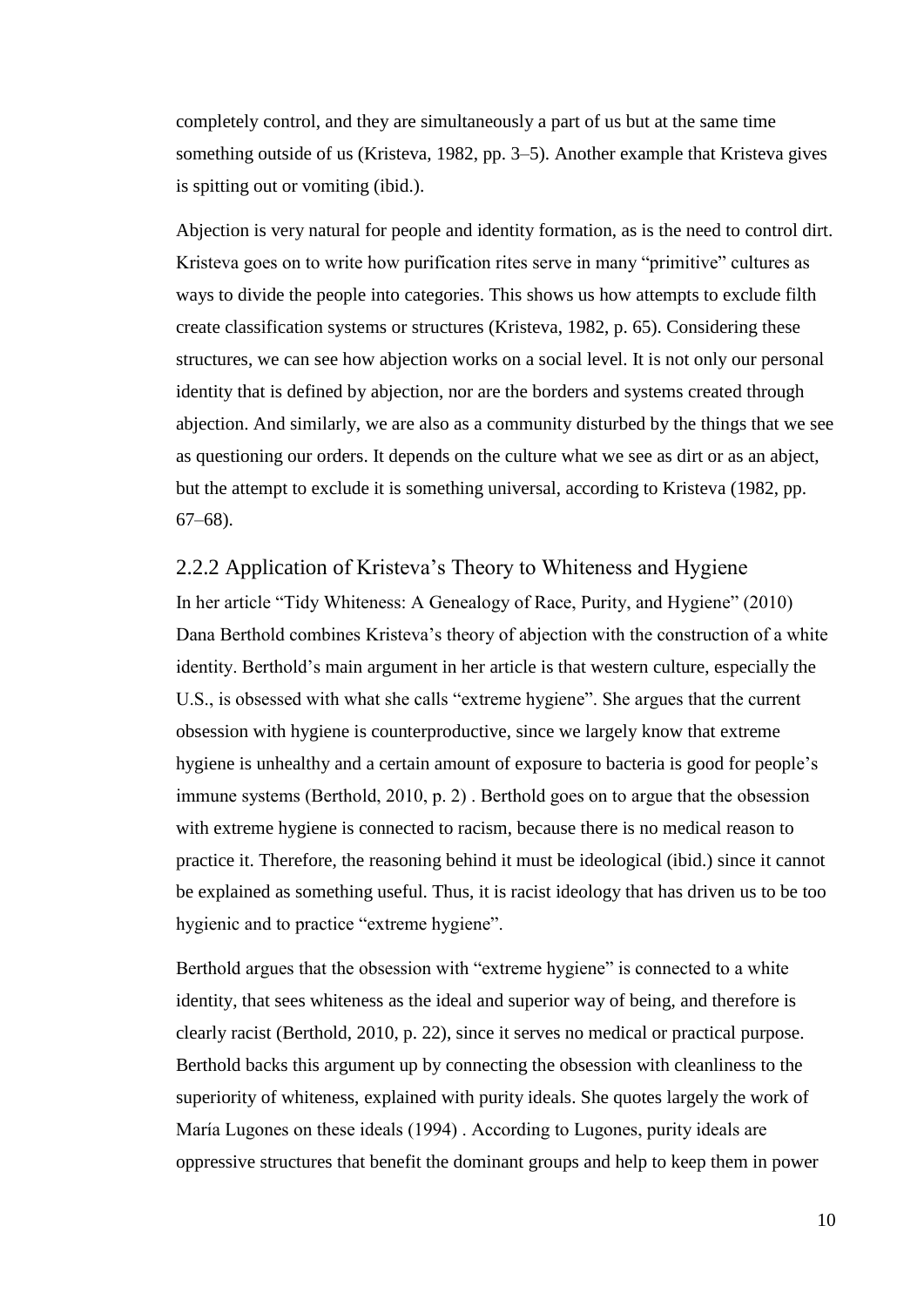(Berthold, 2010, pp. 3–5; Lugones, 1994). The purpose of purity ideals is to paint an oppressed group as something dirty or contaminated. This dirt is both physical and mental because the implications of physical impurity often imply a level of moral impurity as well (Berthold, 2010, p. 5). Some examples of this are the history of ideas of racial purity and purity ideals concerning sexual purity (chastity, virginity etc.) (Berthold, 2010, p. 3).

This is where Berthold uses Kristeva's theory of abjection. Berthold argues that extreme hygiene and a racist ideology are deeply connected to a white sense of self. Whiteness is associated with cleanliness or purity ((Berthold, 2010, p. 3), whereas dirt is a negative and derivative term. The terms of whiteness, purity and cleanliness apply also to the moral character of whoever is described (Berthold, 2010, pp. 5–6). Berthold writes that purity is often used as a way to rationalize the aspect of rejecting the other. In this context of racism, Berthold argues that purity is a way of defining the white sense of self as something (morally) superior (Berthold, 2010, p. 13). But this white identity cannot exist prior to the abjection of elements of non-self. (Berthold, 2010, p. 9; Kristeva, 1982). These elements of non-self are seen as dirty or filthy, and therefore against purity and whiteness (ibid.). Here we can see how Kristeva's argument of purification creating a classification system (Kristeva, 1982, p. 65) is applied to a racist system, where white is seen as superior to non-white and this non-whiteness is what is disturbing the system, and therefore there is a need to exclude it. The existence of nonwhite bodies in this case is abjection, because whiteness cannot exist without it, it marks the borders of whiteness, but simultaneously whiteness also wants to exclude it.

This idea of combining things that are seen as unpleasant or scary to racialized people is not a new one. Franz Fanon (2008/1952) wrote decades before:

> "Blackness, darkness, shadow, shades, night, the labyrinths of the earth, abysmal depths, blacken someone's reputation; and, on the other side, the bright look of innocence, the white dove of peace, magical, heavenly light" (Fanon, 2008, p. 147).

Fanon illustrates with this point how the European identity is built on a dichotomy, where whiteness is good and pure, and blackness is evil and corrupt (Fanon, 2008, pp. 146–147). This supports Berthold's claim that purity can serve racist agendas, when it disguises implicit racism as an innocent want of cleanliness or as being hygienic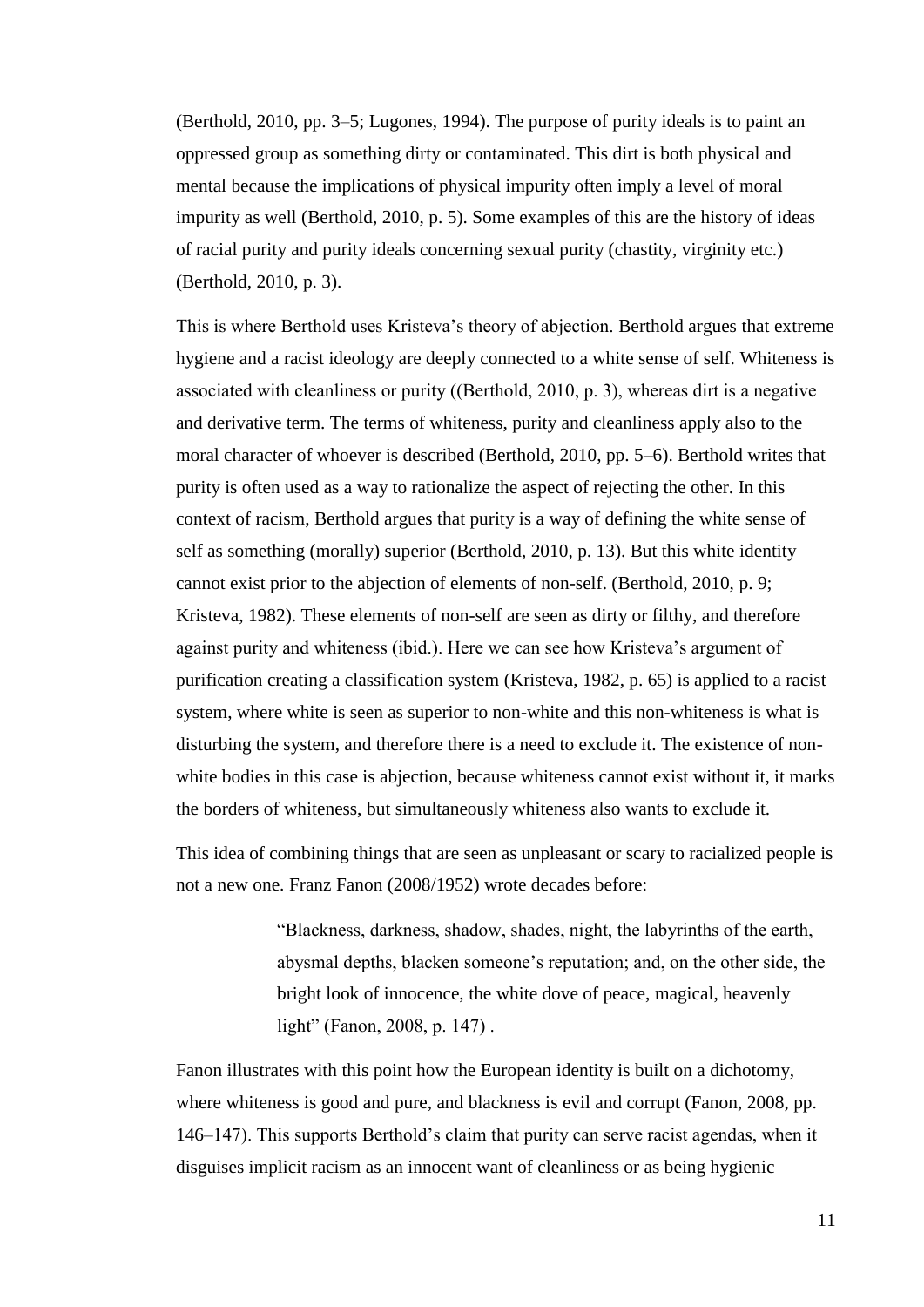(Berthold, 2010, p. 22). Her main argument is that hygiene and cleanliness are not value-free, innocent concepts (ibid.). They are historically and socially constructed concepts that can carry the same racist tendencies as any other concepts can. Our way of valuing whiteness over nonwhiteness and connecting nonwhiteness with uncleanliness is mostly unconscious, but it is still there (Berthold, 2010, p. 18). It is important to note that both Fanon and Berthold are writing about this in the context of Europe or the U.S. The history and culture of these Western countries are key elements in both of their analyses, and they do not, nor do they aim to, cover all racism that exists.

Fanon's account of the European connotations of blackness support Kristeva's theory of abjection as well. The characteristics of abjection fit perfectly to how Fanon describes blackness from a white perspective. It is simultaneously horrifying but necessary to contrast it with a white identity (Fanon, 2008, pp.3&84). The concept of abjection can perhaps explain why the racist trope of connection ethnic minorities with dirt exists<sup>2</sup>: it is a way to create a hierarchy and to differentiate the white sense of self from others. So, it is not the historical roots of hygiene that makes it racist in some cases, but rather how it is complicit in creating a sense of white superiority. I think that this is evidence that hygiene in itself has features that make it easy to use it as a tool for a racist classification system, as Kristeva would put it, and this is not only because of the historical roots of hygiene, but because dirt is so often used as a way to create abjection and to separate the other from myself or my group identity. In this sense hygiene as a form of abjection is a way to solidify the borders of a group and a way to include as well as exclude people from this group. In conclusion, I argue that hygiene is abjection that creates hierarchies between groups.

#### <span id="page-14-0"></span>2.3 Hygiene and Normalization

 $\overline{a}$ 

How does hygiene's capability to create hierarchies manifest in the social and political sphere? How does it function as a tool of oppression? Hygiene hasn't always played a public role but with the rise of statistics, eugenics and the interest in the health of an entire population, hygiene became a systematic practice. With eugenics, I am referring to the eugenic movement of the 19th century that originated in the U.K and which was largely moulded by Francis Galton. This movement focused on "improving" the quality

<sup>&</sup>lt;sup>2</sup> For example, the former president of the United States, Donald Trump, described the home town of the African American congressman Elijah Cummings as "infested" and called the congressman "a rat" (Pengelly & Helmore, 2019).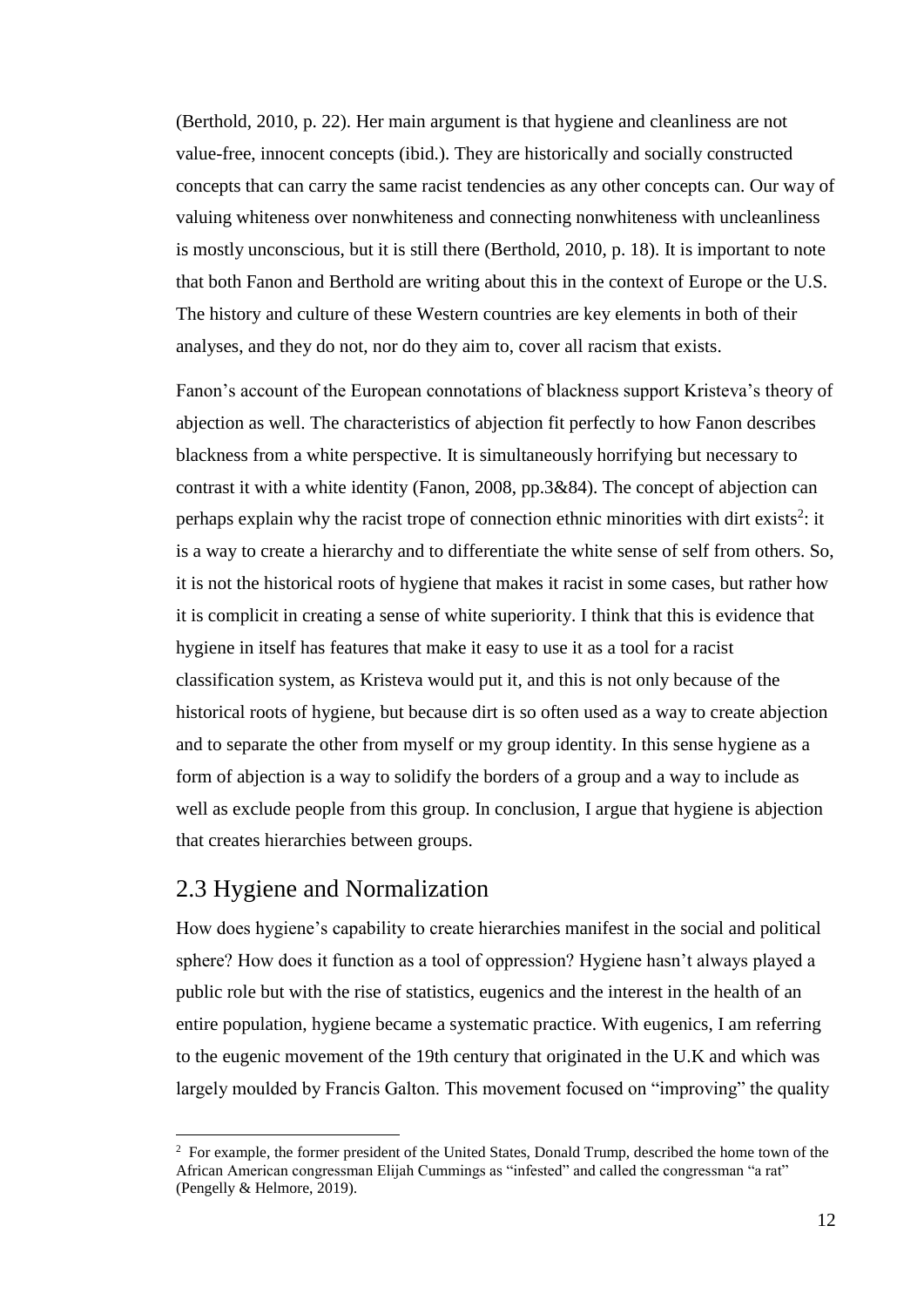of the population and on stopping the "degeneration" of the white, bourgeoise part of the society. (For example, see James, 2017). An important part of said pseudo-science was degeneration theory: the idea that humanity may have had common ancestry, but that different groups had degenerated differently and in varied ways through the ages. An example of this type of fear of degeneration was the concern of the upper classes that the poor would outbreed the rich, since poorer families usually had more children than the rich. Eugenics, then, became the number one tool to stop said degeneration (for example, see Hurley, 1990).

Even though the eugenic movement is mainly historical, it's effects can still be seen today, even if we might want to deny this. For example, the IQ test, that is still in regular use, is a direct descendant of the eugenic movement (Reddy, 2008). It has been proven many times that the IQ test favours people that have been brought up in western countries, usually in white homes, not because people from these conditions are more intelligent, but because the test is made from their perspective (for example, see Suzuki, L., & Aronson, 2005). Still, the legitimacy of IQ tests is rarely questioned and it is widely used. The eugenic movement and its goal to "cultivate" populations and humanity at large made hygiene a statistical, systematic practice. In this section, hygiene's connections to statistics and the Foucauldian concept of a technology of power will demonstrate how hygiene on this level still exists.

Lennard J. Davis (1995) writes how it is no coincidence that the same scientists who were interested in statistics were also very invested in the eugenic movement. Lennard argues that the industrial revolution combined with the birth of statistics as a science has created a construct of normalcy and the disabled body (Davis, 1995). What he means by this is that this newly found interest to collect data of the population and categorize it created also a will to modify said population. What became the ideal during this period, was *l'homme moyen*, the average man, the middle of the bell curve (Davis, 1995, p. 26). And thus, the term disability was created to describe the people who did not represent this ideal and somehow deviated from the statistical norm.

Normality and l'homme moyen are in themselves neutral categories. The concept of the normal, or the middle of the bell curve, does not mean anything else than that it is the statistical average of something. This in itself does not mean that average or normal is good or bad. However, as Ian Hacking writes in his book *The Taming of Chance* (2014),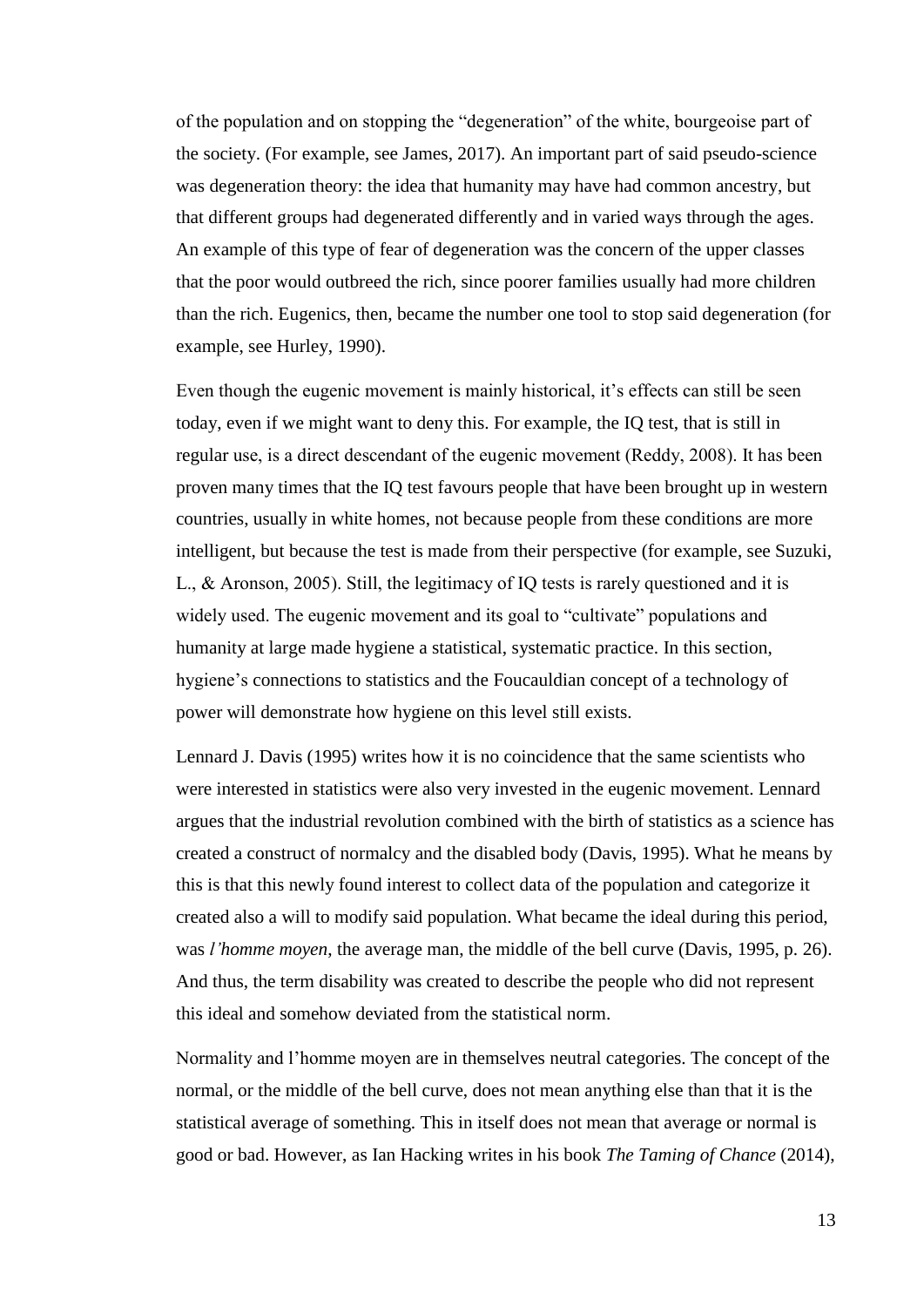normal has become a goal, an ideal. The origins of the use of the word "normal" are in medicine and biology, where during the 19th century, normal was contrasted with the pathological. For example, normality was the ideal state of an organ and an excess of the function of it would lead to a pathological organ and illness (Hacking, 2014, pp. 162, 165). According to Hacking it was August Comte, whose writings made normal a widely used term and something to strive towards (Hacking, 2014, p. 168). So, the statistical middle has become something to strive for; normality is not only the average, it is the ideal, it is how things should be. So, the fact that someone deviates from a statistical average is no longer only an observation: it implies that something is wrong. This idea of normality as the ideal state of things will help us understand why a society might strive towards it and therefore become a normalizing society.

Even though Davis' main examples are people with disabilities, it is important to note that at the height of the eugenic movement everyone deviating from the average was seen in a similar light. As Davis points out, it was not uncommon to lump "together all allegedly 'undesirable' traits. So, for example, criminals, the poor, and people with disabilities might be mentioned in the same breath" (Davis, 1995, p. 35). From this we can conclude, that the project concerning the population and its "quality" was aimed at many different groups of people who were seen to carry similar traits that were seen as "degenerative" (Rafter, 1988, p. 46). With statistical information of the population at hand, these groups became the target of a systematic project of hygiene, aimed at the amelioration of the population as a whole (Davis, 1995, p.26). For example, the institutionalization of people with cognitive disabilities in the U.S was largely due to the rise of popularity in "family studies", or in the investigation of "degenerate" families, meaning families that had issues with poverty, alcoholism, criminality, disability and so on (Rafter, 1988, p. 43). So, the ideas of public health and hygiene as a nationwide project was born from a desire to examine the "deviations" from the statistical average and to bring the population as close to the idea of normal, the average man, as possible. The health of a population, and deviations from normality, became the issue of hygiene.

### <span id="page-16-0"></span>2.4 A Foucauldian Approach

Lennard J. Davis' arguments about normalcy and the disabled body can be further backed up by Michel Foucault's idea of a society that rationalizes the body. Foucault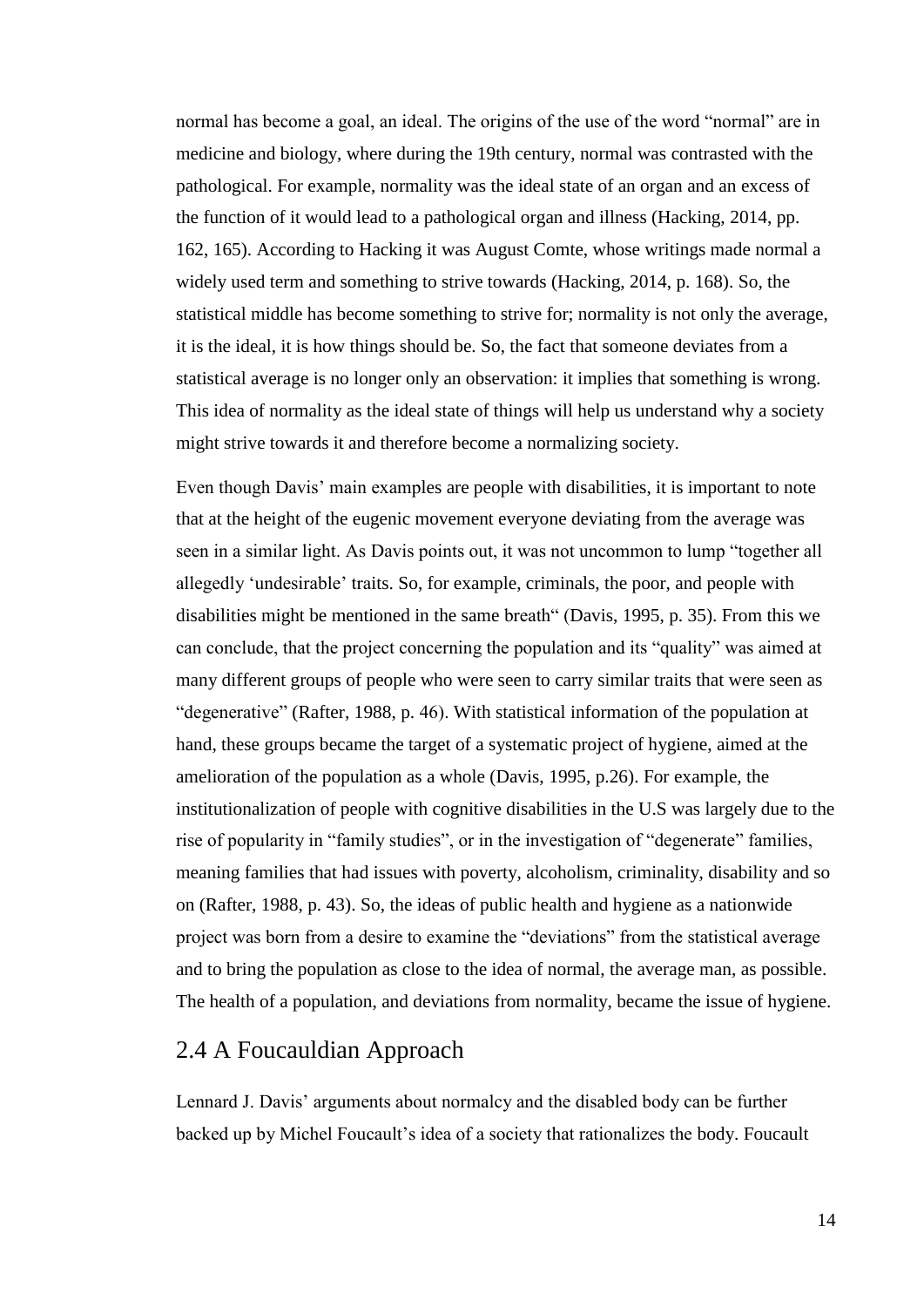(2003) describes how statistics and the act of harnessing the body to be a part of the means of production has led to the rationalization and economization of the body.

In "Society must be defended" (2003) Foucault describes a transition from one power to another, meaning that the power relations within a society are reorganized, and in this case also multiplied. This shift happened when society moved from the sovereign's right for life and death (mainly death) to the states right to "make" live and "let die" (Foucault, 2003, pp. 241, 247) . What this means is that previously the sovereign had the right to kill or not kill (killing meaning not only physical death but also political death, the exclusion of the individual from all forms of political power and influence (ibid.). Quite soon the concern about life itself became a question of political power and during the nineteenth century this concern developed into different mechanisms, techniques and technologies of power that centred on the body. These techniques were an attempt to increase the productivity of the body, or as Foucault puts it, to rationalize the body (Foucault, 2003, p. 242). The rationalization of the body means a "takeover" of the body, where the body becomes a part of a means of production. The body is "economized" and subjected to the same rationalities of efficacy and productivity as other parts of a chain of production (ibid.). So, the new interest in not only in the right to kill but also into the right to live, or life itself, meant that the political power centred on controlling and monitoring the body and its capabilities and characteristics. The nature of political life and its focus on the means of production meant applying the same rationalities, the rationality of economization, to the body.

This economization and rationalization can be used to describe an example often used in disability studies: how the rise of statistics and the invention of a work shift that was a certain number of hours was detrimental to the ability to participate in society for people with disabilities. In fact, the whole term disability was created during the 19th century, to describe people that statistics found somehow "abnormal", deviating from the statistical norm. A workday that had to be, let's say, 12 hours long, meant that people with different abilities couldn't contribute in any way to the workforce. In more rural societies, it was easier for people with disabilities to work since there were different tasks available. The requirement of a 12-hour workday meant you either worked the full hours or not at all, and for people with disabilities it usually meant not at all (for example, see Davis, 1995). This demonstrates what happens when the body becomes a part of the same rationalities as other means of production. Normality is defined by the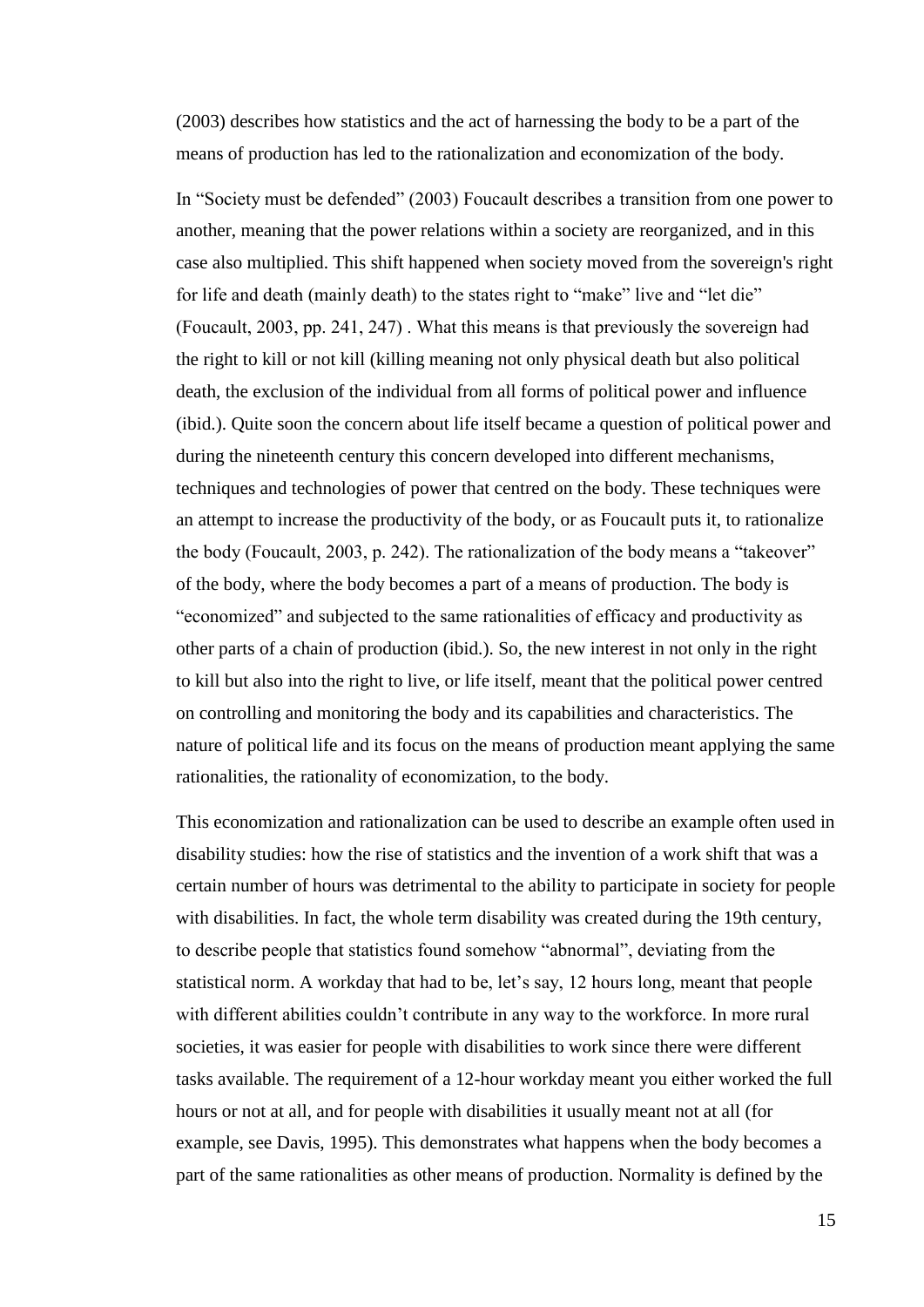average worker, and the abilities of their bodies, and so seeing the body through efficiency and economization means that bodies with less abilities are automatically seen as less valuable. This rationalization was achieved through a combination of medicine and hygiene, since they both combine scientific knowledge with the population and the body (Foucault, 2003, p. 252), and attempt to use this knowledge to create a body that is as economically efficient as possible

How exactly does hygiene rationalize the body? I argue that hygiene is something that Foucault would describe as a "positive technology of power" (Foucault, 2004, p. 48), meaning that it is a tool of this rationalization. To understand this term, we need to investigate Foucault's genealogy of a normalizing society. This genealogy describes the same phenomenon of the statistical norm being not only an observation but also the ideal discussed earlier (Hacking, 2014, p. 162,165) . For Foucault this happens because of the changed practices of treating the ill and a rising interest in life itself, or the body (Foucault, 2003). This has created a society that targets everything that deviates from the current norm and tries to normalize it, to bring it as close to the ideal average as possible (ibid.).

Foucault (2004) writes how the difference between the treatment of leprosy and the plague demonstrate a shift towards a society of normalization. Foucault describes how the treatment of leprosy was mainly exclusion, whereas with plague it was inclusion. What this means is that people with leprosy were cast out from society, whereas with the plague epidemic people were treated with quarantine (Foucault, 2004, p. 43). Isolating through quarantine is still a form of inclusion, according Foucault, since the quarantined people are still members of the society. An important factor of their participation in society is the fact that the treatment of plague requires collecting knowledge on who is ill and how. This knowledge on "healthy/ill" members of society and the power structure that it creates are key components in Foucault's description of a normalizing society (Foucault, 2004, p.45).

So, all this adds up to a shift from one grand gesture of purification (casting out) to a constant surveillance of health (Foucault, 2004, p. 46). In this moment of history with plague, we can see how political power extends itself to be concerned not only with the purification of an entire community of illness, but instead it attempts "to maximize the health, longevity, and strength of individuals" (Foucault, 2004, p. 46). The effects of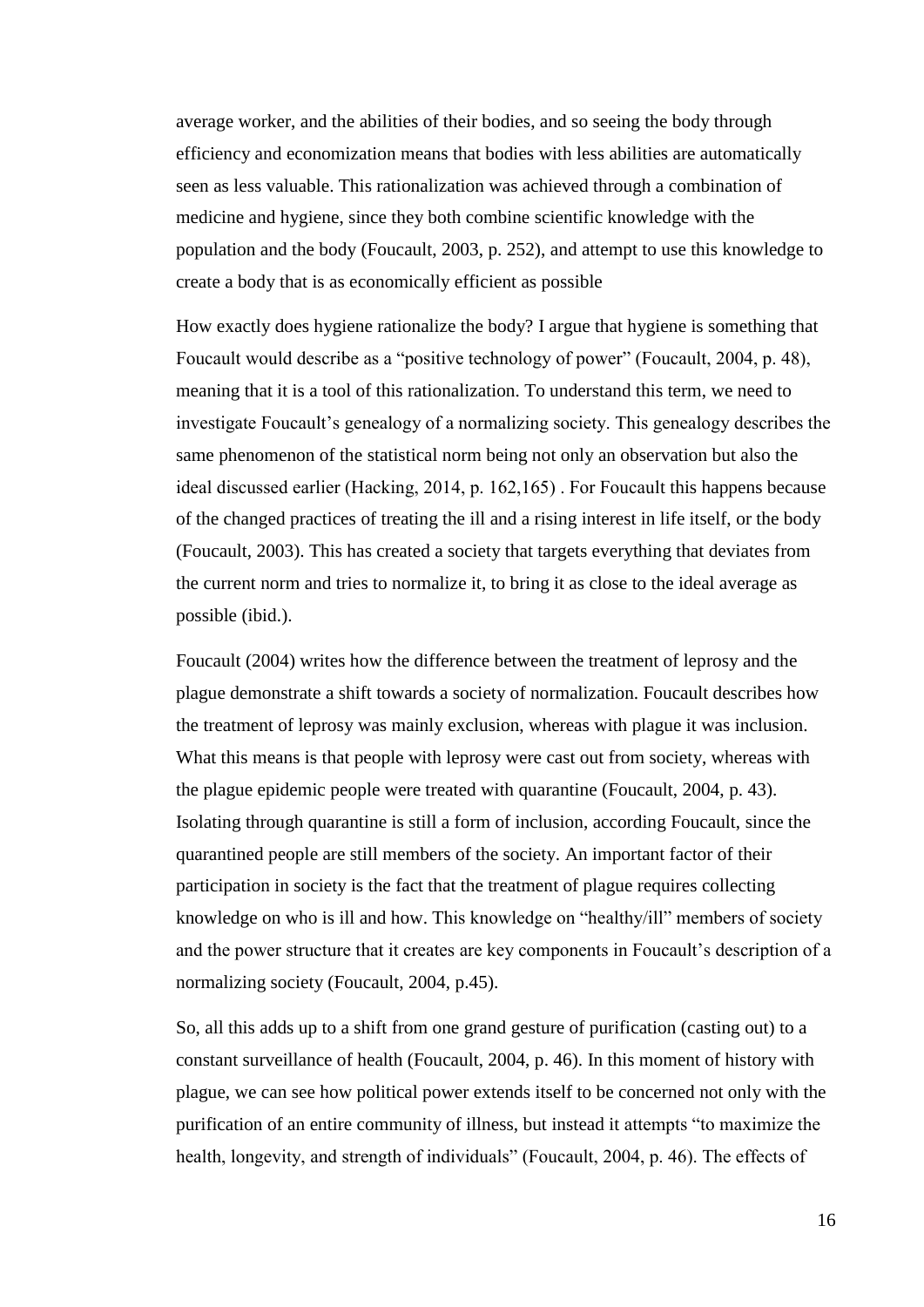power are multiplied. Having a healthy society becomes more than just the lack of illness.

This description of a positive technology of power can be used to describe hygiene as well. Foucault separates medicine and hygiene from each other (Foucault, 2003, p. 244), meaning that hygiene is an independent tool from medicine. Indeed, Foucault argues that hygiene is a goal of medicine, not a part of it (ibid.). From this we can conclude that, like medicine, hygiene can be categorized as a technology of power (Foucault, 2003, p. 252 $3$ . As an active practice that monitors the bodies of individuals, hygiene fits the definition of a positive technology of power, and this means that not only does hygiene aim for cleanliness, but it also aims for normalcy.

This definition of hygiene as a positive technology of power gives us a better idea of what hygiene actually is. Through this lens hygiene is an active form of power that includes monitoring individuals and enforcing certain behaviour that individuals conduct themselves. Hygiene is an extension of this interest in the maximization of health. As a part of a normalizing society, it also attempts to bring people as close to the ideal average, l'homme moyen, as possible. Defining hygiene as a positive technology of power is useful also because the Foucauldian approach to the examination of power structures requires narrowing down the subject of examination to a single tool of power and understanding the specific logic and rationalizations that are being used in that specific context (Foucault, 1982, p. 329). Through understanding these power relations, we can also "investigate the forms of resistance and attempts made to dissociate these relations" (ibid.).

So, hygiene being a technology of power, means that it has its own rationality, even if its rationality is connected to the larger picture of a normalizing society<sup>4</sup>. Similar sentiment can be found in Foucault's text "The Politics of Health in the Eighteenth Century" (2014) . This rationality of hygiene can be used in many instances to label certain conditions or groups as lesser than, since they deviate from the norm. Not only is hygiene a tool of a normalizing society, it also has its connections to the economization of the body. This means that hygiene is a part of the same rationality of economy, where

 $\overline{a}$ 

<sup>&</sup>lt;sup>3</sup> Similar sentiment can be found in Foucault's text "The politics of health in the eighteenth century" (2014).

 $4$  Foucault implies that hygiene is a part of a system of normalization (2003, p.244) but it is not explicit. Still, this should not be overlooked.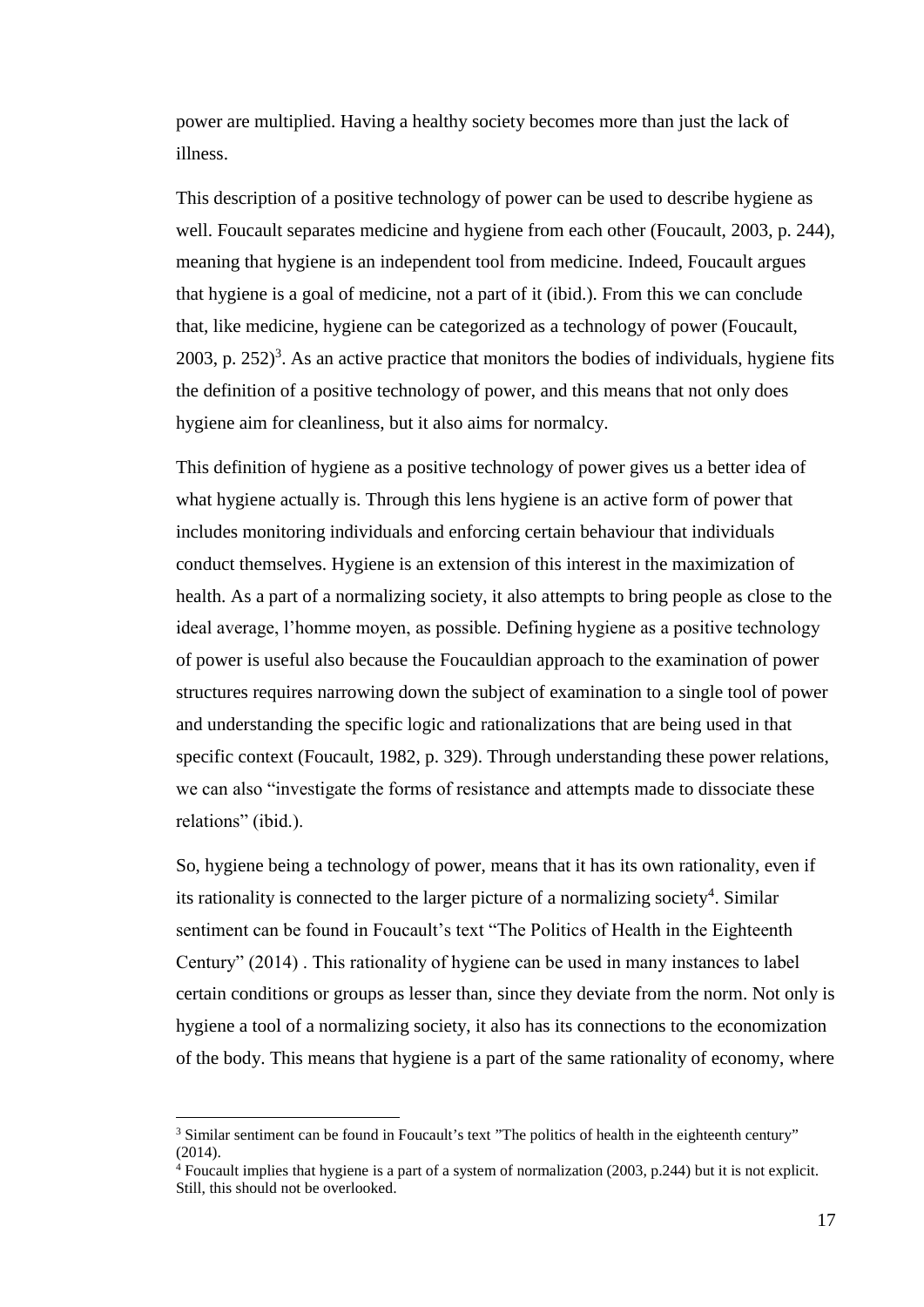the efficiency of bodies is a key goal. These ideas of normalization and economization combined with hygiene can have a detrimental effect when they are applied as a nationwide project, as the next section will prove. By understanding the function of hygiene on this level, we can see how it contributes to oppressive structures and by this analysis we can gain insight on how to defy these structures.

#### <span id="page-20-0"></span>2.5 Hygiene and Population

Population and hygiene as concepts are very tightly entangled. Even historically, the use of the word population replaced the word race in a thinly veiled attempt to separate medicine and hygiene from its eugenic past (Saini, 2019, p. 95). Population thus became a key element when discussing large -scale hygienic practices with its connections to statistics and eugenics. The systematic use of hygiene as a way to "enhance" or control a population was in most of the cases first and foremost a national project (Davis, 1995, p. 36). Hygiene on a systematic scale could not exist without a national population, since its main target is a population as a whole and populations are usually defined through national borders. In this section I will present the connections that a state, public health and hygiene have with a population within a nation state and its control.

Since a systematic level of public health requires data on a large amount of people, we can conclude that hygiene as a public health measurement requires a society that sees its members at least at some level as a unified mass. An example of hygiene being used on a national level is national authorities encouraging only certain people to reproduce. Usually this stems from a concern towards the dependency ratio: a want to keep the birth rates at a certain level so that the society still has enough people in the workforce to be able to take care of the people who are not (Liimatainen, 2017).

As this example of the dependency ratio highlights, sexual hygiene and concerns over public health are connected. It is not uncommon for politicians to discuss the problems of an ageing society (Liimatainen, 2017) . Clearly, birth rates are a political issue that concerns the population of a nation. Most of the issues of an ageing nation could be solved through immigration: an ageing society is on a global scale a rarity. Why then, is the age dependency ratio still an issue in countries like Finland? This is because there are still goals towards an ideal population. Hygiene in this reproductive sense is control and ideology that is being practised when some people are encouraged to reproduce, and others are not, or they are not even let into the country in the first place.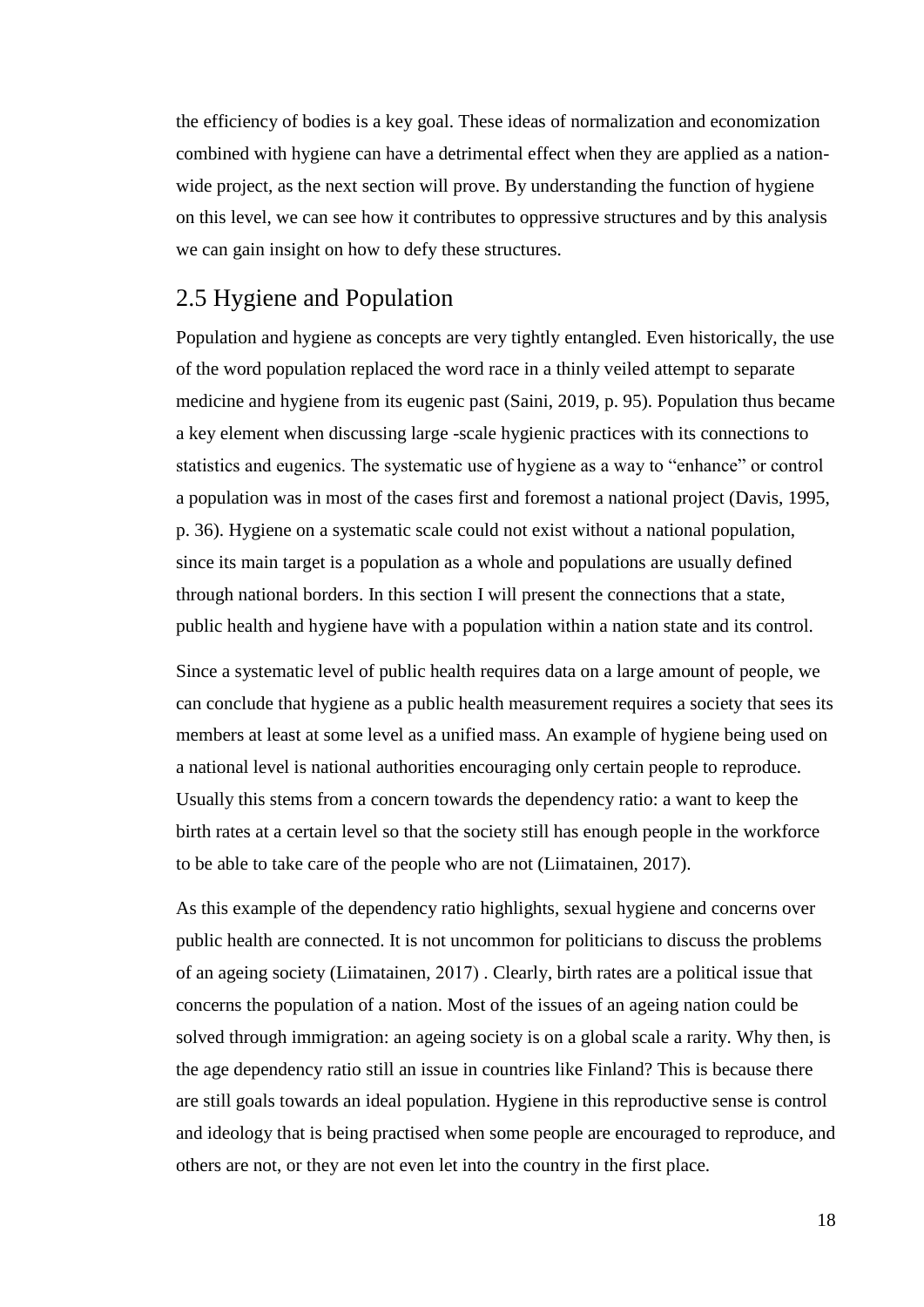Collecting data and making statistics of a national population is not necessarily problematic or oppressive, but there are instances where it can be. The example of sexual hygiene is one of them, since states simultaneously close their borders from others and encourage the existing population to reproduce. There are clearly some racist assumptions at play here of what the population of the nation should look like, particularly when immigration could solve issues with the age dependency ratio. Another issue with this type of discourse is also the sexist treatment of the bodies that give birth, where their bodily autonomy is not seen as important as the state's wellbeing. The connecting element between the racist assumptions of what a Finnish population should be like and with the instrumental treatment of child-bearing bodies is hygiene: the implicit value in both of these is the "purity" or "cleanliness" of the population, meaning that the population should be and look a certain way.

Theodor W. Adorno (2006) writes how particularly in totalitarian states hygiene can be used as a way to wipe out the individuality of its population. He writes how wage labour has created the masses of the modern epoch, because when the masses of workers become a key element of economy, they become "organic composition of capital" (MM, p. 229) , which in is in many ways reminiscent of the Foucauldian analysis of the economization of the body: bodies are put under the same logic of economy as other means of production. Adorno's idea of bodies seen as the organic composition of capital in capitalistic society means that the growth of this mass means the growth of production, and workers become only agents of the law of value. The more workers you have, the more profit you can make. As the technical requirements of production increase, so do the technical requirements for the masses (ibid.). However, these masses are not instantly turned into mechanical pieces, they need constant "influence" to function in this way, and still, sometimes people don't act as pieces of this mechanic. Adorno calls these instances where people fail to be functional pieces of mechanics as "deformations" (MM, p. 229). This deformation is, however, not a characteristic of any individual, since the state sees its population as a large unit or mass (ibid.). These deformations are a societal issue, since efficiency and ability to work are as well. In the same spirit, this issue of deformed groups cannot be solved by focusing on individuals, but instead by getting rid of the entire group.

This non-existent individuality applies to this group of "deformed" people as well, meaning that the trait that makes them unwanted cannot be an individual characteristic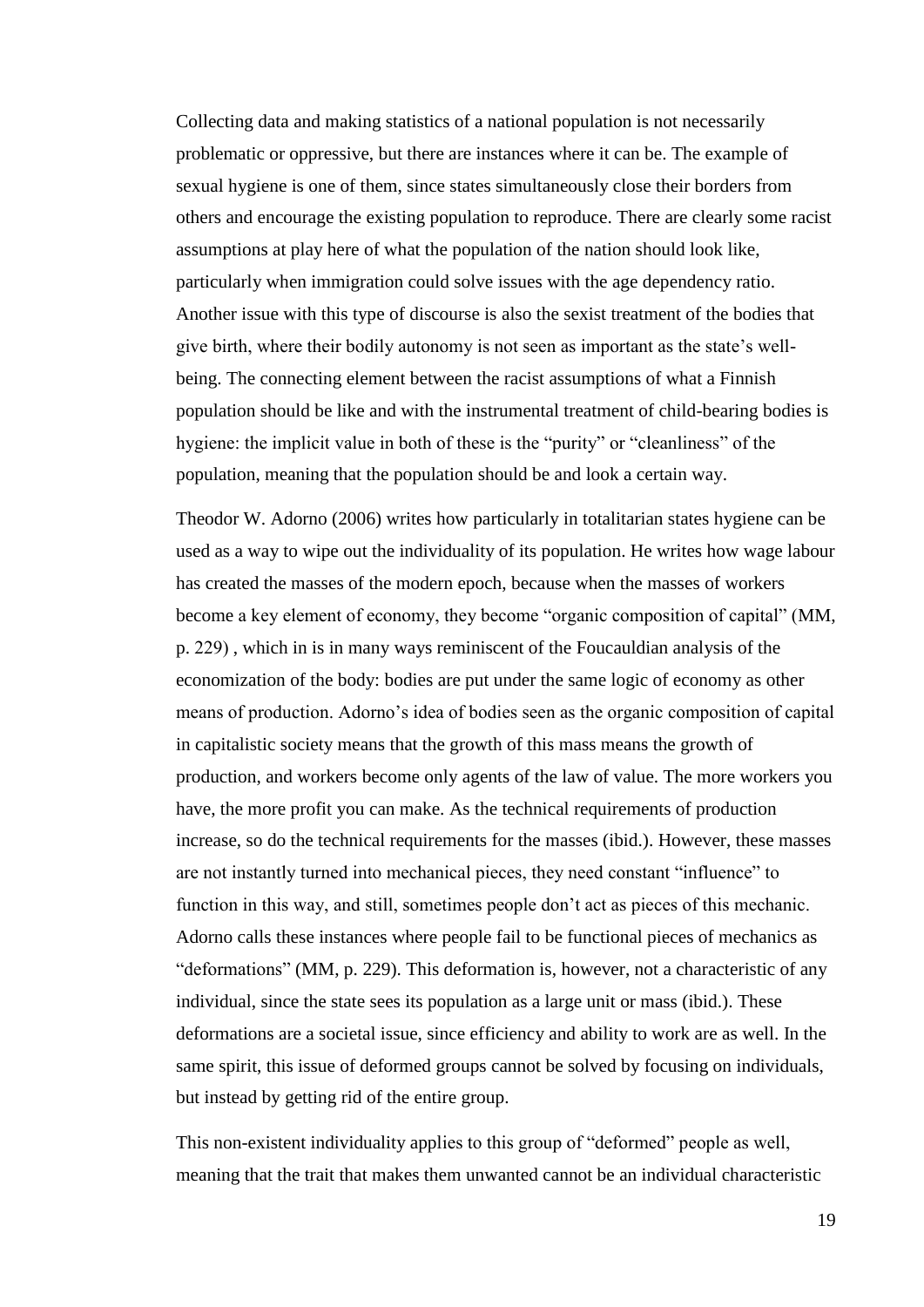(MM, p.229). Lack of individuality means that the deformation has to be hereditary and it has to apply to everyone in the group that is defined through having a similar position in a society in one way or another (ibid.). This similar position can be economic class, ethnicity and so forth. When a state starts to label groups of people to be deformed, it is paving the way for hygiene being used as a way to administer death to this group of people (ibid.). We will return to this soon.

But how exactly does individuality disappear with this mechanical, profit oriented thinking of the masses and what does it have to do with hygiene? Adorno argues that in a totalitarian state, everybody is replaceable. There are always new workers ready to take the place of a lost one. Therefore, death has become more or less irrelevant (MM, pp. 231–232). Death is only an exit from a social field, but it does not leave any kind of void; it is debased (MM, p. 232), since the void is filled as soon as it appears. Therefore, replaceable nature of bodies as mass for the workforce wipes out their individuality. Adorno writes:

> "So the experience of death is turned into that of the exchange of functionaries, and anything in the natural relationship to death that is not wholly absorbed into the social one is turned over to hygiene" (MM, p. 232).

In conclusion, all the dirty work of death is turned over to hygiene. Things that are not beneficial to the industrial production or profit and deal with death, become issues of hygiene. Adorno continues to write how, paradoxically, the disappearance of death in a public sense, in the sense that everybody is replaceable, brings us closer to our individual deaths (MM, pp. 232– 233). This is because once a society is indifferent towards an individual's death, it is capable of inflicting death administratively to its members (ibid.). This sort of administrative infliction of death would be an issue that would be "turned over to hygiene". Individual death does not matter, because hygiene can be used to justify the administrative killing of the kind of people that are seen as deformed. Adorno does not say it explicitly in the section of quoted earlier, but quite clearly, he is attempting to explain here how the holocaust used hygiene as an ideology and justification to execute the genocide of Europe's Jewish population. Even if this is an extreme example of hygiene, it is important to note how hygiene can be used in a context of both a capitalistic and totalitarian state, to understand its pejorative nature.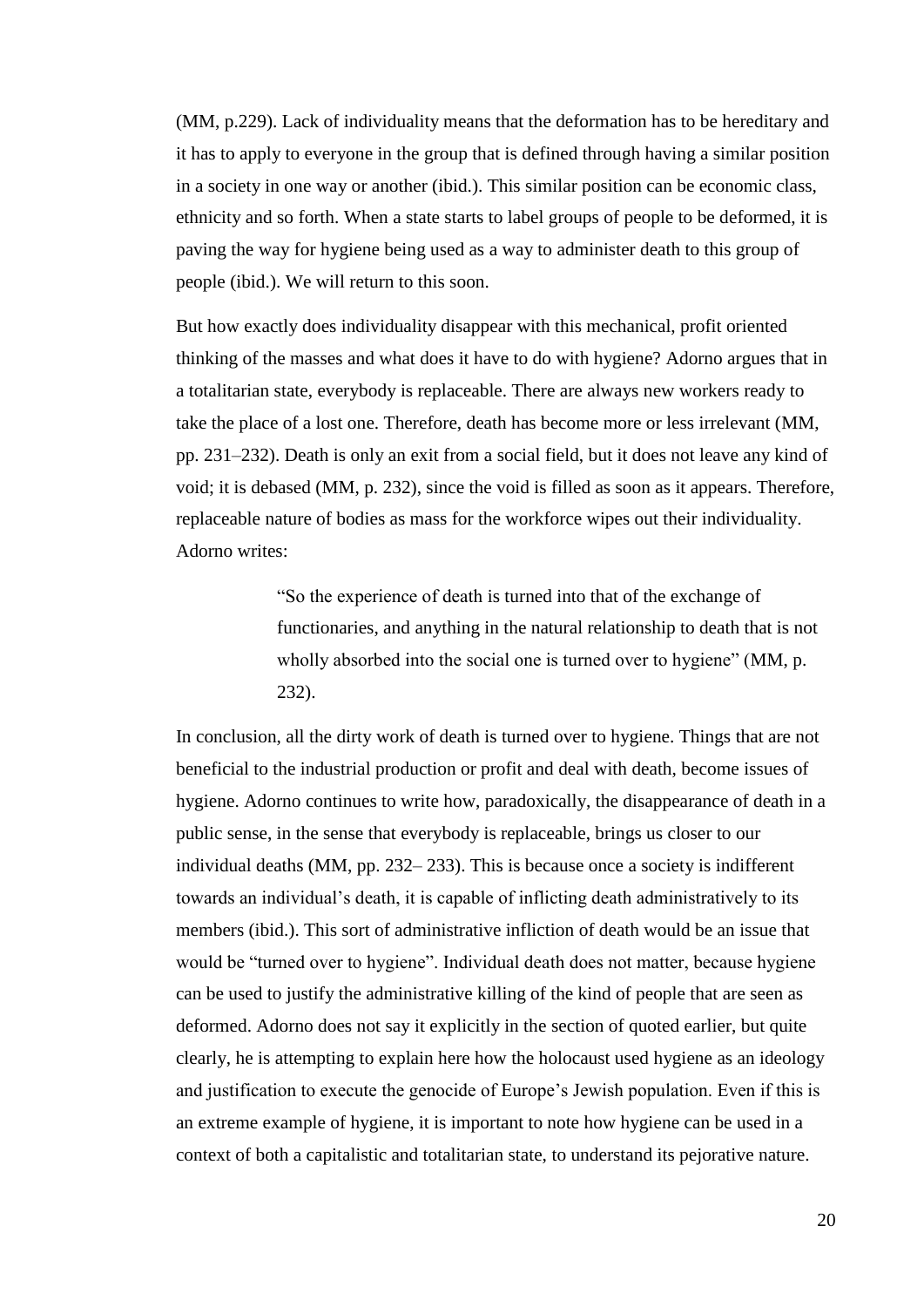To sum up, here we can see that particularly in totalitarian states, hygiene can be used as a way to weed out the unwanted parts of its population. This is due to the fact that a totalitarian state is incapable of seeing its members as individuals, at least partly because industrialization and capitalism have turned workers into a part of the system of profit. In an industrialized, capitalistic society most workers are replaceable, which leads to the disappearance of value of individuals. Therefore, it will also be tempting to see, not the individuals, but some parts of a population as "deformed". This also leads to the situation where individual lives do not matter, and therefore it becomes easier to justify hygienic measures that will get rid of these deformed parts of the population.

My earlier example of the current usage of sexual hygiene obviously cannot be compared to a genocide, but it does stem from the same combination of capitalism, nationalism and implicit values of the "purity" of a nation that Adorno describes: people are clearly seen as an extension of a capitalistic economy within a state, where their value is measured in their capability to be a part of a workforce. In this example the increased amount of people also means an increased amount of production and is therefore desirable. Similarly, other people are not valuable to the society because of some characteristic they bear and therefore they are not given the possibility to be a part of the population in the first place. In the case of immigration laws, I would argue that it is a case of hygiene, even if indirectly, since it is an action that is concerned with (the preservation of) certain characteristics of a population. The key difference here is of course the lack of totalitarianism: the way which hygiene is used as a tool to administrate death is in Adorno's text a part of a not only a capitalistic, but also a totalitarian state (MM, p. 229).

A similar thought can be found in Foucault's "Society must be defended" (2003), which was mentioned in the section 2.4. Foucault describes how the transformation of power from exclusion to inclusion is divided into two categories: the body-organism-discipline and the statist set or bioregulation by the state (Foucault, 2003, p. 250). So, there are two levels of this power, one concerned with the individual bodies and another interested in all the people as representatives of humanity. First there is a seizure of power over the (individual) body followed by a power over the masses, over to the "man-as-species" (Foucault, 2003, p.243), or over people as parts of humanity. This latter form is also called "biopolitics" of the human race. Like Adorno, Foucault argues that the population must be seen as a mass to be able to practice biopolitics over it.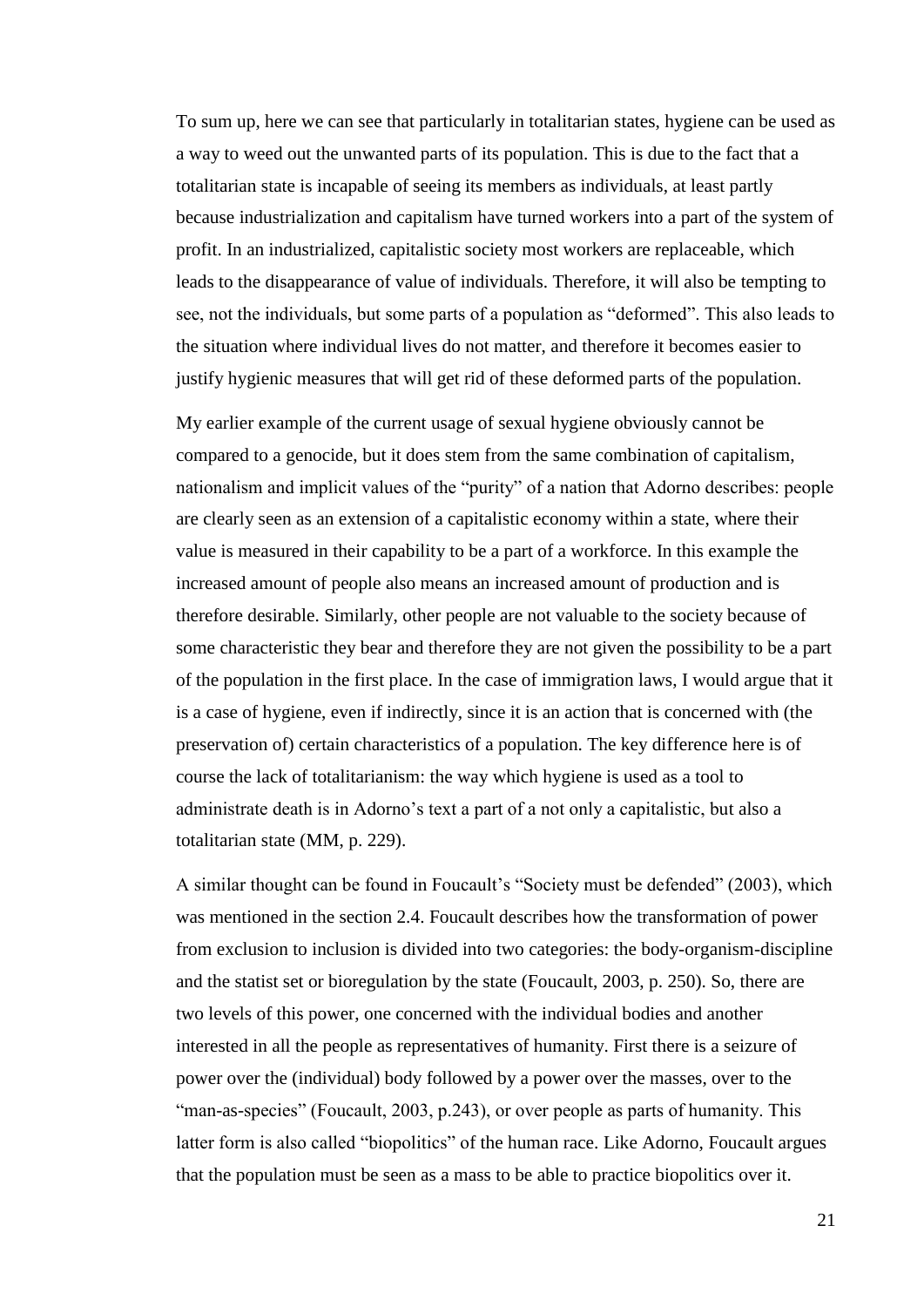However, unlike Adorno, Foucault does not think that individuality diminishes or vanishes in this process (Foucault, 1982, p. 331). The individual and population exist simultaneously and the individual's surveillance over oneself supports the control over the entire population. So, individualization supports the totalization of seeing the sum of individuals as a whole, as a population.

It is clear that hygiene, when used in a eugenic way, as Adorno describes, requires that the individuals of the society are seen as one, unified mass. This is not necessarily a bad thing: most things that use statistical information require this in one way or another. But in some cases, like in Adorno's account of a totalitarian state, this way of treating a population as one big mass combined with hygiene, can result in catastrophic acts and the decrease of the value of individual lives. Whether the complete erasure of individuality is required or not for these kinds of acts, is debatable, as Foucault offers a point of view, where individuality is not opposed to, but actually supports the massifying of a population. The difference here can perhaps be explained with the fact that Adorno is describing a totalitarian state, and Foucault is not. Still, the connection between hygiene and the justification of seeing a group of people as carrying the same trait, supports the fact that in this context, hygiene is a part of erasing the individuality of the members of this group. This is especially true in a totalitarian state, where this trait can become the only defining trait of said group. But even with these differences, we can see that hygiene has the power to control people's bodies and create ideals and hierarchies. The difference seems to depend on what is the driving force behind each society: capitalism and its pursuit for efficiency has different uses for hygiene than a totalitarian state that constitutes its legitimacy on racial purity. Nonetheless, hygiene plays a key role in population control.

Finally, it is possible to argue that these hierarchies and hygienic practices are a thing of the past, but unfortunately the eugenic undertone still lingers on. A contemporary example of mental hygiene in the context of populations still being looked into can be found in genetics, particularly genetics considering group differences (Saini, 2019, p. 122) The idea of intelligence being genetic is still popular with some researchers and there is a sentiment that population wide intelligence research should be more mainstream (Saini, 2019, pp. 123–124) It comes as little surprise that these studies usually end up benefiting people with European ancestry (ibid.). And even if this difference would be explained through culture instead of biology, the idea of cultural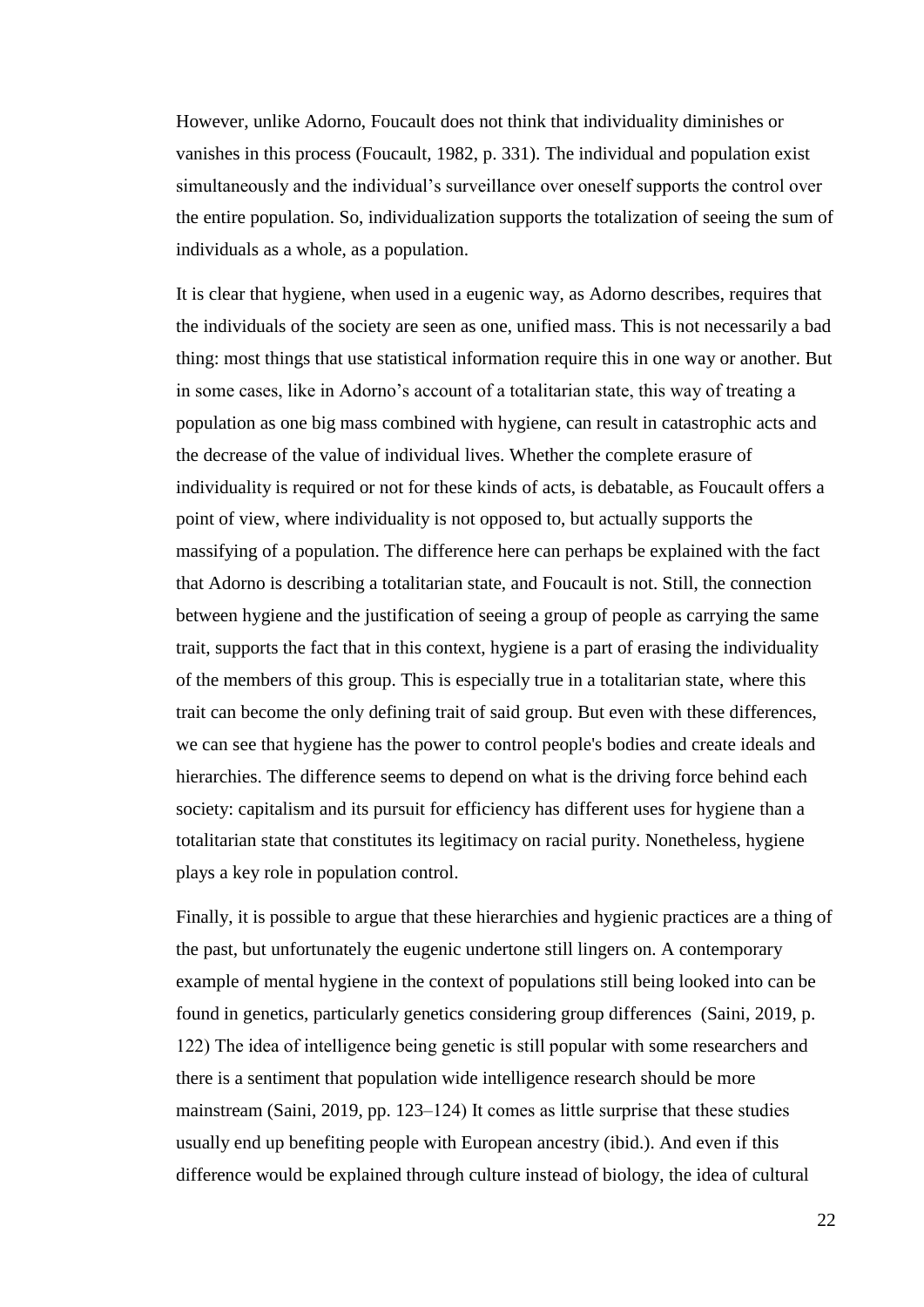superiority is not very far from believing that some populations have innate capacities that make them superior to others (Saini, 2019, p. 25), which brings us right back to eugenics.

### <span id="page-25-0"></span>2.6. Summary of the Chapter

In the beginning of this chapter I defined hygiene as a form of abjection and as a tool to enforce the boundaries of both the self and group members. After this, I examined the connections that hygiene has to the ideas of normalcy and characterised it as a positive technology of power. The dangers and misuse of hygiene became apparent through the examining hygiene through the writings of Adorno, who highlighted the possibility of using hygiene as a tool and justification for genocide, particularly in the context of a totalitarian state.

Even through all these angles to hygiene, it is clear that hygiene is a complicated concept, because it is connected both historically and presently to so many different structures, both oppressive and non-oppressive. Hygiene exists both on a very public sphere, but it is also something personal and intimate. My goal has been to show how hygiene as abjection works both on a personal level, as a way to understand the boundaries of self, and how this same process creates the same boundaries on a larger scale, between groups. Moving on from this definition to the birth of a positive technology of power, we can see how hygiene can function not just as a form of exclusion but more as inclusion and monitoring, as repeated actions of hygiene. This approach also shows us the connections that hygiene has to normality and how it is a part of the other statistical ideals that define a normalizing society.

Hygiene at its worst is when it is used to control an entire population. Especially Adorno's account of hygiene used in a totalitarian state in section 2.5 explains well the possible dangers of applying hygiene to large masses, particularly in state that relies on discriminatory politics, and how it can be used to administer death, when the individuality of the members of the groups labelled as dirty or otherwise unwanted disappear. The Foucauldian approach where individuality does not disappear, but instead exists and supports the massifying of individuals, is perhaps more suitable for an analysis on hygiene in a state that is not totalitarian and isn't using hygiene to justify the killings of people, but that is more focused on monitoring and enhancing the existing populace.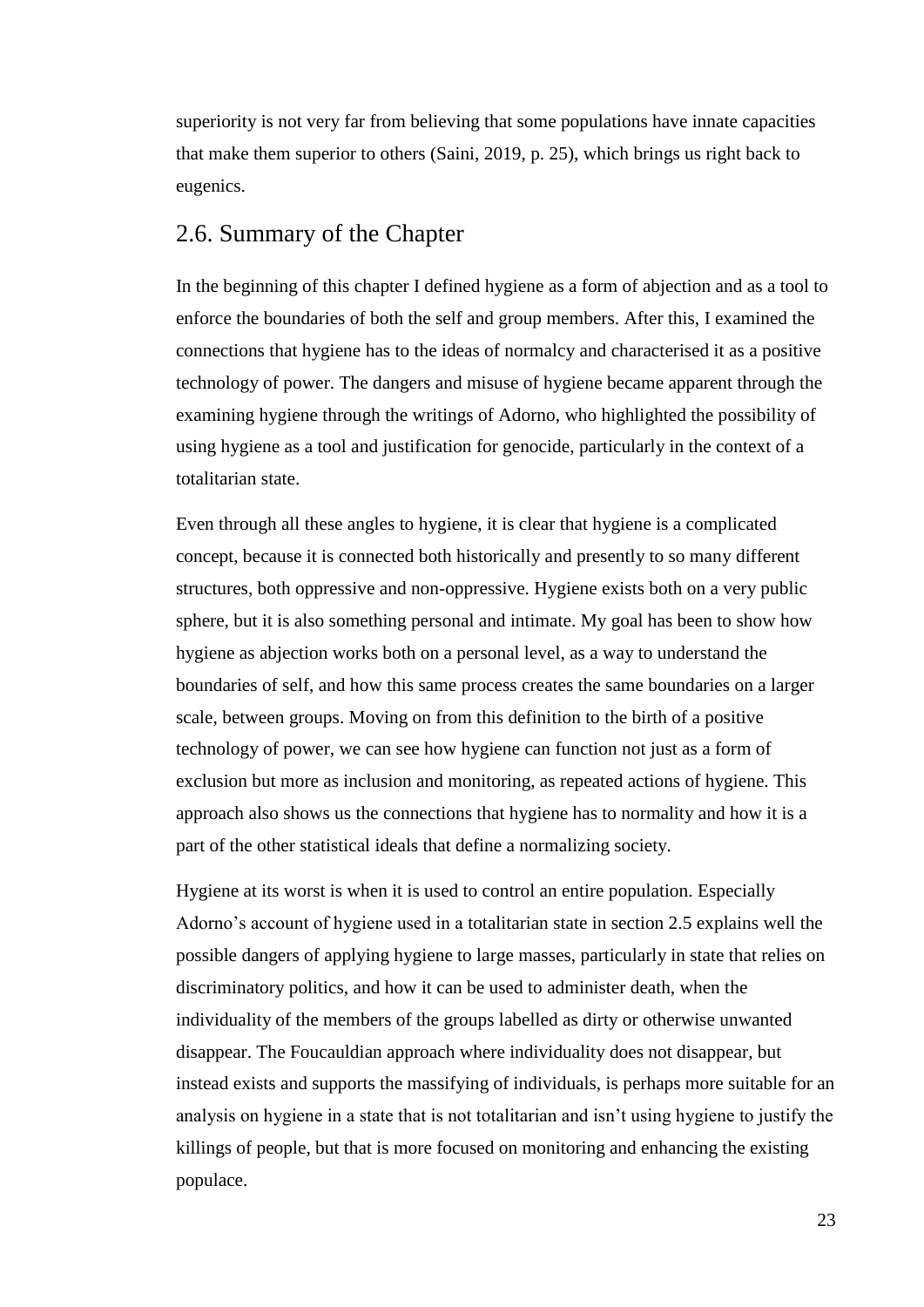A Foucauldian approach can help us locate the places where hygiene is used as a tool of oppression in our current society. Understanding the inner logic of hygiene as a positive technology of power, and when it is being used in an oppressive manner, can help us find effective places of resistance.

Hygiene in all of these different approaches and scales describe the potential that hygiene has to be used by national institutions to label a certain group of people dirty, deformed or otherwise undesirable. The Foucauldian approach offers a way to see how exploitative capitalism, where people are valued by their ability to work, and hygiene can support each other. Foucault's concept of the rationalization (or economization) of the body is an analysis of how bodies can be turned into means of production. Adorno's take on hygiene echoes a similar sentiment: an important step towards using hygiene as a part of a genocide is seeing people as "organic composition of capital" (MM, p. 229). The attitude where people's value is defined by their participation in the workforce, is one of the reasons that leads to the want to control people's bodies and label them through hygiene as less capable or less valuable.

What is important to remember is that hygiene is not a value free concept. The purity ideals that Lugones writes about and Fanon describes are the same phenomenon where cleanliness and dirtiness are connected to morality. The connotations of blackness, dirt, darkness, and so on are not just descriptive. As Berthold and Fanon point out, there is a connection between physical dirtiness and moral dirtiness, and therefore hygiene can be used not only to describe, but to also discriminate. Instances where racist claims are being backed up by claims of ethnic minorities being somehow dirty are still relevant. Amid the corona virus outbreak, the media was filled with stories of people of Asian descent being labelled as dirty or infested. Kristeva's and Berthold's texts highlight the fact that there is nothing that is outside the scope of our own prejudices and societal norms, and even something as beneficial as hygiene can be used as a tool to discriminate.

So, hygiene is a system of labelling bodies as dirty or clean. This in itself is not bad, but since there are values that are attached to cleanliness and dirtiness, hygiene also becomes a system of valuing and labelling people. When this system that is hygiene is implemented on a larger scale, it becomes entangled to other implicit values that are attached to the ideal image of a population, like normalcy, efficiency, whiteness or able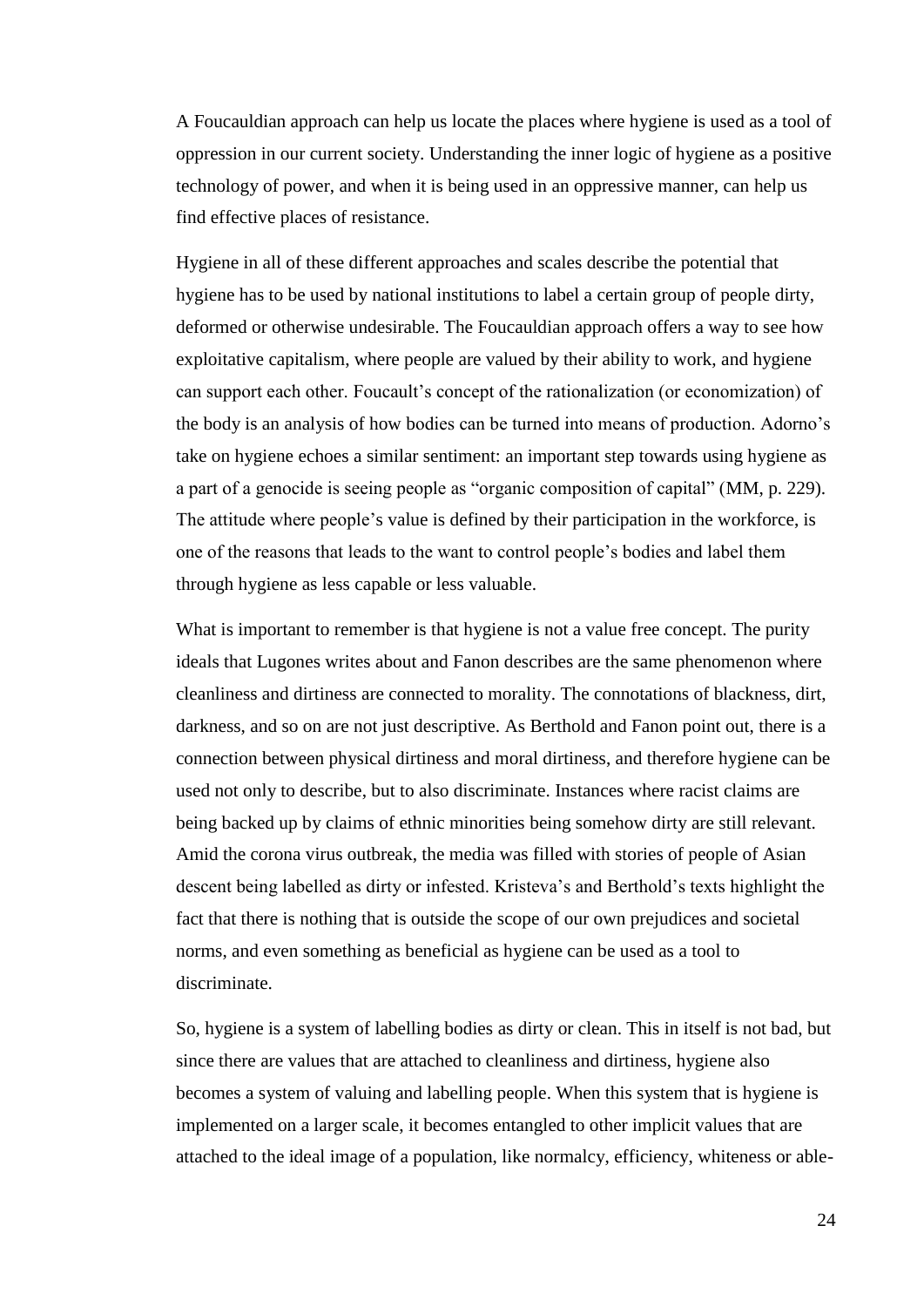bodiedness. It is this type of hygiene that can be used to justify different types of discrimination and even genocide. When hygiene is implemented on this scale, it's implicit values and the false sense of it being something "natural", or at least benign is what makes it a form of ideology.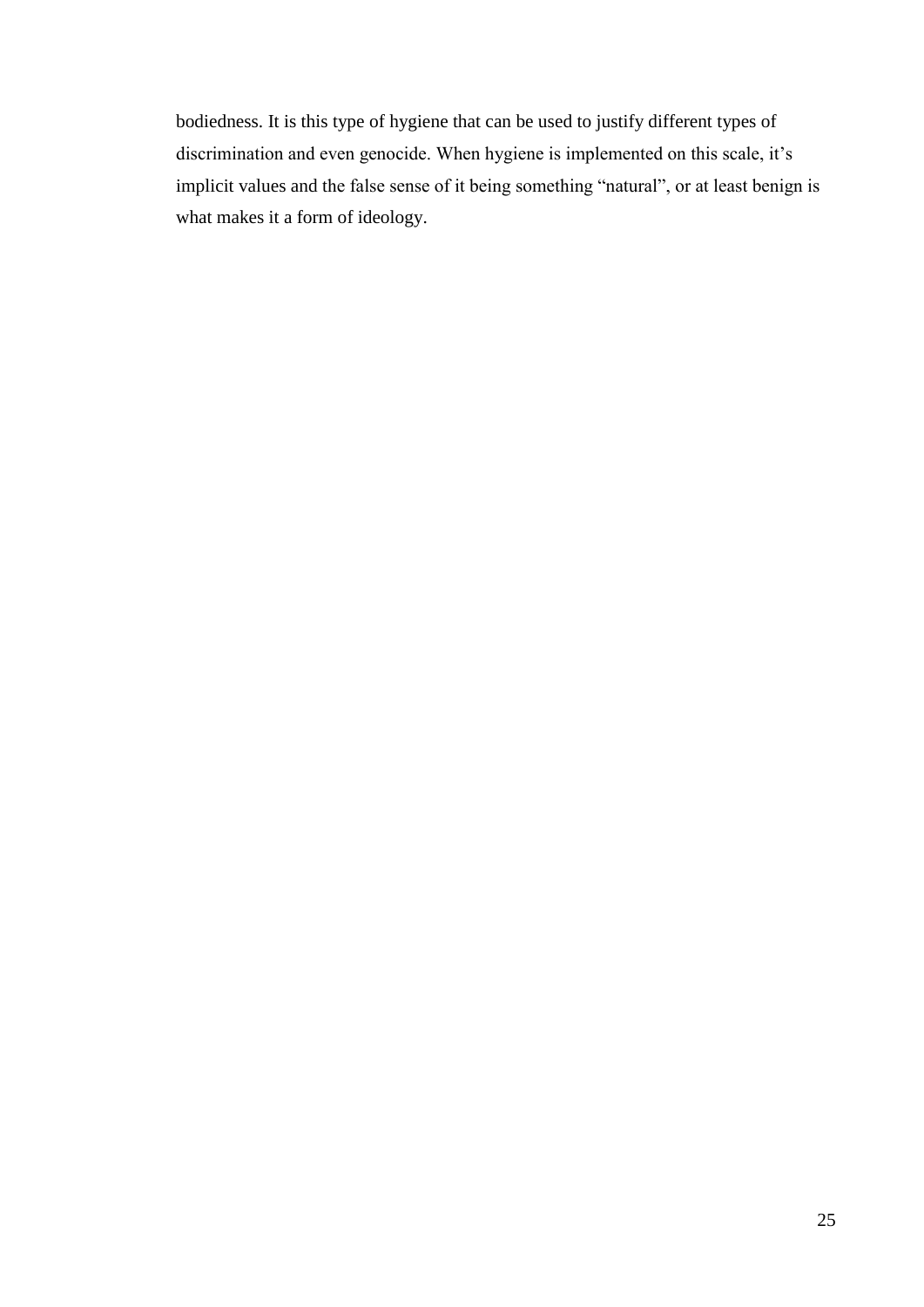### <span id="page-28-0"></span>3. Defining Ideology

#### <span id="page-28-1"></span>3.1 Introduction

Ideology critique, the systematic practice of critiquing existing social conditions, beliefs and attitudes that uphold unjust social structures, is a powerful tool when analysing existing social phenomena. I believe that applying this to hygiene is beneficial if we want to see beyond its benign face value and understand the harmful side it has. My goal is to define hygiene as a form of ideology to tell apart the times when hygiene is useful or the least neutral, and the occasions of when it is used to justify unjust hierarchies and oppression. It is these latter cases that are *ideological*, and therefore harmful and in need of criticism. But to do this, we must first define ideology.

Ideology as a concept is very contested and therefore before ideology can be conclusively defined it is important look into the tradition of ideology and ideology critique. In this chapter I will first present the more traditional, epistemic, definition of ideology as a false consciousness (Geuss, 1981, p.14). However, this definition has prompted two major challenges that all definitions ideology face: *the epistemic* and *the normative* challenges. These challenges will be presented in the section 3.3. The epistemic challenge is concerned with the epistemic nature of ideology and its truth value. Is outsider knowledge needed, and if yes, how to avoid epistemic authoritarianism? The normative challenge asks us what the normative effects of ideology and ideology critique are: why exactly should ideology be critiqued? What makes it pejorative? The normative challenge also asks the question whether ideology critique is able to make any normative claims or not, and if not, why would it matter?

After this, this chapter will present two contemporary accounts of ideology which try to avoid the issues raised by the epistemic and normative challenges. The definitions by Sally Haslanger's (2017) and Robin Celikates' (2006) attempt to actively avoid these issues in their definitions. Both of these approaches are functional, meaning that they are defined as ideological through their function, mostly because they want to avoid the authoritative nature of ideology as a false consciousness, where only a chosen elite is able to see beyond it.

Both Haslanger and Celikates suggest functional approaches in defining ideology, but unfortunately, these approaches only seem to postpone the task of defining ideology, as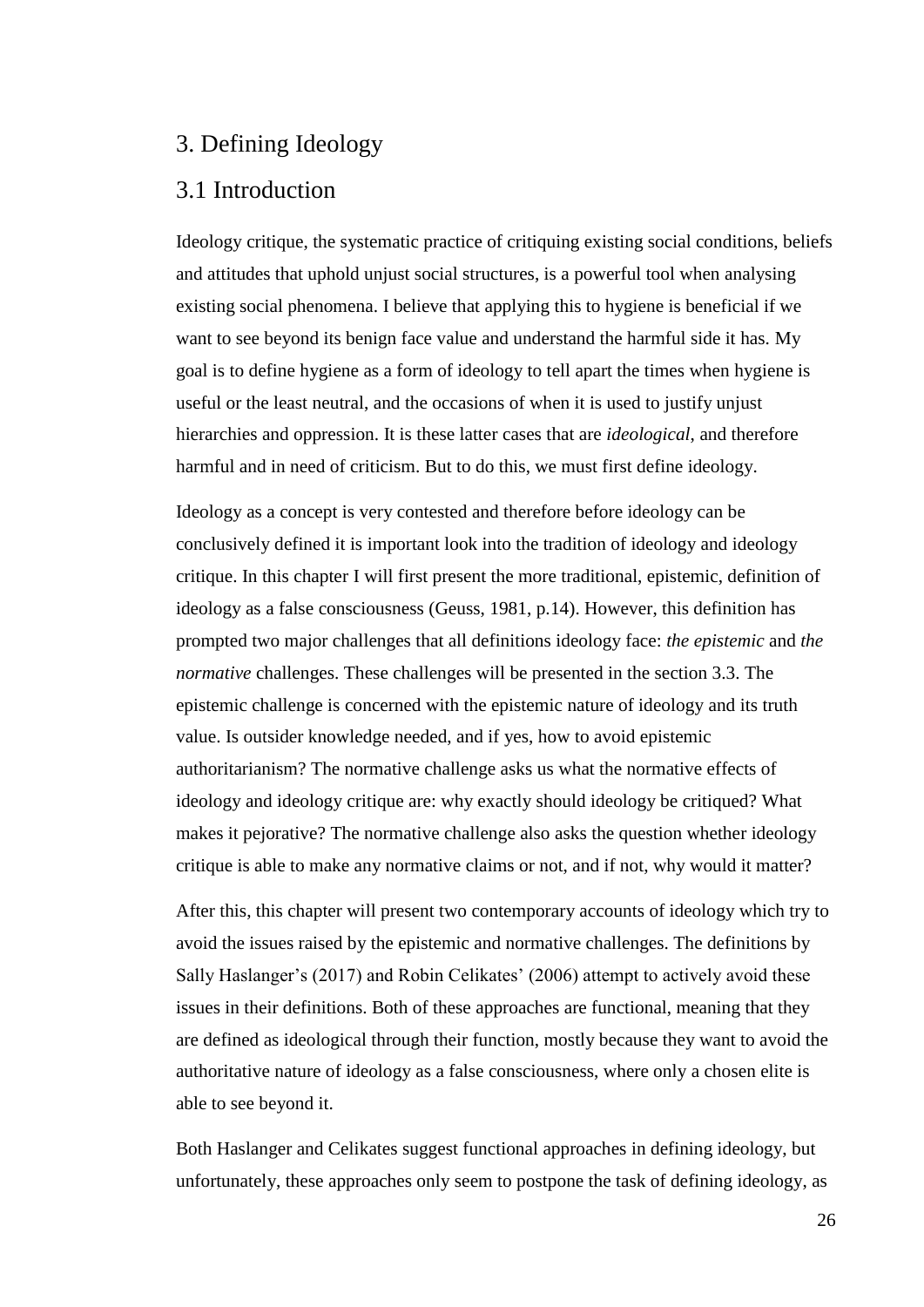well as losing a context-transcendent quality of the definition, that is needed for successful ideology critique. This will lead us to the fourth chapter where I present a definition of ideology that I believe can tackle all the challenges mentioned above.

### <span id="page-29-0"></span>3.2 Ideology– definitions and contemporary criticism

Ideology and its critique are a key parts of the tradition of critical theory. The idea often presented in critical social theory is that true, lasting social change is possible by unmasking ideology, since ideology is most often seen as something at least partially subconscious or unintentional. By unmasking ideology, we can see that our actions, thought patterns, social structures etc. are indeed ideological and after this we can question and critique this ideology that we are now aware of.

However, the task of defining ideology has proven to be quite tricky. In this chapter I will discuss the different definitions of ideology, focusing on the definition of pejorative ideology, since that is the approach of critical theory and ideology critique, and it is the most suitable approach for the project of critiquing hygiene. I will also present the more contemporary criticism towards pejorative definitions of ideology and the possible solutions for the issues that the criticism raises.

Raymond Geuss (1981) has categorized ideology into three distinct categories: descriptive, pejorative and positive. Within the context of critical theory ideology is most often seen as the pejorative kind. To understand why this is the case, we need to look into all the different categories. Descriptive ideology, or anthropological ideology as Geuss also calls it, is simply put an attempt to look at ideology as objectively as possible (Geuss, 1981, p. 5) . With this type of approach ideology becomes the sociocultural field that is unique to and shared within a certain group of people (ibid). So, in this case ideology is a cultural phenomenon that should be researched objectively without any value judgements.

The positive view if ideology does not see ideology only as something good, but even as a necessary aspect for people to be able to live satisfying lives (Geuss, 1981, p. 22). From this point of view, ideology is something that a community intentionally constructs to make its life meaningful and give it direction (Geuss, 1981, pp. 22–23), so the members of society are very well aware of their ideology. One example that Geuss offers about a positive ideology is religion: Religions have been constructed to cater to fundamental human needs, like goals, ideals and values, and to answer to existential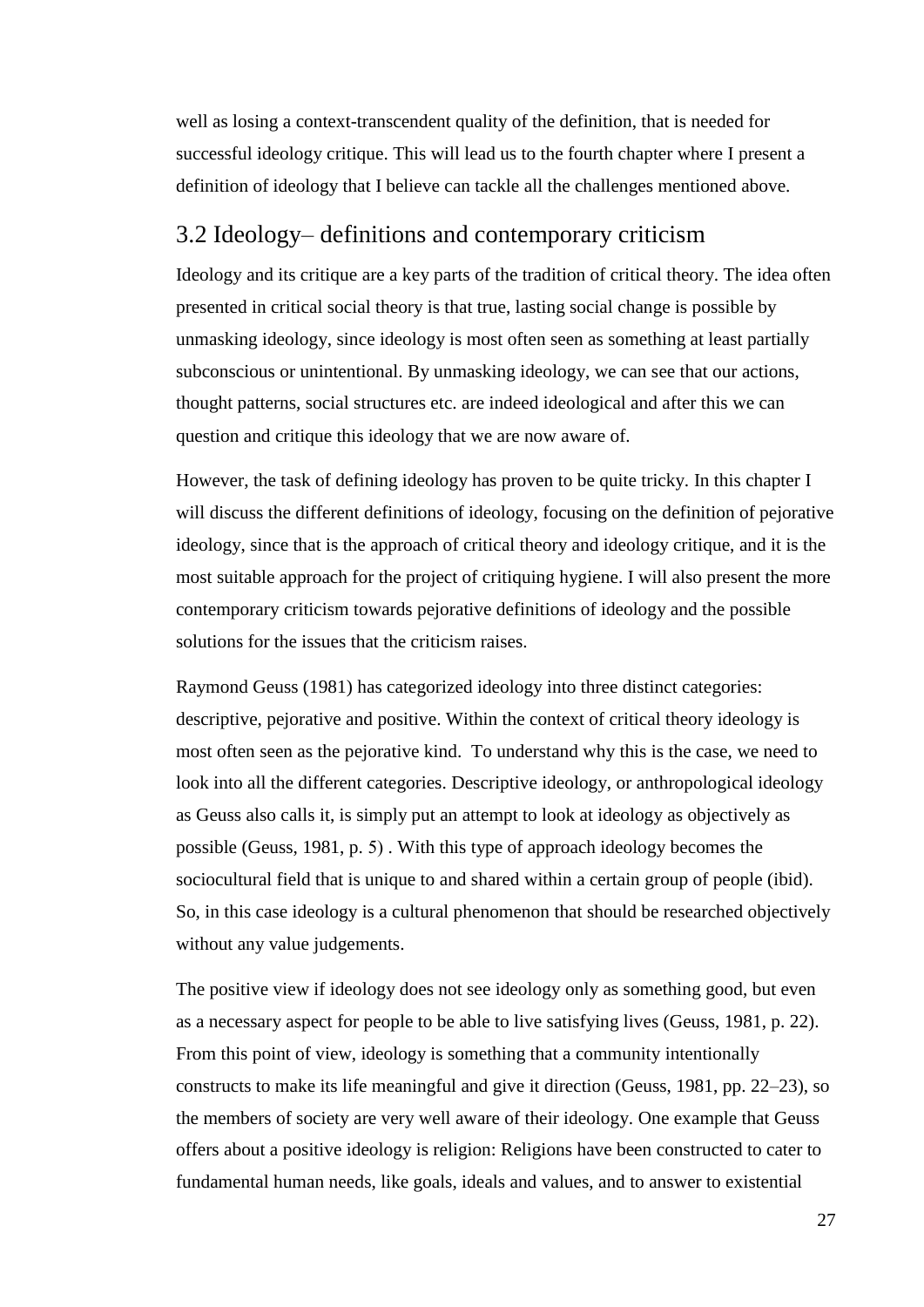questions about life, death and so on (Geuss, 1981, p. 22). However, the positivist view might be too optimistic: it seems impossible that a community or society would be able to simply look at its participants and decide what type of ideology would work the best and then implement it, especially when human interests, needs and goals vary greatly within all societies (Geuss, 1981).

Lastly, there is the pejorative definition of ideology. This is the most common form of definition for ideology within the context of critical theory and it will be the focus on this thesis as well. The pejorative approach sees ideology as something negative, as something that is detrimental for a society (Geuss, 1981, p. 12). Geuss lists three reasons why the effects of an ideology can be defined as negative:

1. Epistemic – a form of consciousness is false, and therefore ideological, because it creates false beliefs that deceive or fools the masses.

2. Functional – a form of consciousness is ideologically false because of it functions in a way that creates a false sense of consciousness, for example, it functions in a way that creates injustice but it goes unnoticed or is deemed acceptable.

3. Genetic – a form of consciousness is ideologically false, because its origins are false or the motivations for people to adapt this form of consciousness are. (Geuss, 1981, p. 13).

The issue with the genetic critique, the genetic fallacy, was briefly mentioned in the previous chapter: hygiene, in this case, cannot be categorized as being harmful only because its roots are in the eugenic movement. This is because there are plenty of cases where something has had its start in something awful, but the end result might still be good or useful. Most of us would agree that many hygienic practices are extremely useful and should not be discarded, even though they stem from the extremely unjust legacy of eugenics. So, an ideology, like hygiene, cannot be labelled harmful *only* because of its origins.

Epistemic critique of ideology is perhaps the more traditional one when it comes to critical theory. Terry Eagleton writes how a central lineage of the epistemic critique starts from Hegel and Marx and leads to a multitude of Marxist thinkers, like many critical theorists (Eagleton, 1991, p. 3). What characterizes epistemic critique is the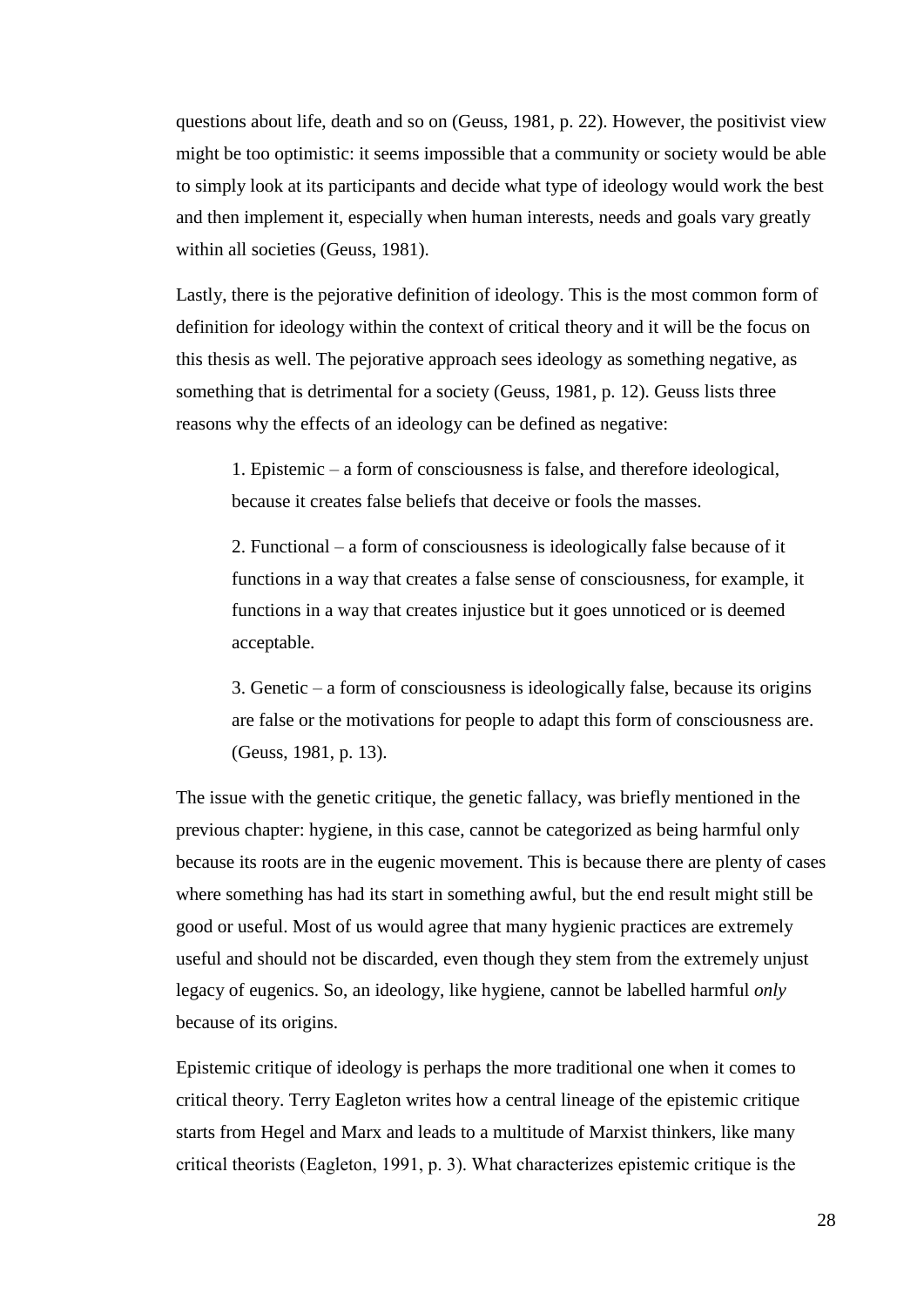claim that ideology creates situations where the epistemic status of different things is wrongly identified, meaning for example that a social phenomenon is identified as a natural occurrence (Geuss, 1981, p. 14). The goal of this approach is to critique ideology and show the members of the society why and how they are being deceived (Geuss, 1981, p. 12). When seeing this deception, the masses should aim for change. In this context ideology has been often described as a "false consciousness" (for example, see Marcuse, 2007, p. 14), as a delusion that needs to be broken.

This type of epistemic critique of ideology is not very viable today. This is partially due to the pragmatic turn in social theory (Celikates, 2006, p. 1) . The pejorative view of ideology before the pragmatic turn leans on the assumption that it is possible to gain objective, scientific knowledge outside of the ideology and stemming from this knowledge, critique the ideology itself (Celikates, 2006, pp. 1, 26). This assumption implies that most people are not able to completely grasp this type of knowledge. Due to their social position, the majority of people cannot be "outside of the ideology" and therefore they are unaware of their ideological bias. It is only the social scientist, philosopher or other highly educated individual that can unmask the "hidden truth" and see beyond the ideology (Celikates, 2006, p. 26).

This assumption of superior un-ideological, scientific knowledge is the major criticism towards the epistemic definition of ideology. It is authoritarian and goes again our everyday notion that most of the time, we are aware of what we are doing and why (Celikates, 2006, p. 32). For example, even if someone has to work in a multinational clothing store, that produces their products in sweatshops, it does not mean that the people working there are unaware of the ideology or system that they are a participating in. It is rarely an active choice to work in these types of companies, it is simply that there are no other options. Unmasking the exploitative ideology, that seems to excuse the practices of this company, will probably not make people quit their jobs. It does not change the situation where people have no other options than to participate in an exploitative system to get by.

Another issue is the claim that some type of "outsider" knowledge is required to find ideology as it is (for example, see Marcuse, 2007, p. 19). There are two issues here: firstly, ideology is often described, in these texts that practice epistemic ideology critique, as hegemonic (Celikates, 2006, p. 28). This claim makes us question how and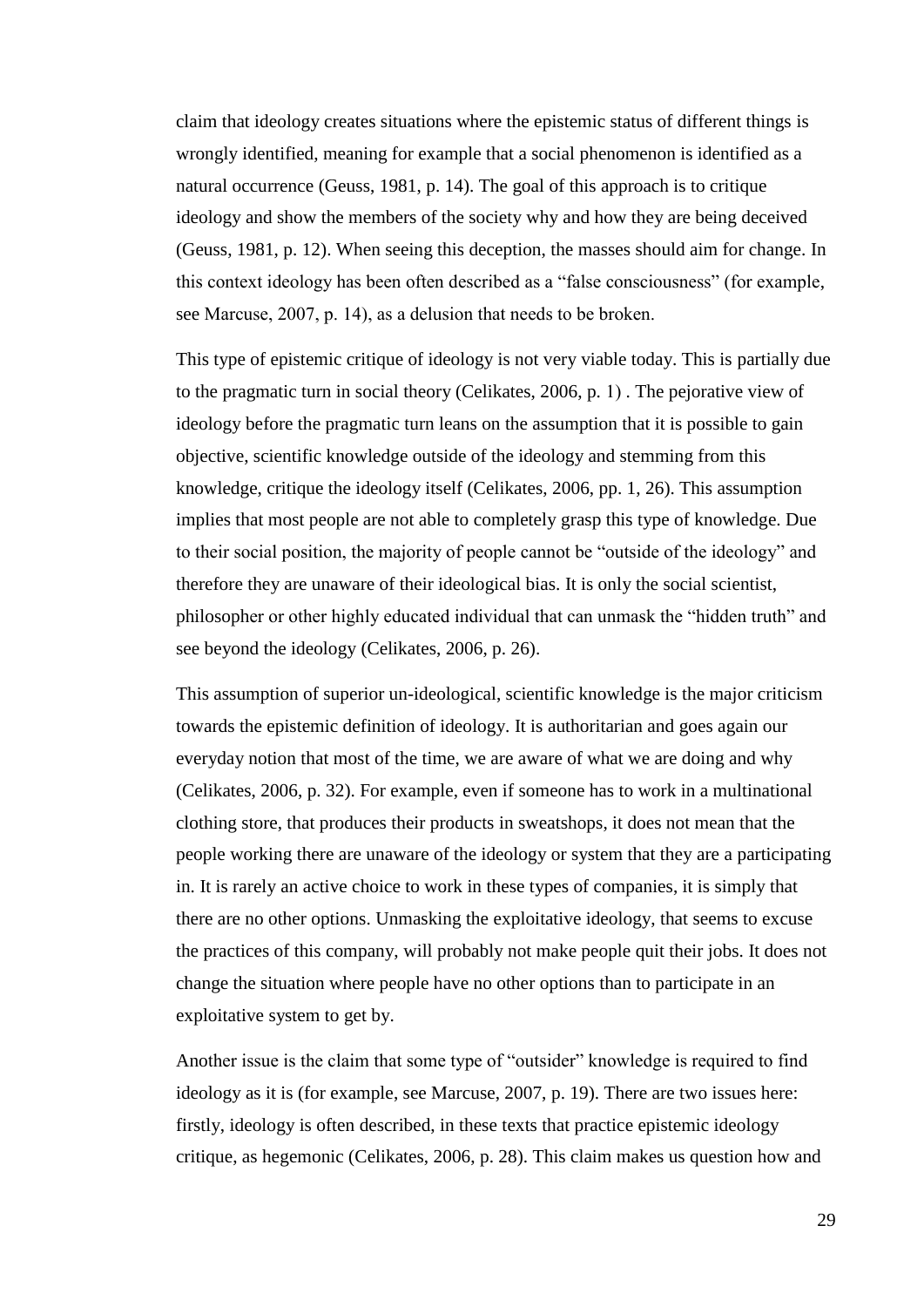why exactly are philosophers or social scientists not affected by this hegemony that seemingly affects everybody else? And if ideology then isn't all encompassing, since some outsider knowledge is possible, how is it then fooling the majority of people? And once again, this implies that most agents are somehow unaware at least of some of their motivations, which is not coherent of how most people view themselves and their critical capacities (Celikates, 2006, p. 32).

Finally, the problem of the epistemic critique of ideology boils down to its authoritative nature: claiming that only a small, highly educated minority, is able to gain rational knowledge is ethically questionable. This type of epistemic authoritarianism "fail to respect the ethical intuition that the freedom of human beings consists in important measure in the freedom to pursue their conceptions of the good on the basis of reasons that they are able to call their own" (Cooke, 2006, p. 4). This ethical intuition is at the core of most of our ethical believes and coincides with the argument that the pragmatic turn makes: The pragmatic claim is that people are aware of their motivations and actions, supports the ethical intuition that people have the right (to a certain extent) to pursue these actions, that they believe will make their lives better and more fulfilling.

Since agents are clearly aware of their own motivations and the issues within their own social environments (i.e. the workers at the unethical, sweatshop using clothing company), why is ideology critique as a systematic practice needed? The pragmatic turn suggests that since there is no way to objectively gain knowledge of ideology, there is actually no need for ideology critique (Celikates, 2006, pp. 27–28). Perhaps ideology isn't a bad thing, but simply a humane way to interpret the social world? It is plausible that some outcomes from an ideology, like some hygienic practices for example, are beneficial, as discussed earlier. But viewing ideology in this manner, and admitting that there is no possible way to critique it, implies the same as the epistemic approach to ideology: that critique requires knowledge outside of ideology (Celikates, 2006, p. 29).

To sum up, the pragmatic turn questions the possibility of objective knowledge that seems to be a prerequisite for ideology critique, since the knowledge gained in especially social sciences is so deeply rooted in the "agent's perspective and her selfunderstanding over the standpoint of science and theory that claims the privilege of detachment" (Celikates, 2006, p. 1). It seems that gaining completely objective knowledge is an impossible task, and were it to be possible, this type of knowledge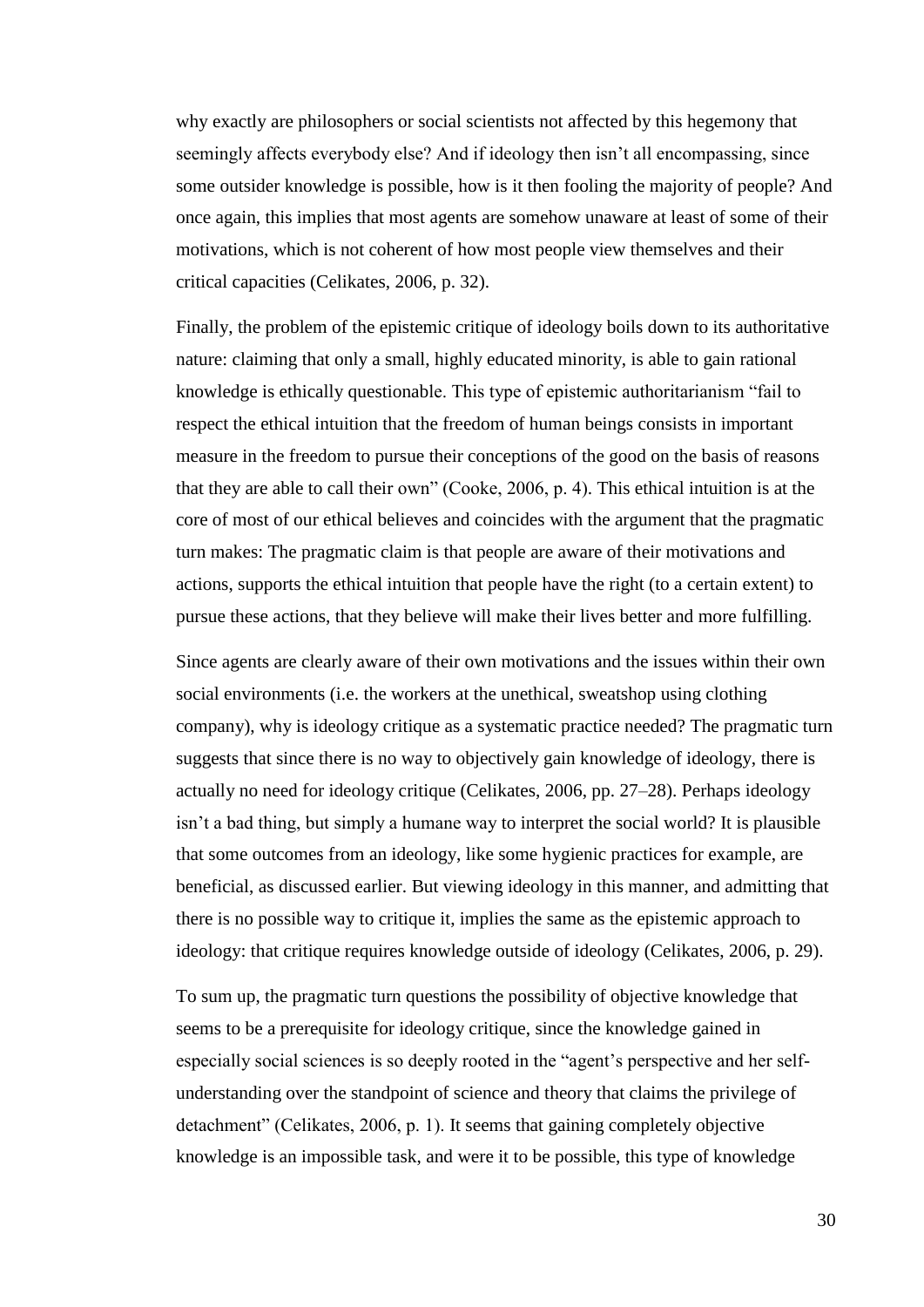would not be very useful for social sciences, since it overlooks the perhaps the most important aspect: the agent. So, can there be ideology critique without objective, outsider knowledge? This question and issue is one part of a the epistemic challenge (Haslanger, 2017, p. 4), which will be discussed in the next section.

#### <span id="page-33-0"></span>3.3 The Epistemic and Normative challenges

There are two similar issues that rise up in most texts regarding ideology: the challenges concerning the epistemic and normative aspects of ideology, and particularly combining the two. The name given to this issue differs between different philosophers, but the main points remain similar. I will be using the terms epistemic and normative challenge when talking about these issues. These terms are originally from the work of Sally Haslanger (2017), but my definition of the challenges differs slightly. We will return to Haslanger's usage of the terms later. Similar categories can be found in the works of both Geuss (1981) and Jaeggi (2009).

Let's start with the epistemic challenge since its issues have already been discussed in the previous section of this chapter. The question leading to the epistemic challenge is the question of defining ideology and its truth value. The epistemic challenge can be roughly divided into two main questions:

a.) does ideology require "outsider" knowledge or knowledge that is separate from the experiences of agents, and if yes, how is it possible to acquire such knowledge and simultaneously avoid epistemic authoritarianism?

b.) is ideology necessary false? If yes (like in most theories defining ideology as a "false consciousness"), how do we explain the situations where ideology isn't false? If we say that that it isn't always false, how do we recognize ideology if not by its falsity?

The first question, namely the issue of "outsider" knowledge, was discussed in the previous chapter and as stated there, the pragmatic turn of social sciences and the emphasis on the experiences of the agents makes this claim unreasonable in today's standards (Celikates, 2006, p. 29). But is ideology always false? Not necessarily. Ideologies construct our lived realities, and therefore the claims that ideologies make are often true (Geuss, 1981, p. 18). A good example of this is the hygienic practices that are accurate and actually beneficial, like for example the free contraception offered to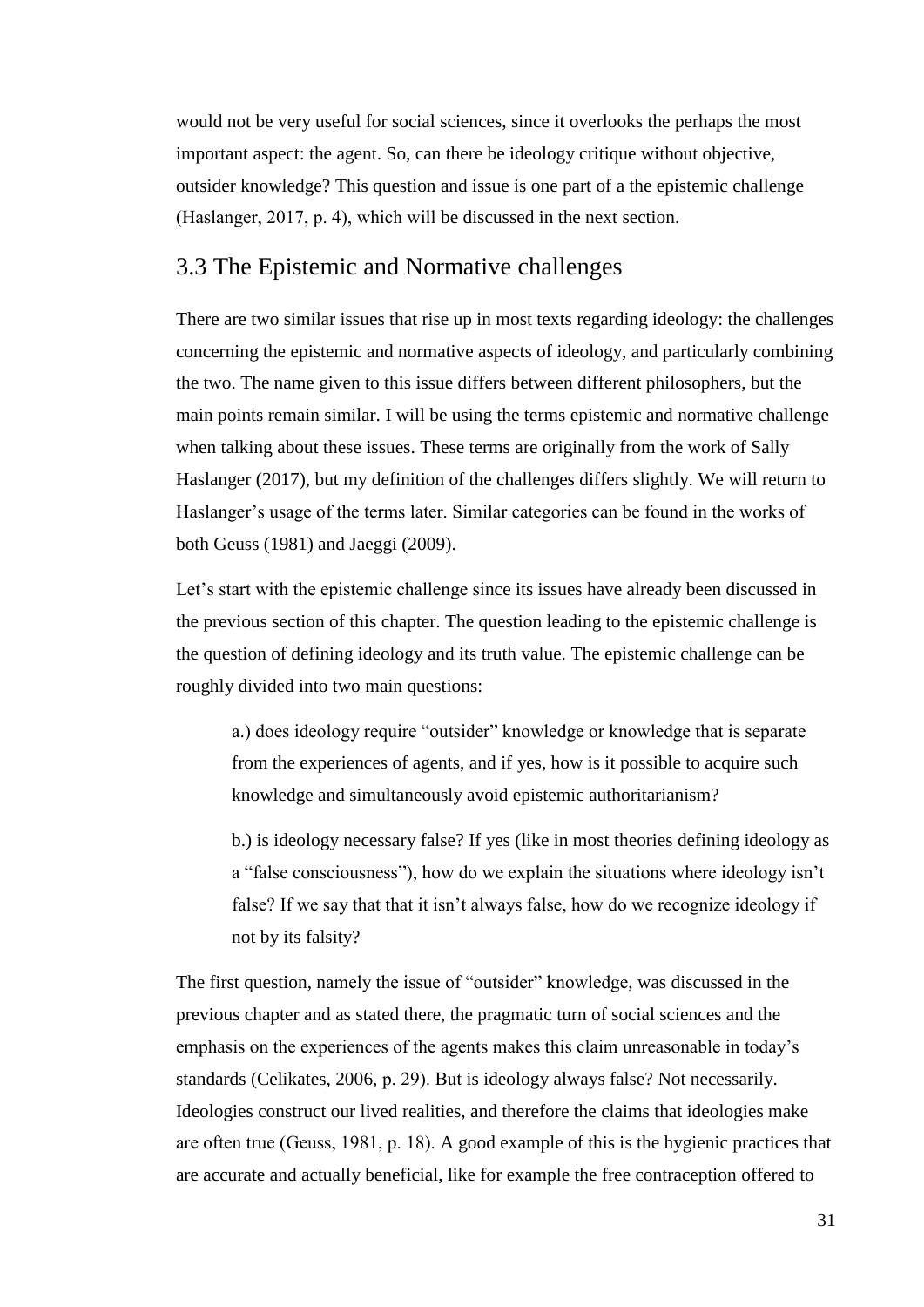everyone under 25 in Helsinki. The benefits of this system are not false, and as a practice it makes people's lives safer and easier. There is a implication of sexual hygiene here: this practice is implemented clearly as a way to encourage some people (an age group in this case) to not reproduce. So, how can we identify hygiene as ideology if it's claims on sexual health in this case are not false or harmful?

Haslanger offers another good example of a situation where ideology is at least to a certain extent true: most caregivers are women; that is a fact in most places (Haslanger, 2017, p. 4). But this fact has been constructed by ideological beliefs and systems. The argument that women would carry some inherent quality that makes them better or more willing to be caregivers is in today's standards a bad, and frankly misogynistic, argument. Therefore, the fact that women are more often caregivers, carries an ideological component, while simultaneously being true. So, this situation is ideological and, at least partially, true. Again, how can we then identify ideology if not by its falseness?

The normative challenge is the question of the normative implications of ideology. If ideology can be sometimes true and even a part of a larger system (like hygiene) that has some positive effects on society, why should we practice ideology critique in the first place? Why is ideology bad and what are the normative effects of defining it as such? Jaeggi formulates her normative paradox as follows:

"To merely observe that the status quo is "constructed," open to questions and generally changeable, does not by itself generate any criteria for deciding whether and why certain institutions and certain understandings of social reality are wrong and should, therefore, be changed" (Jaeggi, 2009, p. 72).

So, just by making an epistemic claim that ideology is constructed, does not automatically make it an issue. In this example of women as caregivers, the issue is not women working as caregivers, even if this situation is somewhat ideological, and "constructed", as Jeaggi puts it. The issue is that careers predominantly chosen by women are underappreciated and underpaid. Just by defining a phenomenon as ideological and revealing something as constructed does not mean that it's automatically bad nor is it enough to make it a subject of ideology critique. Women shouldn't stop working as caregivers if they do not want to. But what aspect should, then, be critiqued here? And what normative claims can such ideology critique make?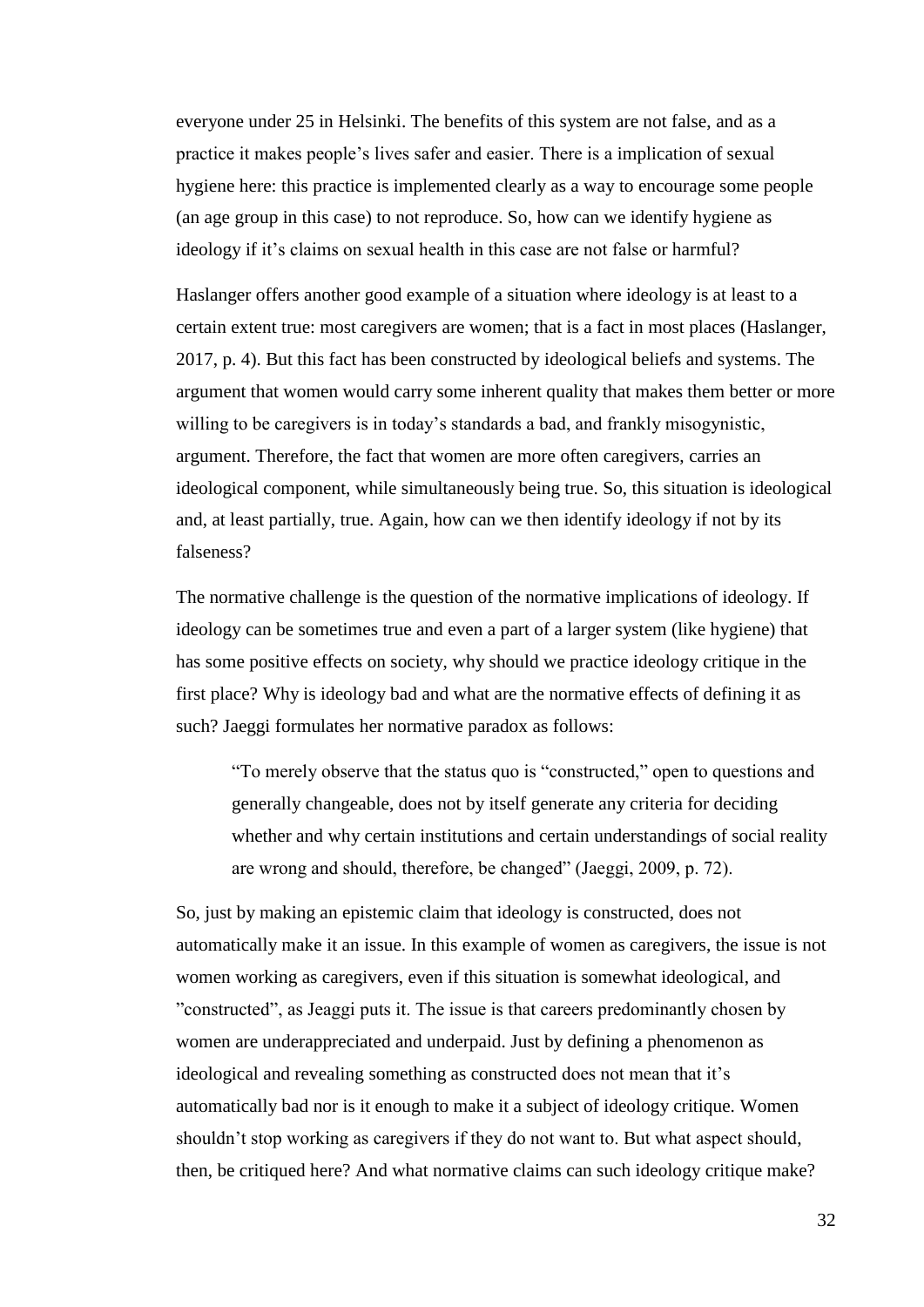What are the connections between ideology critique, like stating that caregivers are underpaid, and normative claims? Just stating that caregivers are underpaid is not enough to strive social change, so what kind of normative claims can ideology critique make, and if it can't make such claims, can it actually lead to social any type of change? (Haslanger, 2017, p. 4; Jaeggi, 2009, p. 71.)

The real issue seems to be, however, connecting the two challenges. It seems that quite often a definition of ideology that is able to avoid the issues of the epistemic challenges, fails within the category of the normative challenge and vice versa. So, often a theory of ideology successfully explains to us why an ideology misleads us *or* why it is wrong, but rarely both. This stems from the issue if ideology critique needing to be simultaneously normative and non-normative (Jaeggi, 2009, p. 63). This means that an ideology critique needs to be able to make normative claims as well as have a contexttranscending quality, meaning that it needs to have a vantage point that is beyond a specific context (Cooke, 2006, p. 6). This vantage point is needed for the critique to be able to make claims of ideologies distorting or deceiving qualities as well as to be able to define ideology in a non-relative way (ibid.).

The issue of answering successfully to both the epistemic and normative challenges can be divided into three requirements for ideology:

a.) to be able to define an ideology as something detrimental or pejorative, we must be able to make normative claims, such as claiming that a form of power is oppressive (Cooke, 2006, p. 6).

b.) to do such claims, we must be able to distinguish normative structures from another and make evaluative claims like form of power x is more oppressive than form of power y (ibid.).

c.) the reasoning behind the distinction in b. needs to be context-transcending (ibid.,) or in other words non-normative, because if we want to claim that ideology has pejorative normative effects on society, because it is somehow distorting, false or misleading, we cannot base these claims on solely normative basis, since this basis stems from said misleading ideology.

These challenges and goals are crucial when it comes to defining hygiene as a form of ideology, because hygiene is sometimes true, in the sense that it does coincide with how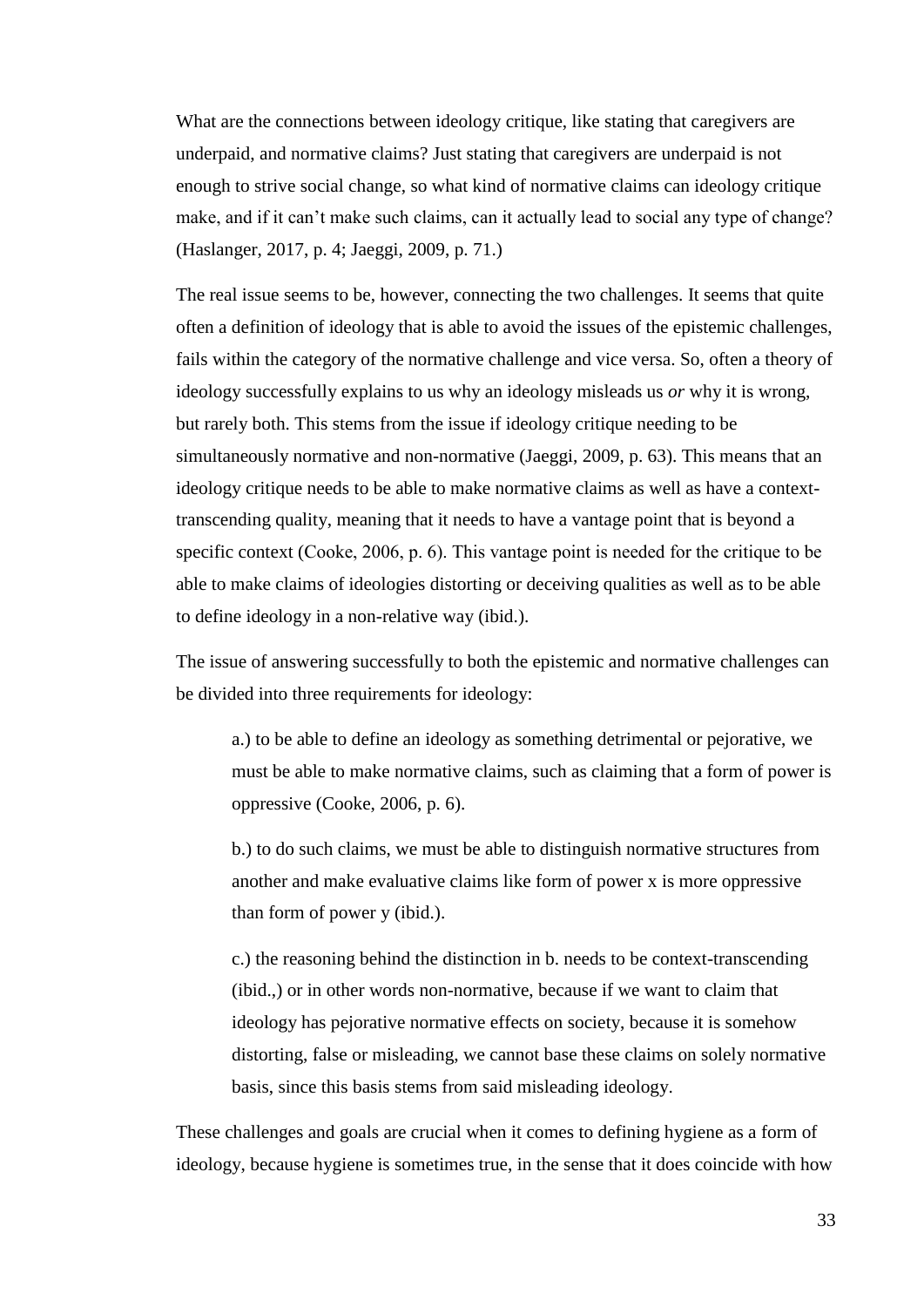things are in the world. To return to our previous example: a planned pregnancy in a more stable state in one's life is most likely an easier option than teen pregnancy. In this case we can also see that hygiene is also not oppressive in all of its forms, so the definition of ideology must be loose enough to take this into account epistemologically, but clear enough to facilitate normative claims and evaluations while still being contexttranscendent.

In the next section I will present two attempts to answer both the epistemic and normative challenges. Both of these approaches are functional, meaning that ideology is defined by its functional properties. They demonstrate to us the possibilities of a definition of ideology that does not rely on solely epistemic critique and therefore is not authoritarian. Unfortunately, this commitment to a functionalist approach runs into the issues mentioned above: it fails to combine the epistemic task of defining ideology, while successfully justifying the normative reach that ideology critique needs to have.

### 3.4 Functionalist definitions of Ideology

How can ideology critique be practised when it seems that the requirement of outsider knowledge cannot and perhaps, should not, be met? How can we approach hygiene in a way that can explain the cases where it its claims aren't false? This leads us to the functional approach to ideology: a form of consciousness is deemed ideological by its functional properties, for example for stabilizing or legitimizing social institutions and practices (Geuss, 1981, p. 13,15). These two different approaches, epistemic and functional, can be described as two differentiating lineages of ideology critique: the former originates from the Marxist tradition that is focused on ideology as an illusion or as a false cognition, whereas the functional approach is more focused on the social sphere and social relations (Eagleton, 1991, p. 3). Both of these definitions are still pejorative in nature and see ideology as something that has negative effects on society and should be critiqued.

The functional critique of ideology and its focus on the social elements differs from the epistemic critique by often centring the agent and their experiences as the starting point of critique. This is often a direct counter-argument to the epistemic critique, that tends to overlook the experiences of agents. This is the case with both the approaches by Robin Celikates (2006) and Sally Haslanger (2017). Both Haslanger and Celikates opt for a functional definition of ideology, but there are significant differences between the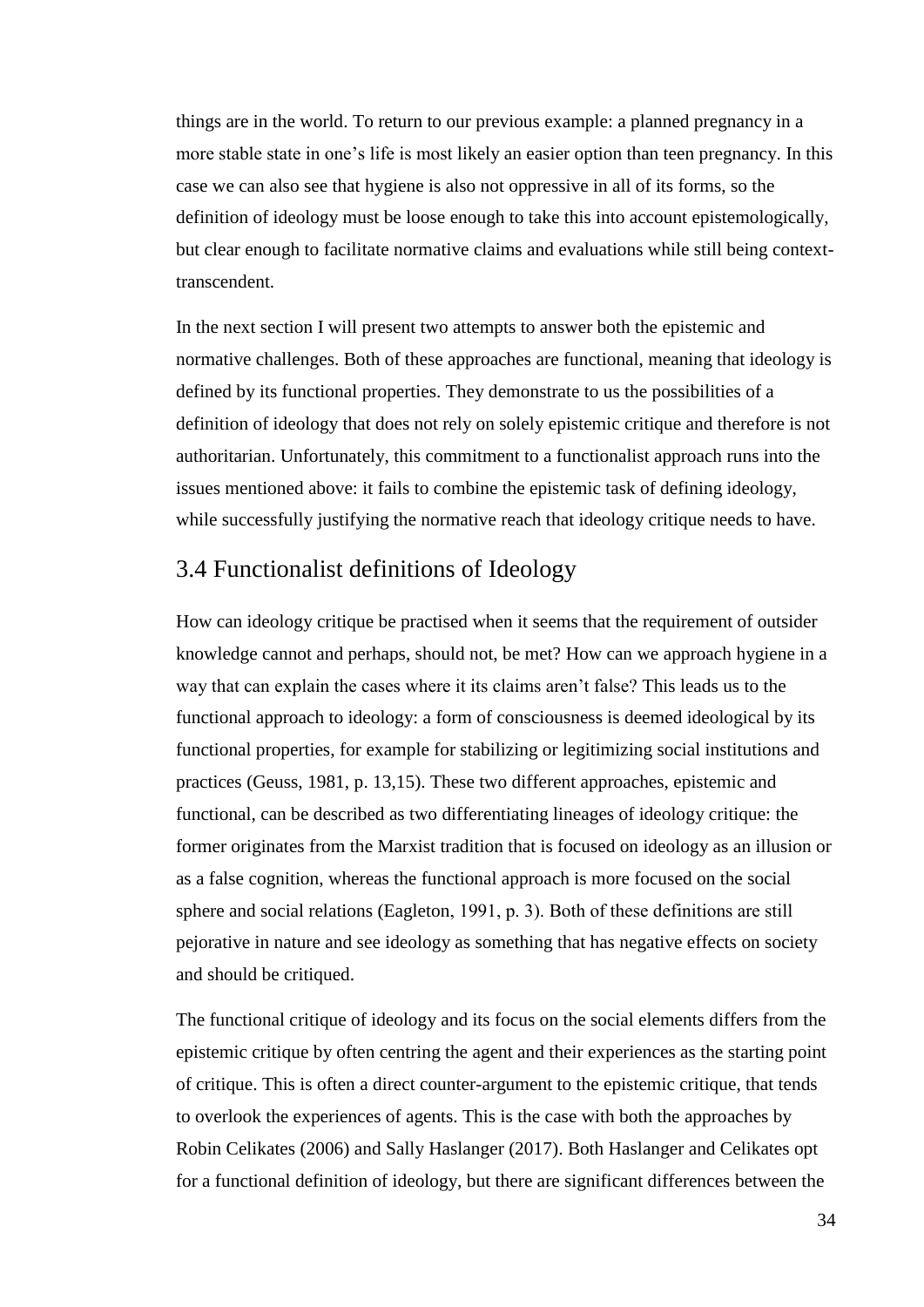two. Next, I will present both of their definitions and see how they are able to answer to the epistemic and normative challenges.

Let's begin with Haslangers account: her definition of ideology is formulated as a counter-argument against a *cognitivist* view of ideology, cognitivist view of ideology meaning here that ideology is seen as shared, commonly held beliefs or judgements of individuals (Haslanger, 2017, p. 8). Secondly, it is an attempt to answer to both the epistemic and normative challenges of ideology, although Haslanger's definition of the normative challenge is more straightforward: the normative challenge is an issue in debates or arguments: two opposing sides are most likely using such different frameworks that neither will be convincing to the other (Haslanger, 2017, p. 4). As a result, neither will most likely change their view, and the usefulness of said debate can be questioned.

The other challenge that ideology faces, as we know, is the epistemic challenge. (Haslanger, 2017, p. 4). Haslanger connects the epistemic challenge to the fact that ideology, especially in the field of epistemic critique, is often described as being hegemonic, meaning that it is on some level unconscious and seen as natural and therefore not questioned (Haslanger, 2011, pp. 448–449). These two ideas of (falsely) seeing something as natural and defining ideology as hegemonic support each other: when something is seen as natural and not questioned, there is not a lot of thought or articulation put into it and therefore it becomes more and more unconscious. Here we can see how the epistemic critique focuses mainly on the task of unveiling and articulating the hegemony at work, whereas functionalist ideology critique does have this goal as well, but wants to implement it into action and create spaces for change.

But let's return to Haslanger's normative challenge. The cognitivist view, in Haslanger's account represented by Tommie Shelby (2003), approaches the issue of the normative challenge by appealing to a "high ground", meaning that it trusts in scientific inquiry and philosophy as means to show people that their beliefs or judgements are false. This is also an issue within the epistemic challenge, but we will return to it later. As the normative challenge points out, unfortunately people do not change their beliefs or views quite that easily. Racist ideology and racist beliefs, for example, persist, even though the science has shown us decades ago that no such thing as race exists in a biological sense (Haslanger, 2017, p. 5). But, it is important to point out, that changing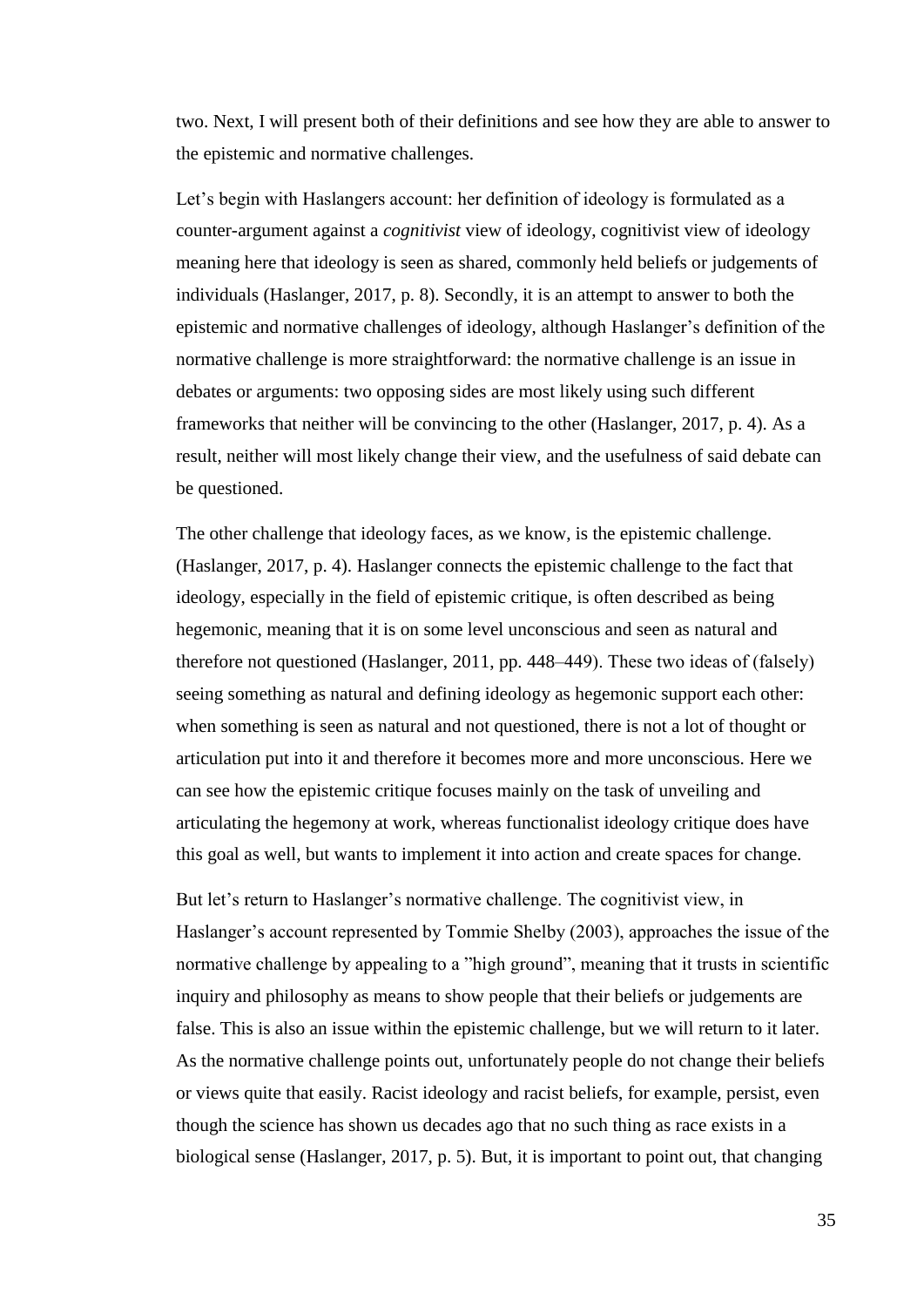people's beliefs is not always even the goal of critical theory, and for Shelby, the point of scientific inquiry is not to change people's minds but to simply locate ideological fallacies (Shelby, 2003, p. 174). However, Haslanger's goal of societal change requires more than just unveiling ideology (Haslanger, 2011, pp. 474–475).

This is one of the reasons why Haslanger defines ideology as cultural technē (2017). Adapting the theory of cultural software by Jack Balkin (1999), she argues that an ideology is an *unjust* "web of meanings, symbols, scripts and such" (Balkin, 1999, p. 104, Haslanger 2017, p.16), Haslanger describes how this web relies on semiotic relations, meaning cultural technē **(**Haslanger, 2017, p. 16**).** This approach means that Haslanger usually describes ideology through culture and schemas (Haslanger, 2017, pp. 12, 17), not through the beliefs and implicit judgements of individuals. Halsanger's definition of ideology is dynamic, and it can be understood as a counter argument toward cognitivism: instead of existing only as the sum of beliefs and judgements of individuals, ideology exists also within the semiotic relations and structures that shape our beliefs and judgements (Haslanger, 2017, pp. 15–16).

Not all cultural technē is ideological. Ideologies are a network of semiotic relations which function to sustain unjust social relations (Haslanger, 2017, p. 16). So, when a form of cultural technē creates or supports injustice, it is a form of ideology. Ideology creates identities, roles, frameworks of meanings and symbols that give people justification to act in oppressive or otherwise unjust ways (ibid). So, ideology is a form of cultural technē that supports the unjust actions of societies and individuals.

Now when we know what ideology is according to Haslanger, how do we demand social change from ideology critique? The fact that ideologies persist even when we have knowledge that would proof the ideology false, brings us back to question of the falsity of ideology. The epistemic challenge posed earlier asked how can we recognize ideology, when in some instances it isn't necessarily false? Haslanger's ideology as cultural technē, ideology as "concepts, rules, norms, stereotypes" constituting a practice that is ideological, shows us that new knowledge isn't always enough to change these complex practices (Haslanger, 2017, p. 19). This is because these ideological practices create unjust "systematic looping of schemas and resources" (Haslanger, 2017, p. 18). What she means by this is that existing conditions and distribution of wealth, for example, create schemas that are ideological. These schemas and the distribution of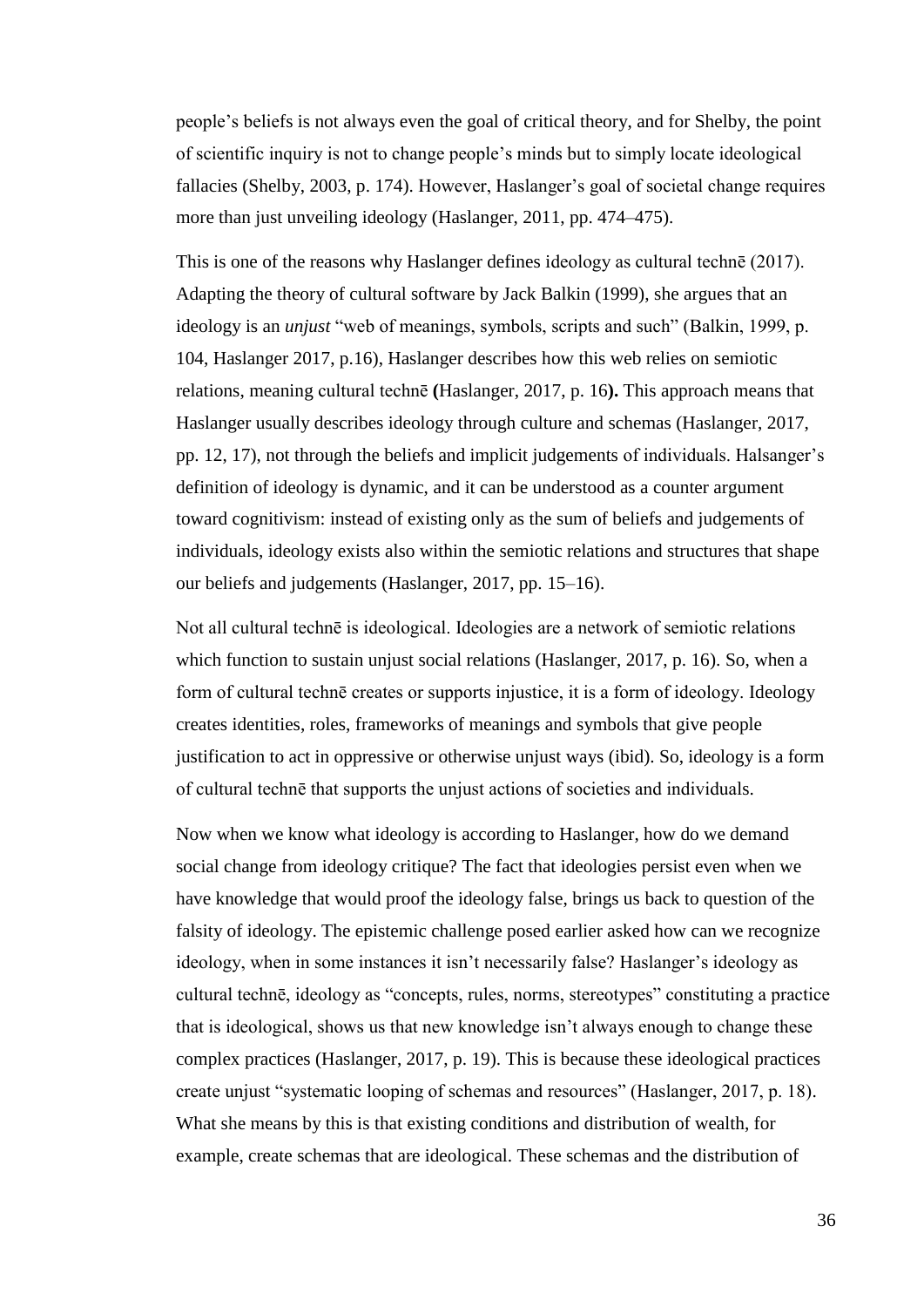wealth are what create the existing conditions (ibid.). A concrete example: we might look at a racialized minority and see that they have a higher unemployment rate than the majority of the population. Therefore, we might make the conclusion that this minority is lazier than others. However, this presumption that this minority is lazier than others is the reason for the higher unemployment rate, because the members of the minority have more difficulties getting hired because of the fore mentioned racist presumptions. So, there is a loop between existing conditions and in this case racist presumptions. Another example of this is the caretaker example given earlier, where the existing conditions create distribution of wealth that is unjust and schemas that create the existing conditions.

Here Haslanger is answering the epistemic issue of ideology not always being false and gaining outsider knowledge: this looping nature explains why facts sometimes support ideologies. Ideology isn't always false (Haslanger, 2017, p. 4) and therefore ideology critique cannot consist of (only) pointing out the falsity of ideology. The previous example about racialized minorities living up to the racist stereotype of laziness because of difficulties of getting employed in a racist society, shows us that, yes, in some cases the ideology is at least partially true. The rate of employment is often actually lower within these minorities, so there is no falsity in that claim. But clearly there is ideology at play here. Thus, we cannot claim that it is only the falsity of beliefs that makes them ideological. Pointing out at "facts" and creating arguments based on them is not only difficult, because these structures of argumentation might work in the benefit of ideology, but it might not even help us critique ideology, since in some cases the facts support the ideology, at least to a certain degree.

Haslanger has an answer to the other issue within the epistemic challenge: the requirement of outsider knowledge. Debating and its actual effects on the world tells us that in her definition of ideology, outsider knowledge is not always needed, nor is it always useful (Haslanger, 2017, p. 15). Haslanger argues that reasoned debate might not facilitate change, since it might be working within the path laid down by ideology (ibid.). In addition to reasoned debate, we should also be open to other, more practicebased approaches that allow new experiences (Haslanger, 2017, p. 17). We should listen to people who have experienced injustice and create places where experiences that challenges ideology can be born (Haslanger, 2017, p. 19). These experiences allow for new "emancipatory concepts and other tools for thinking, feeling and acting" to be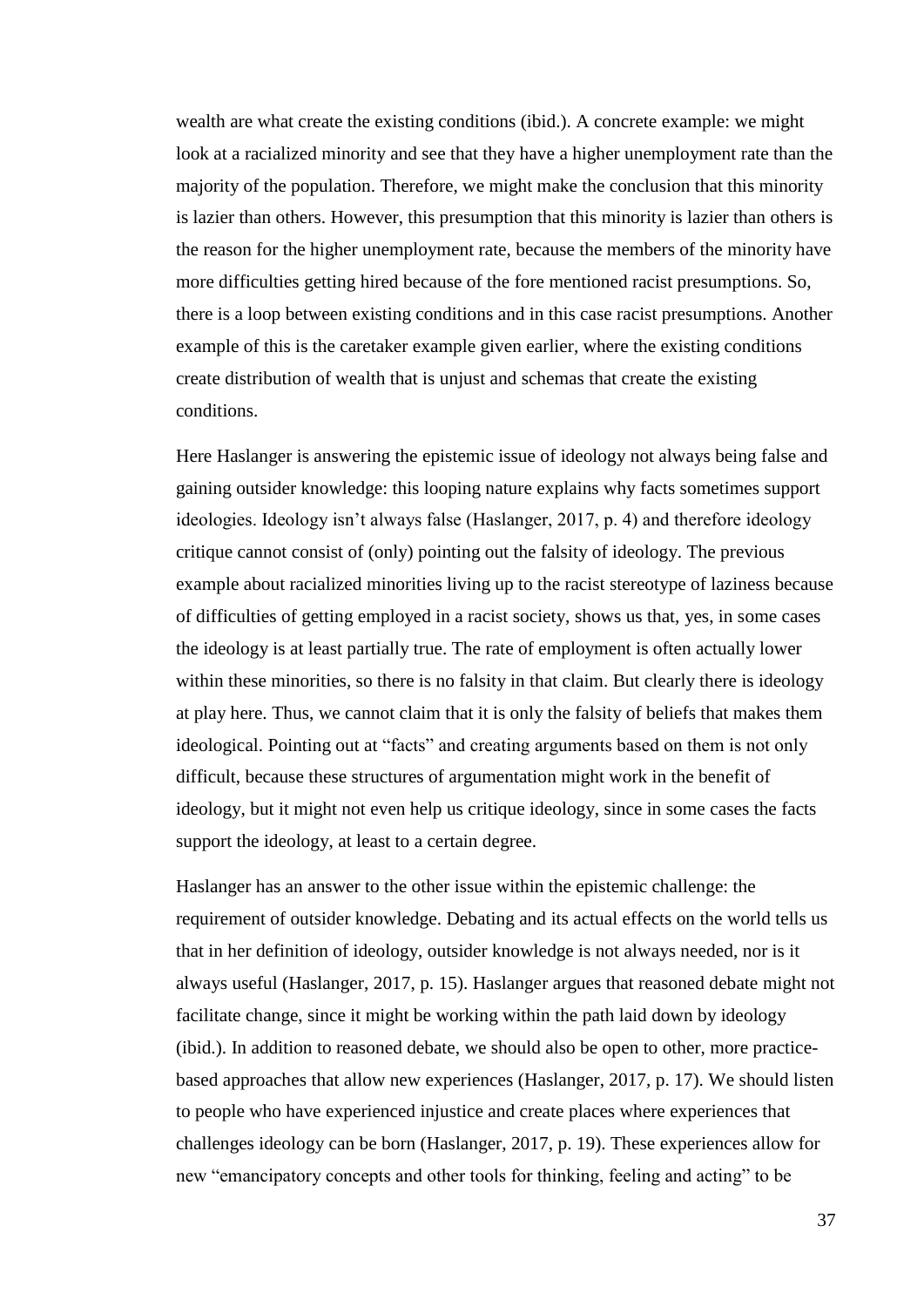created (Haslanger, 2017, p.11). This way, both social change and non-ideological knowledge are possible, without the need for outsider knowledge.

Haslanger's dynamic definition of ideology, with its reliance on social movements and different experiences, creates opportunities and different ways to experience things, gain knowledge, and change social structures than the definition of ideology as a false consciousness. Instead of claiming that ideology is an epistemic system that produces a false consciousness, Haslanger argues that language and culture, among other things, create the tools that we think with (Haslanger, 2017, p. 11). These tools have been created through the symbols and practices that we learn through socialization, and therefore they might also include the same biases and ideological issues that our society carries.

This is also the answer that Haslanger offers for the question of whether ideology is cognitivist or non-cognitivist, meaning that does it consist of the sum of individual belies and judgements etc. or does it reside somewhere else, like in institutions and social structures. Haslanger is a non-cognitvist, because she does not believe in idea that you could somehow reason or argument yourself out of thought patterns or beliefs. According to Haslanger, ideology exists also before our individual beliefs and judgements, within the cultural technē and therefore it cannot be cognitivist (Haslanger, 2017, p. 9).

Robin Celikates, whose critique of the epistemic definition of ideology is already familiar to us, comes to a similar conclusion as Haslanger, even though there are some key differences between these two approaches. The biggest differences between the two stem from different motivations to discuss ideology: Haslanger creates her definition of ideology against cognitivist viewpoints, whereas Celikates' main focus is in justifying that social theory must take agents and their critical capabilities as the starting point to understanding ideology (Celikates, 2006, p. 22). Both of motivations are connected, since they are both also criticisms towards the epistemic definitions of ideology.

Celikates' central point is that neither the division between outsider and insider knowledge nor viewing ideology purely as something positive or negative, is important (Celikates, 2006, p. 22,25). As the pragmatic turn shows us, social practices or ideologies cannot be understood from an objective standpoint alone (Celikates, 2006, p. 21). On the other hand, the positivist, or hermeneutic, view of ideology, where ideology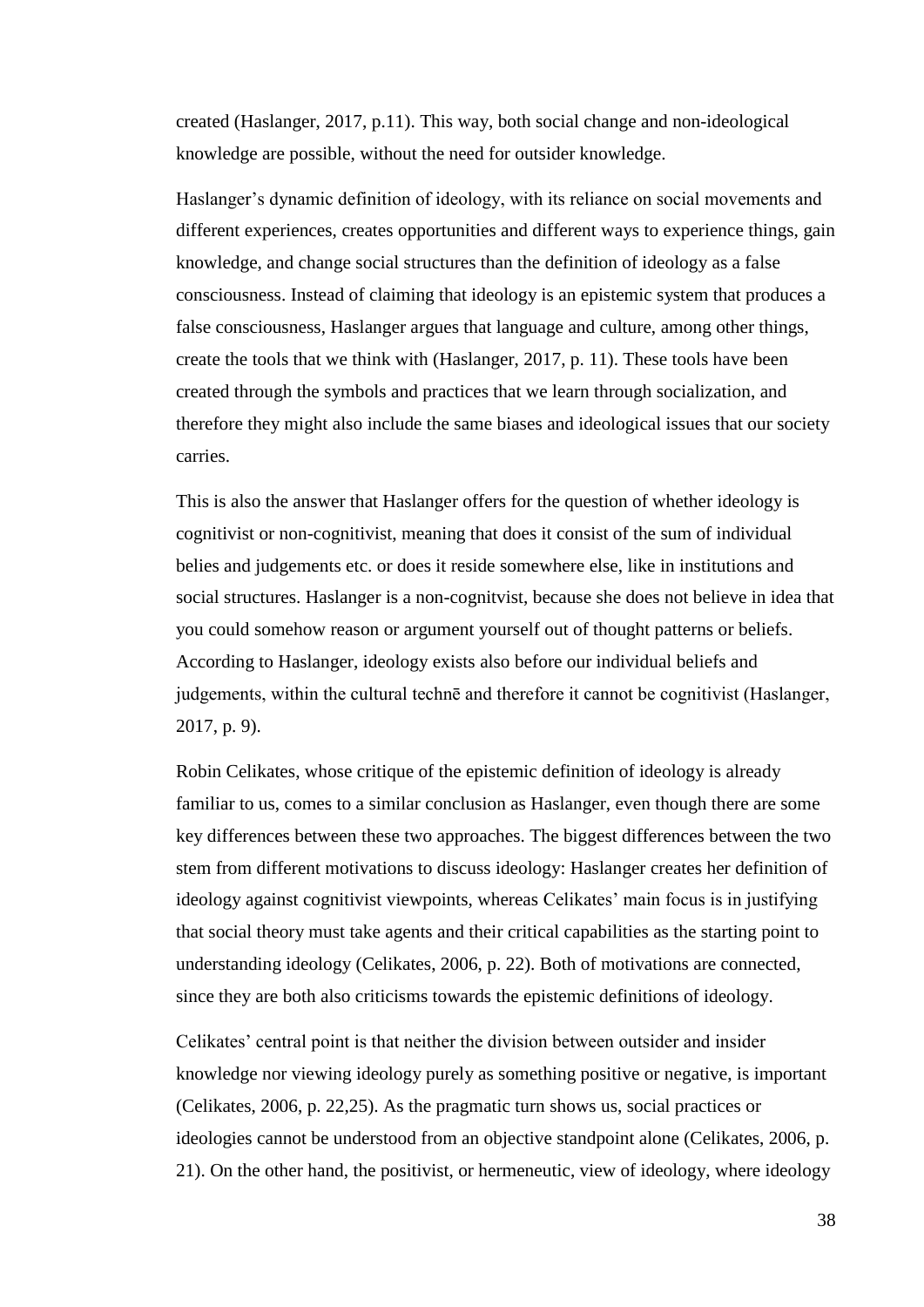is seen as a neutral or positive force within societies, means that there is no longer the possibility to critique it (Celikates, 2006, p. 29). Celikates suggests that this division where ideology is completely harmless and therefore beyond critique *or* pejorative and in need of critique, where there needs to be a gap between the scientist and the agent, is false (Celikates, 2006, p. 30).

Celikates' solution is a third option that sees ideology neither as solely a positive thing nor as requiring a gap between scientists and agents (Celikates, 2006, p. 30). Celikates suggests that ideology critique can work on a level that is not completely objective and doesn't rely solely on the agent's viewpoint either (Celikates, 2006, p. 30). In this alternative there are "dominant positions in the social field that allow agents to impose their hegemonic definition on reality on others without having to engage in elaborate justifications" (Celikates, 2006, p. 35), and that these justifications can be ideological. So clearly, ideology can be pejorative. Critique of ideology can and should be applied when 1. according to the agents a wrong type of regime of justification is employed at the wrong time (Celikates, 2006, p. 31) and 2. when the entire justification for the regime is questioned by the agents (Celikates, 2006, p. 32). What is important to note here is that the initiative in both cases is made by the agents, not the scientist. These two applications of ideology critique mean that it should be employed against regimes of justifications that create

"closed social conditions and symbolic representations that hinder the use of critical and judgemental capacities in social practices, that block the transformation of capacities into abilities and prevent the practical realization of one's self-understanding as a judging and acting subject". (Celikates, 2006, p. 35)

These closed social conditions can be critiqued when a.) the agents themselves think it is ideological and b.) a social theorist confirms that they indeed are ideological, since they block the agent's ability to use some of their critical capabilities (ibid.). So, it seems that to close the gap between scientist and agent, Celikates wants to give the first initiative to the agent: if the agents claim that something is wrong, i.e. ideological, (being it a wrong regime of justification at the wrong time or something blocking their critical judgemental capacities), then the social scientist is allowed to swoop in and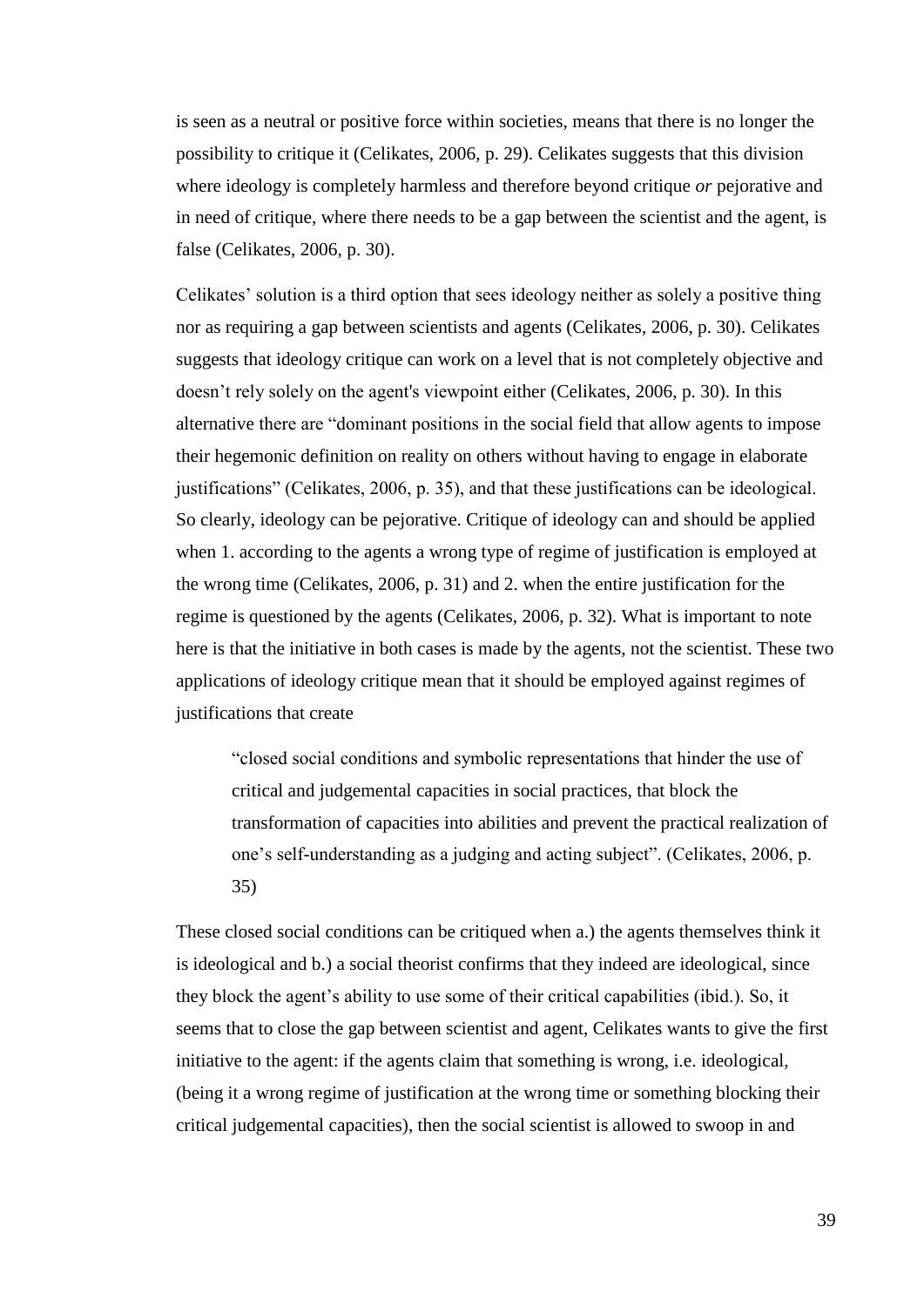make the final decision if something is, indeed, ideological, and therefore deserving of ideology critique.

Ideological justifications and their identification depend on their context and the on the agents view of the situation, and therefore any identification by a social theorist of something as ideological needs to be justified (Celikates, 2006, p. 34). This justification does not have to impartial: It is enough to the social scientist to reach a justification that is "good enough" in the sense that what is good enough "depends on the context and may in every particular context be open to contestation and revision" (ibid).

## 3.5 Critiquing the functionalist approach to Ideology

By replacing an epistemic definition of ideology with a more dynamic field of unjust practices, symbols and so on, both Haslanger and Celikates avoid most of the aspects of the epistemic challenge, namely the issues regarding whether outsider knowledge is required and how ideology does not have to be defined by its falsity (since in some cases it can be true). This is the clearest difference between the more contemporary approaches: they do not require objective or outsider knowledge, nor do they believe that such a thing is really possible (Celikates, 2006, p. 1). Haslanger's way of describing ideology as cultural technē and its looping nature also explains very well how ideologies can in some cases be true and how they persist even when there is new knowledge to dispute them (Haslanger, 2017, p. 17).

Celikates' approach does not actually define ideology, but instead it defines ideology critique. Ideology, and the justification that something is ideological, is to Celikates something so dependent on its context that it isn't necessary to define. Therefore, its falsity doesn't really matter: ideologies might for example function as regimes of justification that are true or functional, but just applied in the wrong situation (Celikates, 2006, p. 31). According to Celikates ideologies operate on a local level and can be very different, so trying to create a scientific definition of an ideology is useless (Celikates, 2006, p. 35).

Both Celikates and Haslanger try to explain how ideology, or ideology critique, relate to normative issues and to its possibilities to make normative claims. Ideology as unjust forms of cultural technē opens up new ways for social change that do not rely only on argumentation based on pointing to some universal facts, and therefore normative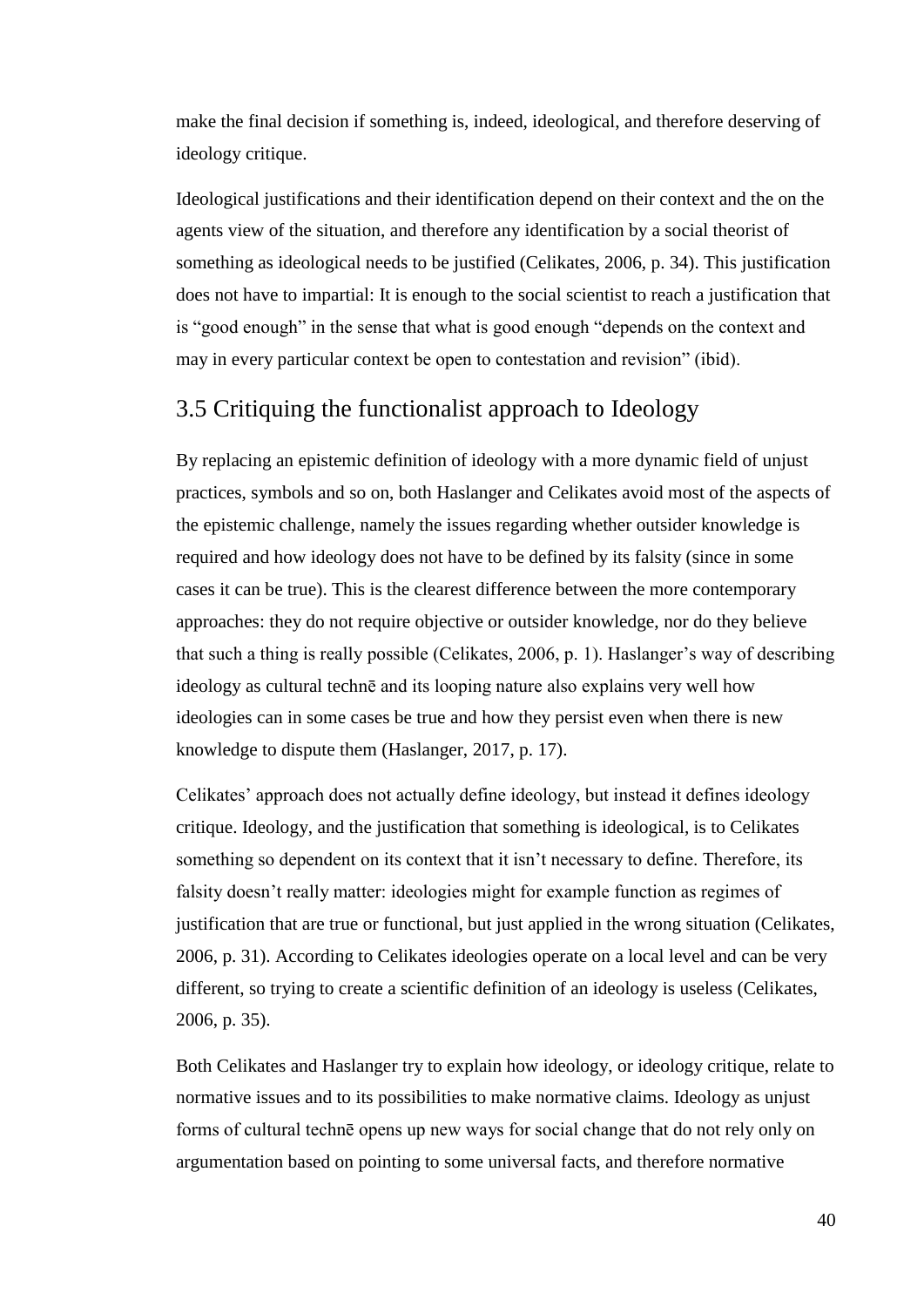claims and gaining non-ideological knowledge is very much possible. Indeed, Haslanger's emphasis on new experiences and listening to those who have first-hand experience of injustice is a way to have knowledge that is outside of the practices or semiotics shaped by ideology (Haslanger, 2017, p. 3). Celikates' ideology critique is mainly situated in normative claims: its goal is to find the solutions that are "good enough" to that exact situation that it is being applied to (Celikates, 2006, p. 34), and it does not attempt to find definitive definition to ideology.

It seems that both of these forms of ideology or ideology critique are flexible enough to avoid the issues of the epistemic challenge, but by doing this, they run into different issues. The biggest question is: how do we actually know when something is ideological? Haslanger's question is how do we know what is unjust or just? She points out herself that there is no practice that would be ideological 100% of the time (Haslanger, 2017, p. 18). The context of the actions defines the nature of practices and whether they are ideological or not (ibid.). But if it would be so easy to know by looking at an issue and its context, and evaluate which practice would be the most just, there would be no need for ideology critique. The exact problem is that looking at an issue in its context, we often make unjust decisions based on our own, for example racist or otherwise biased beliefs, shaped by a practice that has been formed by an ideology. So, how can we somehow then tell what is happening is ideological, and therefore unjust, when we have no clear view of what is wrong in this said practice or what exactly is unjust? Haslanger defines ideology by whether it is just or unjust, but she never defines justice itself.

This lack of definition means that Haslanger is unable to answer to the normative challenge of how do we actually know if ideology is bad. Not all cultural technē is unjust, and therefore ideological. But because the lack of defining justice, it is, if not impossible, at least extremely difficult for us to say when a form of cultural technē is being unjust. By giving such a loose definition to ideology we lose the ability to recognize ideology and the reasoning behind the claim why ideology is bad in the first place.

Celikates has a similar issue. He claims that we can tell if a regime of justification is ideological when agents describe a system or belief as such and so does the social scientist, while taking into account the agent's beliefs and noting that the system is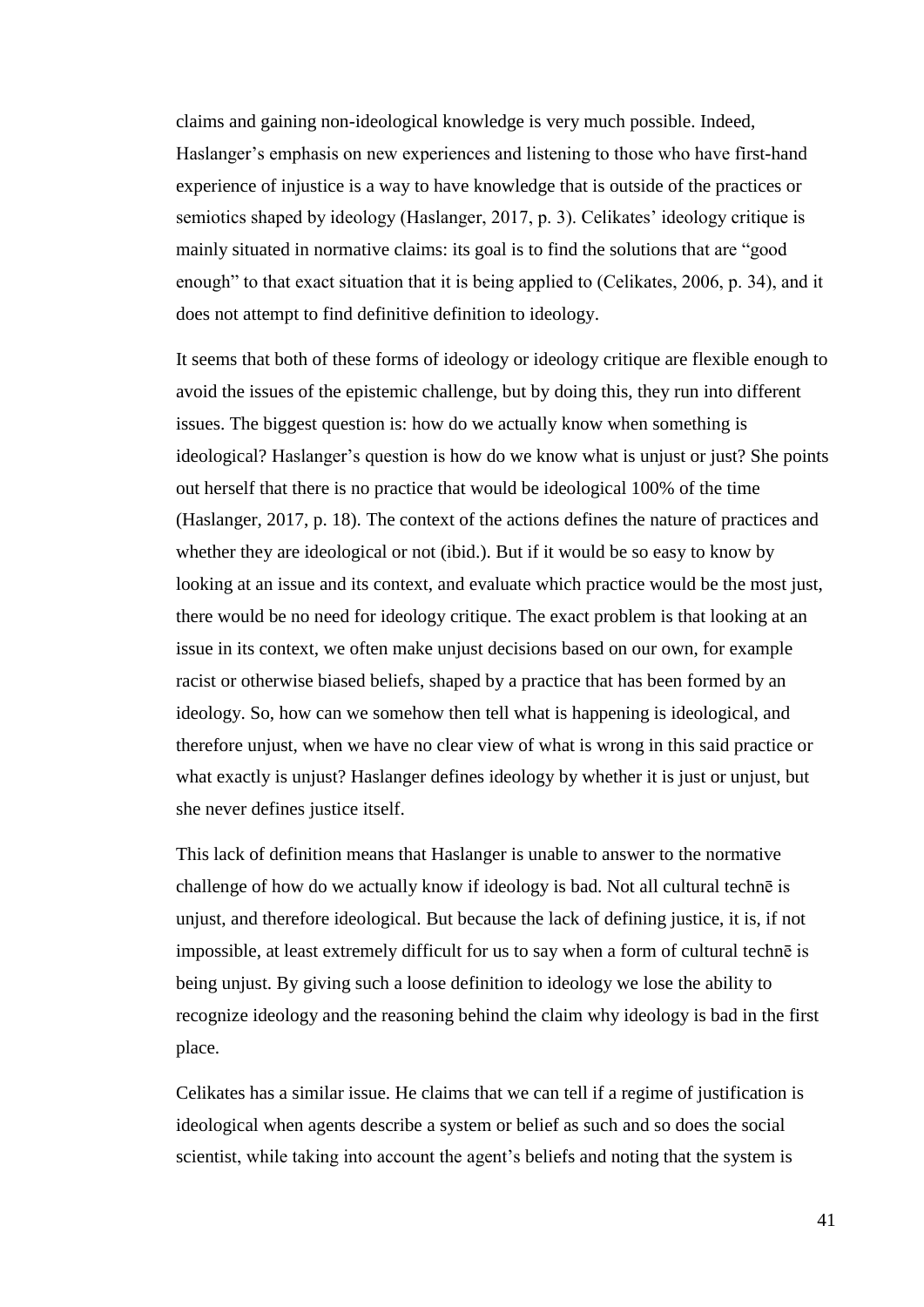blocking the "exercise of the agents' critical capacities" (Celikates, 2006, p. 34). However, how can we consider the agents' views while simultaneously noting that their "critical capacities" are blocked? Celikates seems to claim that even here agents are indeed able see if a system is ideological: there is always room for agents to relate to social practices in different ways (Celikates, 2006, p. 35). Surely, the opinions and knowledge of agents needs to be listened to, but usually with complex social issues, like racism for example, the agents might have very different opinions. How can we know who is right? Whose solution should we adapt? Whose version of the story should the social scientist listen to (ibid.)?

Another issue is that Celikate's theory on ideology critique relies so much on context, that it loses its context-transcendent quality. The lack of ideology critique beyond its context poses a question why social scientist's critique is exactly ideology critique. If ideology critique is defined within its context to find a "good enough" solution each time it is practised, how does it differ from any other type of social critique? If ideology critique is defined by its context, it means that it might be completely different each time it is being used. What then is the component that makes it *ideology* critique? It seems that in practice this type of critique is the social critique of the issues at hand and therefore the ideology-component of the critique is quite irrelevant.

So, when Haslanger seems to lose the ability to point out what is ideological, Celikates loses the ability to define the actual actions that social theorists can do to study ideology. Both of these issues stem from the normative and the epistemic challenge and attempts to solve them. Haslanger seems to trust that if we pay enough attention when encountering injustice, we can deem it ideological and change it. This might not work: in many cases the exact moment of injustice in a practice can be hard to pinpoint. And even if this can be done, people are often not willing to change or even admit that there is an injustice in the first place. Haslanger's reluctance to actually label any practices or semiotics as fundamentally racist or otherwise unjust is simultaneously the weakest and strongest point of her argument: it allows a very flexible definition of ideology, that avoids the authoritarian approach often linked to ideology critique. This flexibility is also Haslanger's way to have a normative dimension in her definition, since new practices and new experiences might be a more effective way to create social change than reasoned debate. But since this definition of ideology is so flexible, it does not actually define what is racist, just, unjust, fair etc.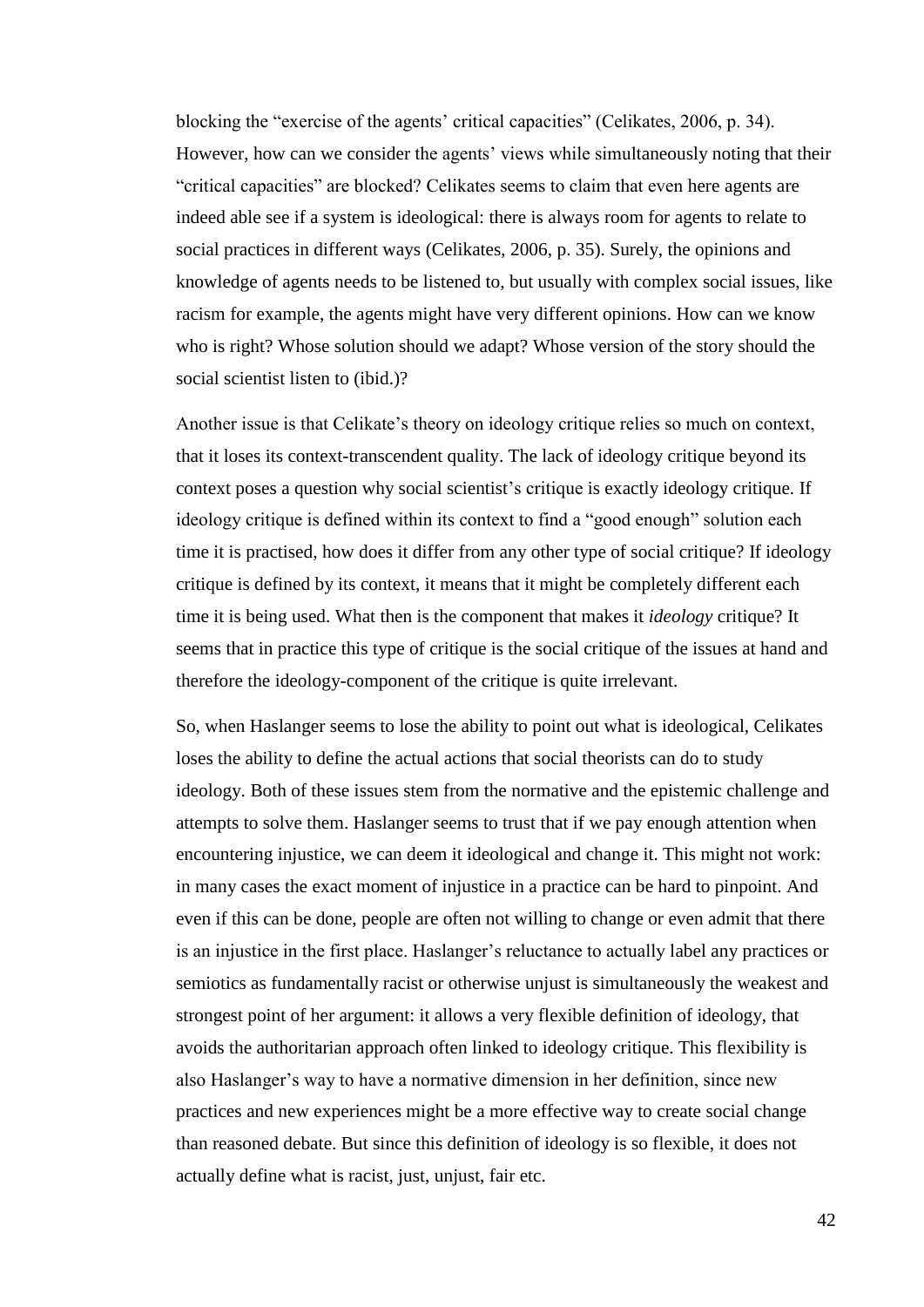With Celikates the issue is that the erasure of the line between contextual practices of critique and ideology critique leads to the situation, where the gap between the scientists and agent's knowledge vanishes, but simultaneously there might be no need for ideology critique in general. It might be possible to replace it completely with context specific critique instead. The advantage of professionalization, that Celikates offers as a justification for the need of the social sciences, does not explain why the scientist should practice ideology critique (Celikates, 2006, p. 36).

As we can see with these accounts by Haslanger and Celikates, the contemporary form of ideology critique relies heavily on a functionalist definition of ideology, which is both its strongest and weakest point. The similarities between the issues that both Haslanger and Celikates face suggest that by dodging the authoritative and epistemologically challenging claims of objective knowledge, the functionalist definition runs into other issues. This approach seems to only postpone the task of defining: in Haslanger's case it is justice that needs to be defined, but isn't. With Celikates, the importance of ideology critique itself seems to be lost, since there are no context-transcending qualities of the critique.

This question of context-transcendence is the fundamental question that rises when employing a functionalist definition of ideology: if the definition is too flexible and there is no claim to any points of view that go beyond context, how is it possible to identify and criticize ideology? Both Celikates' and Haslanger's definitions have lost their context-transcending quality. This is due to the fact that both of the approaches are, indeed, functionalist: in locating the falseness of ideology in its functions, the definitions come too dependent on the context where these functions can be perceived and critiqued. The functional sphere of an ideology can differ in so many ways depending of its context, that finding a context-transcending element might be impossible. So, it seems that the more authoritarian, epistemic definitions of ideology have at least a way to define ideology in a way that is context-transcending, but the issue is the authoritative nature of these definitions. What ideology critique needs to do is formulated effectively by Maeve Cooke:

"In short, contemporary critical social theories require a conception of ideology in which the perspective from which false consciousness is analyzed is at once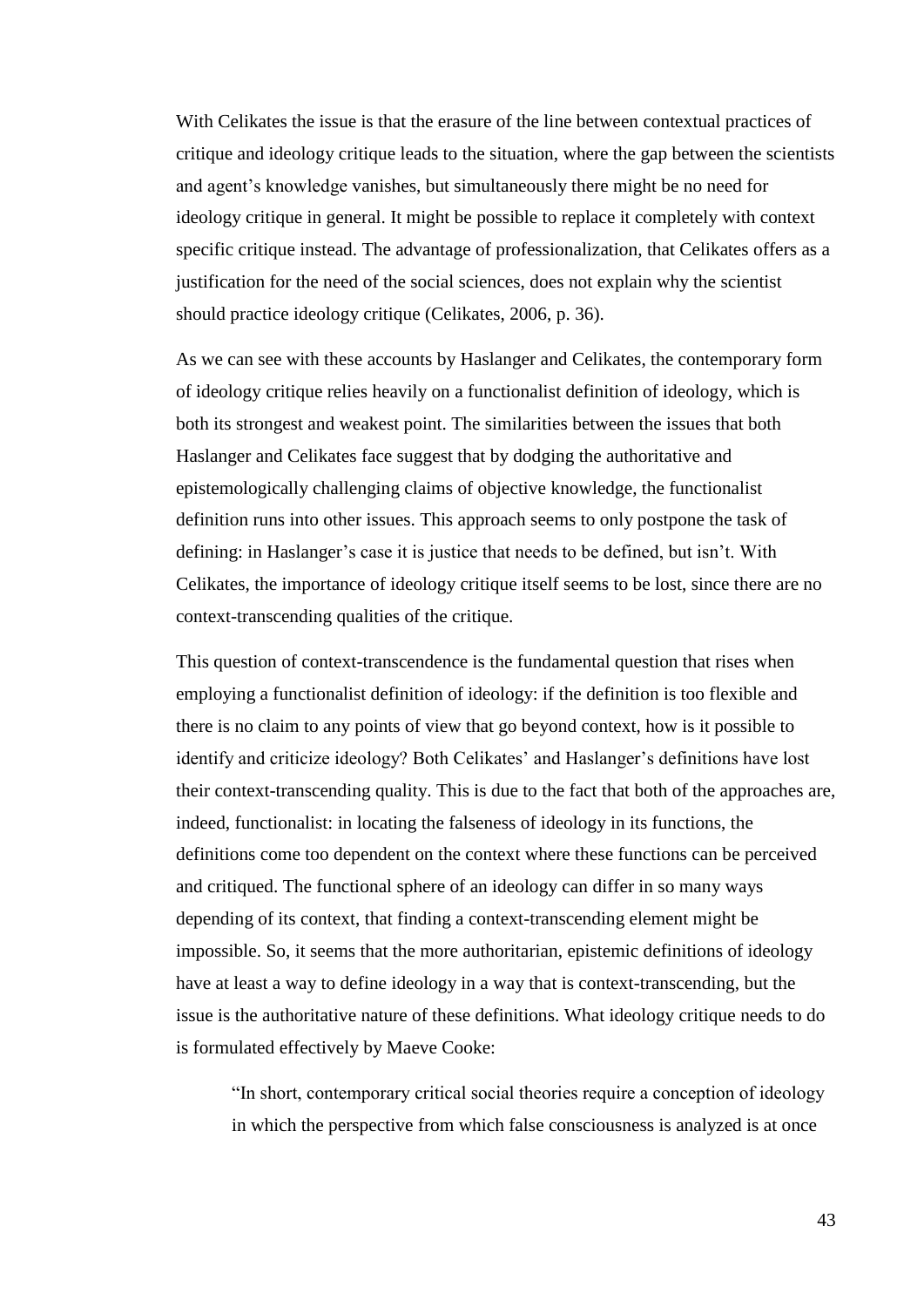context-transcending and epistemologically and ethically non-authoritarian." (Cooke, 2006, p. 7)

So, is there a way to find such a concept and what does this mean in regards to hygiene? If we return to our earlier example of free contraception for under 25-year olds, we can see that hygiene can be beneficial. However, the same practice of choosing a part of the population and attempting to reduce their pregnancies can be extremely oppressive, in a different context. How can we find a form of ideology that can explain both of these aspects of hygiene and still go beyond the context? It is clear that to be able to differentiate the financial aid within sexual hygiene from the oppressive ways that hygiene as a system is used to forcefully sterilize, discriminate and oppress, there needs to be a definition of hygiene that is context-transcendent. Otherwise the concept of hygiene as a form of ideology becomes too muddled in the everyday uses of the word. To see hygiene as a wide scale system, practised to control entire populations and to oppress certain groups in them, the concept of ideology must be able to explain the falseness of hygienic claims, like in the case of studying group differences in intelligence and the inherent bias in such attempts (Saini, 2019, pp. 122-124). As the quotation of Cooke clearly states, this definition has to still remain anti-authoritarian. My suggestion is that such a concept can be found in the works of Theodor Adorno, whose definition of ideology has qualities of both the epistemic and functional approaches to ideology.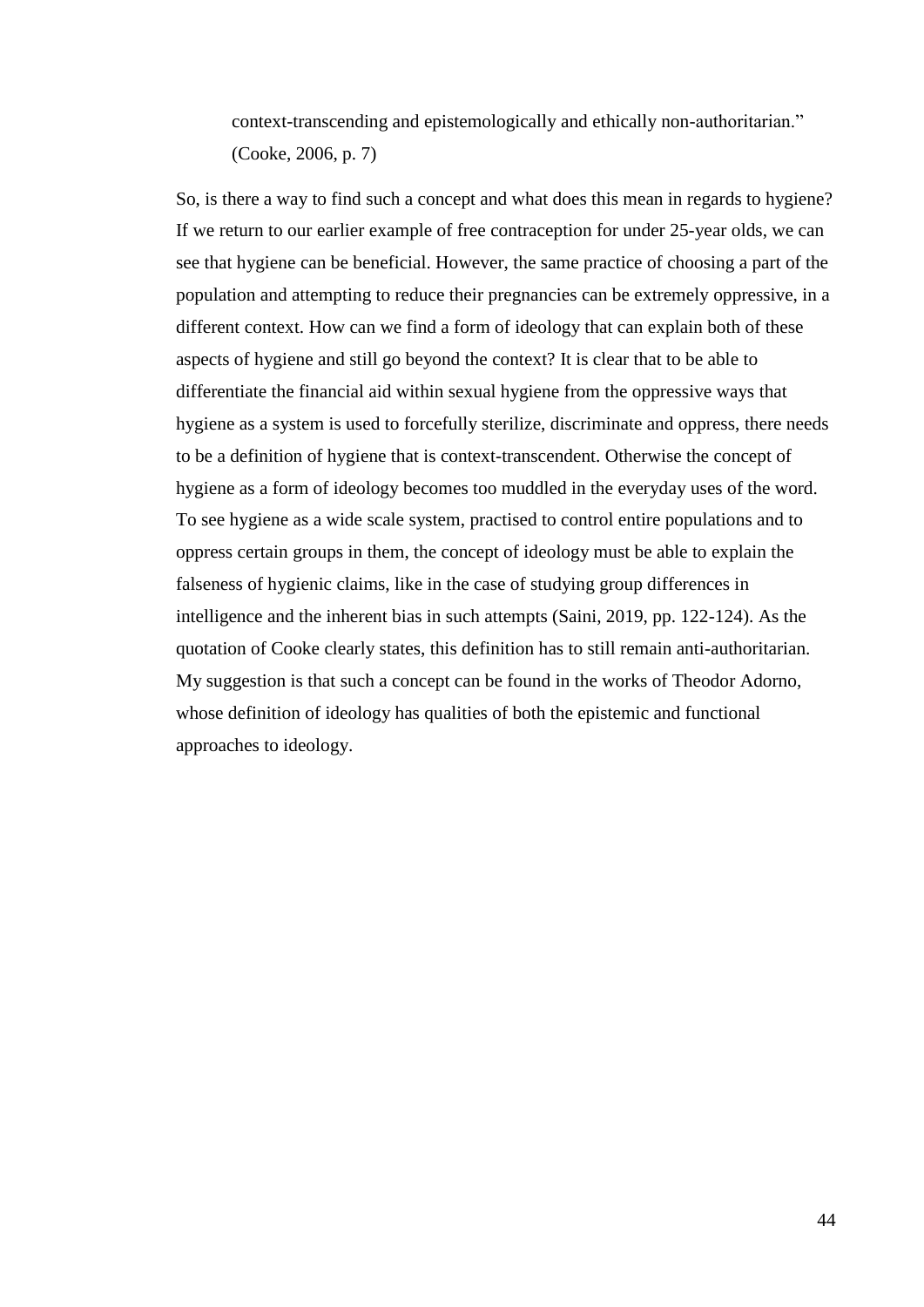## 4. The Definition of Ideology as Identity Thinking

#### 4.1 Introduction

In the previous chapters I have accounted how both the epistemic and functionalist definitions of ideology fail to answer to the normative and epistemic challenges of ideology. In this chapter I will present Theodor W. Adorno's definition of ideology. I will suggest that this definition is able to avoid the pitfalls that the normative and epistemic challenges create against ideology, unlike the definitions in the previous chapter. This is because Adorno's definition of ideology is simultaneously epistemic and functional.

Adorno defines ideology as a form of *identity thinking*, where the priority of concepts makes us miss particulars that fall into said concepts. The solution to this is *negative dialectics*, which is Adorno's approach to ideology critique. In the first section of this chapter, I discuss identity thinking, since for Adorno ideology is a form of identity thinking. Identity thinking is the priority of the concept over the particulars, where the particulars are seen as identical with the concept. This fits our definition of hygiene very well, since it accurately describes the power that hygiene has when it labels and categorizes people under its concepts.

Identity thinking has its counterpart which is non-identity thinking. The practice of non-identity thinking is what Adorno calls negative dialectics, which is the form of ideology critique within his work. In the final sections of this chapter, the theory of Adorno is contrasted against the discussion on ideology in the previous chapter: First, I will examine whether Adorno's definition of ideology is cognitivist or non-cognitivist. This is a difficult division, since Adorno's definition falls short in some of its aspects concerning non-cognitivism, even if I argue that it can still be categorized as such. Second, the answers to both the normative and epistemic challenges will be discussed within the context of ideology as identity thinking.

The purpose of this chapter is not to offer exhaustive definitions of these concepts. That would not be possible within the scope of this work. Instead, this chapter is here to offer us enough of an insight to Adorno's writings that we can see how his definition of ideology might be a solution to the challenges previously discussed. If Adorno's concept of ideology does in fact successfully answer to the normative and epistemic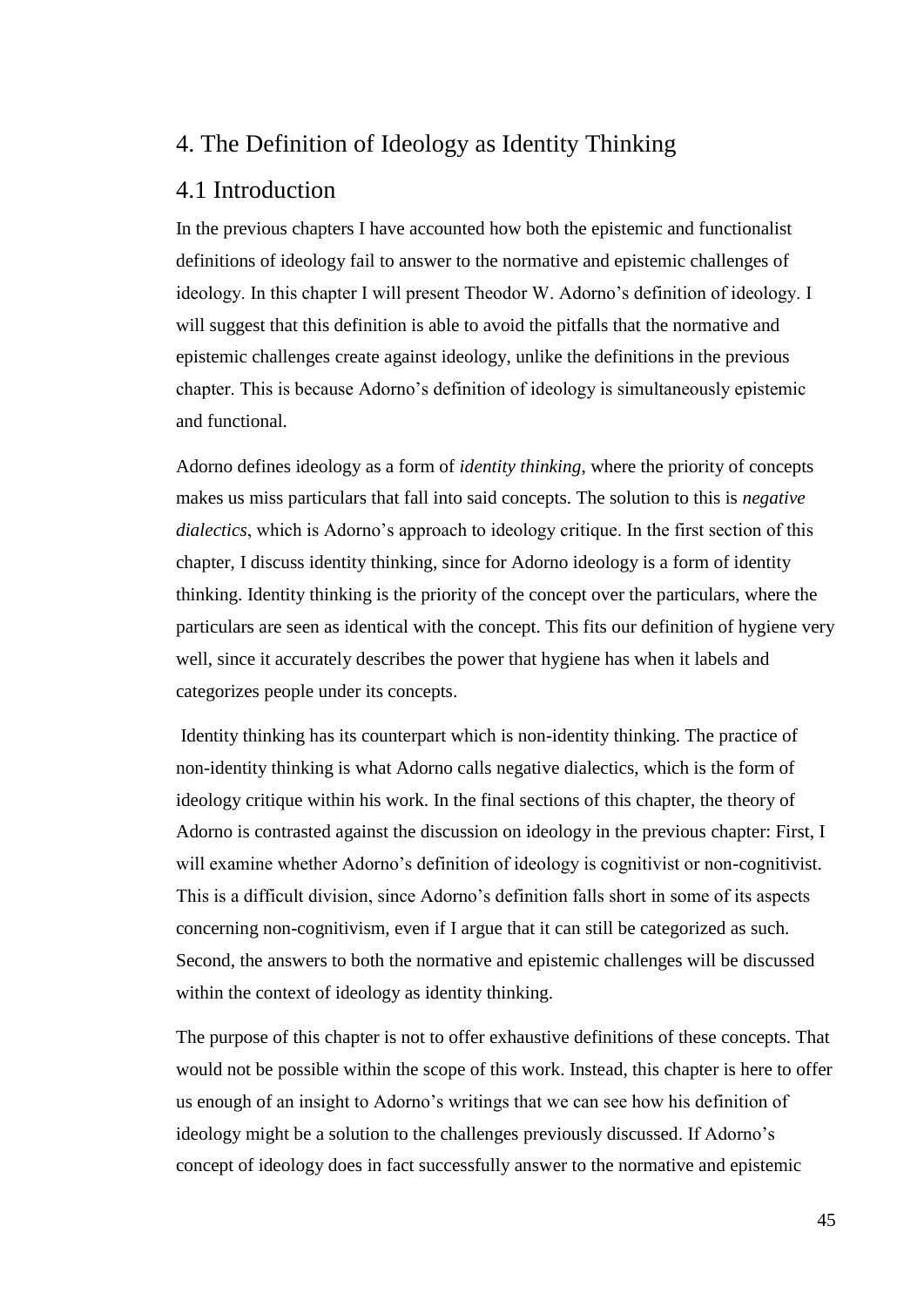challenges, as I think it does, it is indeed the best option when it comes to practising ideology critique towards hygiene.

## 4.2 Subject, Object and Identity Thinking

To understand ideology, we must first understand Adorno's thoughts on the subjectobject relationship and identity thinking. Identity thinking is a building block of the subject and also the basic form of perceiving the object. Identity thinking is the most basic level of conceptual thinking that all of us employ: when we look at objects, we cannot think about them without identifying them as something, this something being a concept, like "a rock", "a woman" etc. Thus, identity thinking is the human need to create overarching (universal) concepts and to identify most things, particulars, within the limits of these concepts. It is key for us to understand what is meant with identity thinking, since a particular type of identity thinking is also what Adorno calls ideology (Cook, 2007, pp. 169–170).

Identity thinking stems from the need to control the surrounding world. In *The Dialectic of Enlightenment* (1997), Adorno and Horkeheimer describe the birth of the subject through the adventures of Odysseus. The heroic adventures leave Odysseus constantly at the mercy of natural forces (Adorno & Horkheimer, 1997, p. 47). In these moments of danger, by losing himself within the power of nature, Odysseus finds himself as something that is different from it (Adorno & Horkheimer, 1997, p. 48). To survive these instances, Odysseus must abandon nature, fight against it. At a moment like this, concepts and the objects that they are supposed to be referring to start to separate from one another (Cook, 2001, p. 3). This moment of separation described here is of course a myth, but it describes the human need to separate oneself from nature and use concepts. Any philosophical or sociological systems motivated by this need are bound to fail, since they will end up using only identity thinking and mistaking the particular with the concept (Rose, 2014, p. 30).

But what exactly is the issue with identifying particulars as concepts? The issue is twofold: it is a.) the prioritization of concepts and b.) the false sense of objectivity that stems from misunderstanding the subject-object relationship. Adorno writes how "The more relentlessly our identitarian thinking besets its object, the farther will it take us from the identity of the object" (ND, p.149). Prioritizing concepts, meaning viewing particulars through their concept, leads to a false belief that what we are accurately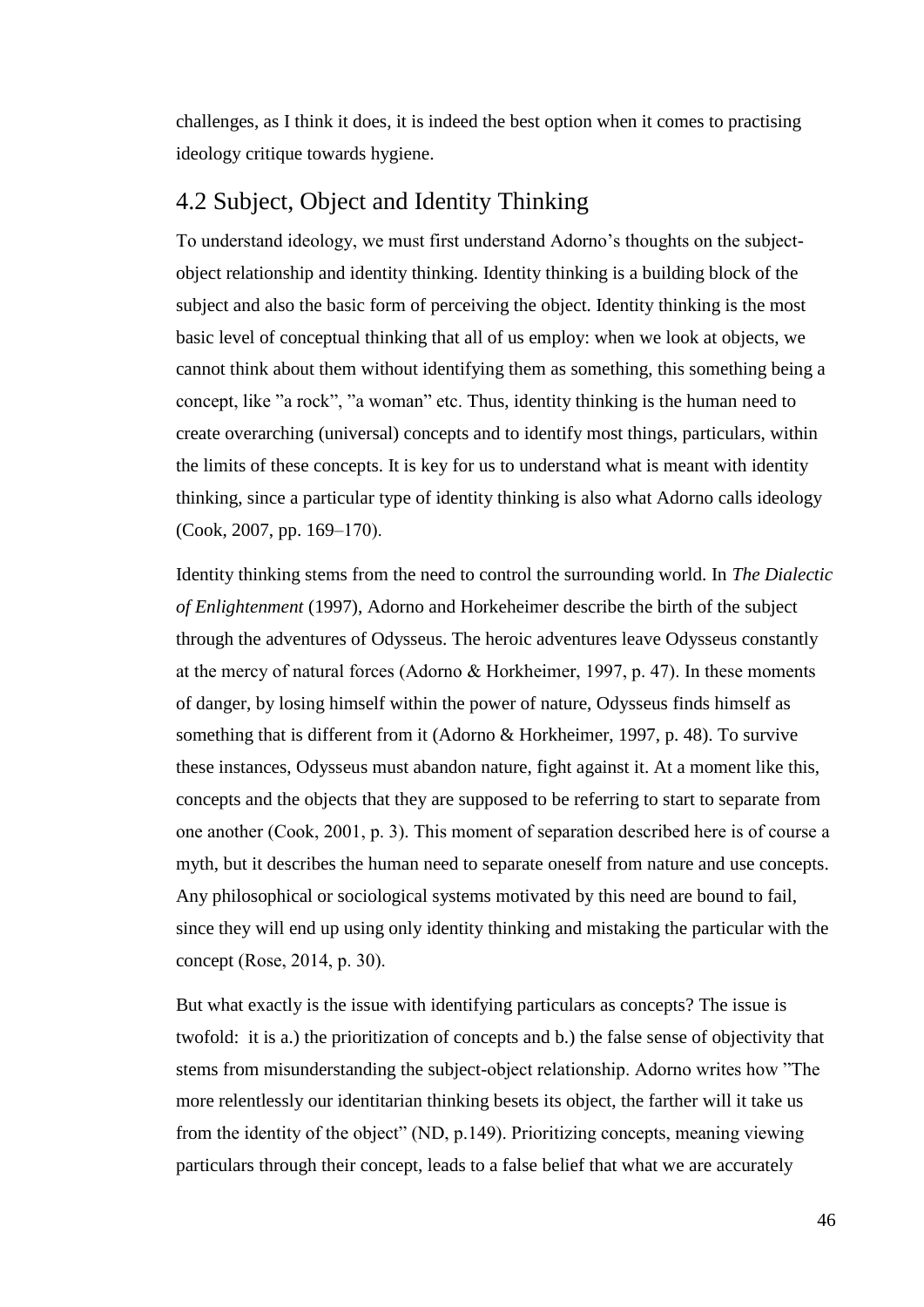perceiving the object just as it is in the world (ND, p.149). We falsely believe that our knowledge of these particulars is completely accurate (ibid.). There are many ways that this can go wrong: we might be attributing characteristics to a particular that are not there, because we see it as a perfect representation of its concept, or vice versa, miss out on attributes because we fail to consider them within a concept. This attempt to capture a particular under a concept will only take us further away from it: the subject is only widening the gap between themselves and the object (CM, p.247).

An example of hygiene functioning in this manner is an example of contemporary mental hygiene. An example of hygiene functioning this way can be found in the way that the public health care systems administer support for psychotherapy. This is a good example on hygiene as a form of ideology, because it has the hygienic goal of labelling people as mentally well or unwell while simultaneously being clearly steered by exchange value. This is because the possibility to get medical support for mental illness is connected to the capability of the applicant to work. Public health care in Finland requires people to justify their need for publicly funded psychotherapy by explaining why this support will help them be able to work full time. Here, the service providers are the subject, separating oneself from the people seeking help. The separation happens, because the system described here reduces the people seeking help, the object, to only members of the workforce. This requirement means that the service providers are not in touch with other aspects of the people; there is a separation between how the service providers see the objects (as only members of the workforce) and what the objects actually are (complex human beings). This situation also homogenizes our views by implicitly claiming that the only valid reason to have the right to use these services is the capability to participate in the workforce when in reality there is a multitude of good reasons and rights to be able to access mental health services.

In this example we can see how our ideas of health and exchange value come together as a form of hygiene, i.e. ideology. The object, the mentally ill person here, is seen as identical to a member of the workforce. The value of said person is directly connected to the exchange value that the person brings through being able to participate in labour. The hygienic practice is labelling this person as not functional or efficient enough, or in the danger of becoming such. In this example, hygiene is being practised through measuring people's capability to work, and deciding their right for mental well-being and right for treatment only through their role as fully employable citizens.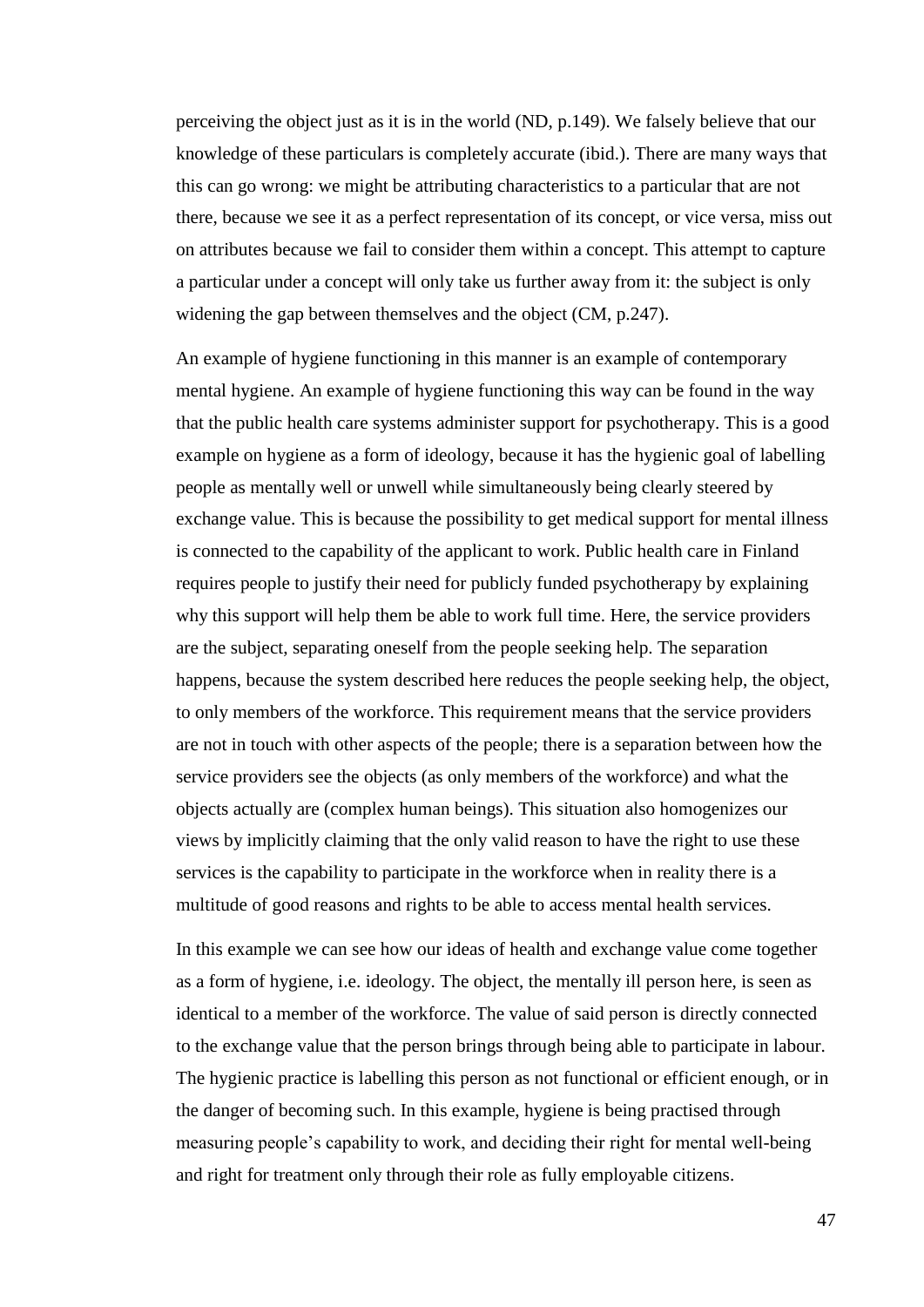The fact that there is a gap between the subject and object, meaning the way we perceive things and the thing itself, is not an issue if we are aware of it. Our example demonstrates this: the issue is not that there are requirements for accessing publicly funded psychotherapy, since resources are limited. The issue, and possible injustice, stems from the idea that it is only the ability to work that justifies access to said treatment. There are a multitude of different, and perhaps even more serious, reasons for one to be able to go to psychotherapy, one very simple one being general well-being. Since the gap between the subject and object here is not, at least on an institutional level, recognized, all these other reasons to enter psychotherapy are non-existent. They are not part of the concept of an individual who has the right to have their psychotherapy funded by the state. Therefore, this system becomes rigid and is rarely questioned. When this gap between perception and reality is not considered, the subject forgets that the gap exists and they falsely believe that their knowledge is completely objective. This leads into the false sense of objectivity, where the subject's mind dominates the object and is unable to see that their mind is not all-mighty and cannot always grasp reality as it is (CM, pp.246-247).

It is important to remember that it is not the use of concepts themselves that are the issue here. The problem is when we mix the necessity of concepts with their priority. Concepts cannot be our priority, because the particulars do not fulfil the concept (Cook, 2001, p. 7). So, if we take concepts as a priority, we are narrowing down our understanding of particulars and homogenizing our worldview (Eagleton, 1991, p. 126).

This raises the question of the possibility of ever grasping the object as it is. Adorno is quite clear that the gap between the subject and object cannot be completely closed, but this does not mean that there would not be an objective world (CM, 246-247). For Adorno the real is "conceptual but not a construct" (Rose, 2014, p.58). This means that the real does exist as is, it is not constructed in our minds, but our fundamental understanding of the objects around us are always conceptual: it is just the way our minds work. However, there are better and worse ways of using and prioritizing concepts and identifying things, and therefore better and worse ways of getting closer to the object. This also why Adorno cannot be said to fall into relativism (MM, p.127- 128). Thinking that our concepts correlate directly with the real means that the subject does not see the object as a moment in history, but as a part of a universal, objective concept. This in turn leads to the fact that the subject misses all the connections and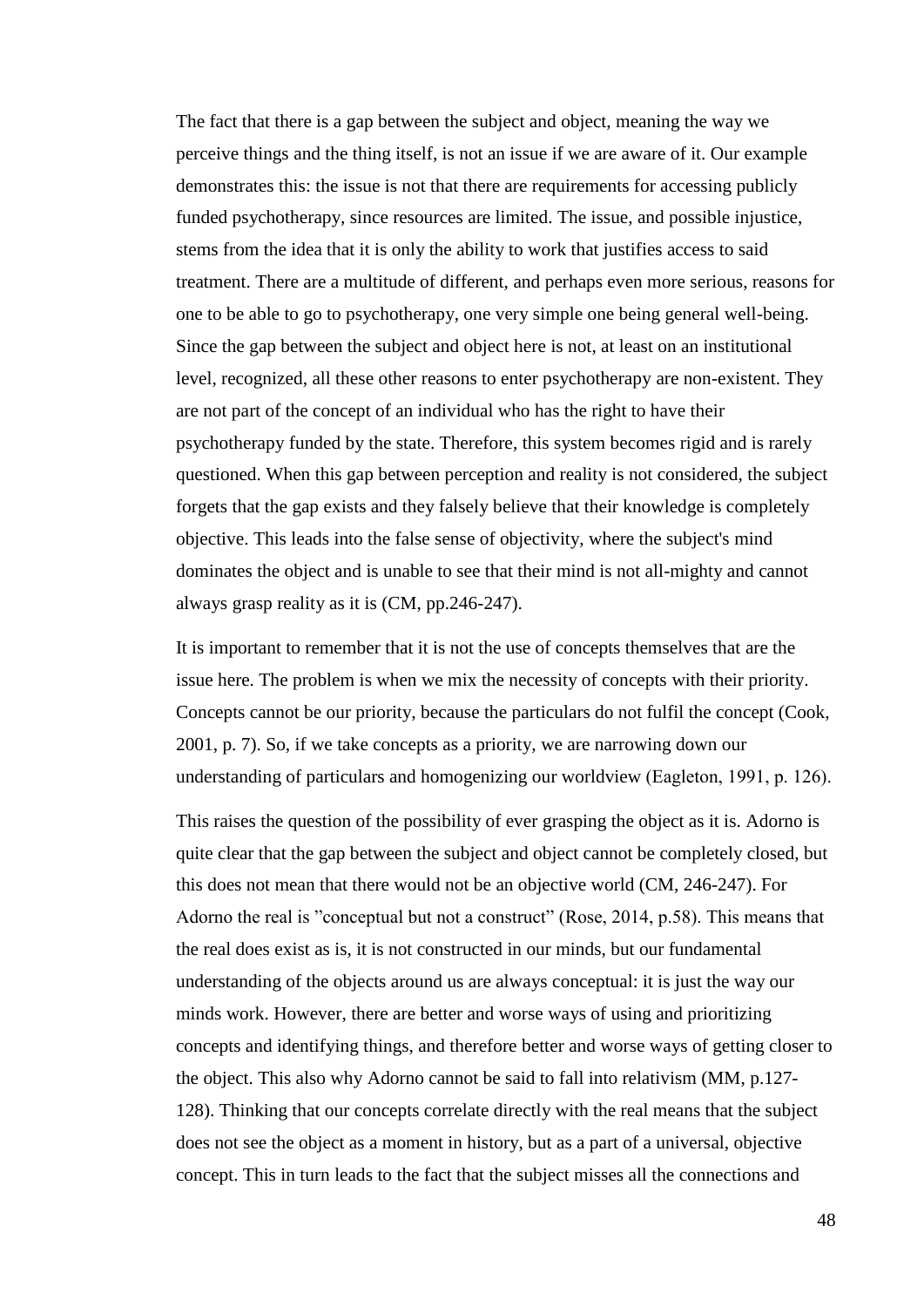historical processes that have made the object what it is in the eye of the subject, and therefore the gap between subject and object gets only wider (CM, 246-247, ND 162). Adorno discusses this issue often as a "positivist fallacy", limiting our imagination regarding options and change and therefore supporting the status quo (CM, 246, Cook, 2001, pp. 14).

All this is quite abstract so it is important to remember that Adorno is referring mainly to social sciences. He was concerned that the approach to social sciences as they were natural sciences, would strip it from its critical potential. He criticises heavily the "positivist" approach of natural sciences, which assumes it is observing the world as it is (Cook, 2001, p.10)<sup>5</sup>. This, of course is identity thinking at its purest and by limiting ourselves to only thinking and researching already existing issues, we are not actually getting any closer to seeing particulars beyond their concepts, and therefore gaining knowledge of the social world. This type of descriptive science does not attempt to go beyond how things are, it is only registering facts (Cook, 2001, p.11). This limits our critical capacities and makes us see the world in an even more homogenous way and narrows our capabilities to imagine and to criticize. Simply put, trying to objectively observe the social world will only end up in a loop where we describe how things currently are. This ends up easily legitimizing the existing conditions, since there is no critical component. Our thought loses its autonomy if its too grounded on the level of idenitifying "facts" or relies only in what it can describe (MM, p. 126 & Cooke, 2001, p.11). This false sense of objectivity means the loss of a lot of differences, nuances and ways of thinking (ND, 172). Our thought loses its ability to "penetrate reality" (MM, p. 126), because we cannot tell apart the particulars from the concept.

When discussing a sense of false objectivity, we must remember that this applies to social phenomena, not natural sciences per se. In the case of social phenomenon, the danger is that if we assume that a particular (social phenomenon occurring in the world) fulfils its concept (for example, freedom) we will miss the way these phenomena are constructed. The danger is that we will end up in a situation where we see how things are and assume it is the way things should be (Cook, 2001, p.12). This brings us to Adorno's use of the concept of *reification*. Gillian Rose writes about reification: "It is the way unlike things appear to be identical or equal and the mode of thinking which

 $\overline{a}$ 

 $<sup>5</sup>$  Adorno seems to be aiming this criticism towards all sciences, natural and social, but for the sake of</sup> making the argument simpler, I will be implementing this critique only to social sciences.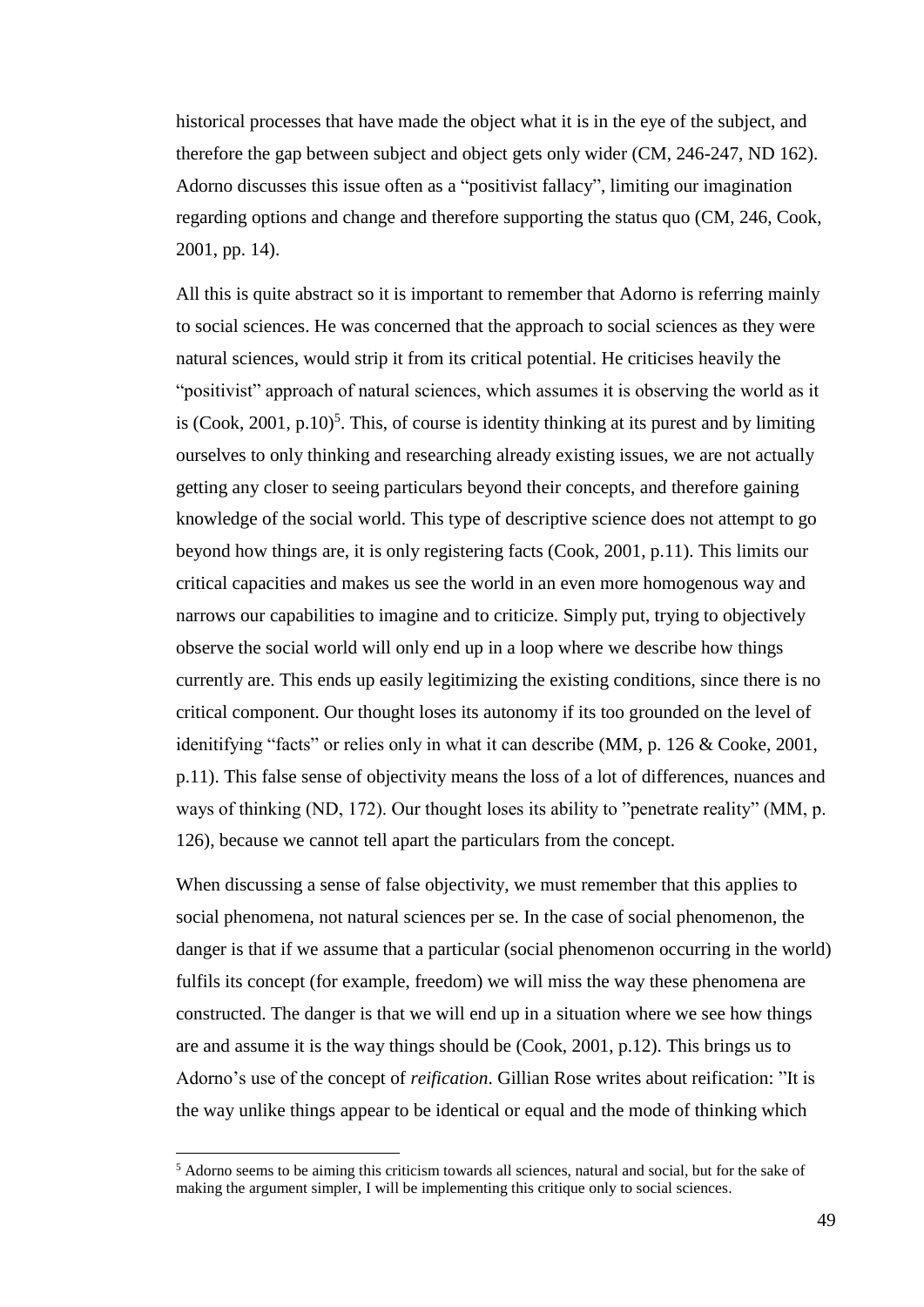can only consider them as equal, which is reification as a social phenomenon and as a process of thinking for Adorno" (Rose, 2014, pp.60).

Adorno's theory of reification is based on the Marxist notions of commodity fetishism and exchange value (Rose, 2014, pp.55). Something is reified when a property of a relationship between people seems like a property of a thing, meaning that this property is inherently part of this relationship and cannot exist without it (Rose, 2014, pp.60.) Exchange value, meaning our capitalist system and its mode of measuring and valuing all things, defines the concepts that we use and the way we see the concepts as successfully describing its objects. This is because the exchange principle uses identification as its main method to create a social model based on exchange, (Rose, 2014, pp.59-60).

It is also here where we can see how identity thinking becomes ideology: reified thinking, meaning identity thinking, creates a situation where we identify a thing falsely through a concept defined by exchange value and, again, falsely assume that these reified properties attached to the thing are a fundamental part of said thing. Ideology to Adorno is a certain type of identity thinking pierced by exchange value and commodity fetishism, which through reification convinces us that we are a.) seeing objects how they truly are and b.) the objects are natural and unchangeable. Reification makes us see things that are arbitrary as necessary.

Reification leads to a situation, where we take concepts as facts (MM, pp. 126-127). This is what homogenizes our social world and therefore leads to a positivist approach (in social sciences), as we know. To break free from this, we need to practice ideology critique, of course, which in Adorno's case means practicing negative dialectics.

To sum up: Identity thinking is the priority of the concept over the particulars while thinking, where the particulars are seen as identical with the concept. Identity thinking is the most basic level of conceptual thinking and in itself, not an issue. It becomes an issue when it is ideological, and makes us believe that particulars are, indeed, identical with their concepts and when it homogenizes the world view of subjects making it more difficult to see options and actions outside of how things already are. We mistake things that are either constructed or otherwise arbitrary as necessary, beneficial or unchangeable. Identity-thinking creates a consciousness where societal facts are masked in this manner.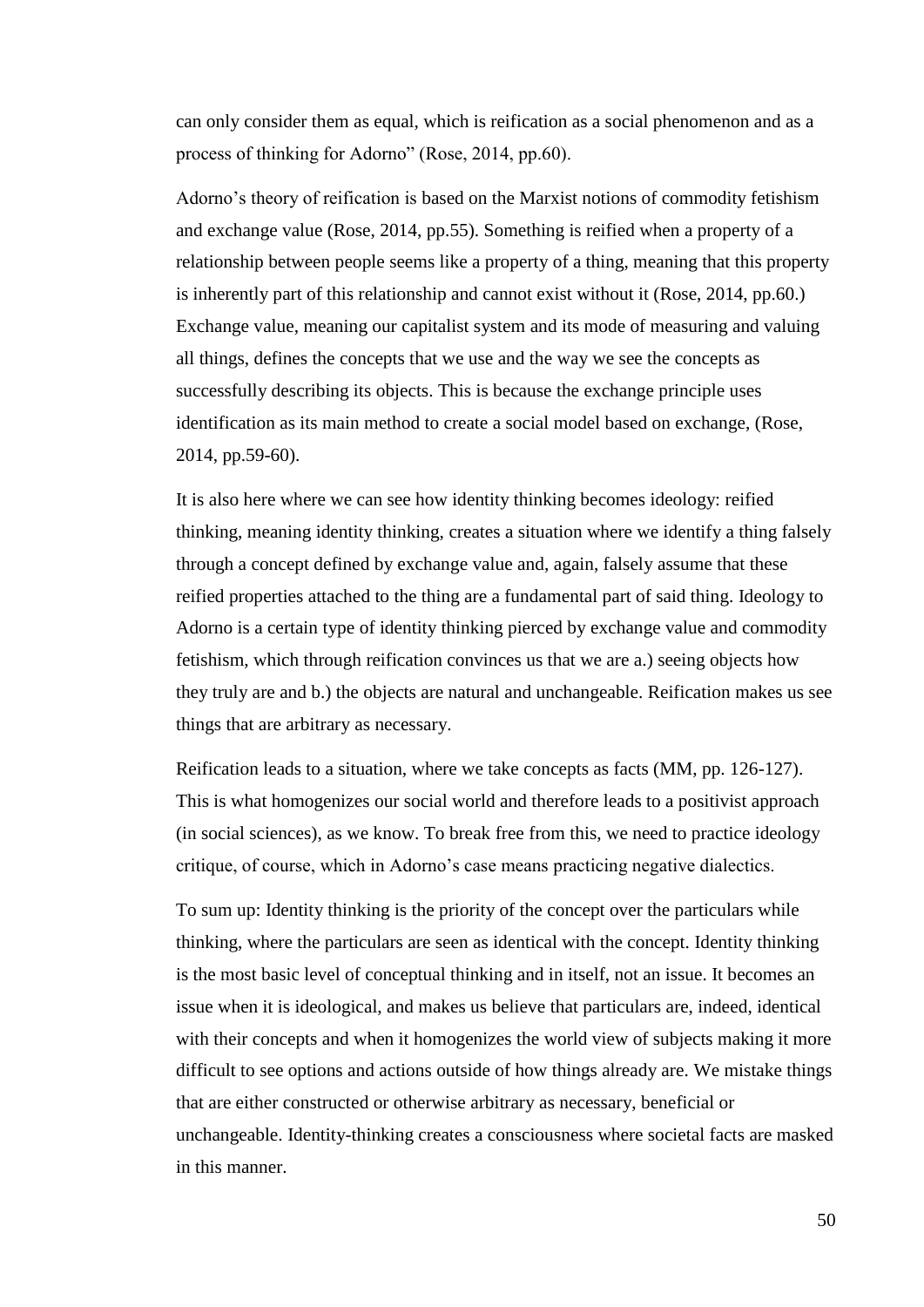To bring this back to hygiene, we can clearly see that hygiene fits the definition of identity thinking: it includes concepts like dirty, clean, healthy etc. explicitly and concepts such as crazy, ill, unwanted and so on more implicitly. Hygiene identifies and puts things under these concepts just as a form of identity thinking does. This process of identity thinking reifies things like nation, population and workforce, making us see them as natural, unchangeable categories. How often are, for example, concepts like Finnishness or workforce questioned and analysed in everyday life? These concepts carry implicit properties like whiteness, mental stability and able-bodiedness within them but most of the time these go unnoticed, becoming something natural and already assumed, in other words, reified, as a neutral, scientific reality and therefore they cannot and shouldn't be changed.

# 4.3 Non-identity Thinking and Negative Dialectics as Ideology critique

One of the predicaments for critical theory and breaking free from ideological identity thinking is the ability to imagine situations that do not currently exist. Thought needs to employ "exaggeration, of over-shooting the object, self-detachment from the factual, so that instead of merely reproducing being it can,  $(\ldots)$ , determine it" (MM, p. 126–127). If we are unable to imagine possibilities and situations beyond what we are currently witnessing, we are closing our eyes from the unfamiliar sides and nuances of existing things. To be able to do this, one needs to use negative dialectics and that happens through *non-identity thinking*.

For Adorno, the key for seeing outside identity thinking is non-identity thinking. This does not mean getting rid of all identities and concepts; as mentioned earlier, they are necessary tools for thinking. What we need to do instead is to reverse the priority: to see the concepts as collections of non-identical things (ND, p.12). This practice is what Adorno calls negative dialectics. Prioritizing the non-identity is not getting rid of all concepts, it is instead being aware of the fact that concepts are always referring to particulars and these particulars are not identical with their concepts (ibid.). To reverse the common order of priorities and to bring the particulars to the forefront, is the decisive goal of negative dialectics

An example of non-identity can be found in Adorno's notion on freedom. Through nonidentity thinking it is possible to see the contradiction of what freedom could be and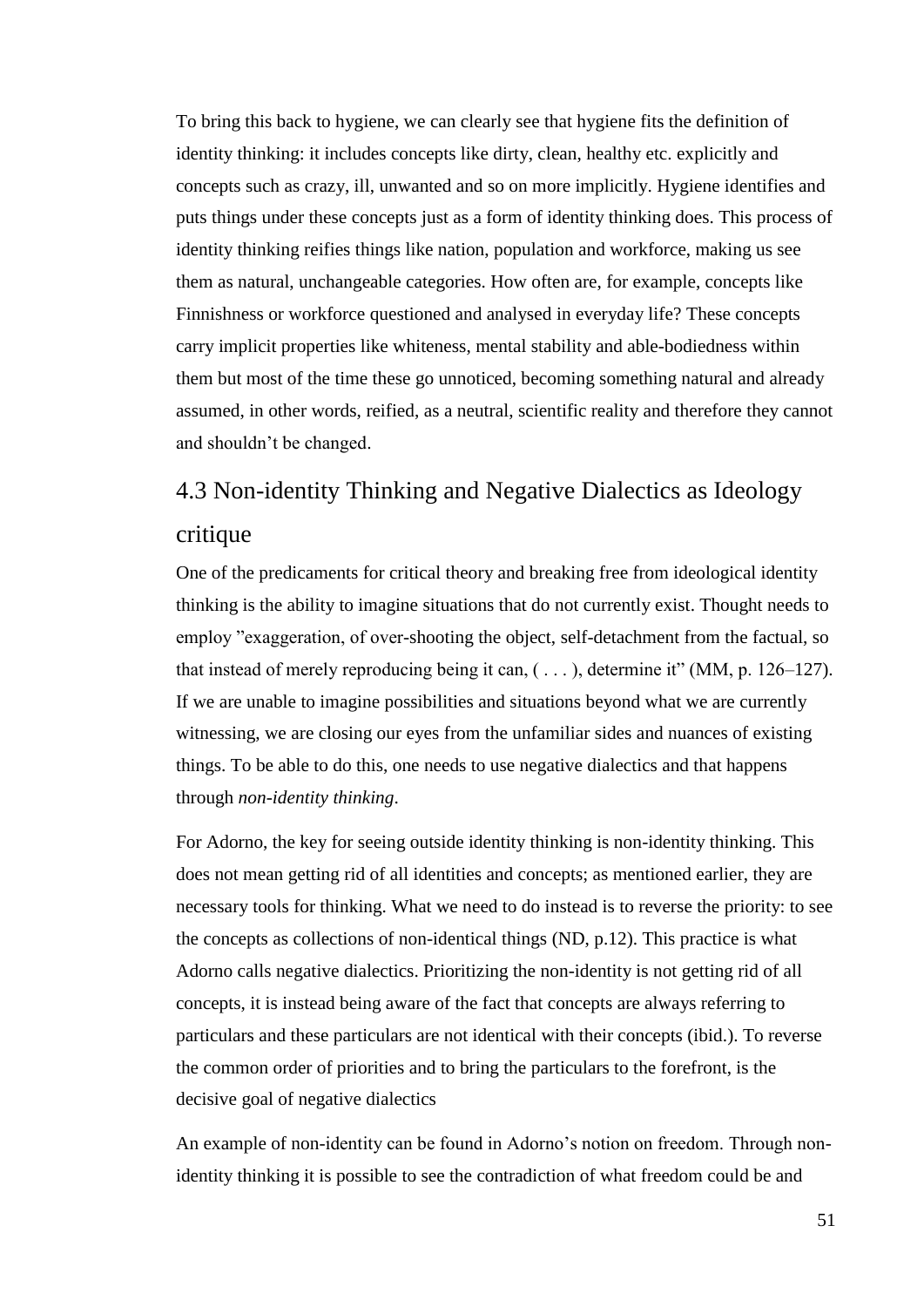how its potential is not being realized (Cook, 2001, p. 8). Freedom "lags behind itself" as soon as it is actually practised (ND, p.151), since the ideal of freedom cannot be reached, that is why it is an ideal. A particular case of freedom can never fulfil the concept of ideal freedom. Ideological freedom would be the claim that ideal freedom has been reached. Adorno is not arguing that there is no freedom anywhere, but that the ideal cannot be fully reached: when we negate the current case of freedom with an ideal concept of freedom, there is always something missing.

Understanding this contradiction between what is and what could be and negating from what is, what isn't, is non-identity thinking. This force of thinking and seeing what could be "shatters the appearance of identity" (ND, p.149). Now we are capable of seeing how the different forms of existing freedom do not fill the concept. From this we can negate the things that exist from the ideal and try to get closer to them. Thinking through this negation of what is and what could be, is negative dialectics. This realization is what makes societal change possible. Thinking as a way of resistance in this sense is what makes us realize how far from the full potential of different concepts, like freedom or autonomy, we are and what our options to proceed are.

Finally, one of the questions to arise from this definition of ideology, is that why do societies stick with it, or why do ideologies last? One of the reasons for this is what Adorno calls the "individuation principle" that stems from the dysfunctional subjectobject relationship (ND, p.348). This principle means that ideology is able to both be claimant of universality, while simultaneously seeming to individuals that it caters to each individual's specific needs. When the driving force of a society is individuality, individuals become confined in their own interests (ibid.). These individual interests mean that a society that is based on said individuality, becomes very appealing (ibid.). Everyone is an individual in their own right, but this individuality is also what makes everyone the same, making individuality quite paradoxical. However, since ideology creates this sense of individuality, it seems to individuals that it is in fact reasonable and beneficial for them.

This effect is partly the reason that keeps contemporary societies together: everybody feels like they are that one individual that might be able to make it in the current system even if they would be aware of the fact that the system is deeply flawed. This is why individuals are willing to bind themselves to the current ideology even when they are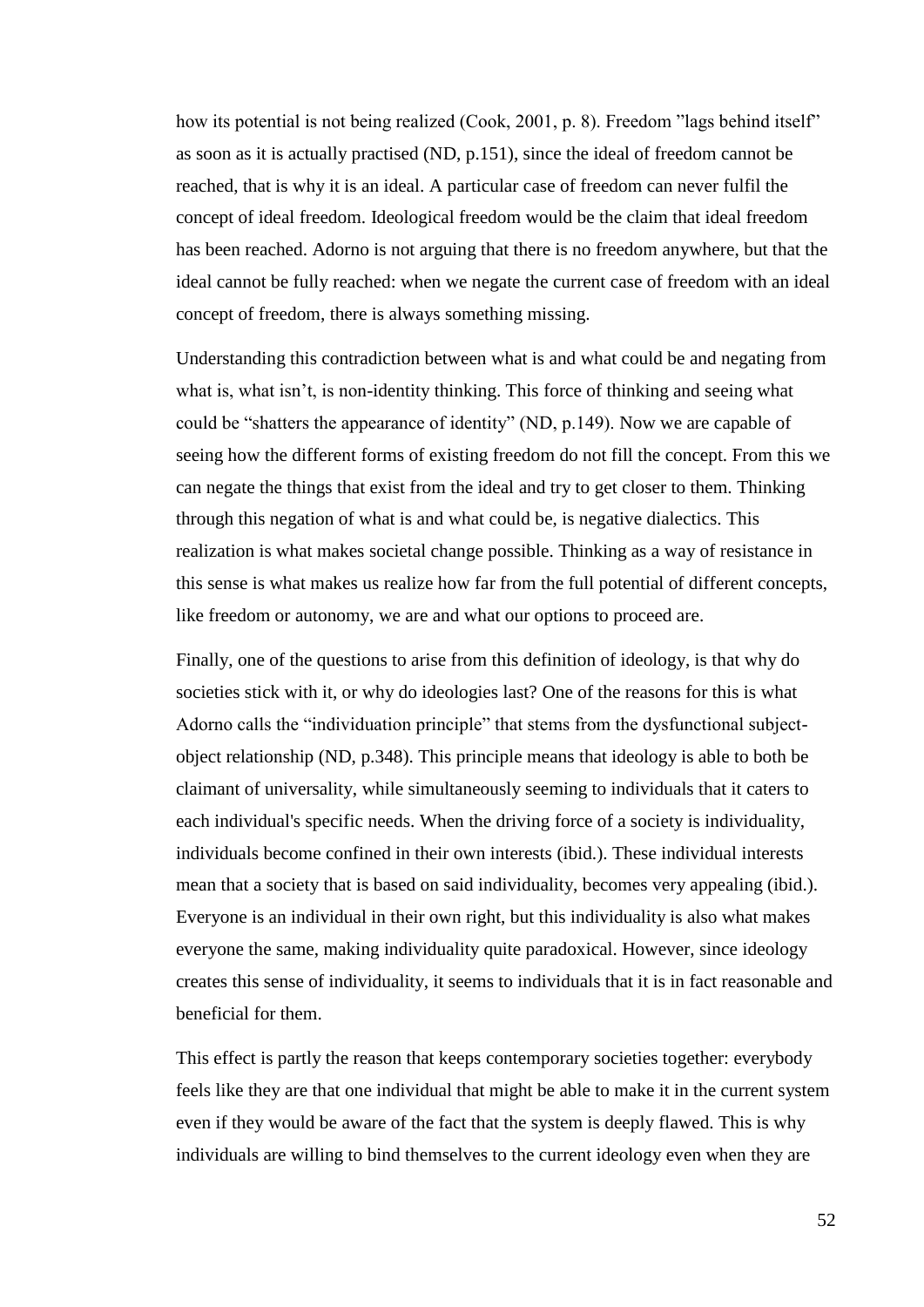aware of at least some of its flaws (ND, pp. 348-349). A perhaps slightly simplistic example of this individuality principle in practice would be the belief that everyone has the same opportunities to succeed in life, if they just work hard enough. According to this type of thought, surely, we are all individuals, different but similar enough to have the same possibilities of success. Of course, this is not really the case most of the time.

The moving force of identity-thinking and this individuation principle, and therefore ideology, is self-preservation against nature, as discussed in the earlier section. Selfpreservation links ideology back to biology which makes it "fatal" (ND, 349). This is because this connection to survival and biology means that identity, and selfpreservation, are seen as the most important goal. This leads to the conclusion that what exists must be preserved, which brings us back to the idea of only noting how things are and not thinking about how things could be. Preservation as the goal of ideology creates a tautology of identity. It makes us think only through identity thinking, that "what ought to be, is what is anyway" (ibid.). This becomes a false consciousness, an ideology, that makes us not able to question or imagine things beyond the things that already exist. This ideology based on self-preservation is particularly deceiving today, since self-preservation is made easy (ibid.). The need for self-preservation combined with the ever-present force of exchange value, means identity thinking drives us to see the means as an end, meaning that instead of seeing life itself as the end or goal, the forces of production become the end goal.

Adorno's theory and the total nature of reification has been often accused of being unnecessarily bleak or pessimistic. Luckily, the situation is not quite as sombre: Even with identity thinking piercing all aspects of society and individuation, it always carries potential for non-identity thinking (Vouros, 2014, p. 179). Identity thinking always includes the possibility for non-identity thinking, and therefore the possibility to practice ideology critique, in this case negative dialectics. We know that identity thinking is what enables ideology and the spell of it can be broken off with negative dialectics, with prioritizing the subject instead of the object (Zuidervaart, 2015). Through negative dialectics, we are able to have a "consistent consciousness nonidentity" (Zuidervaart, 2015). The gap between the subject and object cannot be completely breached, but there is always the potential and hope to get closer to the real through non-identity thinking.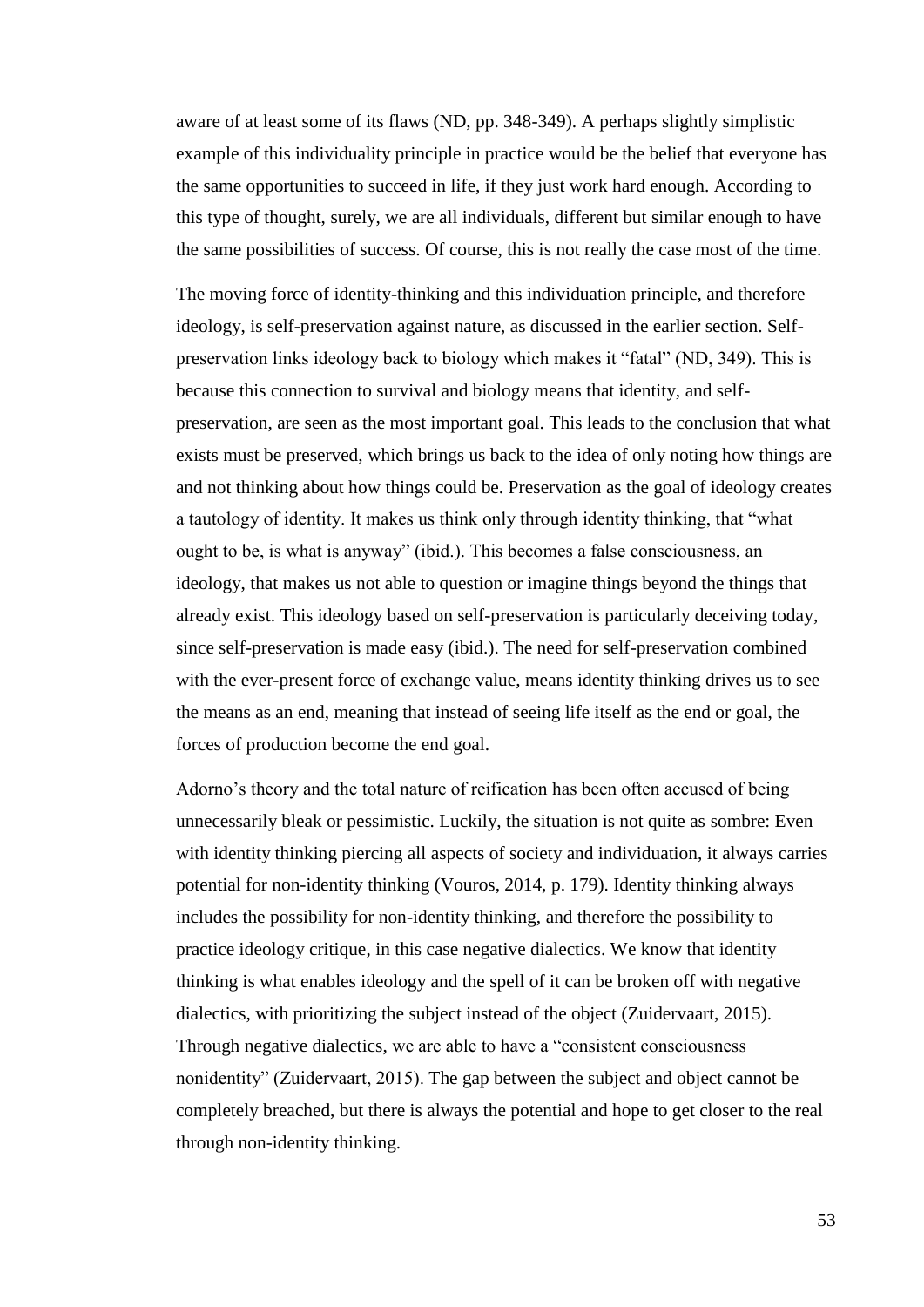This potential of non-identity thinking that identity thinking carries is because of its dialectical nature. Dialectics in this case are the chain of events where the object does not fill the concept and this creates a contradiction in a form of non-identity (ND, 5). When we try to fit a (particular) object into a (universal) concept, there is always something that doesn't fit, there is a contradiction between the concept and the object. This element, that is not the concept, the excess of the object, is the non-identical (Zuidervaart, 2015  $\&$  ND, 5). Non-identity, the ability to see the object beyond its limiting concept, is what happens during a genuine experience, when the experience exceeds the grasp of thought (Zuidervaart, 2015). This moment of non-identity exceeds identity thinking (ND, 5) There is a possibility before identity thinking to be conscious of the non-identity, and therefore see the heterogeneity of the object (ND, 5). In this moment, through this experience, the subject can transcend its preconceptions and see the object more clearly (O'Connor, 2012, p. 102) This ability to see heterogeneity is the dialectical method that functions through contradiction (ibid.). We see that the particular is not (only) the concept.

In Zuidervaart's article we are offered three key principles for the methodology of negative dialectics: we must always be able to keep in mind that 1.) the subject is constructed and that 2.) no object can be fully known. If we meet these two criteria's we are able to 3.) honour nonidentity and embrace the plurality of objects and options, which will lead to a point of view where we are able to critique the current societal situation and ideology (Zuidervaart, 2015).

This brings us to the idea of seeing objects as *constellations<sup>6</sup>* : as things that are constructed from many different pieces of history, societal order etc. Rose writes that "To examine something by a 'constellation' means to juxtapose a cluster of related words or connotations which characterise the object of investigation without implying that the concepts used are identical with their objects" (Rose, 2014, pp. 116–117). Looking at an object through its negation, we can see different historical mechanisms, like exchange value, which constructs the concepts that we use to perceive the object (Rose 2014, p.61). This is why over-shooting and exaggeration is important, because

 $\overline{a}$ 

 $6$  This idea of constellation was originally formulated by Walter Benjamin (Benjamin, 2019, p. 11), who compared the understanding of an Idea to an astrological constellation (Osborne & Charles, 2021). Adorno adapted this idea to his own political philosophy and my thesis is concentrated on this adaptation. It is still important to note that Benjamin's writings had a huge influence on the works of Adorno. Another key influence was György Lukács and his concept of reification (Lukács, 1971 & Rose, 2014, p.51). Similarly, Adorno implements this idea in his own way to his political philosophy.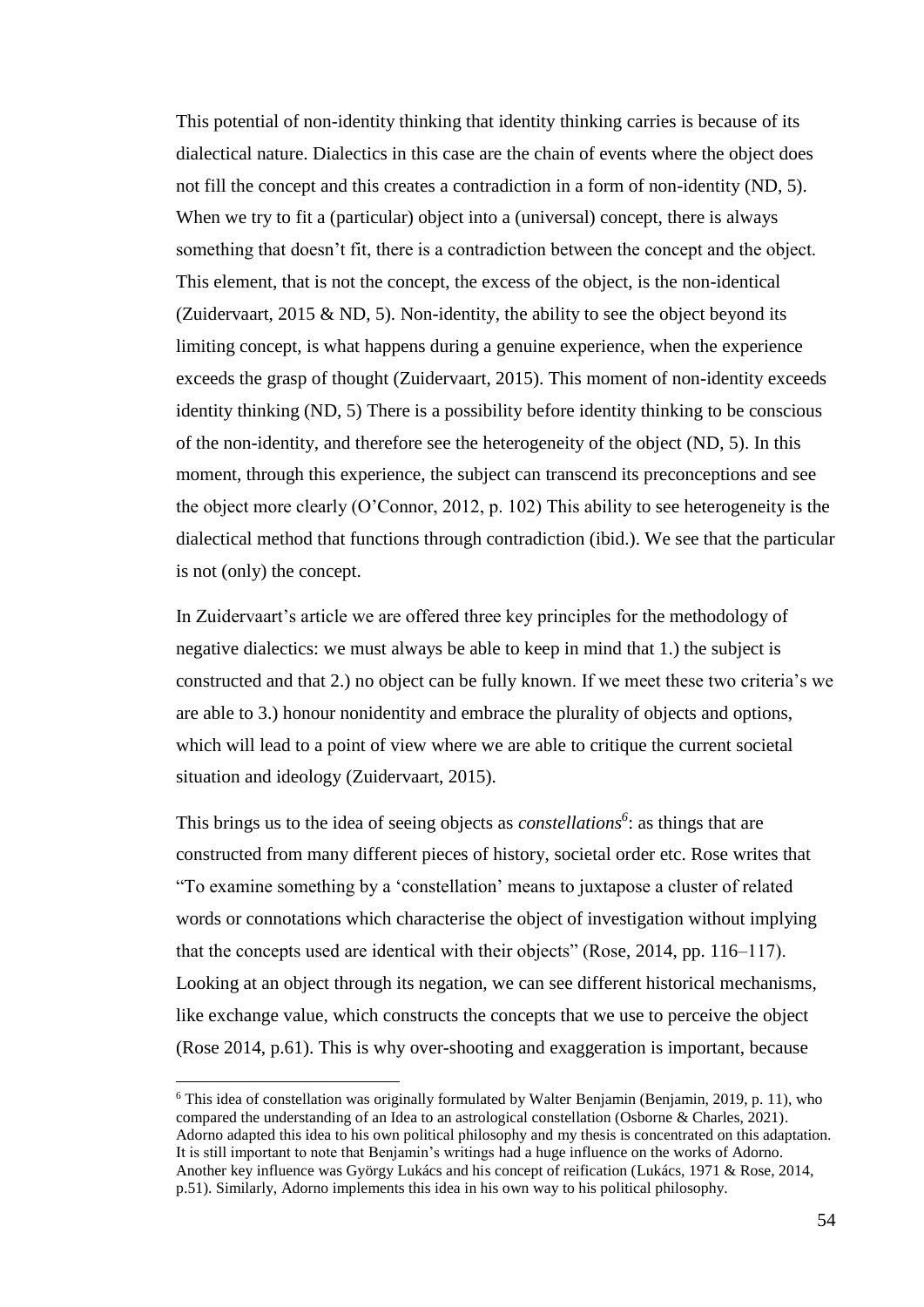through them we can see what the object isn't, what it doesn't fulfil in the concept, and see how it has become that we have mistakenly thought that it being identical with the object. Seeing these connections, historicity and processes in relation to other things is how we get closer to the actual object (ND, p.162). Constellations show us the things that identity-thinking has missed by limiting the perception of the object to fit into a concept (ibid). As Adorno puts it: "Cognition of the object in its constellation is cognition of the process stored in the object" (ND, p.163).

The third principle, honouring non-identity even in the face of identification, may seem vague. Even if Adorno agrees that the ideal of identity shouldn't be discarded (ND, p.149) and accepts the fact that particulars cannot fulfil the concept, we are still using identity thinking. This is how the realization of non-identity contains identity: we are still aware that these particulars can be put under a concept (ibid.). We cannot see the world without any concepts. This is also why there are moments when identity thinking does capture how things are, even if it doesn't grasp the whole truth, or constellation of the matter, meaning that in this definition of ideology, it can sometimes be true in the sense that is accurately describing how things are.

Even with the inevitable use of concepts, this approach of negative dialectics gets us closer to the actual, individual object, or particular. It narrows the gap between subject and object. This demonstrates how, even if Adorno admits that no completely objective knowledge is possible, he is still very far away from relativism. Being aware of the weaknesses of perception and the pitfalls that positivism and the distorted subject-object relationship create brings us closer to perceiving the actual object. Even if we use identity thinking, it is still possible to avoid the epistemic issues of ideology and get closer to perceiving objects as they are.

## 4.4 Identity thinking as Ideology: cognitivist or non-cognitivist?

In the previous chapter on ideology both the non-cognitivist and cognitivist approaches to ideology were discussed. The discussion between these two categories is related to the question of whether ideology can be reduced to the ideas and beliefs of individuals or whether it is an entity that exists also outside the minds of individual people. The cognitivist believe that ideology can be reduced to the beliefs, ideas etc. of individuals, the non-cognitivists do not.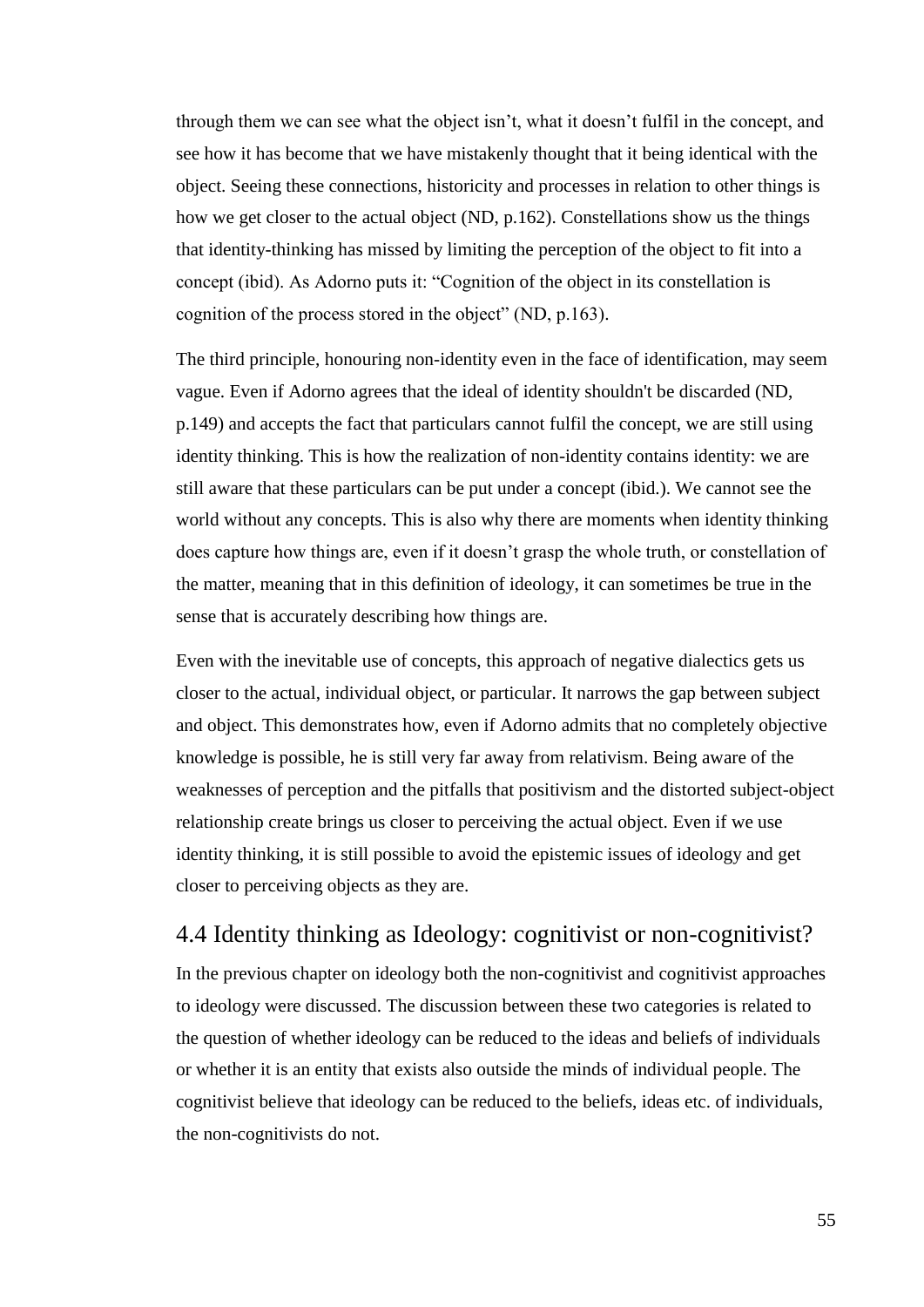The issue on whether Adorno's definition of ideology is non-cognitivist or cognitivist is complicated. Adorno does claim in several different instances that ideology does not reside in the minds of individuals (Rose, 2014, p. 72), but his focus on defining ideology as a thought process and ideology critique as a better way to think, makes this claim weaker. The focus on subject-object relationship and thinking puts the focus of identity thinking, and implies that the spell of ideology could be broken by only "thinking right"; or thinking through negative dialectics in this case. As previously mentioned, there are a lot of issues if one claims that emancipation could only happen through "thinking right" or that ideology lies within individual beliefs (how would ideologies, then, persist, for example?). However, I would still argue that Adorno's definition of ideology is non-cognitivist because of Adorno's concept of society as a totality.

It is society as totality which shapes the individuals and their actions (O'Connor, 2012, p. 28). The nature of this system is defined by the ideology that is most prevalent at the current moment (Vouros, 2014, p.178s). Totality in this case means the "sum total of "social relations" (*Produktionsverhältnisse*) which remain hidden from individuals" (Vouros, 2014, p. 177). Once again, it is through reification that we mistakenly thing here that the current society that we have, seems natural and inescapable. This might sound bleak, but one must remember that for Adorno, even totality is immanent and it always includes a possibility of negation, of negative dialectics. Therefore, even if society is seen as total, it does not mean in Adorno's case that there would not exist a chance for social change and critique.

The question of whether ideology is in the minds of individuals or whether the minds of individuals are affected by ideology from outside is a question that Adorno would probably himself reject, since he is sceptical of describing ideology or totality through causation (O'Connor, 2012, p.29). The reason for this is the goal to avoid economical determinism, the issue that some Marxists face, if their theory ends up claiming that the economic base of society defines everything, including the actions of individuals (O'Connor, 2012, p. 28, ND p.268). In my view it is not causality that Adorno is against per se, but instead the idea that there is a single principle or base that would be the root cause for all things societal and individual. Adorno is also still supportive of the Marxist materialist argument of how the exchange form of society creates an ideology and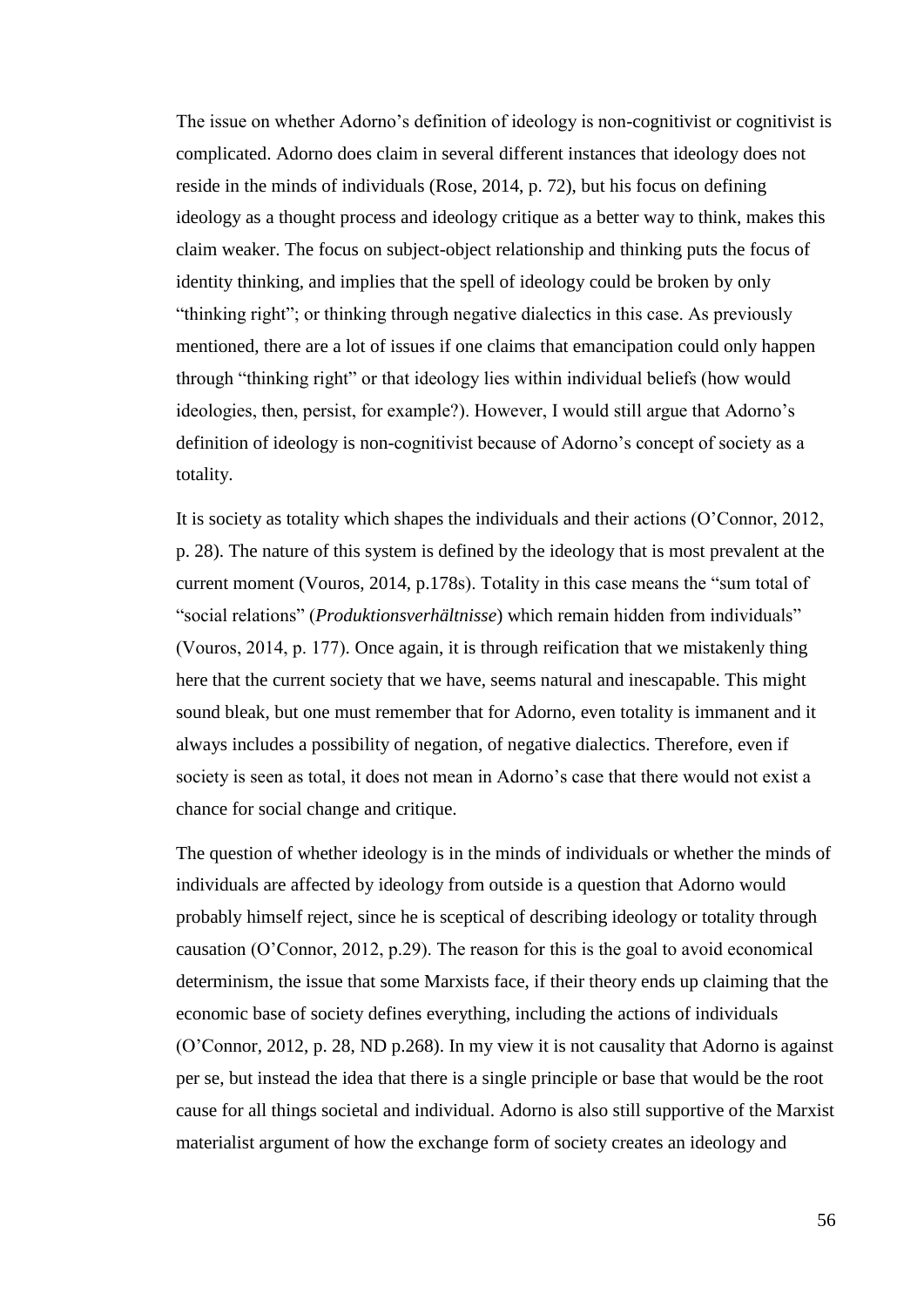thought processes that are connected to the exchange value and support the current ideology (CM, 248).

The interaction between society as a whole and individuals in it is more circle-like than just one thing, like the economic structure, causing another thing, like individual behaviour (O'Connor, 2012, p. 29, ND 267). This also supports the idea of society as a totality, since society and its influence can be seen also in the actions of individuals as well as in the systems themselves; it is total. What I mean by this is explained by Adorno's idea of *reciprocity* (O'Connor, 2012, p. 33–34). This reciprocal nature of the relationship between the individuals and society means that just as much as the economic structure influences norms and individual actions, the individual actions and norms also affect and support the economic structure. So, this system of cause and effect is more a network or a circulation of causes than a simple cause-and-effect-chain (O'Connor, 2012, p.29).

As we know, in identity thinking, concepts go unnoticed, and they are thought to represent particulars accurately. These concepts create closed identities and norms, which seem neutral to us or go completely unnoticed (O'Connor, 2012, p. 27). This process of reification works on a social level: for example, the concept of a woman carries within it stereotypes and expectations, which uphold and support a patriarchal system. The identity thinking in this case is happening both on an individual and conceptual level: the norms and ideas of womanhood are also created by institutions and norms that reside outside one's beliefs. Identity thinking is not just the thought process of an individual, meaning that it is not just cognitivist, even if it clearly does have a cognitivist aspect to it. Totality is also factor here: society (as totality) has the power to create a sense of false neutrality, or "forgetfulness of repression", which socializes and attaches us to the totality of society (ibid., Jameson, 2007, p.27). It is identity thinking both on individual and social level that is the source of ideology and where it reproduces itself. This totality can of course be challenged through negative dialectics, which is also the first step towards societal change: "The socialization of mind keeps it boxed in, isolated in a glass case, as long as society itself is imprisoned" (MM, p.197). So, as long as the mind is caged, so is the society, and vice versa. The two cannot be completely separated.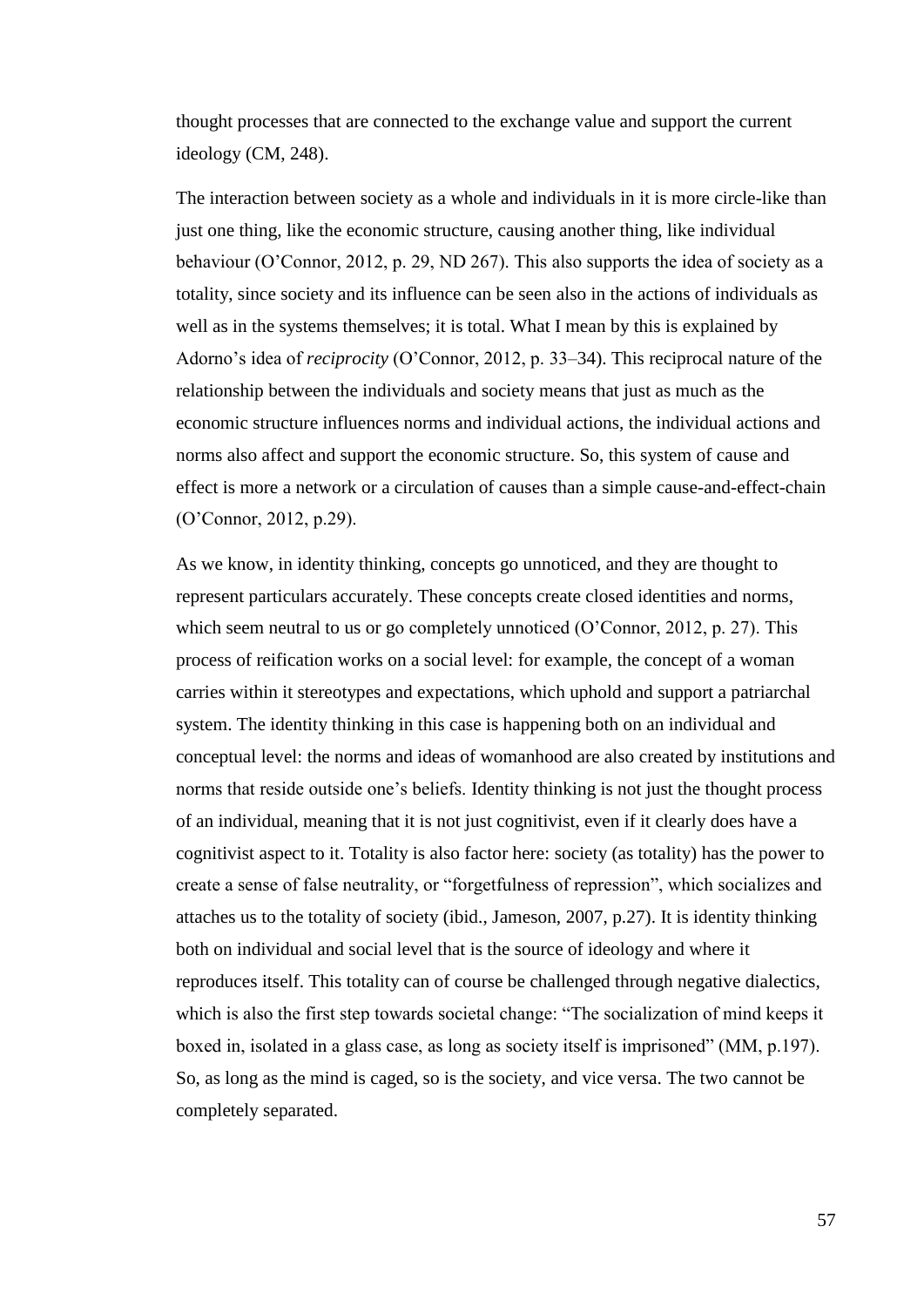One still has to admit though that there is some vagueness of Adorno's theory: it is still quite unclear how one goes from the individual level of thinking to the level of actual societal change. Often the way Adorno writes about identity thinking, makes it seem like the discussion is centred on an individual and their way to think. But clearly this is not the case with the theory as a whole. However, what is clear is that ideology lies within this circular chain of influence between individuals and society and within the systems and norms it creates. Ideology cannot be reduced to only the beliefs or ideas of individuals nor to economic structures, even if they both play an important role in constituting it.

An important factor about why Adorno focuses on the thoughts of an individual as much as he does, is his concern over the fate of the individual, "the lost subject of society" (Rose, 2014, p.136). Adorno claims that one effect of identity thinking and capitalism is that it's mode of domination turns people into a "mass of individuals", destroying their true individuality and autonomy (Rose, 2014, p.84). This sentiment was echoed in the earlier chapter on hygiene, where Adorno described how people are turned into organic "composition of capital" (MM, p.229) So, the individual is less where ideology can be found and more the victim of ideology, and the emancipation and autonomy can be reached when one becomes aware of this and practices negative dialectics.

The idea of constellations supports my claim that Adorno's theory is non-cognitivist: Looking at things as constellations, clusters of historical, societal and other connections, as the solution of seeing beyond ideological identity thinking, and becoming aware of ideology, suggests that it is in these connections where ideology resides. Ideology goes unnoticed when we are unable to see the arbitrariness and reified nature of concepts, but we become aware of it when we understand the structured nature of concepts. It is these structures and connections where ideology works. In the end, Adorno's final goal with negative dialectics was to

> "redefine the subject and the object, and their relationship, without presupposing their identity, and to show that this can only be accomplished if the subject and object are understood as social processes and not as the presuppositions of pure epistemology" (Rose, 2014, p.72).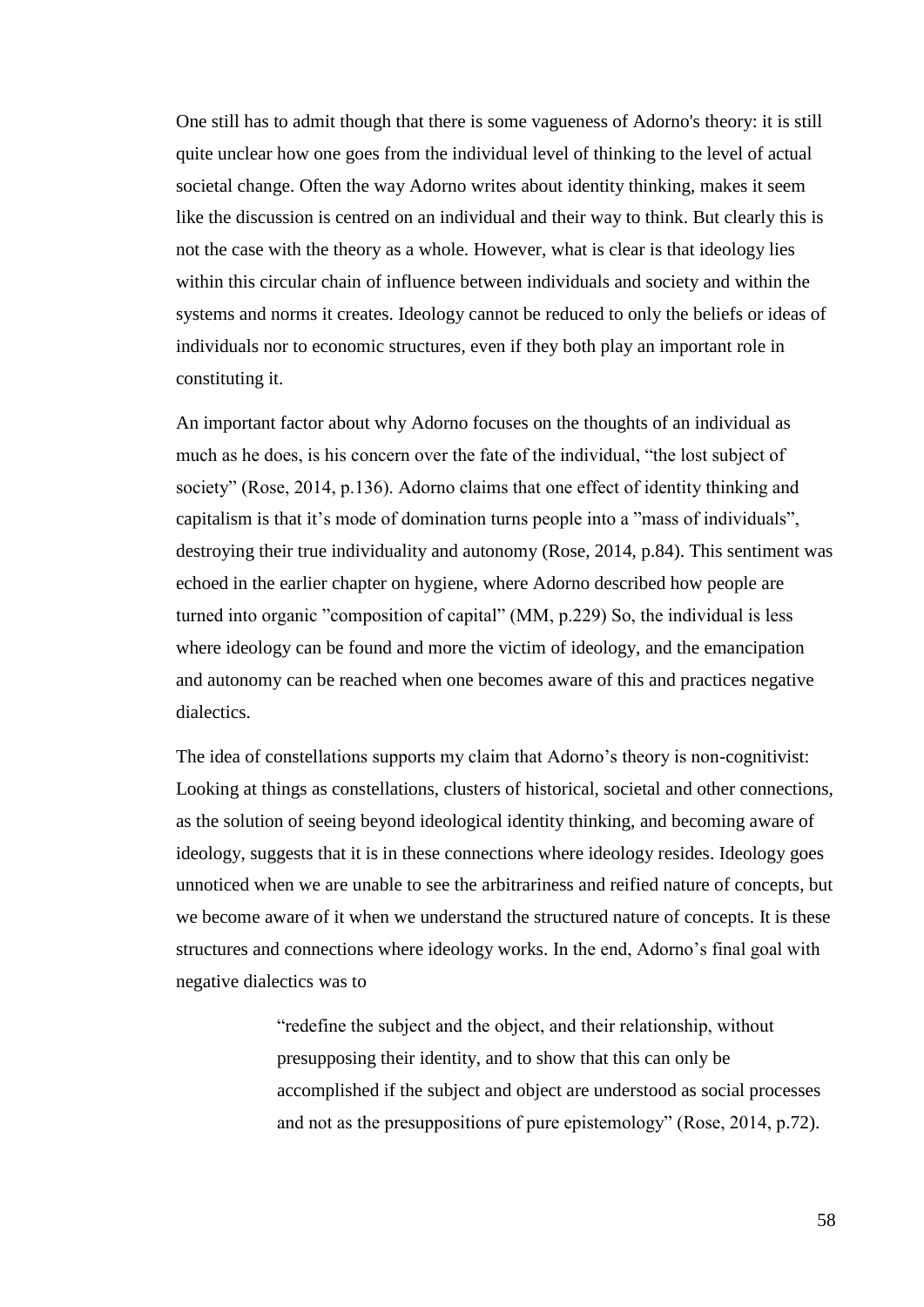Identity thinking as non-cognitivist form of ideology would situate hygiene in different social practices, institutions, economical, historical structures *and* in the thought processes of the individuals. After all, one can remain non-cognitivist and still admit that ideology exists *also* in individual beliefs.

Ideology as non-cognitivist fits hygiene well, since it is quite clear that hygiene on an individual level is rarely harmful. Hygiene, like identity thinking in general, is in many cases not harmful and even necessary. But just like identity thinking becomes an issue when it is ideological, so does hygiene. Hygiene as ideology, its oppressive side, resides in the societal, institutional practice of it, not only in our individual thoughts or actions.

# 4.5 Ideology as Identity Thinking and the Normative and Epistemic challenges

Now that we have a basic understanding of the definition of ideology that Adorno gives us, let's return to the common issues with ideology discussed in the previous chapter. To recap, the two main challenges are the normative and epistemic challenges, that can be summarized to these key questions:

*The epistemic challenge*: does ideology require knowledge that is separate from the experiences of agents, and if yes, how is it possible to avoid epistemic authoritarianism? Is ideology necessarily false? How do we explain the situations where ideology isn't false? If no, how do we recognize ideology if not by its falsity?

*The normative challenge*: the question of the normative implications and reasons to define something as ideology. Why and how is ideology detrimental to societies and why should we practice ideology critique in the first place?

Adorno's answer to the epistemic challenge is quite simple in the sense that he does not believe that grasping completely objective, or in this case outsider, knowledge, is possible in the first place (ND, p.162). Even if the gap between the subject and object can be made smaller, it can never be completely breached. The thought adopted from natural sciences that completely objectivist knowledge exists, is the very thing that leads us astray and results in the positivist fallacy of thinking that what exists should exist (Cook, 2001, p. 12). In this sense, the pragmatic turn that questions the objectivity and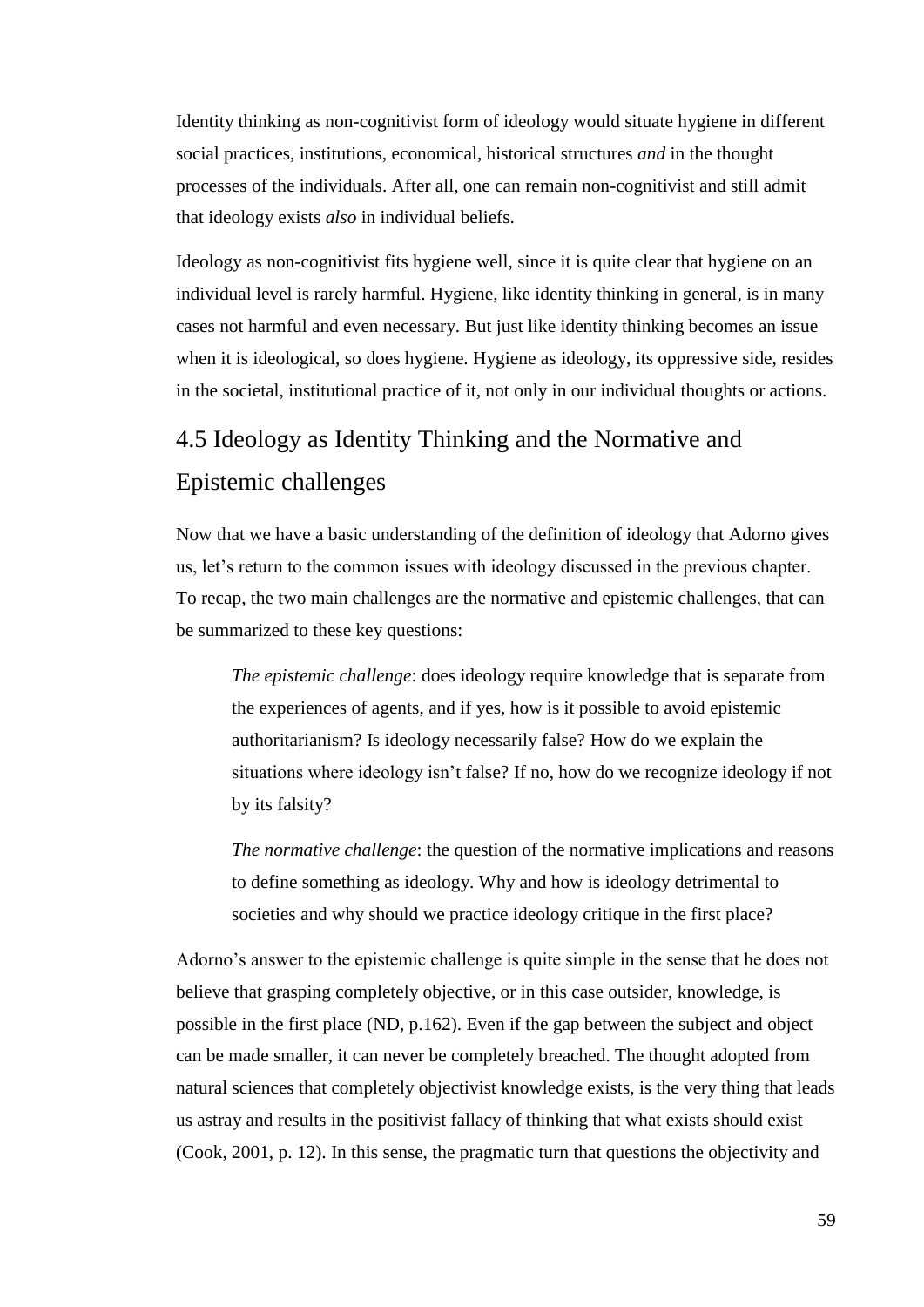authority of the philosopher or scientist, would in Adorno's book be a good thing (MM, p.27).

Criticism stemming from a sense of superiority is bound to fail because it supports the bourgeoisie status quo (MM, p.27.). Truth is always subjugated to life and there is no way out of entanglement, meaning that nobody can somehow rise above the socially situated nature of objects and knowledge about them (ibid.). To miss the complexity and circular nature of society totality is to also miss the social facts of society all together. Adorno writes how counting only on an objective knowledge and sticking only to describing things as they are, we only move further away from particulars and observing them (MM, p.126-127). This can be easily interpreted as a similar sentiment as the pragmatic turn: trusting only on an authoritative position of knowledge will take us only further away from the actual experiences and knowledges what the agents might have.

Eventually, the answer to the epistemic challenge lies in the subject-object relationship and in the form of constellations that perception creates. The goal of negative dialectics, seeing objects constructed as constellations, means to not get rid of the subjectivities of knowledge but to be aware of them. Seeing the object as a constellation, meaning as a historically and socially constructed thing, as well as a real thing, is the goal of negative dialectics (Zuidervaart, 2015). Therefore, there are indeed better and worse ways of perceiving objects but no outsider knowledge is required and the experience and social context of the object is put in the forefront.

What about the normative challenge then? Adorno has explicitly stated that an ideology is false, but there are several examples (like women as caregivers) that prove otherwise. There are some nuances to this because Adorno admits that ideology can have truth content, since it creates its own standards, meaning that ideology can define whether things are true or false (Cook, 2001, p. 9). Adorno does also say that ideology is false, but he claims that it is simultaneously true, because it is necessary (Jaeggi, 2009, p. 68). So, for Adorno an ideology is a *necessary false consciousness* (Adorno, 1972, p.465).

Adorno demonstrates this claim with an example of entrepreneur-labour force relationship: for an entrepreneur to succeed he must run his business in a way that a portion of the people's labour that work for him go to him as profit (ND, p.37). For him to able to do this, it is necessary that he believes that this is a fair exchange of labour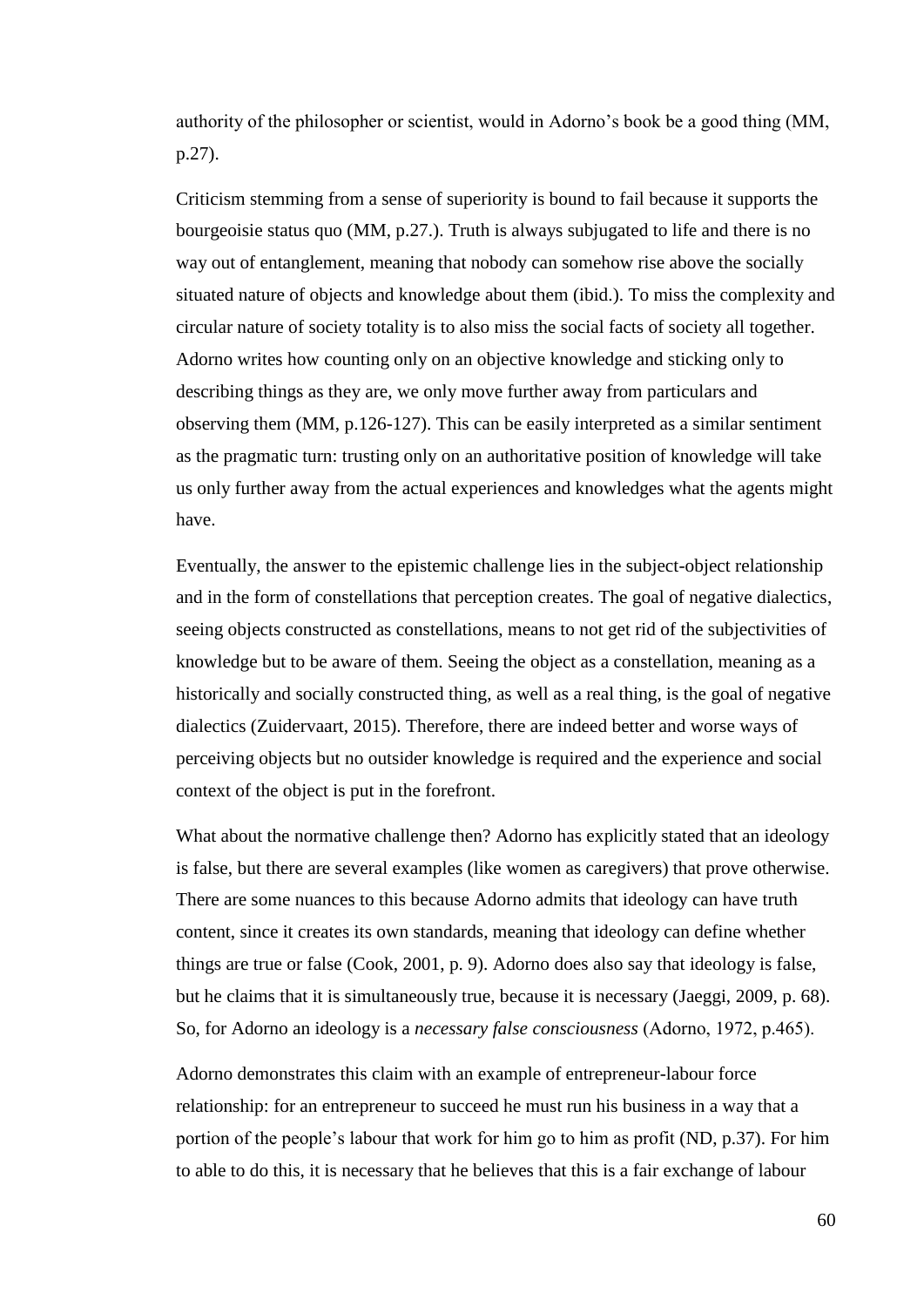against the cost of reproduction (ibid.). However, it is easily shown that the fairness of this scenario is an objective falsehood (ibid.). There is a sense of social relativism in the way that the entrepreneur would justify this situation to himself: this goes to show that the social laws and social relativity obey the current laws of means of production (ibid.). So, the ideology dictates what is seen as true and false. Anything goes, if it fits in the current mode of society, and therefore for Adorno, relativism is "bourgeois skepticism" (ibid., sic.). Jaeggi rephrases this argument in her article in a following manner: Namely, freedom is an ideal in a capitalistic society, but clearly, its realization is far from perfect. On some level, the ideal of freedom does indeed happen: on paper a contract between a worker and employer is a contract between two equal parties in which both willingly decide to participate (Jaeggi, 2009, p. 67). However, in many cases we know that people have no other choices than to work, even if the contract or work is exploitative (ibid). So, on one level the ideal of freedom is indeed true, but on another it is not only false, working against freedom by enabling exploitative relations between workers and employers.

This same phenomenon applies to our earlier example of mental hygiene, the example of applying for the state supported psychotherapy. On paper, the Finnish state does provide free psychotherapy for its citizens. However, the reality is not as simple, since there are usually still additional costs, that are too high for many and a long, bureaucratic process, where one must justify their right to get access to said treatment by appealing to the fact that said treatment will enhance their ability to work. Still, especially when looking at this phenomenon from a distance, one could say that the Finnish health care system does provide free psychotherapy to its citizens, even if this is very rarely the actual case.

But let's go back to ideology as necessary and false and focus on the necessity of ideology. Jaeggi gives us a three-part explanation of how ideology is a necessary false consciousness:

1. Ideology is false in the traditional sense, that it creates a false consciousness. With this example of freedom this manifests itself when we indeed think that everybody has the freedom to work in a non-exploitative way.

2. Ideology is necessary, so even if it is false, it does still correspond to reality in some sense. The ideal of freedom does indeed exist on some level.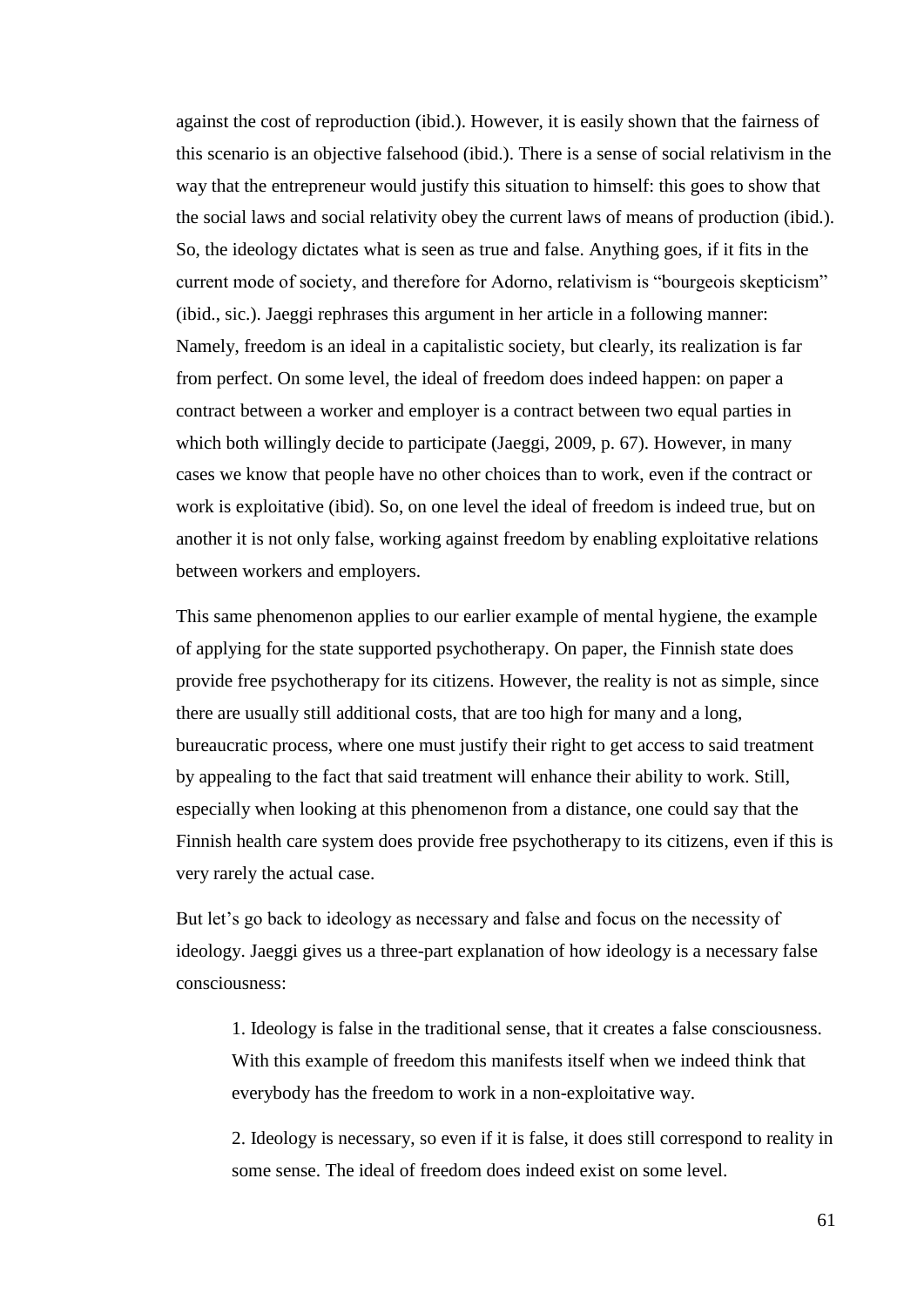3. So, it must be both necessary and false. It must be false even if it corresponds to reality, because the reality in this case is distorted as well due to ideology. (Jaeggi, 2009, p. 68)

If we look at another example from the previous chapter, where the ideological claim that racialized minorities actually have higher unemployment rates, we can see that this situation, where ideology is in some sense true, can be explained with the necessary and false nature of ideology that Adorno offers us. Yes, racialized minorities have higher unemployment rates, but this truth gets tangled with the ideological untruth of these same minorities being lazier. So, in a sense this claim and its implications are both true and false. In a racist, capitalistic society this fact is also necessary: society moulded by these ideologies has created a situation where it is nothing but necessary for racialized minorities to have higher unemployment rates, since due to racist structures, it is significantly harder to get employed as a member of said minority. This gets untangled with false, racist stereotypes of laziness and we end up in a situation where this ideological claim of racialized minorities working less is both true and false. It is ideology here that creates the framework of truth and falsity. In this it is more difficult for racialized minorities to find work, and therefore making its own claim, that racialized minorities have a lower employment rate, true. Therefore, it is quite clear how ideology can in some cases be "true", but still pejorative in a normative sense and worth of critique.

#### 4.6 Conclusion

So, is Adorno's definition of ideology able to face the issues formulated in the previous chapter, namely the issue of being both context-transcendent and epistemologically and ethically non-authoritarian (Cooke, 2006, p. 7)? I find this plausible. The methodology of negative dialectics is context-transcending and can be applied universally, but it is connected to the actual experiences of people and therefore is not authoritative. It is capable of considering the complex relationship between the individuals and society by looking at objects as constellations, as socially and historically constructed entities.

The denial of completely objective knowledge while still acknowledging the fact that there are better and worse ways of gaining said knowledge is compatible with the pragmatic turn of social sciences as well as still staying away from relativism. The examples in the previous section demonstrate, Adorno's definition is also able to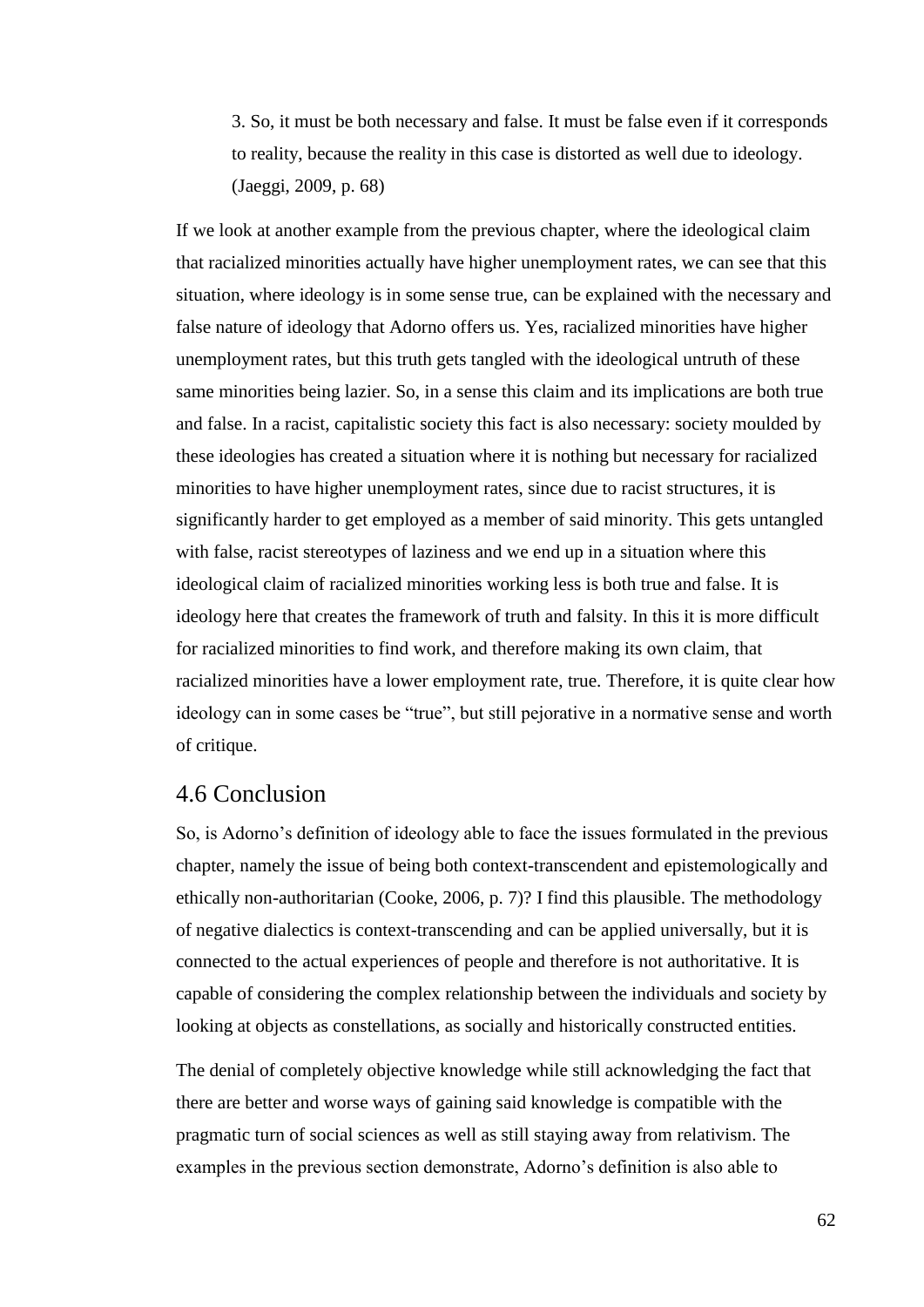explain situations where ideologies are in some sense true: they are accurate, because they are necessary to uphold the current societal order and ideology and because this ideology is also what defines the trueness and falseness of things. Simultaneously, ideology in this sense can be identified through its falseness because it is not true in the sense that what it is describing is how things are naturally or how they should be.

All in all, negative dialectics as ideology critique combines successfully an epistemic and somewhat functional form of ideology critique, since it is based on the epistemic notion of the false relationship between the subject and object while also taking into account the role of experience in ideology critique. After all, for Adorno, the critique of society is the critique of knowledge (CM, p.250). Because negative dialectics is able to answer to both the epistemic and normative challenges of ideology, I believe it is the form of ideology critique we should employ to critique hygiene as an ideology. Identity thinking successfully describes the nature of hygiene, where it is on an individual level harmless but as a social concept possibly oppressing. In the next chapter I will attempt to illustrate how negative dialectics as ideology critique can indeed be used as a way to critique a large social phenomenon, in this case hygiene.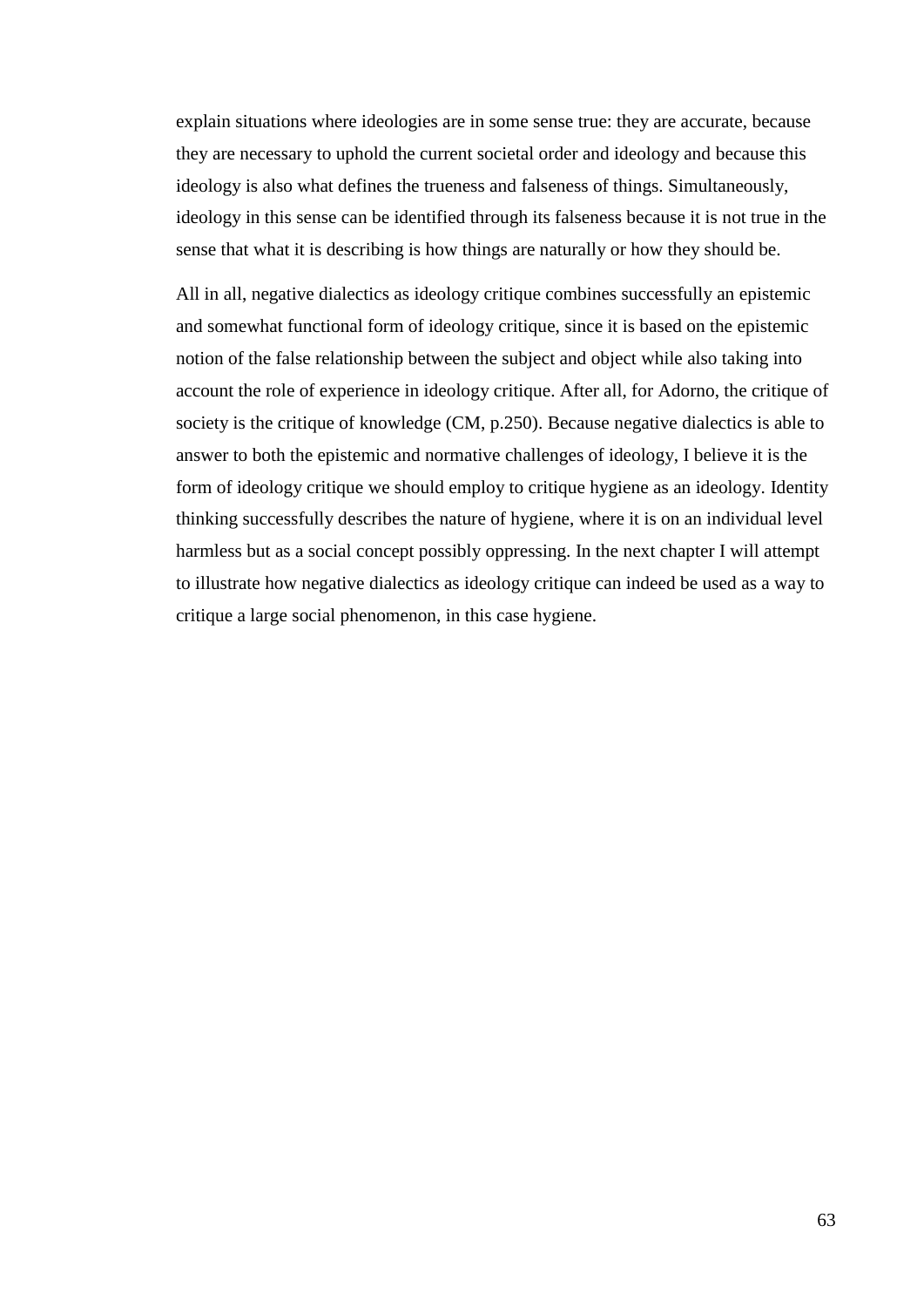### 5. Answers to possible criticism and final conclusions

#### 5.1 Introduction

I will begin this final chapter of my thesis with addressing the possible criticisms that may arise when combining critical theory and a Foucauldian approach. I argue that these traditions are not as far away from each other as has been assumed, e.g. Owen (2002), since negative dialectics is capable of critiquing more than just beliefs of individuals. This will happen through examining the article by David Owen (2002) and by concluding that these two traditions are similar enough to be combined in the context of my thesis, even if they are often pitted against each other. Critical theorists have criticised Foucault's theory for its lack of normative claims (Owen, 2002, p.224). It is seen by critical theorists as a failed form of critique, since without normative criterion it is unable to successfully critique existing conditions and aim for emancipation (Owen, 2002, pp.224-225). On the other hand, critical theory has been criticised for being too focused on proving the falseness of ideological beliefs and therefore having a blind spot towards aspectual captivity that genealogy addresses (Owen, 2002, p.226). I argue that these differences are not as fundamental as Owen makes them seem.

After this I will offer a summary of my research questions for this thesis and the ways in which I have reached them. My three main goals are: a.) to define hygiene b.) justify the use of Adorno's definition of ideology as identity thinking and c.) to argue that hygiene is indeed a form of ideology and therefore, ideology critique (negative dialectics) should be used to confront it. This section will offer an answer to how I have reached these goals within this thesis.

In the last section 5.3, I will make my final conclusion that hygiene as ideology creates implicit values and ideals of what the members of populations should be like and be able to do, in manner that can be oppressive and exclusionary. I will argue that because hygiene is a form of ideology, it usually escapes criticism and is taken as given, and because of this, we should pay more attention to it. The methodology to critique hygiene should be negative dialectics, because it gives us the scope to examine hygiene as a wide-ranging phenomenon and system, not just as individual cases. Through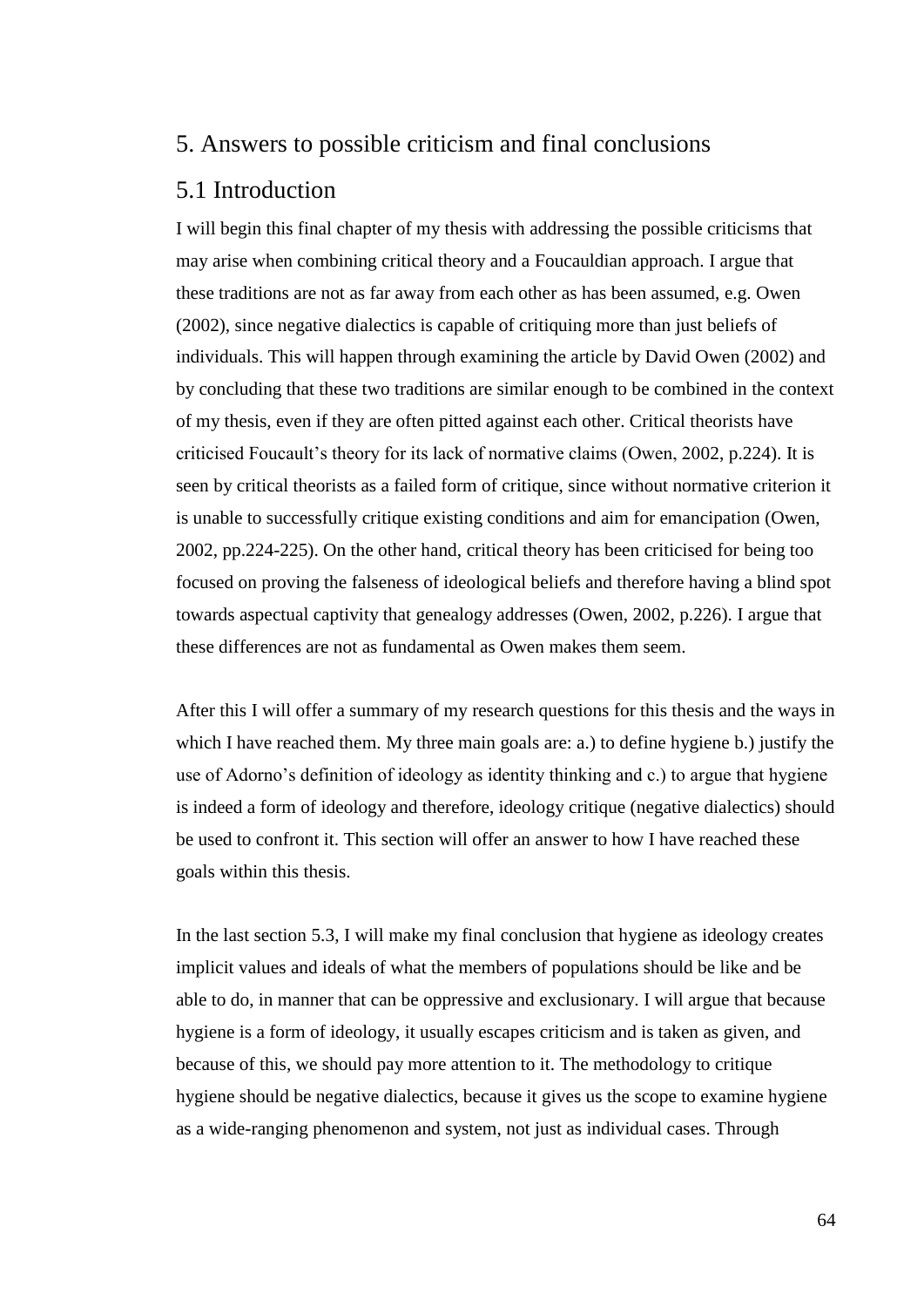negative dialectics we can see hygiene as a constellation, as something constructed and possibly oppressive, and therefore in need of criticism.

## 5.2 Combining Critical Theory with a Foucauldian Approach

My attempt in this work is not to reconcile the differences and tensions between Foucauldian scholars and critical theorists. However, I will argue that the gap between the two traditions may not be as big as is often assumed (for example, see Cook, 2018). At least in the context of this work, they can complement each other. Hygiene can be best understood when we look at it as a positive technology of power, but also as a form of ideology. My argument is that the differences between these two approaches are somewhat misunderstood and not as radical as Owen seems to think and that the scope of ideology critique is much larger than some of its critics seem to believe (Owen, 2002, p. 217) The main objection to ideology critique in Owen's article is that it only targets individual (false) beliefs, which, as was explained in the section 4.4, is not true, at least when it comes to ideology critique as negative dialectics.

Owen (2002) offers us some background information when it comes to the reasons for this conflict between Foucault and critical theory. Owen argues that there are at least two types of self-imposed, non-physical captivity: being held captive by ideology and being held captive by a picture perceptive (Owen, 2002, p. 216). Being held captive by ideology is characterised by what could be called a false consciousness; a self-delusion where the agents do not realize that their constraints are self-imposed (Owen, 2002, p. 217). According to Owen, this is the target of ideology critique in critical theory (ibid.). Owen is mainly citing the works of Raymond Geuss (1981, 1999) when discussing critical theory, so it is safe to assume that with critical theory Owen means the traditional, Frankfurt School theorists, just like Geuss. The other form of captivity, being held captive by picture perspective, is independent from the agent's belief in the falsity or accuracy of said constraints (ibid.). The picture perspective is not true or false, it is "a way of conceptualizing the real" (ibid.). This means that in a sense the picture perspective comes before trueness or falseness: it is the backdrop of all things true or false, since it is what guides the whole thought process (Owen, 2002, p. 218). This second form of captivity is the target of Foucauldian genealogy.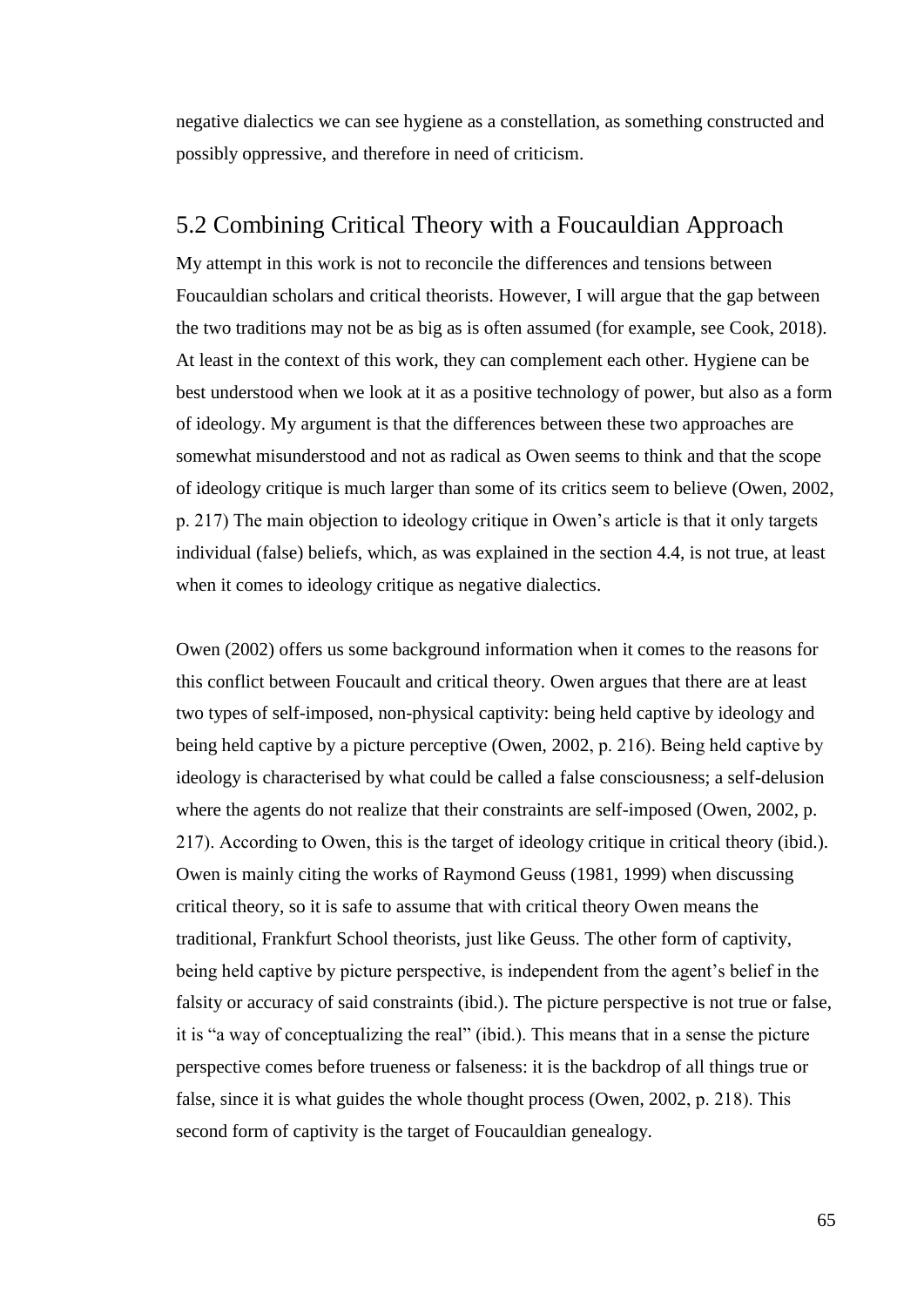The key difference here is that according to Owen ideology critique addresses false beliefs that legitimize oppressive social structures, ideology in this context meaning that somebody thinks that something that justifies oppression is true, when it is not (Owen, 2017, p.217). In contrast, picture perspective focuses on a failure to "recognise this possibility as a possibility" (Owen, 2002, p. 219). This would be, as we learned in the second chapter, an epistemic definition of ideology (Geuss, 1981, p.13). Here the genealogical approach attempts to free the individual from aspectual captivity so that the individual can make sense of themselves as a subject and strive towards selfgovernance (Owen, 2002, p. 222), whereas ideology critique tries to show the individual that their constraints are based of false beliefs and therefore self-imposed. Genealogy works through identification of the picture perspective that is holding us captive by contrasting it to other aspects (Owen, 2002, p. 224). This way the subject is capable of making sense of the perspective that is holding them as captive and then make better sense of themselves as an agent (ibid.) and therefore get closer to the goal of selfgovernance.

According to Owen, since critical theorists make the mistake of criticizing genealogy as if it was a form ideology critique, which it is not (Owen, 2002, p. 224). Owen writes that the most common criticism towards genealogy from critical theorists is that genealogy fails to articulate any normative or immanent critique or criteria, but this is not the goal of genealogy nor is it needed for successful critique (Owen, 2002, p. 225). Genealogy is focused on the possibilities of different perspectives or frameworks, not in their normative ranking. However, genealogy is still concerned with normative issues, namely self-governance (ibid.). Owen writes how Foucault clearly is taking a normative stance through the value of self-governance as the goal of genealogy. Therefore, the criticism from critical theorists does not hit its mark (ibid.).

However, I argue that Owen makes the same mistake which he is accusing the critical theorists of making with genealogy: he is giving a very uncharitable reading of critical theory and its practice of ideology critique. He writes how the need to have a normative criterion within ideology critique boils down to the idea that

"the *only* threat to the exercise of our capacity for self-government which requires critical reflection (as opposed to action) is the existence of false beliefs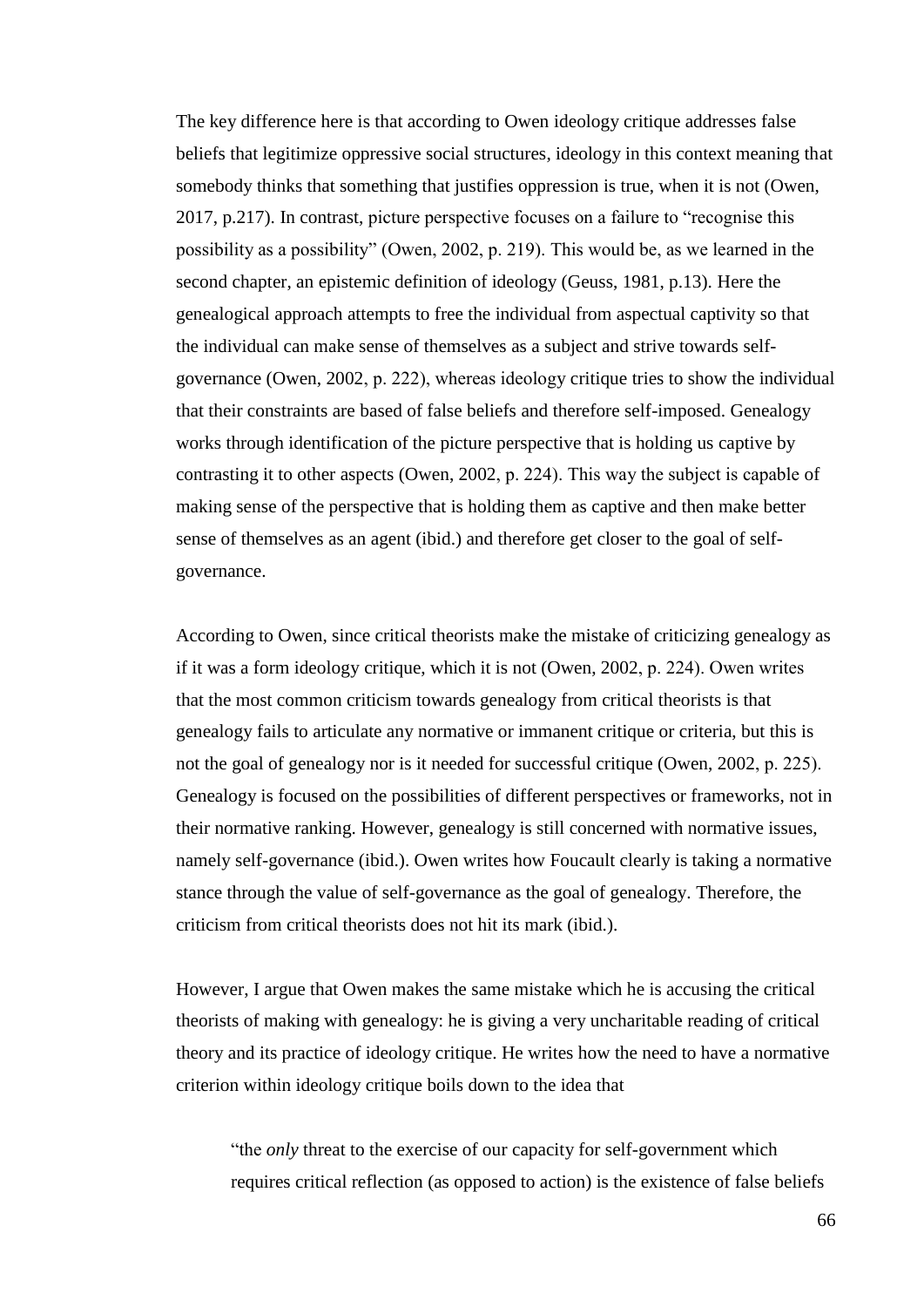concerning the justifiability of our moral norms or the legitimacy of our political institutions and practices, where such false beliefs are the products either of ignorance and mistakes or ideological captivity". (Owen, 2002, p. 226).

This is not completely false: ideology critique does target the false beliefs that justify oppressive structures like political institutions and this of course does require a normative dimension. However, it is unclear why this excludes ideology critique from targeting structures that create such false beliefs. Owen claims that the focus on these normative claims and false beliefs makes critical theorists blind to the "non-physical, self-imposed captivity which genealogy is designed to address" (ibid.). This would be true only if ideology would be defined just as a sum of the false beliefs of the individuals and if those beliefs truly were the *only* target of ideology critique. Indeed, it seems that Owen's uncharitable reading of ideology critique boils down to his belief about ideology being a *self-imposed* coercion, or *self-delusion*. Ideology critique does indeed target these self-delusions or false beliefs as well, but the issue is that Owen thinks that this is the *only* target of ideology critique and that ideology would be only the sum of false beliefs. By now, as discussed in chapter 3, we know that this type of cognitivist definition of ideology that Owen is referring to is not very viable. Many definitions of ideology are very aware of this issue of defining ideology as a sum of the beliefs of individuals. They do also target larger structures which are behind said false beliefs, just like genealogy. Non-identity thinking is an example of ideology critique that does not stop at individual beliefs, just like the approaches of Haslanger's (2017) and Celikates'(2006) mentioned in the previous chapters.

Because of the definition of ideology that Owen portraits, we run to the issue of the falseness of ideological beliefs. Owen characterises ideological beliefs as the agents having a set of epistemic principles. Further he argues that they are proper sources of legitimation only if these beliefs can be acquired free from coercion (Owen, 2002, p.221). Ideology creates the false belief that these principles have indeed been acquired autonomously. But since these beliefs are acquired under ideology, and therefore not freely of coercion, they must be false since their legitimacy only holds if they are formulated autonomously. This characterisation relies on the issue of ideology being false, which, as discussed in previous chapters, is not always the case. The example by Haslanger (2017) of higher unemployment rates in racialized communities highlights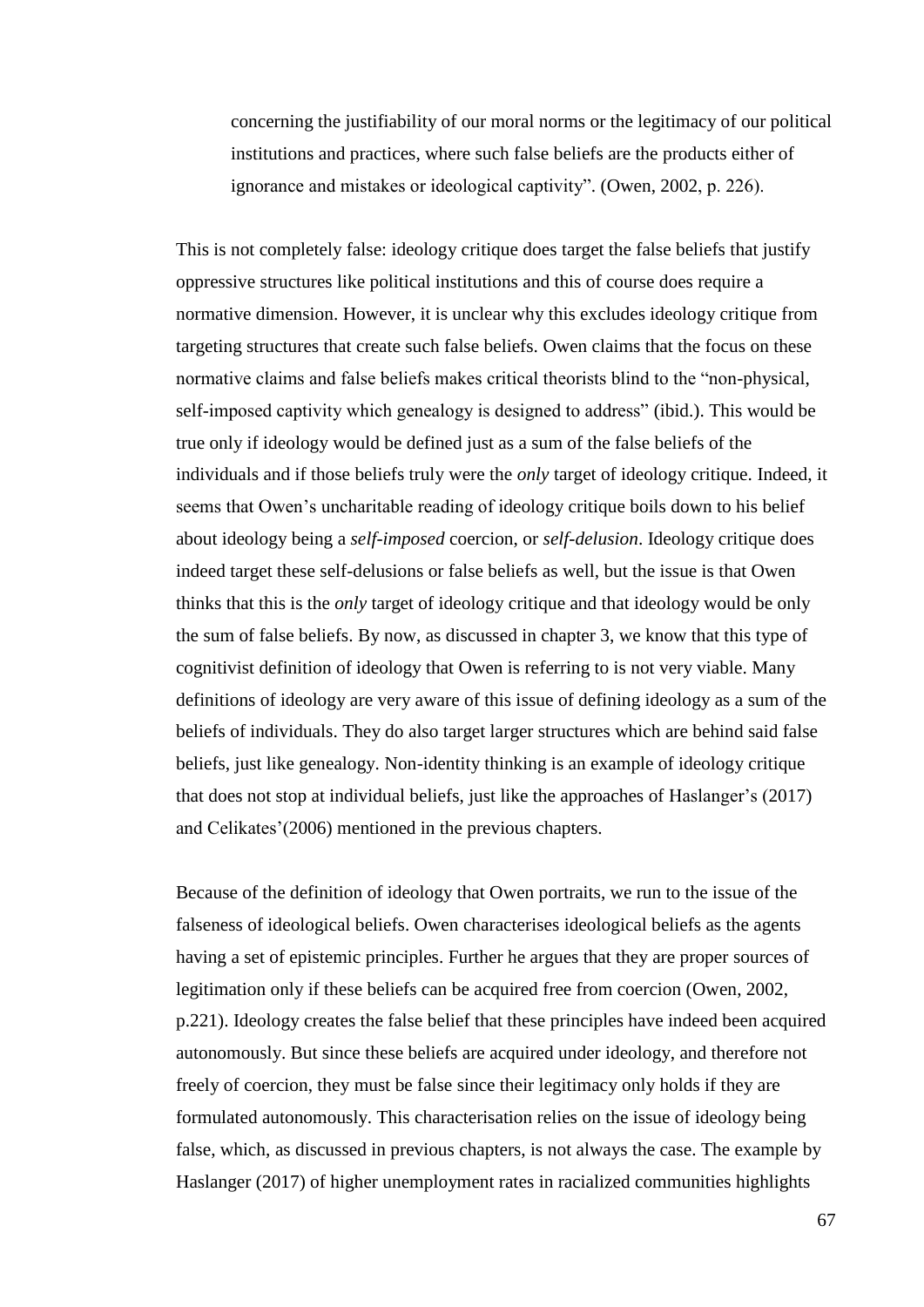this issue. The unemployment rate is indeed higher, but it is the result of an ideological, false belief: the belief that racialized people are not as good employees as others. So, ideology critique does not rely only on the falseness of ideological beliefs, but also on social structures and institutions that rely and create these false beliefs and oppressive structures that end up enforcing oppressive conditions.

Owen's characterisation of ideology as self-imposed self-delusion is also an uncharitable reading of ideology and ideology critique (Owen, 2002, p. 217). Often individuals are aware of their own delusions, but cannot break free from them out of necessity or habit. This means that I might know that something is false on a fundamental level, but that there is a dissonance between that knowledge and my everyday actions, since societal norms around me do not allow me to break free from them and their falsity.

Owen describes how genealogy goes beyond this by not challenging the belief itself but instead a possibility of having other beliefs, a possibility of having a different perspective (Owen, 2002, p. 219). This is very close to the description of non-identity thinking. Just as being held by a picture perspective makes us think that what is, is the only thing that can exist, so does identity thinking narrow our ways of imagining and seeing options for change (ibid., MM, p.126). It seems then that Owen's idea of ideology is cognitivist and therefore his characterisation of ideology critique is overly focused on the beliefs of individuals and their falsity. But if we look closer to other renditions of ideology critique, we are able to see that the differences between ideology critique and genealogy are not as significant as Owen seems to think.

If we are to broaden our idea of ideology critique, we are able to see a very important common denominator within the works of Foucault and Adorno: the inability to see how an object could be approached in a different way: The question is not of the object itself but more of how the processes of perceiving said object fool us. The Foucauldian approach targets "the powers of judgement concerning such and such a picture or perspective as the only way of reflecting the topic in question" (Owen, 2002, p. 219). Hence, it is a lack of ability of seeing that there are options to this perspective or picture. Adorno's approach and criticism of concepts is very similar: the primacy of the concept over the individual means the inability to see the constellation that forms said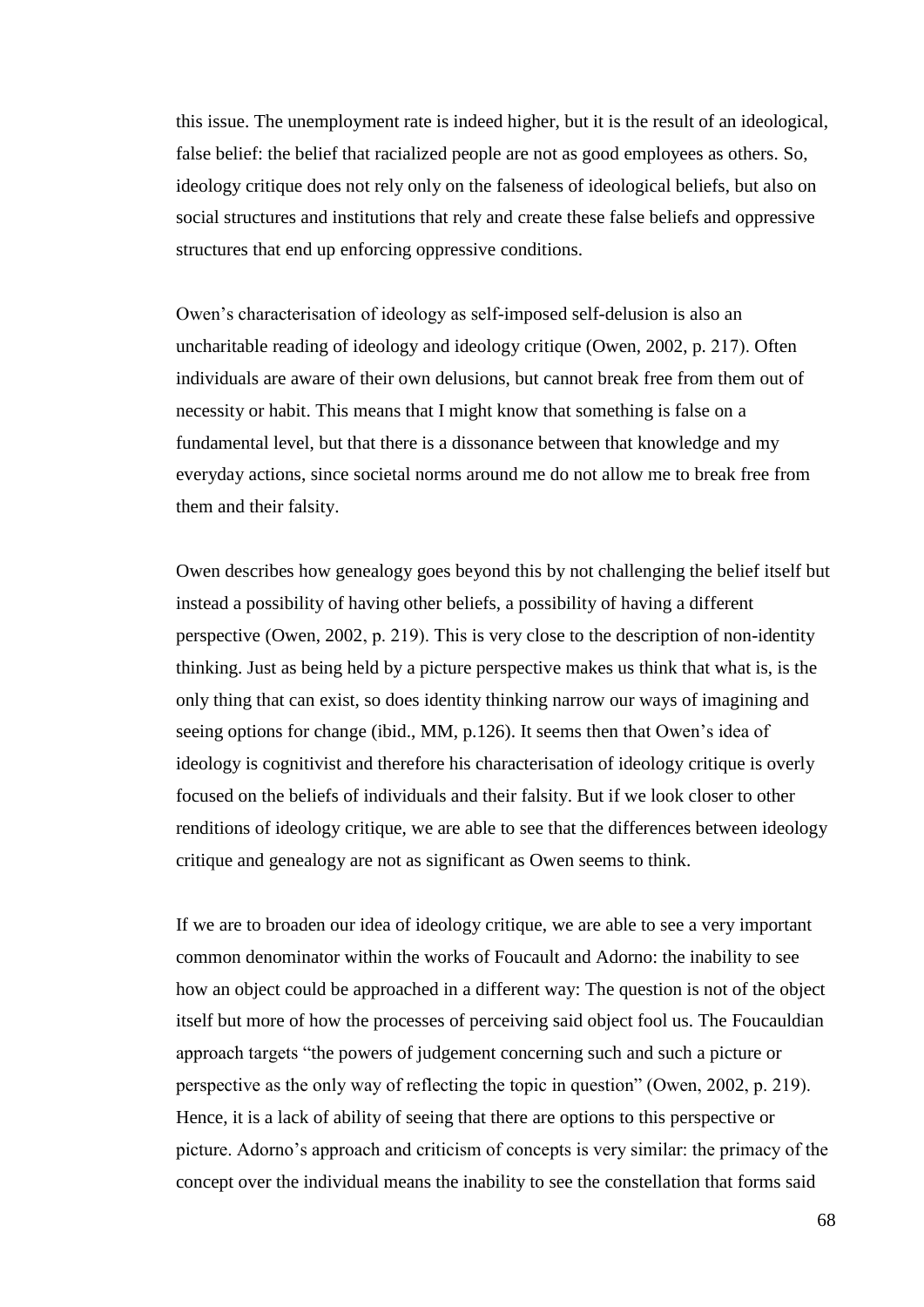individual (ND, pp.162-163). Identity thinking then, is also not critiquing just the object itself but instead the approach that one has when looking at things only as concepts. Just like Foucault, Adorno is asking us to change our approach to the world through nonidentity thinking. He is not targeting only the falsity of the object itself: the goal of nonidentity thinking is also to change the perspective of perceiving things.

Genealogy as an approach attempts to show through the study of history that the subject has a history and that things have been otherwise. This means that the situation, universal or other things at hand that are seen as necessary, are actually arbitrary and should not be taken for granted (Owen, 2002, p. 221). This is in many ways very similar to what Adorno is attempting to do with non-identity thinking: he is also attempting to bring forth the arbitrariness of things. Adorno wishes to reverse the priority from the concept to the individual, so that we can see how the individual does not fulfil the concept. When realizing that the individual does not fulfil the concept, we can see what the individual actually is and what it could be (ND, 149). Realizing that there are options to what the individual object could be, that it has not fulfilled its potential yet, we are able to see that things do not have to be how they currently are. Just because something is the way it is, is no longer enough for its justification.

Non-identity thinking then, is not only what Owen claims ideology critique to be, since it does not just show falseness of beliefs. Non-identity thinking targets the entire mode of thinking when it asks for the prioritisation of the particular over the concept. The question of falseness of beliefs is present: Adorno does believe in the same claim as other critical theorists that ideology is false, but this falseness is quite nuanced, as discussed in the previous chapter in section 4.5. Yes, ideology is false but it is also necessary (Adorno, 1972, p.465 & Jaeggi, 2009, p.68). This means that ideology might accurately describe the world, i.e. a racialized community having a higher unemployment rate than rest of the population, but this is due to some more fundamental falseness which creates the necessity for the situation to be the way it is. In this example it would be the false racist prejudices against racialized people that necessarily affect their employment. It has to be this way, because this is how racist ideology works. However, there is still a falseness here, because this situation is the result of ideological racist prejudices and not a natural, or objective occurrence. Here it is not just the belief about the world that is false, but it is the ideological nature of the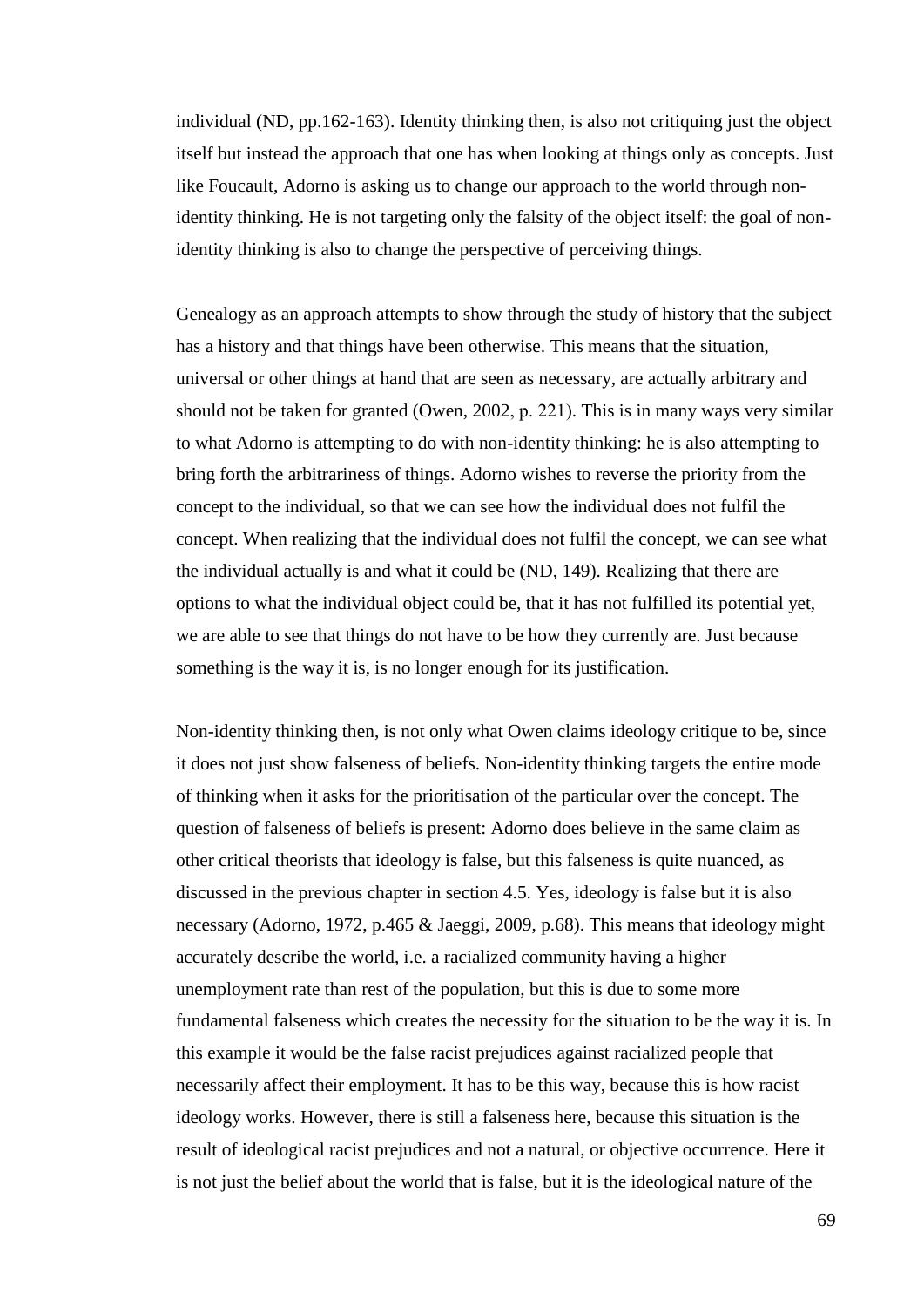belief that makes it false. In a similar fashion, non-identity thinking targets not just the falseness of individual beliefs but the false sense of objectivity, the thought that one could be able to grasp the object just as it is in the world (ND, 149). So, the target of non-identity thinking, or negative dialectics, is not just falseness of a single belief, but also the picture perspective.

From this point of view, it seems that the clash between ideology critique and the Foucauldian tradition is not as wide as one might expect, even if the traditions do have differences in what they see as the key issues. Owen's critique towards seems to apply only to cognitivist definitions of ideology critique. I would argue that contemporary ideology critique is also capable of critiquing a picture perspective, and indeed one could argue that critiquing an ideology is just that, at least in the case of negative dialectics.

Owen also brushes off the critique of critical theorists towards genealogy too easily (Owen, 2002, p. 226). It is possible to claim that genealogy as a form of critique does not pass the normative challenge, as Owen also admits in his paper. Surely Owen would argue that genealogy does not need to pass the normative challenge: it is not a form of ideology critique and it does not attempt to argue that some picture perspectives are worse than others, only that different possibilities exist. Furthermore, the goal of selfgovernance brings a weak normative dimension to genealogy (Owen, 2002, p.225). It is still quite vague why self-governance is the normative value that runs through all of genealogy. If one aspect is not better or worse than the other, why does it matter to know that these different possibilities for aspects exist? Why is self-governance the most important value in the first place?

From all this we can conclude that negative dialectics is a form of ideology critique that does not only target the beliefs of individuals, but the entire system of thought (identity thinking). Just as Owen describes picture perspectives creating the backdrop for judging what is true or false (Owen, 2002, p.217), so does Adorno describe ideology having the same power to define the truth value of things ( ND, p.37) From this we can derive that in the case of hygiene, where the concern are the bodies and their characteristics and abilities, negative dialectics is capable of critiquing the underlying ideals and assumptions that hygiene carries. Like the effect of the economization of the body,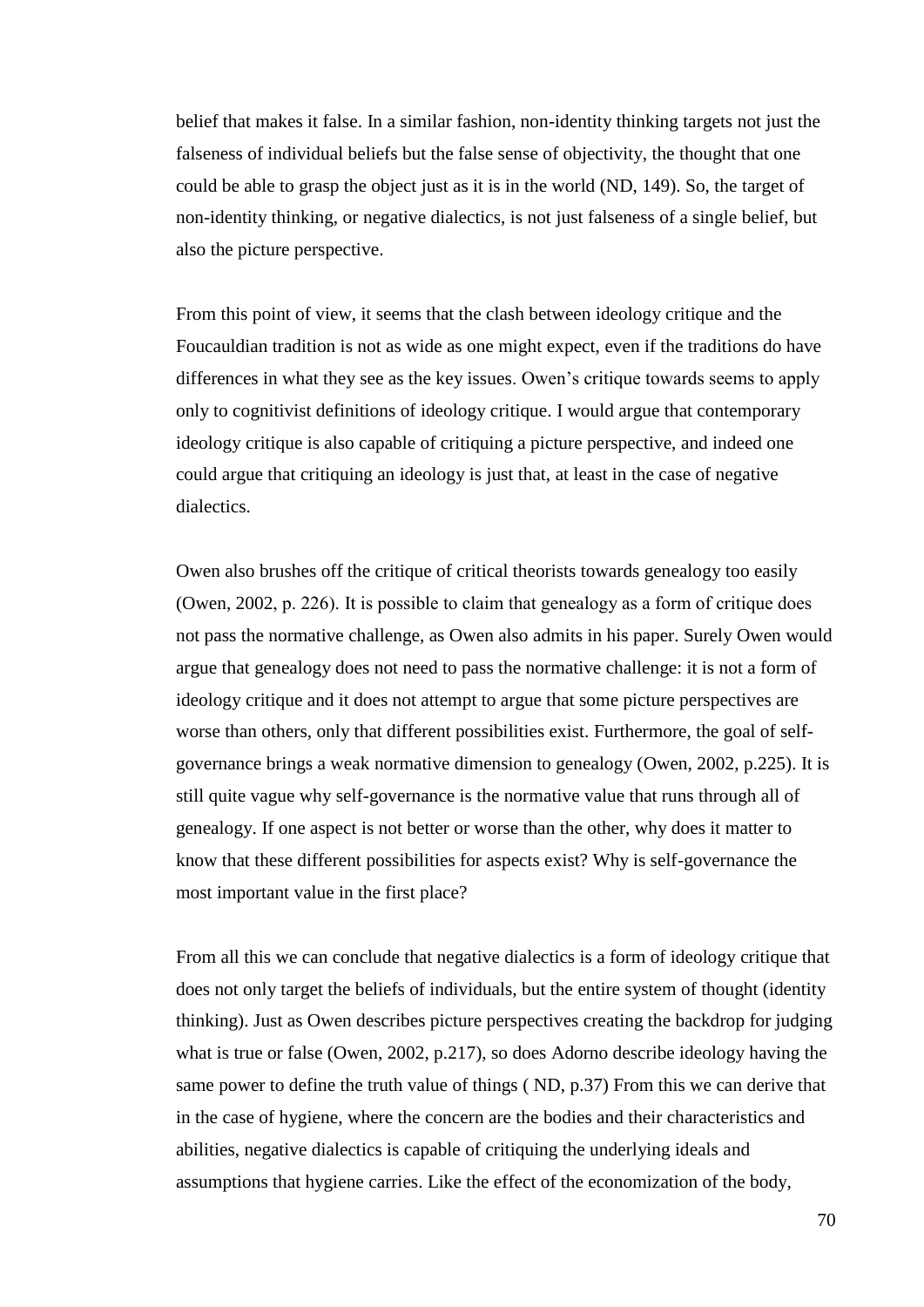hygiene as ideology attempts to make a population as efficient as possible. These attempts can be successfully illuminated through negative dialectics. One of these examples has been the example of psychotherapy, but also looking at immigration policies and seeing the hygienic implications in them, is an example where negative dialectics can be used to highlight the oppressive use of hygiene.

Adorno's definition of ideology has been, justifiably, criticised for focusing on the mental processes of individuals too much (Rose, 2014, p.136), even if his definition of ideology is fundamentally non-cognitivist. Perceiving objects as constellations locates ideology not only in individual beliefs but also within historical and social structures. This is starkly different from the way in which Owen describes ideology critique, since it's focus is much broader than just the beliefs of individuals. Combining negative dialectics and its way of looking at things as constellations with a more general outlook on epistemic systems, or picture perspectives as Owen calls them, can give us an opportunity to implement the practice of negative dialectics on larger societal processes, like hygiene. I believe that this was Adorno's goal, but his emphasis on individual thought makes it more difficult to see how this implementation could be done. Finally, both of these traditions are concerned on the norms and effects capitalism and exchange value create. They both discuss what effect these norms have on the body on a systematic level, so it is no surprise that the two theories can complement each other.

## 5.3 Conclusion

The goal of this thesis has been to a.) define hygiene b.) define ideology as a form of identity thinking and c.) define hygiene as ideology so that it can be the target of ideology critique. In chapter one I defined hygiene as a positive technology of power, a tool in a larger scheme of a normalizing society. Hygiene has the power to make us monitor ourselves and others and to repeat hygienic actions to stay within the categories of normality and "health" (Foucault, 2004, p. 45)., This does not concern only individual action, since the parameters of normality and the actions required for it are set by social structures and institutions.

Hygiene has this power because of its use of abjection. Abject is something that is between object and subject, something that separates the two, like bodily fluid separate us from our outside world, and is met with disgust (Kristeva, 1982, p. 3). The concept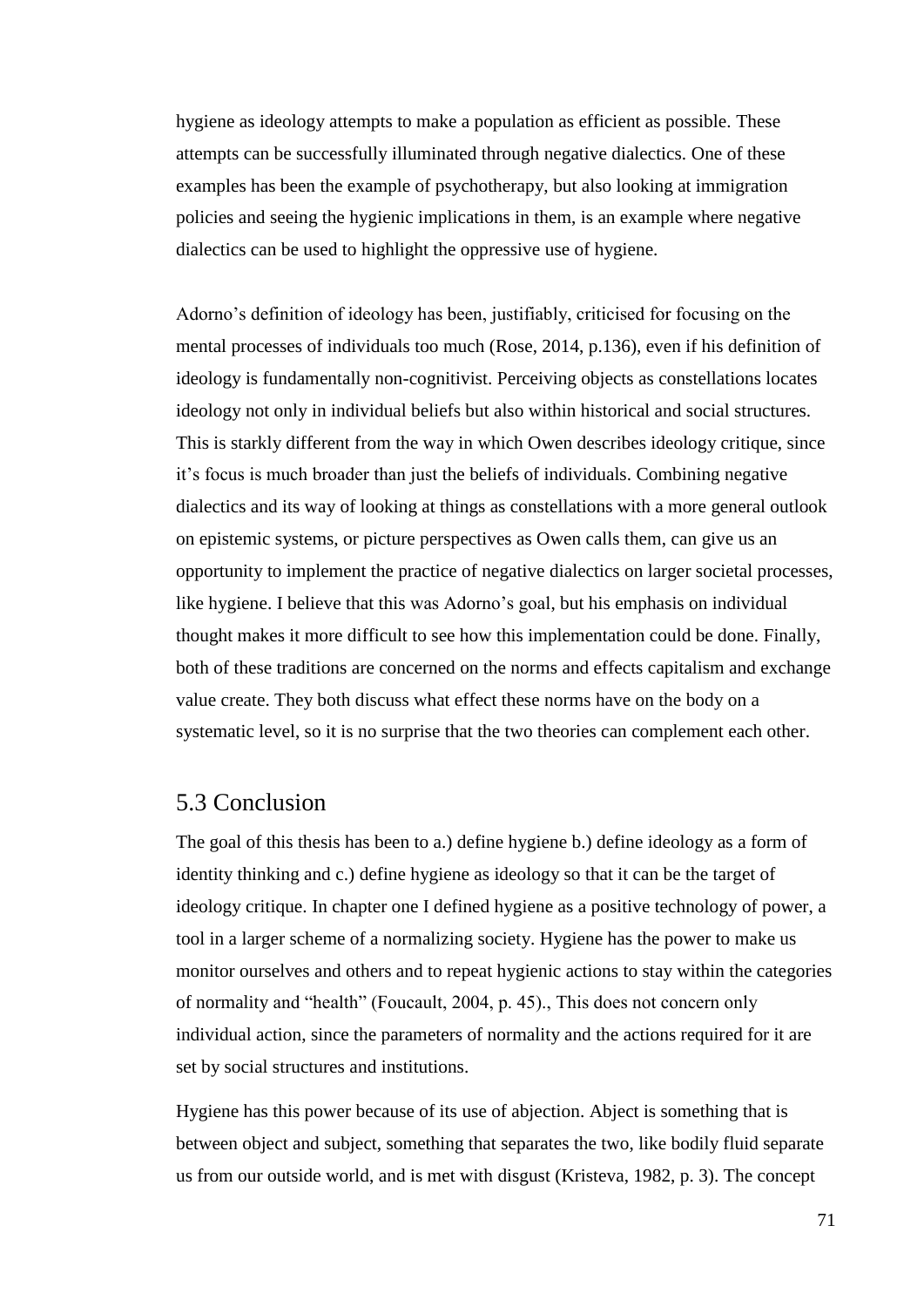applies on a social level: abjection happens between groups of people and these ideas of dirt are put in use when differentiating and creating hierarchies between groups. This is hygiene in practice. These concepts of dirtiness and impurity come with certain value judgements and connotations, this labelling implies moral categories, the purer being of course the superior. Therefore, the process of abjection can be used in oppressive manners, when building for example national identities. So, hygiene is a positive technology of power that uses abjection as a building block for identity, which is used to label and categorize people in a possibly derogatory or oppressive way.

The same theme of identity rises when we look at ideology as identity thinking. The reason why I argue that this approach is the most appropriate in this context is because, unlike some other definitions of ideology, it passes the normative and epistemic challenges of ideology, meaning that it can fulfil the following requirements:

> a.) being able to give a pejorative definition of ideology, meaning the ability to make normative claims (Cooke, 2006, p. 6).

b.) to make such claims, we must be able to distinguish normative structures from another and make evaluative claims like form of power x is more oppressive than form of power y (ibid.).

c.) the reasoning behind the distinction in b. needs to be contexttranscending (ibid.,), or have a non-normative aspect to it. If ideology is misleading, basing it only normative basis means that we might be basing it in said (misleading) ideology.

My argument is that ideology as identity thinking and ideology critique as negative dialectics can fulfil all of these requirements. Ideology is detrimental because identity thinking and its prioritization of concepts makes us falsely see particulars as identical to their concepts, which leads to the situation where we become content with how things are because we are incapable of seeing other possibilities. As our examples, like the example of state funded psychotherapy, show us, we can use negative dialectics to pinpoint normative issues and see how far away from their actual concept, or potential they are. Negative dialectics, however, is not dependent on normative issues, and is, as a method, context transcending and can be applied to different normative situations without being based in them. Ideology as identity thinking is both epistemic, in the sense that challenging it with negative dialectics will give us better knowledge of the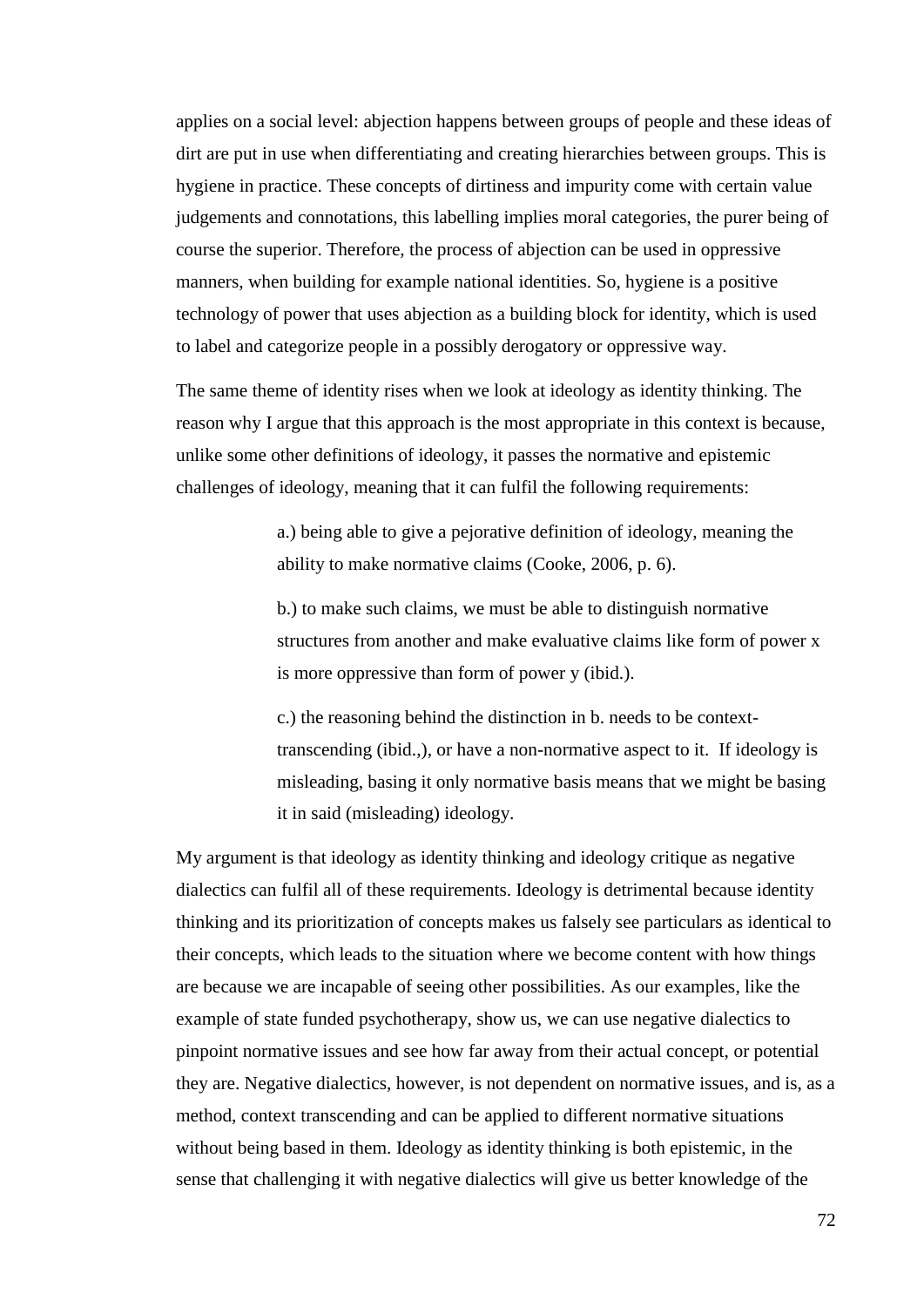objects around us. It is also functional in the sense that it explains the way societies function, and because it is necessary and creates the justifications for said function itself.

However, it must be said that identity thinking has its issues when it comes to describing it as non-cognitivist. I have previously explained that even with a certain vagueness on how identity thinking applies on a social level, Adorno's definition of ideology can still be described as being non-cognitivist. The focus on objects as constellations, as clusters of historically and socially constructed meanings and traces, locates ideology outside the minds of individuals. This approach implies that ideology resides in these meanings and constructs, as well as in individual beliefs.

On the most basic, normative level, hygiene creates implicit values on what a population and its functional and acceptable members should be like. As my examples have demonstrated, this applies in many different contexts, like mental hygiene, concerns about the age dependency ratio and genetic study on group differences. This is because hygiene is a form of ideology and a positive technology of power.

These social structures and concepts of normality are affected by our current economic system in the sense that normality, or the categorical average, is often defined by the ability to participate in a capitalistic society. The strive towards normalization is also a strive towards efficiency, which Foucault describes as rationalization of the body (Foucault, 1982, p. 329). But since hygiene is applicable in so many different ways, only pinpointing examples of where it is being used is not enough. That is why I find it necessary to categorize it as an ideology, to understand hygiene as a widespread system, that exists as practices, structures and ways of thinking, not just as excluded cases.

This idea of the connection between hygiene's effect on the body and our current economic system is also another reason what connects ideology and hygiene. Ideology, as we know, in the Adornian sense, is deeply invested in the way that concepts and identities are formed and used to control both individual bodies and the bodies of masses. Hygiene does just that: it creates concepts (such as impure, unhealthy etc.) and identifies individuals within them. This process of identification is ideological in nature and therefore its aim is to control, and often in an oppressive sense, said bodies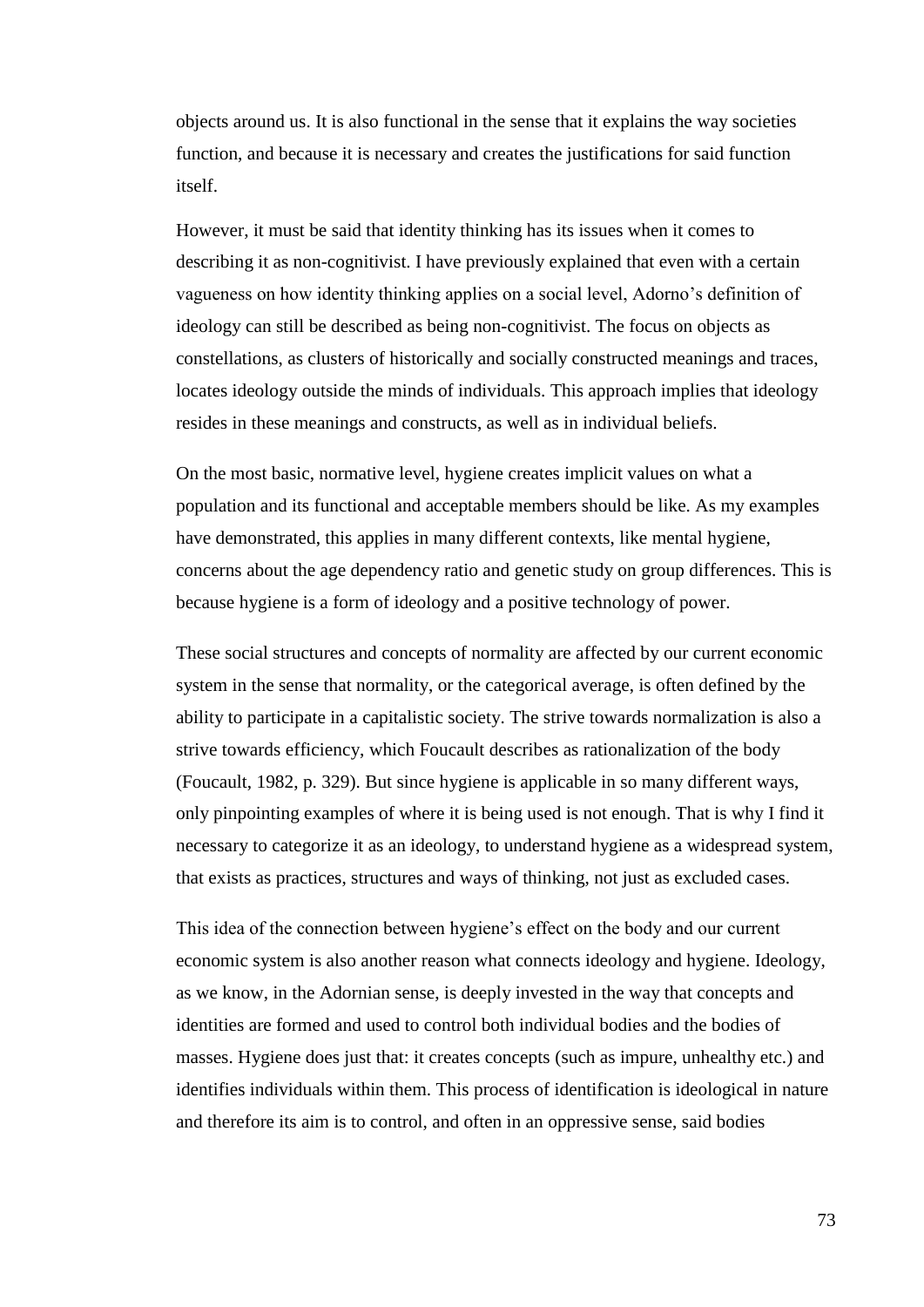Because hygiene is ideology, it goes unnoticed or is deemed useful, even in its oppressive implementations. In the Finnish context, for example, hygiene creates the false, implicit belief, that most Finnish people are, or at least they should be healthy, white, able bodied and so on, as our example on the dependency ratio demonstrates. This is because hygiene is used to identify people under its concepts, as healthy, white, straight etc. These traits become the norm, because they are connected to the concept of Finnishness, even if we are aware of the fact that not all Finnish citizens have these properties.

I have argued that ideology has the power to assign characteristics of concepts to particulars, that are not actually the traits of the object, but instead conceptual. Hence, the concept carries certain traits, and if the particular does not fill them, they are seen as deviating from the norm. This has of course, moral implications, and therefore it can support oppressive structures. Even if we know that not all Finnish citizens are white and able-bodied, for example, there is the commonly held belief that most Finnish citizens are just that or that this is how things should be. There is a sense of necessity of claiming that most Finnish citizens have certain traits, even if it is not true, just as there is a certain necessity to keep things as they are.

This, of course, is true outside of Finland as well, and most western countries can be seen as carrying this type of implicit, ideological beliefs and they also usually have population wide hygienic practices, as one of the more gruesome, contemporary, examples in my introduction about the use of sterilization in U.S prisons, shows us. So, clearly the way that hygiene labels people under its concepts, practices control over their bodies, while still seeming beneficial, is a way of identity thinking, and therefore ideology.

To be able to criticise hygiene as a specific yet extremely versatile phenomenon, it should be identified as identity thinking, as a form of ideology. As negative dialectics shows us, already the identification of hygiene as a form of identity thinking gives us the tools to criticise it, because identifying always includes the negation of what the identified object leaves unfulfilled from its concept. In the case of hygiene, the identification of its issues, its implicit biases and strive towards normalcy, means that we are able to question its applications and the characteristics that it assigns to some.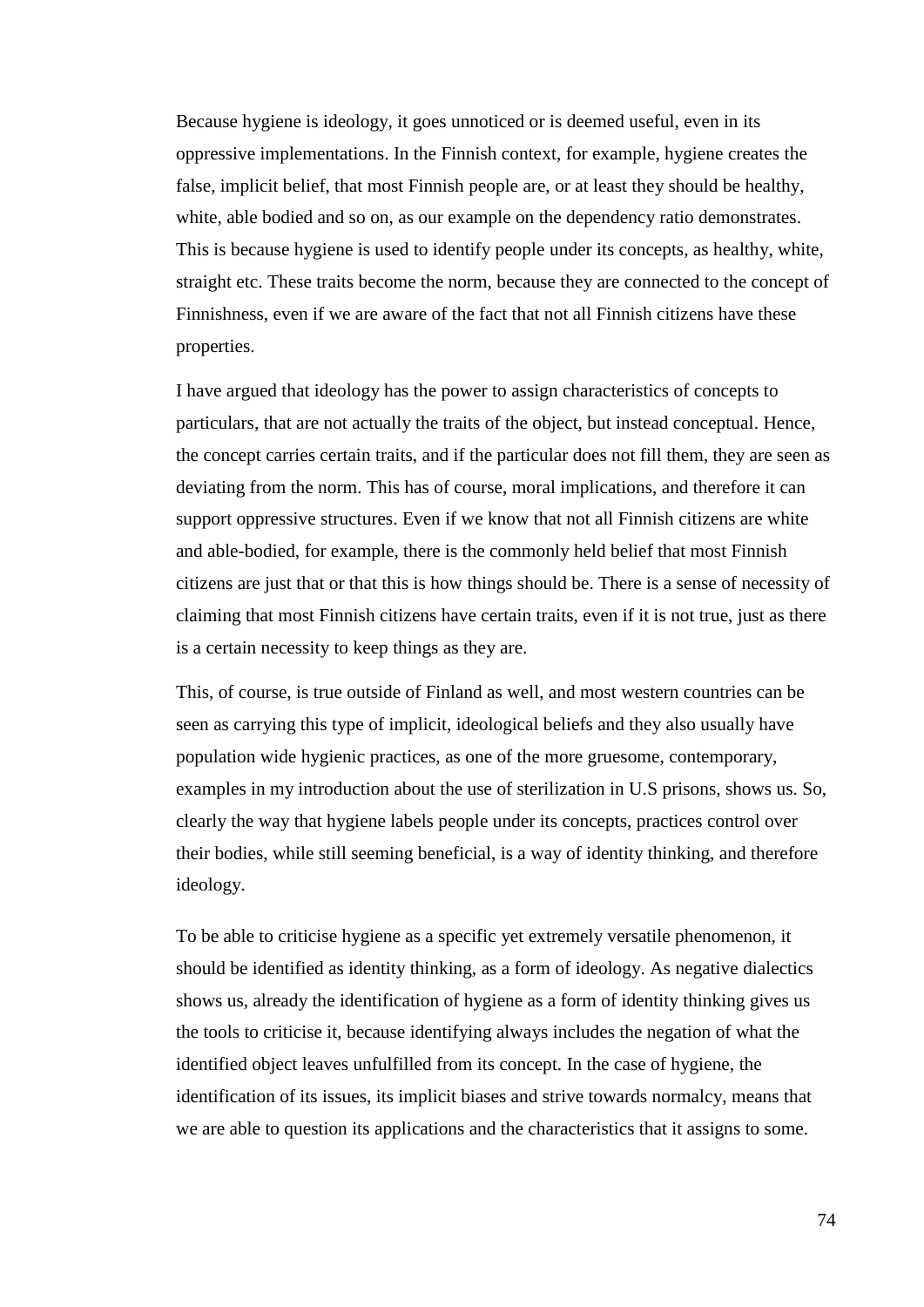Through negative dialectics we are able to see hygiene as a constellation: a socially structured entity, that carries within it a historical baggage, implicit values, different practices and concepts that we usually take as given. Hopefully this thesis has given enough reason to question and examine hygiene in a more detailed manner.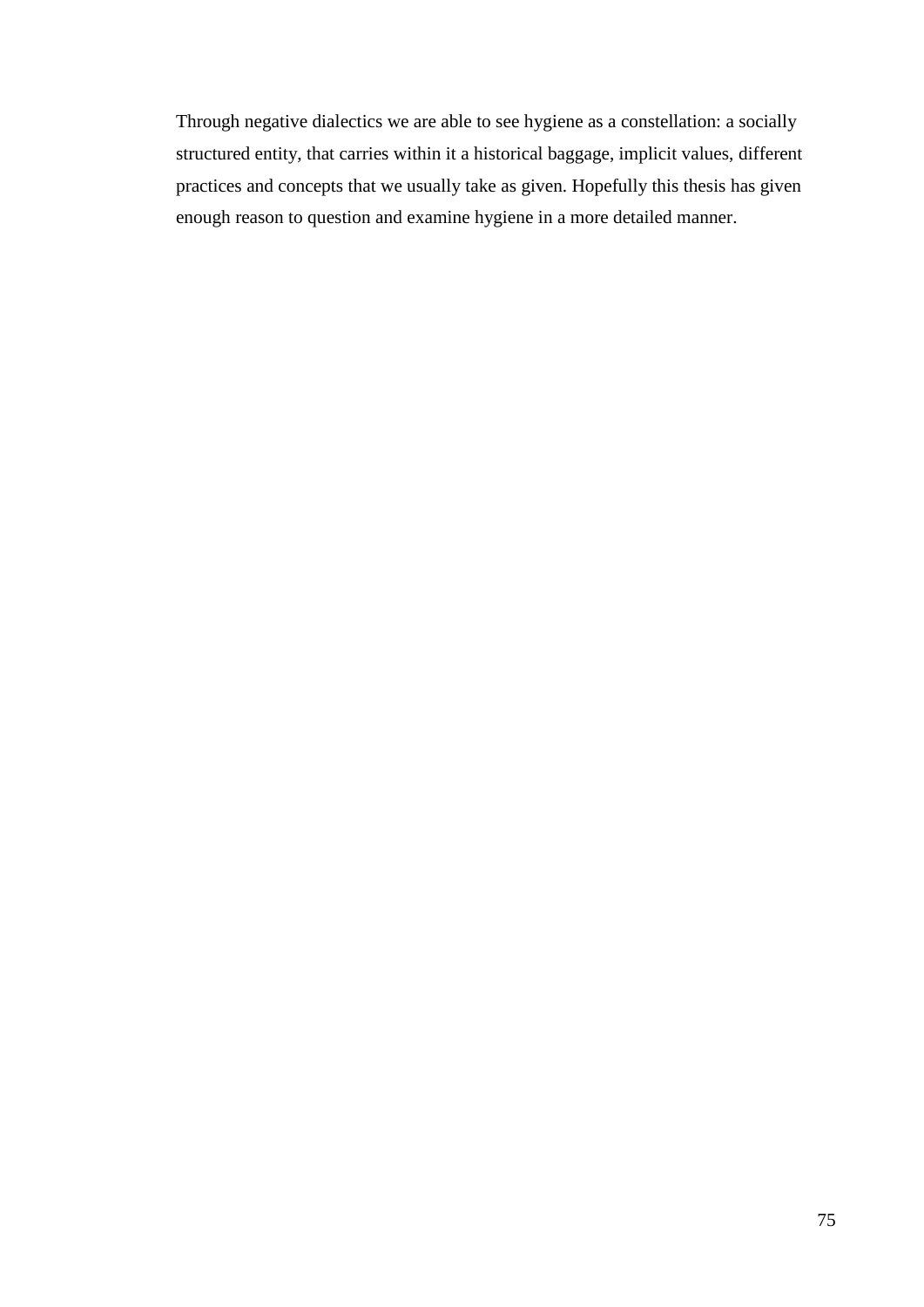## Bibliography

Adorno, T. W. (1972). Beitrag zur Ideologienlehre. Soziologische Schriften I, Gesammelte Schriften 8, 1(8).

Adorno, T. W. (1998). Critical Models: Interventions and Catchwords. Columbia University Press.

Adorno, T. W. (2006). Minima Moralia: Reflections on a damaged Life. Verso.

Adorno, Theodor W. (2007). Negative Dialectics. Continuum.

Adorno, T. W., & Horkheimer, M. (1997). Dialectic of Enlightenment. Verso.

Balkin, J. M. (1999). Cultural software: a theory of ideology. Choice Reviews Online. https://doi.org/10.5860/choice.36-5012

Benjamin, W. (2019). Origin of the German Trauerspiel. Harvard University Press.

Berthold, D. (2010). Tidy Whiteness: A Genealogy Of Race, Purity, and Hygiene. Ethics and the Environment, 15(1).

Celikates, R. (2006). From Critical Social Theory to a Social Theory of Critique: On the Critique of Ideology after the Pragmatic Turn. Constellations. https://doi.org/10.1111/j.1351-0487.2006.00438.x

Cook, D. (2001). Adorno, ideology and ideology critique. Philosophy & Social Criticism. https://doi.org/10.1177/019145370102700101

Cook, D. (2007). From the Actual to the Possible: Non-identity Thinking. In D. A. Burke, C. J. Campbell, K. Kiloh, M. K. Palamarek, & J. Short (Eds.), Adorno and the Need in Thinking: New Critical Essays. University of Toronto Press.

Cook, D. (2018). Adorno, Foucault and the Critique of the West. Verso.

Cooke, M. (2006). Resurrecting the Rationality of Ideology Critique: Reflections on Laclau on Ideology. Constellations. https://doi.org/10.1111/j.1351-0487.2006.00437.x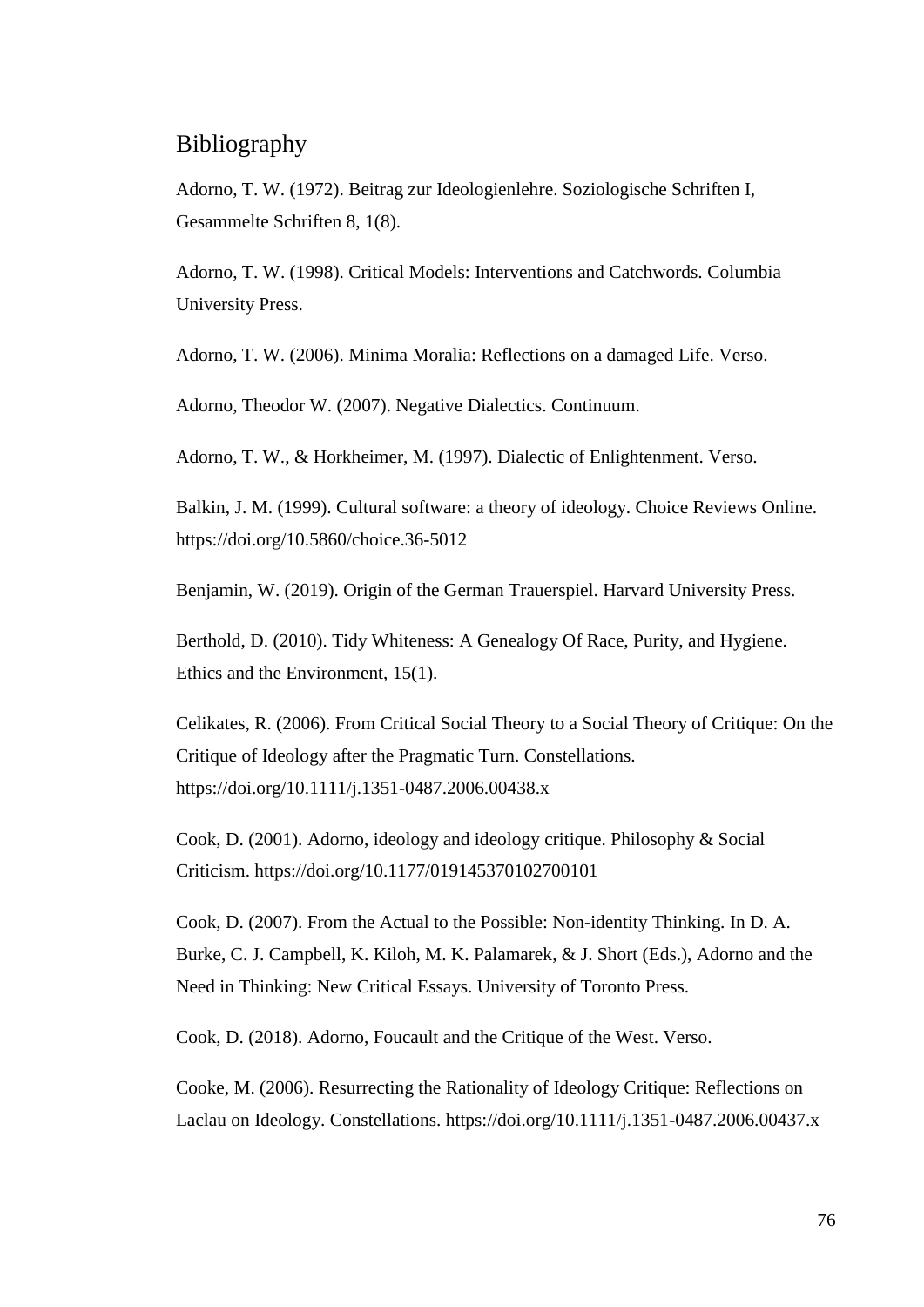Curtis, V. A. (2007). A natural history of hygiene. Canadian Journal of Infectious Diseases and Medical Microbiology, 18(1), 11–14. https://doi.org/10.1155/2007/749190

Davis, L. J. (1995). Enforcing Normalcy: Disability, Deafness and the Body. Verso.

Eagleton, T. (1991). Ideology: an Introduction. Verso.

Fanon, F. (2008). Black skin, white masks. Pluto press. (Original work published 1952).

Foucault, M. (1982). The Subject and Power. Critical Inquiry. https://doi.org/10.1086/448181

Foucault, M. (2003). Society must be defended. In Society must be defended: Lectures at the Collège De France, 1975-76. Picador.

Foucault, M. (2004). Abnormal: lectures at the Collège de France 1974–1975. Verso.

Foucault, M. (2014). The politics of health in the eighteenth century. Foucault Studies, 18, 113–127.

Geuss, R. (1981). The idea of a critical theory: Habermas and the Frankfurt School. Cambridge University Press.

Hacking, I. (2014). The Taming of Chance. Cambridge University Press. https://doi.org/10.1017/cbo9780511819766.019

Haslanger, S. (2011). Ideology, generics, and common ground. In Feminist metaphysics (pp. 179-207). Springer, Dordrecht.

Haslanger, S. (2017). Racism, ideology, & social movements. Res Philosophica. https://doi.org/10.11612/resphil.1547

Hurley, K. (1990). Hereditary taint and cultural contagion: The social etiology of fin-desiècle degeneration theory. Nineteenth Century Contexts, 14(2), 193-214.

Jaeggi, R. (2009). Rethinking Ideology. In New Waves in Political Philosophy. https://doi.org/10.1057/9780230234994\_4

James, M. (2017). Race. The Stanford Encyclopedia of Philosophy. https://plato.stanford.edu/archives/spr2017/entries/race/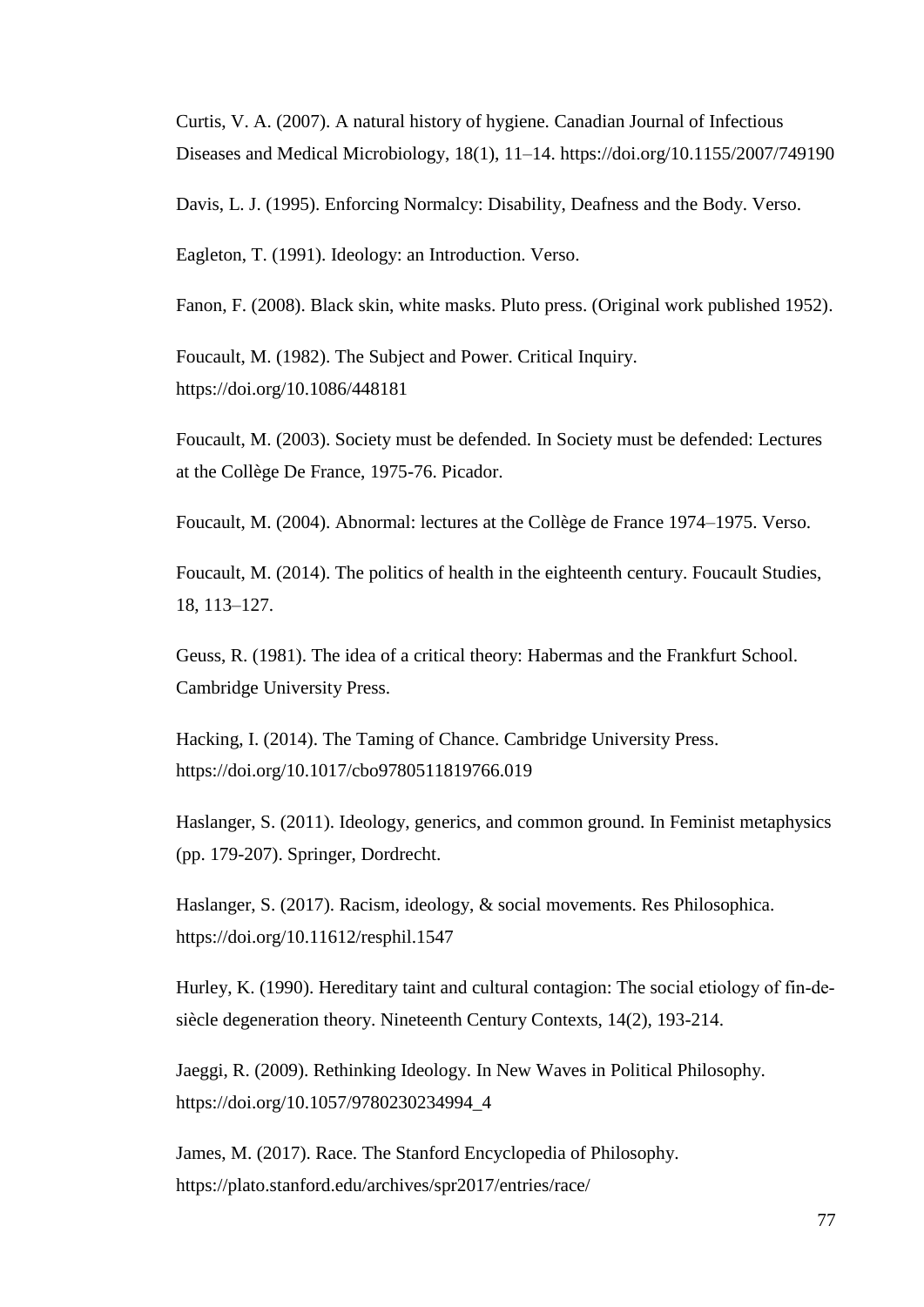Jameson, F. (2007). Late Marxism: Adorno, or, the persistence of the dialectic. Verso.

Kristeva, J. (1982). Powers of Horror: An essay on Abjection. Columbia University Press.

Latson, J. (14.10.2016). What Margaret Sanger Really Said About Eugenics and Race. The New York Times. https://time.com/4081760/margaret-sanger-history-eugenics/

Liimatainen, K. (23.8.2017). Antti Rinne, 54, kehottaa suomalaisia "synnytystalkoisiin" - sanavalinta tyrmistyttää ja hävettää demareitakin. Helsingin Sanomat. https://www.hs.fi/politiikka/art-2000005337384.html

Lukács, G. (1971). "Reification and the Consciousness of the Proletariat," in History and Class Consciousness, pp. 83–222. MIT Press.

Lugones, M. (1994). Purity, Impurity, and Separation. Signs: Journal of Women in Culture and Society, 19, 458–479

Marcuse, H. (2007). One-dimensional man: Studies in the ideology of advanced industrial society. In One-Dimensional Man: Studies in the Ideology of Advanced Industrial Society. Routledge. https://doi.org/10.4324/9780203995211

O'connor, B. (2012). Adorno. Routledge. https://doi.org/10.4324/9780203019832

Osborne, P., & Charles, M. (2021). Walter Benjamin. In The Stanford Encyclopedia of Philosophy (Fall 2021).

Owen, D. (2002), Criticism and Captivity: On Genealogy and Critical Theory. European Journal of Philosophy, 10: 216-230. https://doi.org/10.1111/1468-0378.00158

Pengelly & Hellmore (28.7.2019) Democrats and media condemn Trump's racist Cummings attack. The Guardian. https://www.theguardian.com/usnews/2019/jul/28/baltimore-sun-cnn-trump-cummings-racist-attack

Rafter, N. H. (1988). White trash: Eugenics as social ideology. Society, 26(1), 43–49. https://doi.org/10.1007/BF02698315